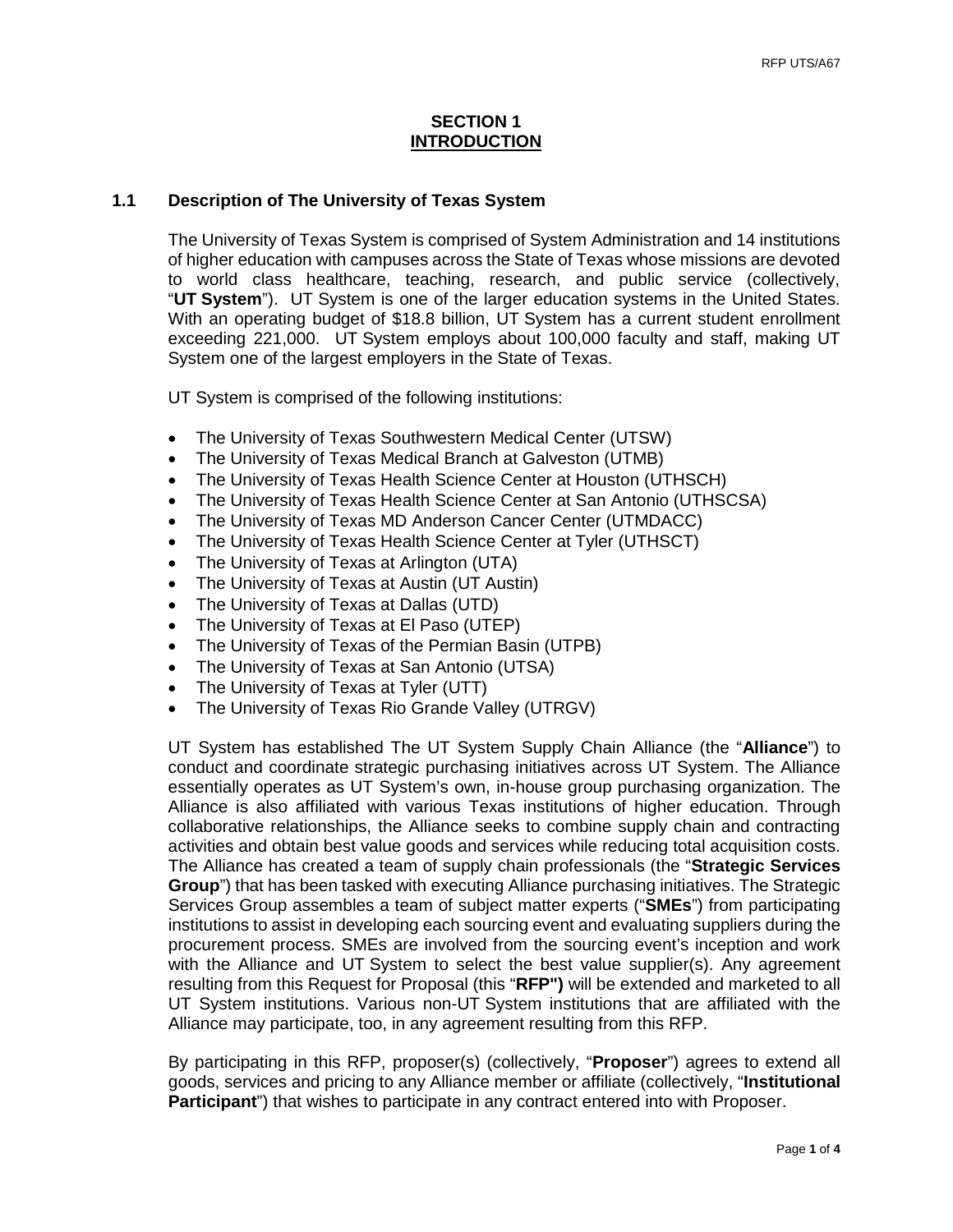The Alliance is a component of the UT System Office of Collaborative Business Services ("**OCBS**"). The OCBS focuses on cross-campus collaboration projects, governed by participating UT System institutions, to save money and improve quality through business efficiencies. While the Alliance is procuring the software and services that are the subject of this RFP, the OCBS will have ongoing responsibility for overseeing utilization of the resulting supplier agreement(s) by UT System institutions.

# **1.2 Objectives of this Request for Proposal**

UT System, acting through the Alliance, is soliciting proposals in response to this RFP for selection of a Preferred Supplier to provide robotic process automation ("**RPA**") software and services, as more specifically described in **Section 5.4** ("**Scope of Work**") of this RFP (collectively, the "**RPA Services**"). For the purpose of this RFP, RPA software means software (also referred to as a "**robot**" or **bot**") that can be easily programmed to perform simple, repetitive tasks, emulating human actions across multiple systems. UT System's initiative in this area ("**RPA Initiative**") is focused on acquiring not only software tools, but also strategic consulting services to (a) help identify and evaluate opportunities to deploy business process automation, and (b) standardize and improve business processes, as necessary to automate them effectively and efficiently. UT System hopes to acquire the software tools and consulting services from the same source. Proposers should be aware, however, that this RFP may result in multiple contract awards, since a single source may not be able to provide a best-in-class solution to meet UT System's needs across all business processes for which automation may be appropriate.

UT System has established the following objectives for its RPA Initiative:

- Reduce cost and/or increase revenue / productivity
- Reduce errors and exposure to risks
- Improve customer service
- Improve information available for decision-making and planning

UT System seeks RPA Services that include the following:

- Easy-to-use way to record / configure the process automation in a non-invasive manner (mimicking end users)
- Multiple automation run options (unattended, attended, scheduled, etc.)
- Security and audit compliance
- Ease of maintenance of RPA software configuration (including RPA process, user administration) and scheduling of the bots
- Assistance from Proposer to operationalize the bots, including monitoring and load balancing
- Ability to provide reporting and analytics on bot operation
- Capability of Proposer to advise UT System on governance of bot development, maintenance and operations
- Software scalability and flexibility to apply the software to automate additional processes in the future.

At this point, specific use cases for UT System's RPA Initiative have not been defined, nor has a decision been made on whether to operate cloud-based RPA software or have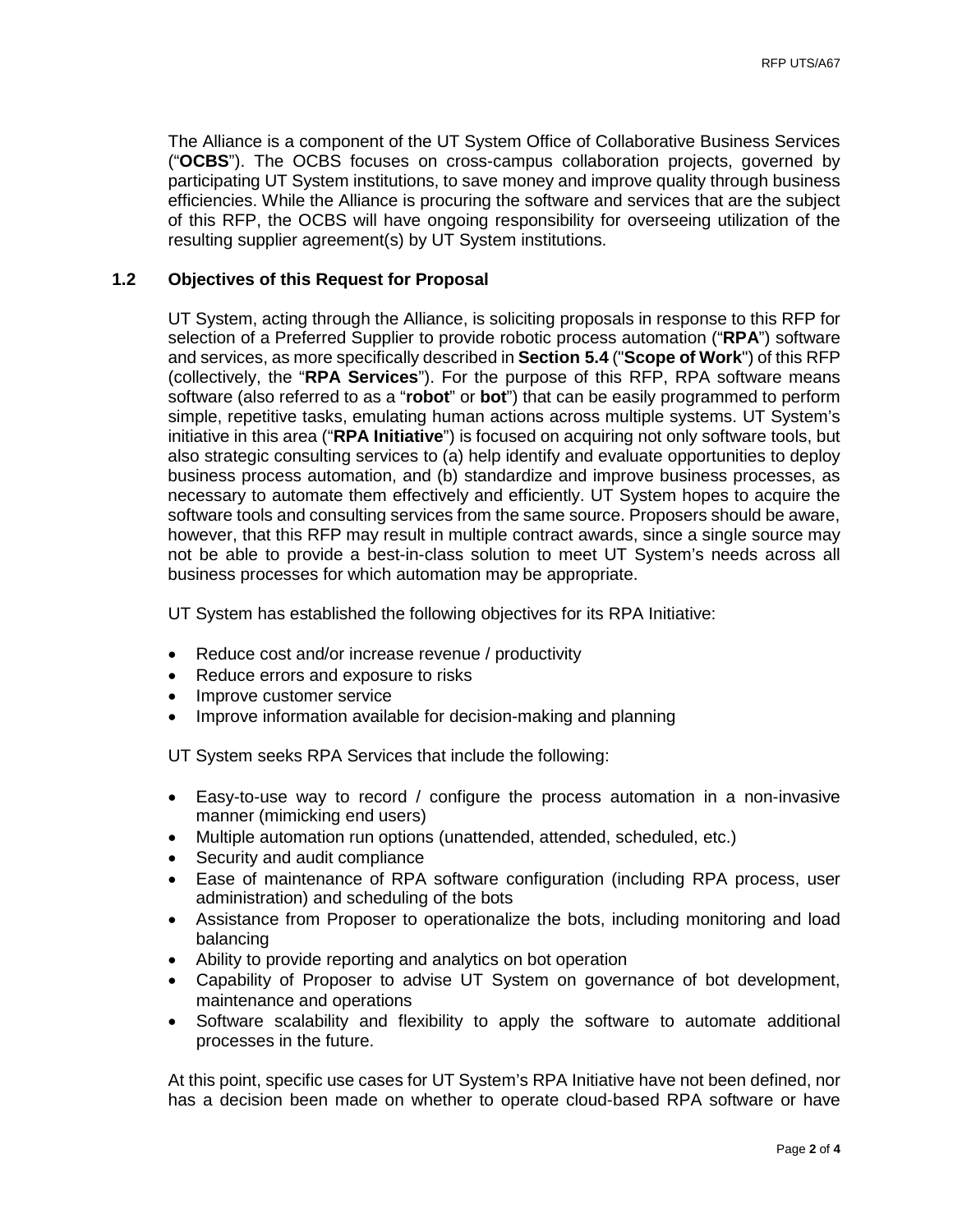Institutional Participants host the software locally. Below are target areas that UT System views as likely opportunities for RPA:

- Supply Chain
- Spend Analytics
- Finance
- Student Services
- Human Resources
- Revenue Cycle
- IT

Initially, pilot projects will be developed and deployed for select processes and select institutions to serve as "proof of concept" before a full adoption of RPA across the institutions. In October 2017 the UT Collaborative Business Services Executive Committee established an RPA Taskforce. The Taskforce, comprised of Chief Business Officers and Chief Information Officers representing both UT System academic and health institutions, is charged with establishing recommendations for the governance, deployment strategy and roadmap and selection of supplier(s).

The successful Proposer(s) to whom business may be awarded is sometimes referred to in this RFP as the "**Preferred Supplier**."

Preferred Supplier will be enrolled in the Supplier Relationship Management ("**SRM**") Program to monitor Preferred Supplier's performance and pricing. UT System expects Preferred Supplier to work closely with the OCBS and each Institutional Participant and produce benefits for all parties involved in the relationship.

Proposer should realize that what is written in their final proposal submitted to UT System may become part of the successful Proposer's final contract.

UT System may ask Proposer(s) to provide a formal presentation, prior to contract award, with additional information to SMEs or the Strategic Services Group and/or the OCBS. This presentation will allow UT System to clarify any technical, quality, or price-based questions that may arise from Proposer's response.

Proposer should provide solutions involving HUB suppliers, where possible (ref. **Section**  2.5 of this RFP).

# **Note:** *Chatbots are specifically excluded from this RFP. UT System anticipates issuing a separate RFP for Chatbots in the future.*

# **1.3 Background and Scope of Opportunity**

It is anticipated that the term of the agreement resulting from this RFP will be five (5) years, consisting of an initial term of three years, with UT System having the option to extend the term for up to two additional one-year periods upon written notice given to Preferred Supplier.

No contract resulting from this RFP will guarantee a specific volume of product or services to a Preferred Supplier. VOLUMES PURCHASED UNDER ANY AGREEMENT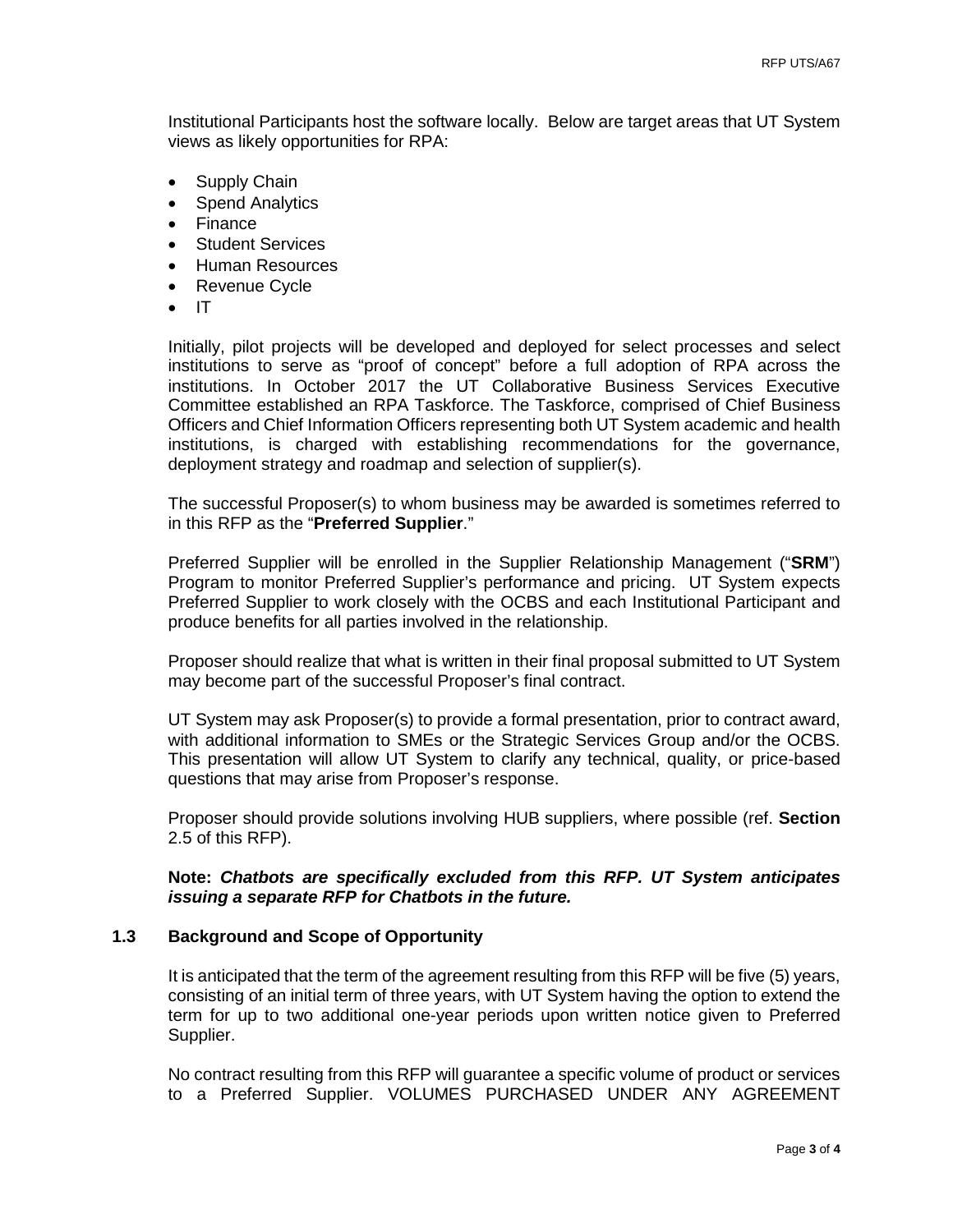RESULTING FROM THIS RFP MAY INVOLVE MORE OR LESS THAN ANY ESTIMATES PROVIDED DURING THIS PROCUREMENT. UT SYSTEM DOES NOT REPRESENT, WARRANT OR GUARANTY THAT PARTICIPANTS WILL PURCHASE ANY PARTICULAR DOLLAR VALUE OR ANY PARTICULAR QUANTITY, AND UT SYSTEM SPECIFICALLY DISCLAIMS ANY SUCH REPRESENTATIONS, WARRANTIES AND GUARANTIES.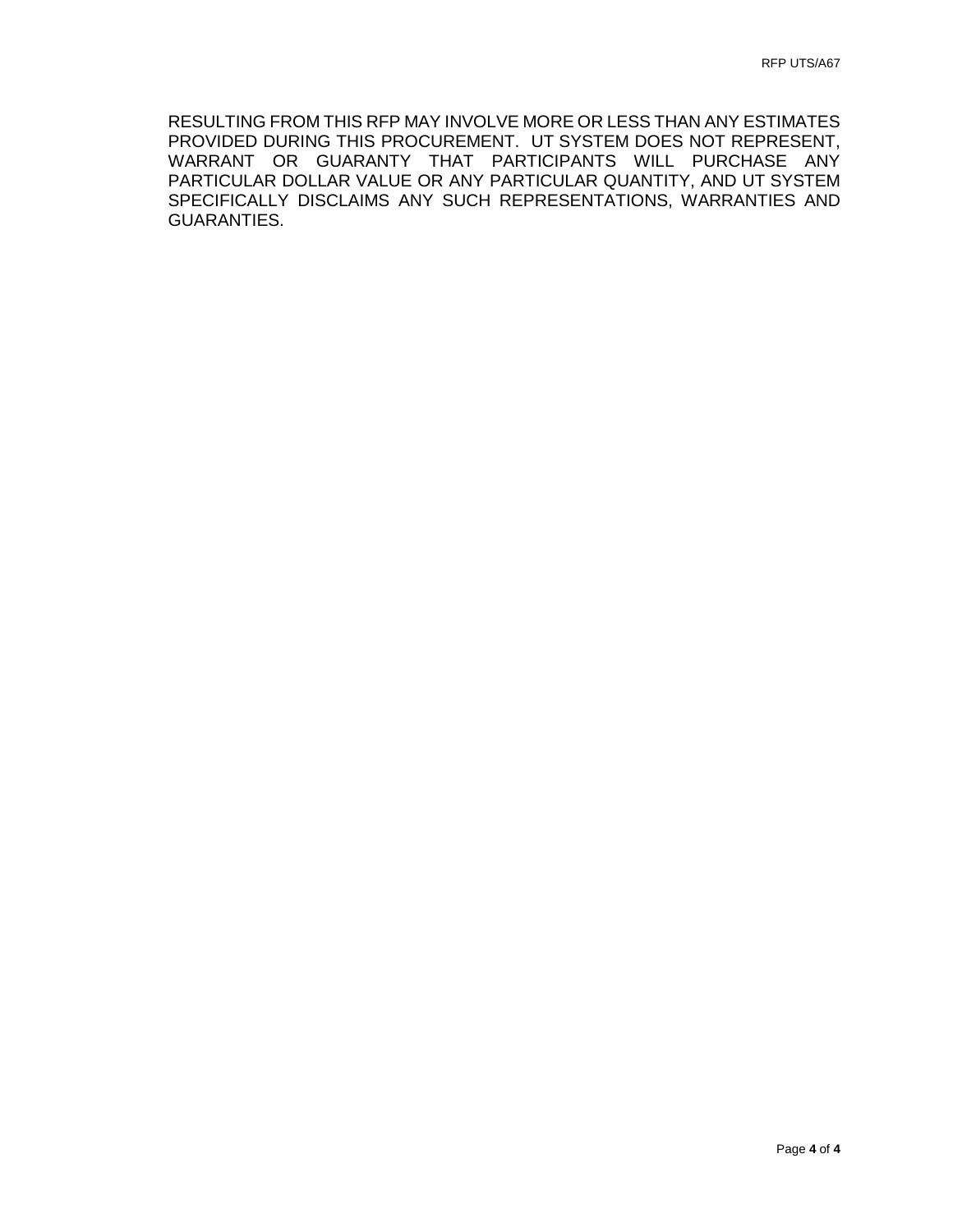## **SECTION 2 NOTICE TO PROPOSER**

# **2.1 Submittal Deadline**

UT System will accept proposals submitted in response to this RFP until **3:00 PM**, Houston Time, on **April 27, 2018** (the "**Submittal Deadline**").

# **2.2 UT System Contact Person**

Proposers will direct all questions or concerns regarding this RFP to the following UT System contact person (the "**UT System Contact**"):

> Jeff Bonnardel Director, Business & Administrative UT System Office of Collaborative Business Services Email: [JABonnardel@mdanderson.org](mailto:JABonnardel@mdanderson.org)

UT System specifically instructs all interested parties to restrict all contact and questions regarding this RFP to written communications forwarded to the UT System Contact. The UT System Contact must receive all questions or concerns no later than **5:00 PM**, Houston Time, on **April 16, 2018**. UT System will use a reasonable amount of time to respond to questions or concerns. It is UT System's intent to respond to all appropriate questions and concerns; however, UT System reserves the right to decline to respond to any question or concern.

# **2.3 Criteria for Selection**

Successful Proposer, if any, selected by UT System in accordance with the requirements and specifications set forth in this RFP, will be the Proposer that submits a proposal in response to this RFP, on or before the Submittal Deadline that is most advantageous to UT System.

Proposer is encouraged to propose terms and conditions offering the maximum benefit to UT System in terms of (1) products and services to be provided and (2) total overall cost to participating institutions. Proposers should describe all educational, state and local government discounts, as well as any other applicable discounts that may be available.

An evaluation team from UT System will evaluate proposals. The evaluation of proposals and the selection of Preferred Supplier will be based on the information provided by Proposer in its proposal. UT System may give consideration to additional information if UT System deems such information relevant.

The criteria to be considered by UT System in evaluating proposals and selecting Preferred Supplier, will be those factors listed below:

- 2.3.1 Threshold Criteria Not Scored
	- 2.3.1.1 Ability of UT System to comply with laws regarding Historically Underutilized Businesses; and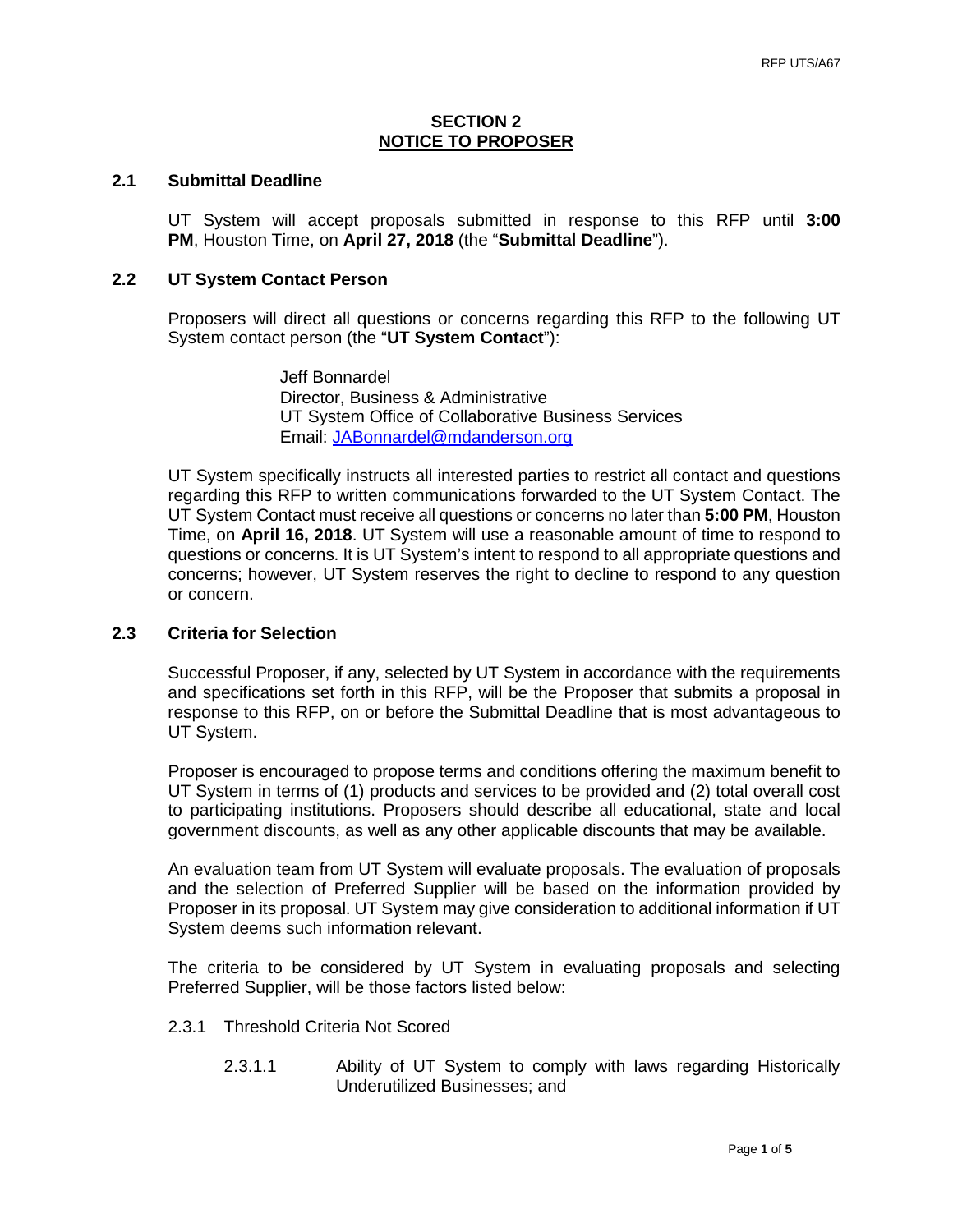- 2.3.1.2 Ability of UT System to comply with laws regarding purchases from persons with disabilities.
- 2.3.2 Scored Criteria
	- 2.3.2.1 cost of the goods and services;
	- 2.3.2.2 reputation of Proposer and of Proposer's goods or services;
	- 2.3.2.3 quality of Proposer's goods or services;
	- 2.3.2.4 extent to which the goods or services meet UT System's needs;
	- 2.3.2.5 Proposer's past relationship with UT System;
	- 2.3.2.6 the total long-term cost of acquiring Proposer's goods or services ; and
	- 2.3.2.7 Proposer's exceptions to the terms and conditions set forth in **Section 4** of this RFP.

### **For this procurement, UT System will utilize a two-step process:**

## **RFP – STEP 1 (QUALIFICATIONS)**

The RFP – Step 1 (Qualifications) is the first step in a two-step process and provides the information necessary for interested Proposers to prepare and submit their qualifications and capabilities for consideration and initial ranking by UT System. UT System reserves the right to request additional clarification and oral interviews from a short-list of the toprated Proposers based solely on the written responses to this RFP. Based on the initial ranking of Proposers submitting their proposals to RFP-Step 1 (Qualifications), UT System plans to invite the top-ranked Proposers to participate in the second step of the process, which will involve submittal of a Technical & Cost Proposal.

## **RFP – STEP 2 (TECHNICAL)**

In RFP – Step 2 (Technical) step of the process, Proposers may be required to submit additional information to UT System, including, but not limited to, management plans, technical specifications, contract terms & conditions, and cost and fee schedules. UT System will rank the proposals in the order that they provide the "best value" for UT System. As part of RFP – Step 2 (Technical), the "highest ranked Proposers" may be requested to provide additional clarifications and participate in oral interviews as requested by UT System. UT System will then rank the remaining proposer's in order to identify the Proposer(s) that offer the overall "best value" to UT System.

**All materials required by this RFP to be submitted as part of a proposal (ref. Sect. 3.4) must be submitted by the Submittal Deadline (ref. Sect. 2.1). UT System reserves the right to evaluate some of the materials only in the Step 2 (Technical) phase of this RFP, as applicable.**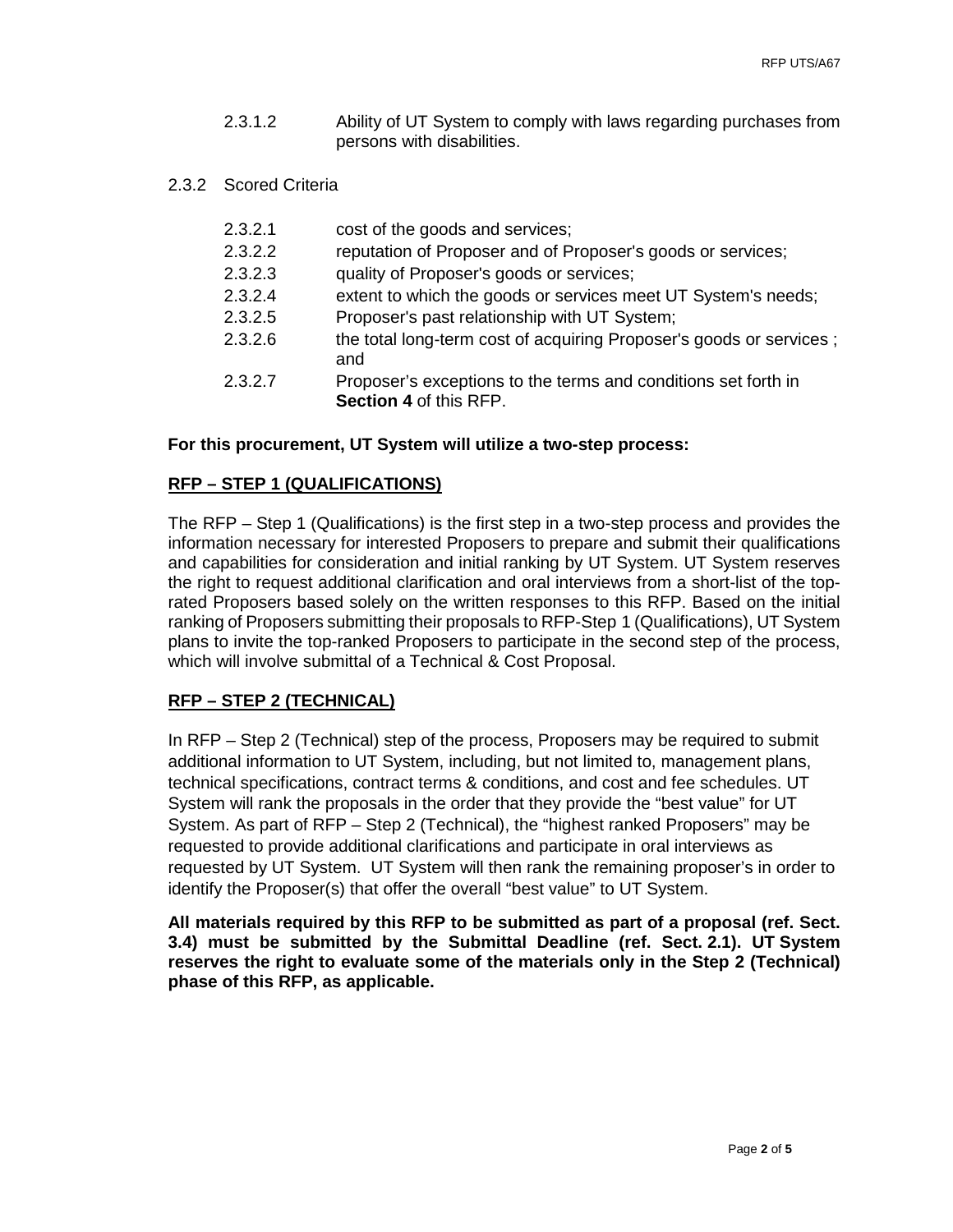# **2.4 Key Events Schedule**

| <b>Issuance of RFP</b>                                                                                            | March 23, 2018                           |
|-------------------------------------------------------------------------------------------------------------------|------------------------------------------|
| Deadline for Indicating Interest in<br><b>Attending Pre-Proposal Conference</b><br>(ref. Section 2.6 of this RFP) | April 2, 2018<br>3:00 PM, Houston Time   |
| <b>Pre-Proposal Conference</b><br>(ref. Section 2.6 of this RFP)                                                  | April 9, 2018,<br>10:30 AM, Houston Time |
| Deadline for Questions/Concerns<br>(ref. Section 2.2 of this RFP)                                                 | April 16, 2018,<br>5:00 PM, Houston Time |
| <b>Submittal Deadline</b><br>(ref. Section 2.1 of this RFP)                                                       | April 27, 2018,<br>3:00 PM, Houston Time |
| <b>Selection of Finalists</b>                                                                                     | May 2018                                 |
| <b>Finalists Interviews and Negotiations</b>                                                                      | June / July 2018                         |
| Anticipated Contract Award(s)                                                                                     | August 2018                              |

IMPORTANT NOTICE: The Key Events Schedule represents many sourcing and contracting activities occurring within a short period of time. Proposer is asked in advance to make the following resources available to expedite the selection and contracting process:

- 1. If selected as a finalist, Proposer may be required to attend an interview session that includes a face-to-face meeting with an advance notice of no more than one week. The anticipated location of this activity is Houston, Texas.
- 2. If selected for contract award, Proposer should have its chief legal and business officers available for commencement of contract negotiations with 72 hours of notice of award. Such negotiations may take place face-to-face in order to expedite the contracting phase. The anticipated location of this activity is Houston, Texas. Proposer is requested to reference **Section 4.1** of this RFP and provide any exceptions as part of Proposer's RFP response.

# **Proposer should not underestimate the necessity of complying with the Key Events Schedule and critical activities listed above. UT System reserves the right to revise the Key Events Schedule at any time.**

# **2.5 Historically Underutilized Businesses**

2.5.1 All agencies of the State of Texas are required to make a good faith effort to assist historically underutilized businesses (each a "**HUB**") in receiving contract awards. The goal of the HUB program is to promote full and equal business opportunity for all businesses in contracting with state agencies. Pursuant to the HUB program, if under the terms of any agreement or contractual arrangement resulting from this RFP, Preferred Supplier subcontracts any of its performance hereunder, Preferred Supplier must make a good faith effort to utilize HUBs certified by the Texas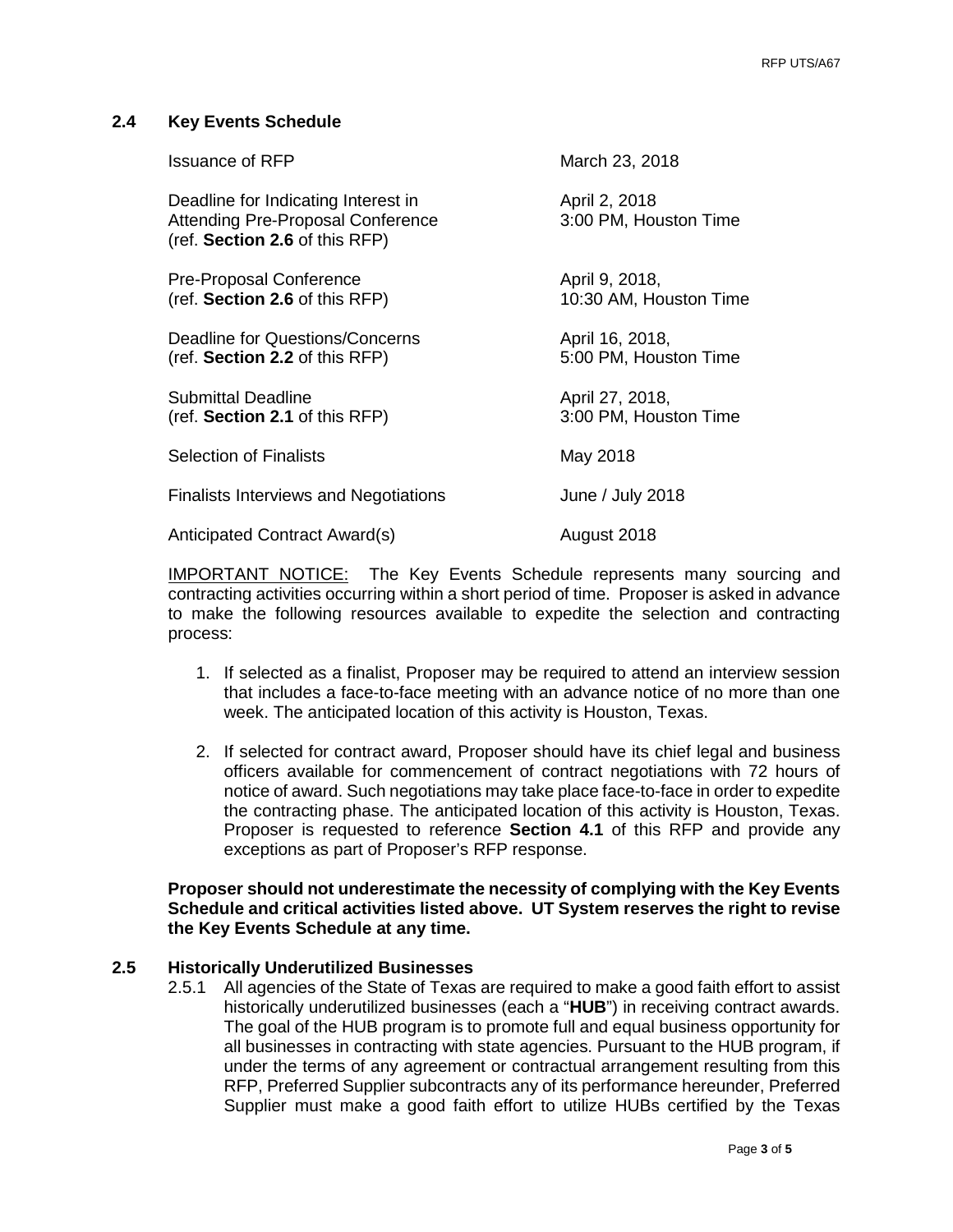Procurement and Support Services Division of the Texas Comptroller of Public Accounts or any successor agency. Proposals that fail to comply with the requirements contained in this **Section 2.5** will constitute a material failure to comply with advertised specifications and will be rejected by UT System as nonresponsive. Additionally, compliance with good faith effort guidelines is a condition precedent to awarding any agreement or contractual arrangement resulting from this RFP. Proposer acknowledges that, if selected by UT System, its obligation to make a good faith effort to utilize HUBs when subcontracting hereunder will continue throughout the term of all agreements and contractual arrangements resulting from this RFP. Furthermore, any subcontracting hereunder by Proposer is subject to review by UT System to ensure compliance with the HUB program.

- 2.5.2 UT System has reviewed this RFP in accordance with Texas Administrative Code [Title 34, Part 1, Chapter 20, Subchapter D, Division 1, Section 20.285 a](http://texreg.sos.state.tx.us/public/readtac$ext.TacPage?sl=R&app=9&p_dir=&p_rloc=&p_tloc=&p_ploc=&pg=1&p_tac=&ti=34&pt=1&ch=20&rl=285)nd has determined that subcontracting opportunities are probable under this RFP.
- 2.5.3 A HUB Subcontracting Plan ("**HSP**") is required as part of Proposer's proposal.

*Each Proposer must complete and return the HSP in accordance with the terms*  and conditions of this RFP, including the requirements set forth in Utilization of Historically Underutilized Businesses attached as **APPENDIX TWO** and incorporated herein for all purposes. *Proposals that fail to do so will be considered non-responsive to this RFP in accordance with Section 2161.252, Texas Government Code.*

Preferred Supplier will not be permitted to change its HSP unless: (1) Preferred Supplier completes a newly modified version of the HSP that sets forth all changes requested by Preferred Supplier, (2) Preferred Supplier provides UT System with such modified version of the HSP, (3) UT System approves the modified HSP in writing, and (4) all agreements or contractual arrangements resulting from this RFP are amended in writing by UT System and Preferred Supplier to conform to the modified HSP.

2.5.4 Proposer must submit one (1) signed copy of the HSP to UT System at the same time as it submits its proposal to UT System (ref. **Section 3.1** of this RFP). The signed copy of the HSP (the "**HSP Packet**") must be submitted electronically utilizing the Jaggaer e-sourcing tool as more particularly described in **Section 3.1** of this RFP. Proposer must ensure that the HSP Packet is submitted according to the electronic instructions provided in this RFP.

Any proposal submitted in response to this RFP that is not accompanied by an HSP Packet meeting the above requirements will be rejected by UT System and remain unopened, as that proposal will be considered non-responsive due to material failure to comply with advertised specifications. Furthermore, UT System will open a Proposer's HSP Packet prior to opening the proposal submitted by Proposer, in order to ensure that Proposer has submitted a signed copy of the Proposer's HSP Packet as required by this RFP. A Proposer's failure to submit a signed copy of the completed HSP Packet as required by this RFP will result in UT System's rejection of the proposal submitted by that Proposer as non-responsive, due to material failure to comply with advertised specifications; such a proposal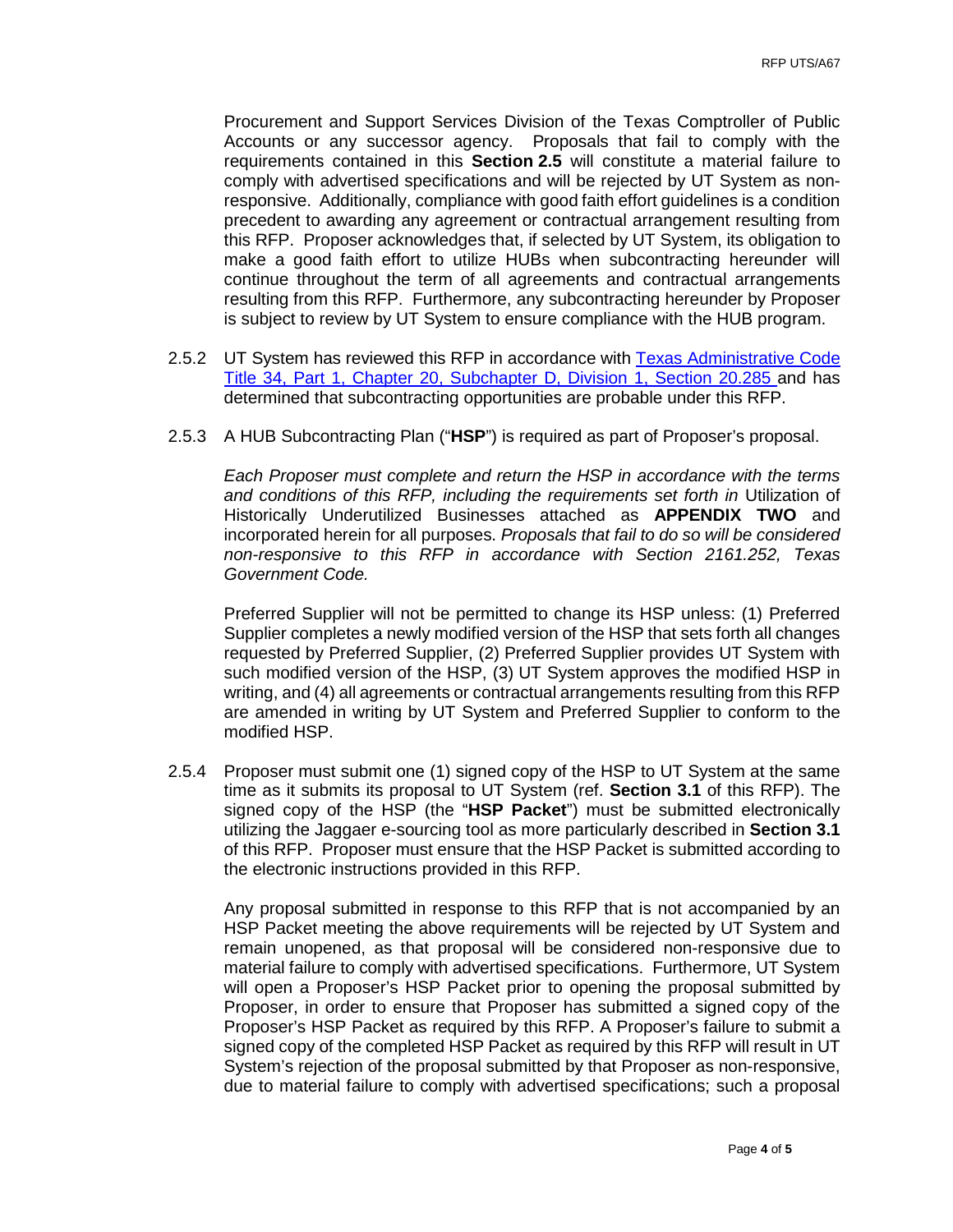will remain unopened and will be disqualified and not reviewed by UT System (ref. **Section 1.5** of **APPENDIX ONE** to this RFP).

**Note**: The requirement that Proposer provide a signed and completed HSP Packet under this **Section 2.5.4** is separate from and does not affect Proposer's obligation to provide UT System with its proposal as specified in **Section 3.1** of this RFP.

2.5.5 UT System may offer Proposer the opportunity to seek an informal review of its draft HSP by the UT System Office of HUB Development. If so, details regarding this opportunity will be provided in the Pre-Proposal Conference (ref. **Section 2.6** of this RFP) or by other means. This process of informal review is designed to help address questions Proposer may have about how to complete its HSP properly. Any concurrence in or comments on the draft HSP by the UT System Office of HUB Development will NOT constitute formal approval of the HSP, and will NOT eliminate the need for Proposer to submit its final HSP to UT System, concurrently with its proposal, in accordance with the detailed instructions in this **Section 2.5**

## **2.6 Pre-Proposal Conference**

UT System will hold a pre-proposal conference at **10:30 AM**, Houston Time, on **April 9, 2018**. Proposers may attend the conference in one of the following two formats:

in person attendance located in the One Mid-Campus Building at 7007 Bertner Ave. (Mid-Campus Building, Room 1MC12.3312 &1MC12.3313) TX 77030 (located in the Texas Medical Center); or

webinar broadcast via the Internet utilizing the "Go-to-Meeting" webinar conference service.

The Pre-Proposal Conference will allow all Proposers an opportunity to ask the Alliance, the Strategic Services Group, and UT System HUB representatives relevant questions and clarify provisions of this RFP. Proposer should notify the UT System Contact **by no later than 3:00 PM, Houston Time, on April 2, 2018**, whether it will attend the Pre-Proposal Conference, by emailing the UT System Contact. Proposer must clearly state in which format it will attend. If the Proposer elects to attend the Pre-Proposal Conference in the webinar format, UT System will provide complete details and instructions (including personal computer requirements). If Proposer elects to attend the Pre-Proposal Conference in person, there will be a strict limit of two (2) individuals per Proposer.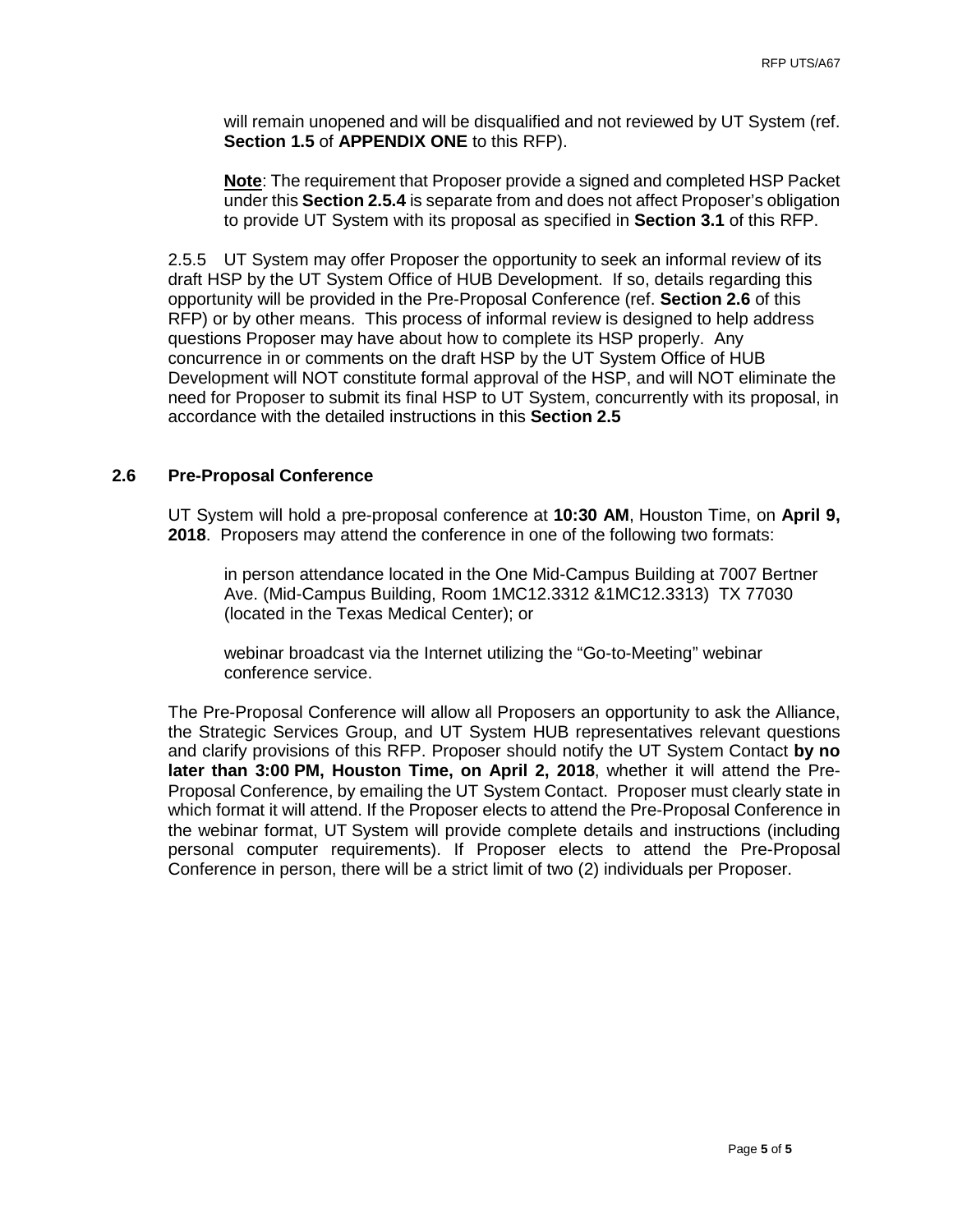## **SECTION 3 SUBMISSION OF PROPOSAL**

# **3.1 Electronic Submission Notice**

Submittal of proposals in response to this RFP will be conducted entirely electronically, utilizing the Jaggaer e-sourcing tool. To register for participation in this RFP, please email the UT System Contact for further instructions. An original signature by an authorized officer of Proposer must appear on the Execution of Offer (ref. **Section 2** of **APPENDIX ONE**) and electronically uploaded as instructed. Proposals must be completed and received by UT System on or before the Submittal Deadline (ref. **Section 2.1** of this RFP).

# **3.2 Proposal Validity Period**

Each proposal must state that it will remain valid for UT System's acceptance for a minimum of one hundred eighty (180) days after the Submittal Deadline, to allow time for evaluation, selection, and any unforeseen delays.

# **3.3 Terms and Conditions**

- 3.3.1 Proposer must comply with the requirements and specifications contained in this RFP, the General Terms and Conditions (ref. **Section 4** of this RFP), the Notice to Proposer (ref. **Section 2** of this RFP), Proposal Requirements (ref. **APPENDIX ONE**) and the Specifications, Additional Questions and Scope of Work (ref. **Section 5** of this RFP). If there is a conflict among the provisions in this RFP, the provision requiring Proposer to supply the better quality or greater quantity of goods and services will prevail, or if such conflict does not involve quality or quantity, then interpretation will be in the following order of precedence:
	- 3.3.1.1 Specifications, Additional Questions and Scope of Work (ref. **Section 5** of this RFP);
	- 3.3.1.2 General Terms and Conditions (ref. **Section 4** of this RFP);
	- 3.3.1.3. Proposal Requirements (ref. **APPENDIX ONE**); and
	- 3.3.1.4 Notice to Proposer (ref. **Section 2** of this RFP).

## **3.4 Submittal Checklist**

Proposer is instructed to complete, sign, and upload into the Jaggaer e-Sourcing tool, the following documents as a part of its proposal. If Proposer fails to return each of the following items with its proposal, UT System may reject the proposal:

- 3.4.1 Signed and Completed Execution of Offer (ref. **Section 2** of **APPENDIX ONE**).
- 3.4.2 Responses to questions and requests for information in the Specifications, Additional Questions and Scope of Work Section (ref. **Section 5** of this RFP).
- 3.4.3 Signed and Completed Pricing Affirmation (ref. **Section 6** of this RFP).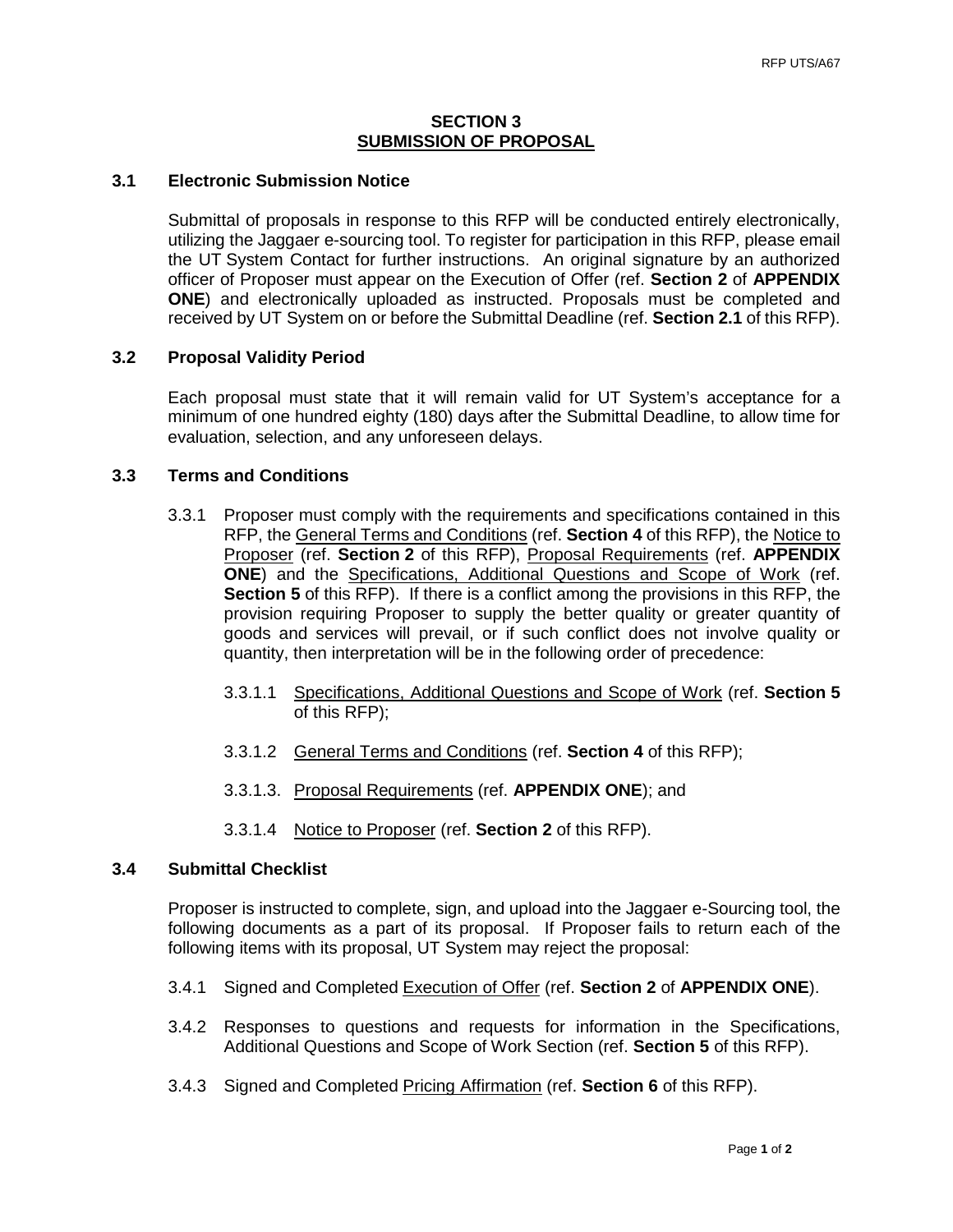- 3.4.4 Signed and completed copy of the HUB Subcontracting Plan or other applicable documents (ref. **Section 2.5** of this RFP and **APPENDIX TWO**).
- 3.4.5 Responses to Proposer's Survey (ref. **Section 5.5** of this RFP).
- 3.4.6 Proposer's Price Schedule (ref. **Section 5.6** of this RFP).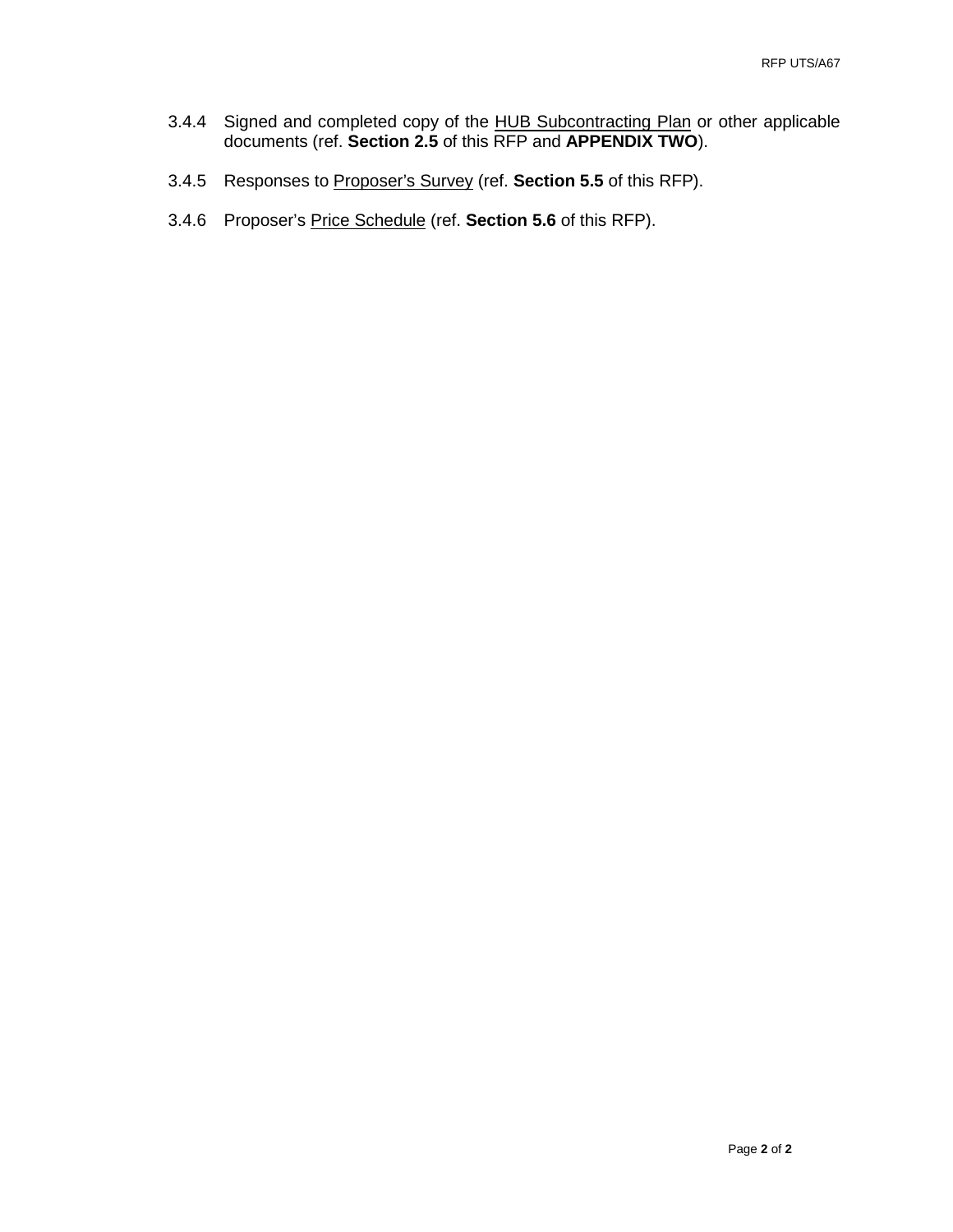## **SECTION 4 GENERAL TERMS AND CONDITIONS**

# **4.1 General Information regarding Structure of Transaction and Terms and Conditions**

The structure of the transaction UT System intends to enter into as a result of this RFP will be substantially similar to the following: (1) one Preferred Supplier Agreement ("**PSA**") between UT System and Preferred Supplier; and (2) several Institutional Participation Agreements (each an "**IPA**") signed by participating Alliance members and affiliates (collectively, the "**Agreement**").

The terms and conditions contained in the attached Sample Preferred Supplier Agreement (ref. **APPENDIX THREE**) or, in the sole discretion of UT System, terms and conditions substantially similar to those contained in **APPENDIX THREE**, will constitute and govern any agreement that results from this RFP. If Proposer takes exception to any terms or conditions set forth in the Preferred Supplier Agreement, Proposer must submit a list of the exceptions as part of its proposal in accordance with **Section 5.3** of this RFP. Proposer's exceptions will be reviewed by UT System and may result in disqualification of Proposer's proposal as non-responsive to this RFP. If Proposer's exceptions do not result in disqualification of Proposer's proposal, UT System may consider Proposer's exceptions when UT System evaluates the Proposer's proposal.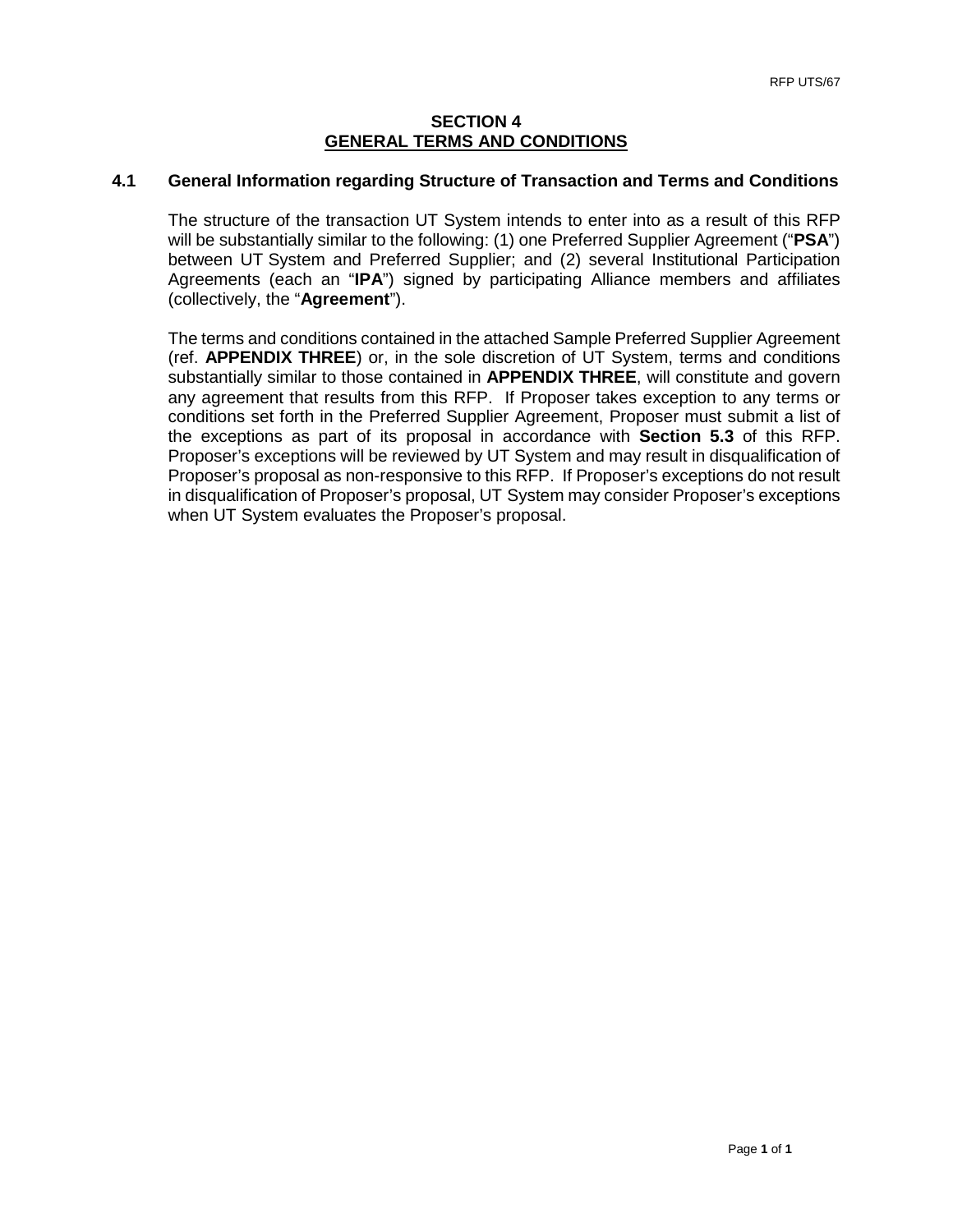# **SECTION 5 SPECIFICATIONS, ADDITIONAL QUESTIONS AND SCOPE OF WORK**

### **5.1 General**

The requirements and specifications for the RPA Services, as well as certain requests for information to be provided by Proposer as part of its proposal, are set forth below. The winning Proposer should understand that the RPA Services will be required to be provided *directly to Institutional Participants*, and not to UT System, OCBS or the Alliance.

### **5.2 Minimum Requirements**

Each proposal must include information that clearly indicates that Proposer meets the following minimum qualification requirements:

- 5.2.1 Preferred Supplier must pay to the Alliance an administrative fee of two percent (2%) of the Total Net Sales made under the Agreement (ref. **Section 6.2** of this RFP). This fee will be payable quarterly, based on the Total Net Sales made by Preferred Supplier under the Agreement during the related quarter. The fee will be used to defray the costs incurred by the Alliance, as UT System's own, in-house group purchasing organization, and the OCBS, in organizing, implementing, sustaining and optimizing group procurements for UT System institutions. "**Total Net Sales**" means the total dollar amount of all charges by Preferred Supplier under the Agreement, less credits, returns, taxes, unpaid invoices, and collections.
- 5.2.2 Proposer must demonstrate that all the general practices, methods and tools proposed to UT System under this RFP have been in use by several other customers of Proposer for a minimum period of twelve months.

## **5.3 Additional Questions Specific to this RFP and Scope of Work**

Proposer must submit the following information as part of Proposer's proposal:

- 5.3.1 In its proposal, Proposer must indicate whether it will consent to include in the Agreement the "Access by Individuals with Disabilities" language that is set forth in **APPENDIX FOUR**, Access by Individuals with Disabilities. If Proposer objects to the inclusion of the "Access by Individuals with Disabilities" language in the Agreement, Proposer must, as part of its proposal, specifically identify and describe in detail all of the reasons for Proposer's objection. NOTE THAT A GENERAL OBJECTION IS NOT AN ACCEPTABLE RESPONSE TO THIS QUESTION.
- 5.3.2 If Proposer takes exception to any terms or conditions set forth in **Section 4** of this RFP, Proposer must submit a list of the exceptions.
- 5.3.3 Proposers will provide answers to the questions listed in the Proposer's Survey ("**Proposer's Survey**") (ref. **Section 5.5** of this RFP) to the best of Proposer's knowledge, as responses may be incorporated into the Agreement. The questions in the Proposer's Survey will provide UT System with additional information about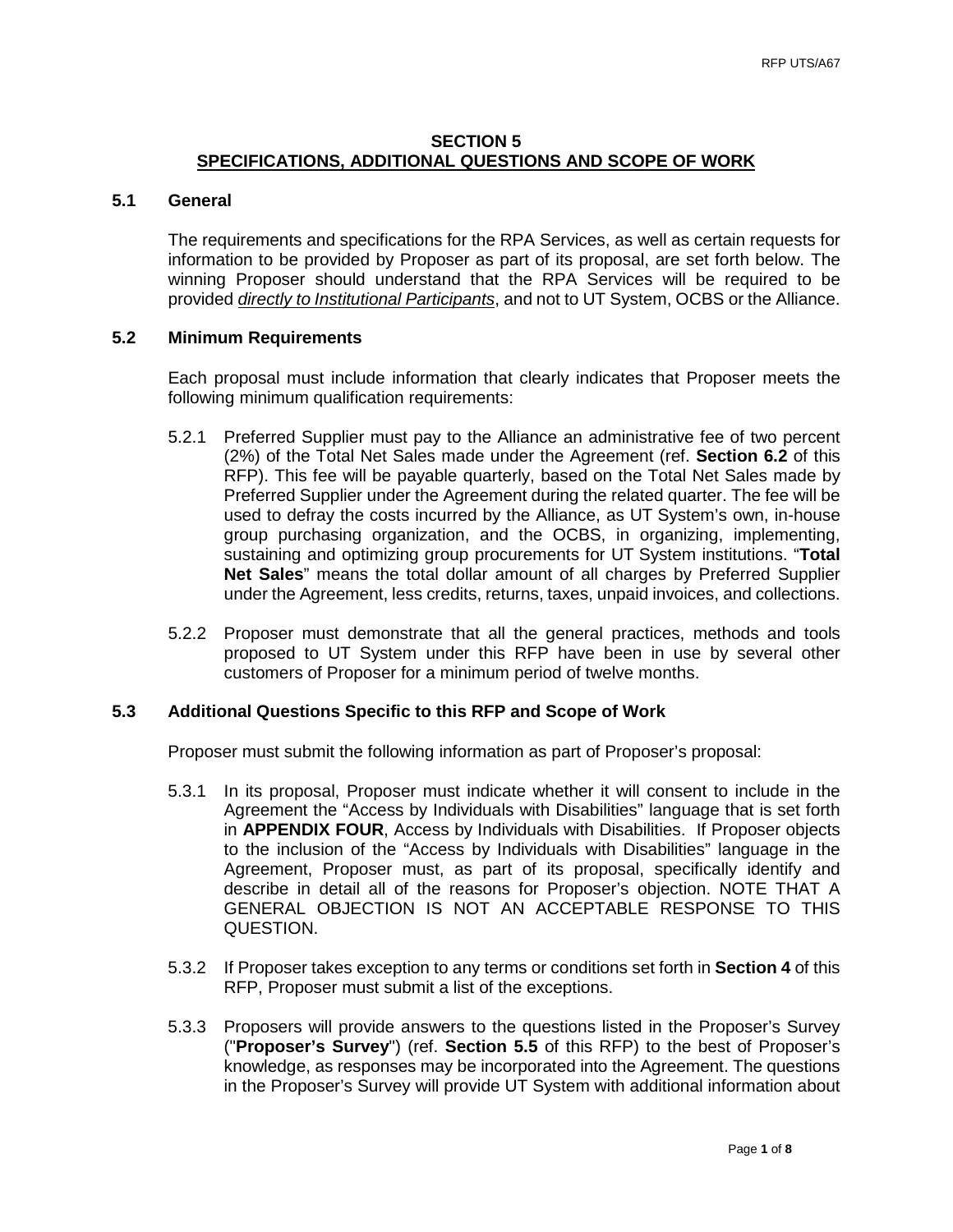Proposer and various efficiencies and economies of scale that Proposer may provide to participating institutions.

- 5.3.4 In its proposal, Proposer must respond to each item listed in **APPENDIX FIVE, Electronic and Information Resources ("EIR") Environment Specifications**. **APPENDIX FIVE** will establish specifications, representations, warranties and agreements related to the EIR that Proposer is offering to provide. Responses to **APPENDIX FIVE** will be incorporated into the Agreement and will be binding on Proposer.
- 5.3.5 In its proposal, Proposer must respond to each item listed in **APPENDIX SIX, Security Characteristics and Functionality of Contractor's Information Resources** and **Cloud Security Questionnaire.** Responses to **APPENDIX SIX** will be incorporated into the Agreement and will be binding on Proposer.
- 5.3.6 By signing the Execution of Offer (ref. **Section 2** of **APPENDIX ONE**), Proposer agrees to comply with [Section 2252.908, Government Code](http://www.statutes.legis.state.tx.us/Docs/GV/htm/GV.2252.htm%232252.908) ("**Disclosure of Interested Parties Statute**"), and [1 Texas Administration Code Sections 46.1](https://www.ethics.state.tx.us/rules/adopted_Nov_2015.html%23Ch46.1)  [through 46.5](https://www.ethics.state.tx.us/rules/adopted_Nov_2015.html%23Ch46.1) ("**Disclosure of Interested Parties Regulations**"), as implemented by the Texas Ethics Commission ("**TEC**"), including, among other things, providing the TEC and UT System with the information required on the form promulgated by the TEC and set forth in **APPENDIX SEVEN**. Proposers may learn more about these disclosure requirements, including the use of the TEC electronic filing system, by reviewing information on the TEC website at [https://www.ethics.state.tx.us/whatsnew/FAQ\\_Form1295.html.](https://www.ethics.state.tx.us/whatsnew/FAQ_Form1295.html) The Certificate of Interested Parties must be submitted by Preferred Supplier upon delivery to UT System of a signed Agreement.

**While all of the above materials must be submitted by the Submittal Deadline as part of Proposer's proposal, UT System reserves the right to evaluate some of the materials only in the Step 2 (Technical) phase of this RFP (ref. Section 2.3 of this RFP), as applicable.**

# **5.4 Scope of Work**

5.4.1 Purpose. The details noted below will form the basis for the Scope of Work to be included in the Agreement to be concluded between UT System and Preferred Supplier.

The Proposer acknowledges that this RFP provides a general description of the required RPA Services to be provided and is not intended to be all inclusive. Proposer must be familiar with the requirements and general conditions that are essential to provide the RPA Services consistent with industry best practices and in accordance with all licensing, regulations, and professional standards. The key elements of the RPA Services within the scope of this RFP include, but are not limited to, those described below.

5.4.2 General Description. The following outlines essential requirements for the provision of Services. UT System strongly prefers a Proposer that has: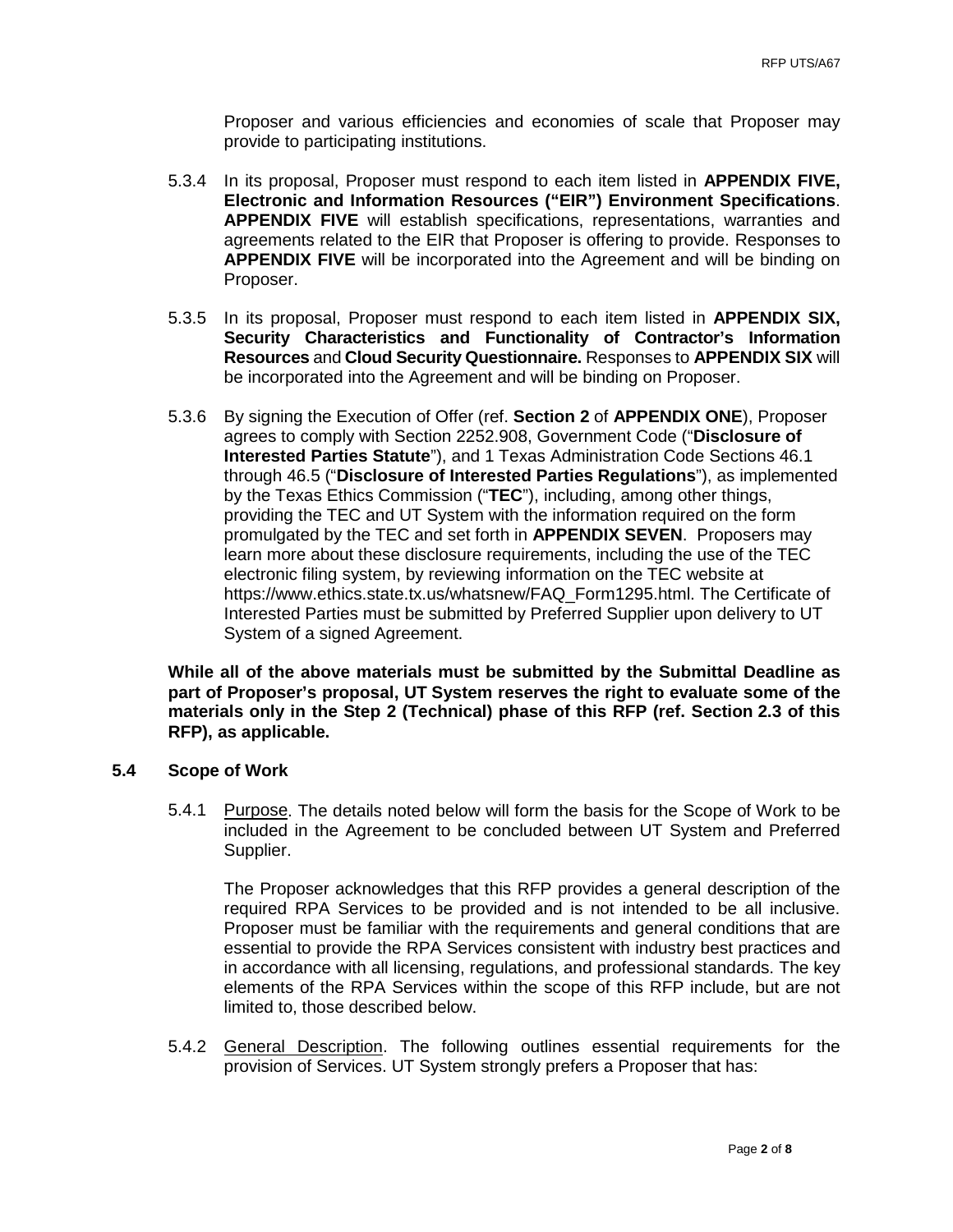- 5.4.2.1 A minimum of three years' experience offering RPA software and services of the type and kind described in this RFP to higher education institutions of size and scope comparable to that of UT System.
- 5.4.2.1 Experience working with major Enterprise Resource Planning (ERP) software and reporting software to include Hyperion, Workday, Oracle/PeopleSoft/Fusion/Taleo, Electronic medical records and medical billing systems.
- 5.4.2.3 Experience in a range of ancillary systems such as help desk (e.g., Service Now), purchasing (e.g., Jaggaer, Ariba), talent management, personnel evaluation systems, compensation systems, student services (e.g., Banner), learning management system (e.g., Blackboard, Canvas), room scheduling, imaging (e.g., ImageNow), payment gateway (e.g., TouchNet), user productivity kit.
- 5.4.2.4 Experience accessing external third party systems via the web (e.g., banking systems, and insurance company systems)
- 5.4.2.5 Experience in using RPA for business processes tentatively targeted by UT System (e.g., Supply Chain, Spend Analytics, Finance, Student Services, Human Resources, Revenue Cycle, and IT).
- 5.4.2.6 Ability to engage multiple Institutional Participants simultaneously.
- 5.4.2.7 Ability to provide highly skilled personnel with experience in system and process troubleshooting, project management, and technical and functional expertise for application, tools, business processes, application training and documentation and change management.
- 5.4.2.8 Ability to provide services in addition to provisioning the RPA software that may include one or any combination of the following:

# **(a) RPA Software Implementation**

- Implementing the RPA Initiative (including assisting in RPA strategy planning, scoping, development, training plan development and RPA software implementation rollout).
- Conducting training / customer enablement
- Assisting with creation of end-user documentation for RPA software and supporting documentation for processes implemented.

# **(b) RPA Technical Support & Management**

- Setting up the RPA software technical environment, including hosting and managing the software, as appropriate
- Providing expert advice on infrastructure and implementation approaches to consider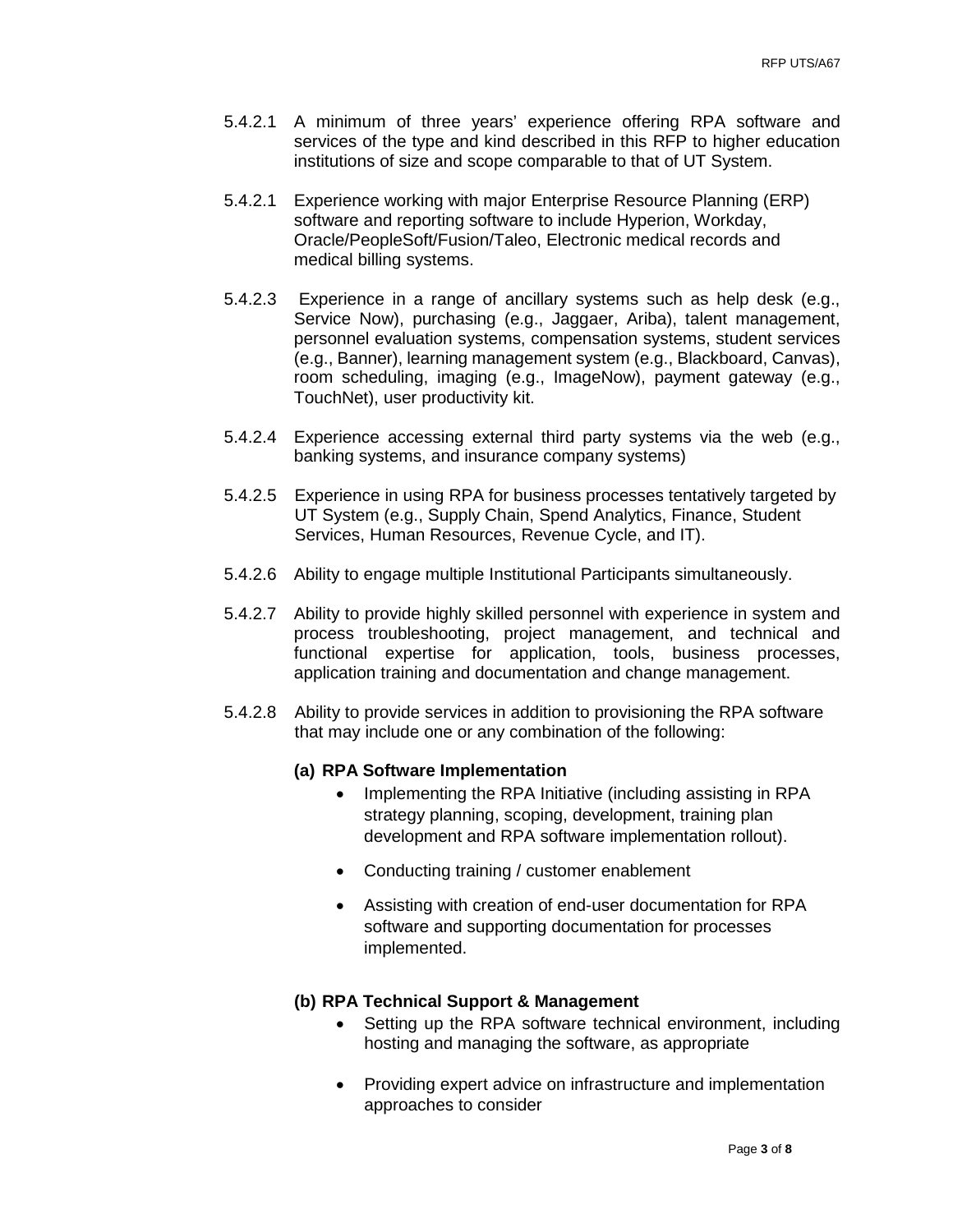- Providing recommendations on load balancing, bot scheduling, performance monitoring, and error resolution tracking for the respective bots.
- Providing guidance on best practices for logical access controls of bots (e.g. active directory integration)
- Providing appropriate tracking and control reports to UT System project management personnel
- Developing IT security & controls impact assessments and methodology
- Developing functional design specifications for future bot development
- Configuring the RPA software
- Defining standard RPA software resourcing / cycle times / costing methodology
- Defining a testing and acceptance methodology

# **(c) RPA Business Support Services & Best Practices**

- Identifying and introducing industry best practices into the processes being automated.
- Providing resources with academic and or healthcare industry knowledge, RPA knowledge and experience.
- Bringing best practices related to project management, change management, processes, policies, and metrics and incorporating them into the RPA Initiative.
- Optimizing business processes in concert with automation implementation
- Providing guidance and assist with creation of an RPA governance program to ensure UT System is implementing the proper controls and reducing risk.
- Conducting opportunity assessments to identify real RPA business value and how to track that value through realization

## **There is no specific level of engagement identified in this RFP. Preferred Supplier will be asked to provide RPA Services only as and when requested by Institutional Participant.**

UT System expects the Agreement will provide that any engagement concluded between Preferred Supplier and an Institutional will include: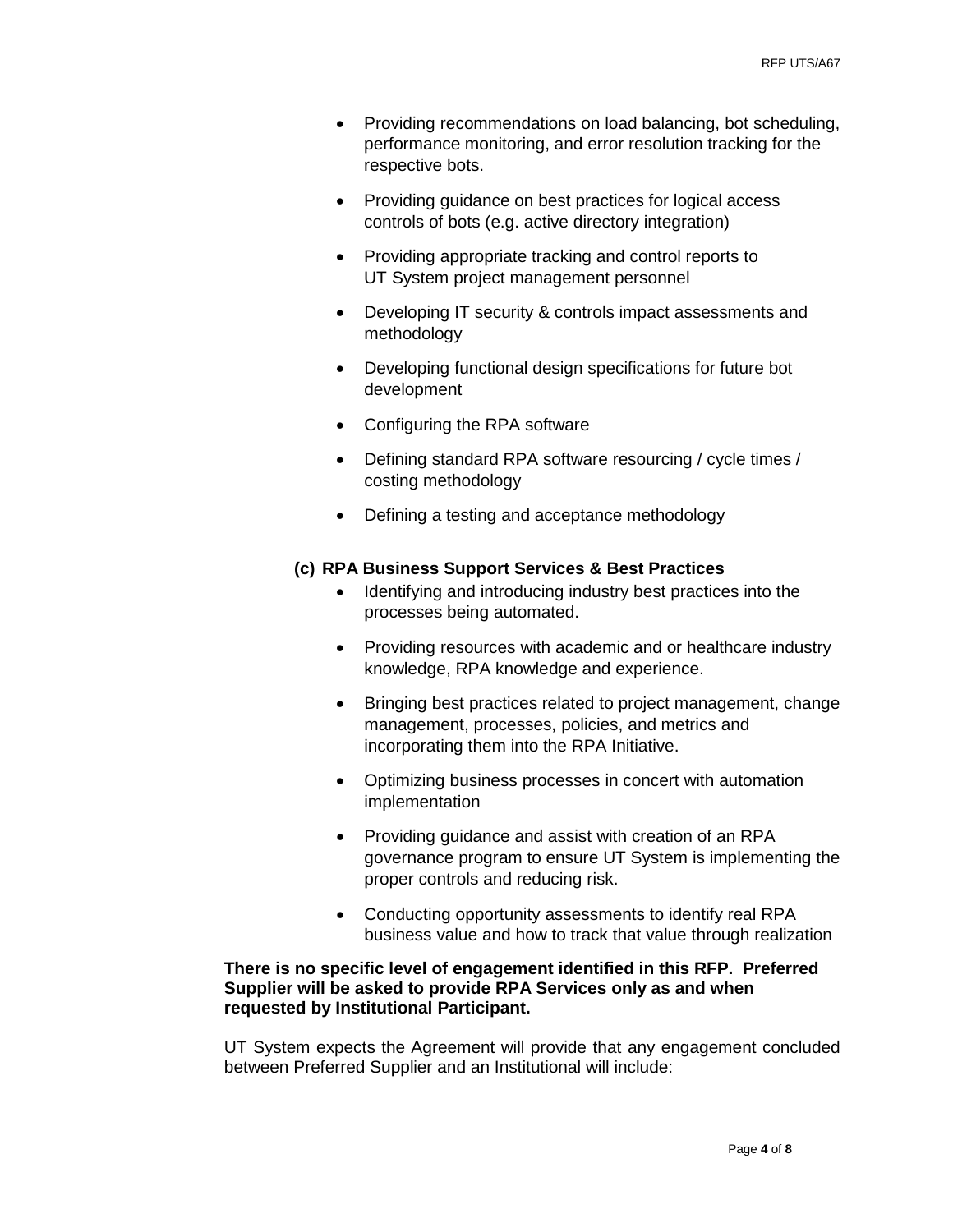- (1) Detailed payment schedule tying compensation, to the maximum extent possible, to Preferred Supplier's achievement of specific deliverables, rather than providing solely for time and materials compensation;
- (2) Preferred Supplier's commitment to maintain the continuity of personnel assigned to perform the RPA Services, and to preclude reassignments of staff to other projects, unless Preferred Supplier and Institutional Participant agree on the replacement personnel; and
- (3) Procedures for oversight and monitoring of Preferred Supplier's performance of the RPA Services, which may include performance audits conducted by a third party on behalf of Institutional Participant.

## 5.4.3 Campus Requirements.

- 5.4.3.1 Each Institutional Participant will have its own unique set of rules and regulations for conducting business on its campuses. Preferred Supplier will be responsible for compliance with each Institutional Participant's rules and regulations, including any and all requirements for background checks, badging/credentialing, and security.
- 5.4.3.2 Preferred Supplier will cause its representatives, agents, employees and permitted subcontractors (if any) to become aware of, fully informed about, and in full compliance with all applicable UT System's and Institutional Participants' rules and policies, including, without limitation, those relative to personal health, security, environmental quality, safety, fire prevention, noise, smoking, and access restrictions; consideration for students, patients and their families as well as employees; parking; and security.
- 5.4.3.3 Each Institutional Participant may appoint an individual to serve as their institution's liaison to coordinate the work and manage the relations between Preferred Supplier and Institutional Participant.
- 5.4.4 Preferred Supplier-Alliance Account Support Team. Preferred Supplier will provide a Senior Management Account Representative with the authority and responsibility for the overall success of the Agreement within Preferred Supplier's organization. The Preferred Supplier also will designate an individual assigned to the OCBS account responsible for:
	- (i) receiving and providing ongoing communications by and between Preferred Supplier and UT System;
	- (ii) monitoring the overall implementation of the Agreement at each Institutional Participant and providing updates and activity/sales reports to the UT System Contract Administrator (an OCBS representative who will be designated by UT System as responsible for day-to-day management of the Preferred Supplier – UT System relationship and who will serve as Preferred Supplier's primary contact for and on behalf of Institutional Participants on all matters relating to the Agreement);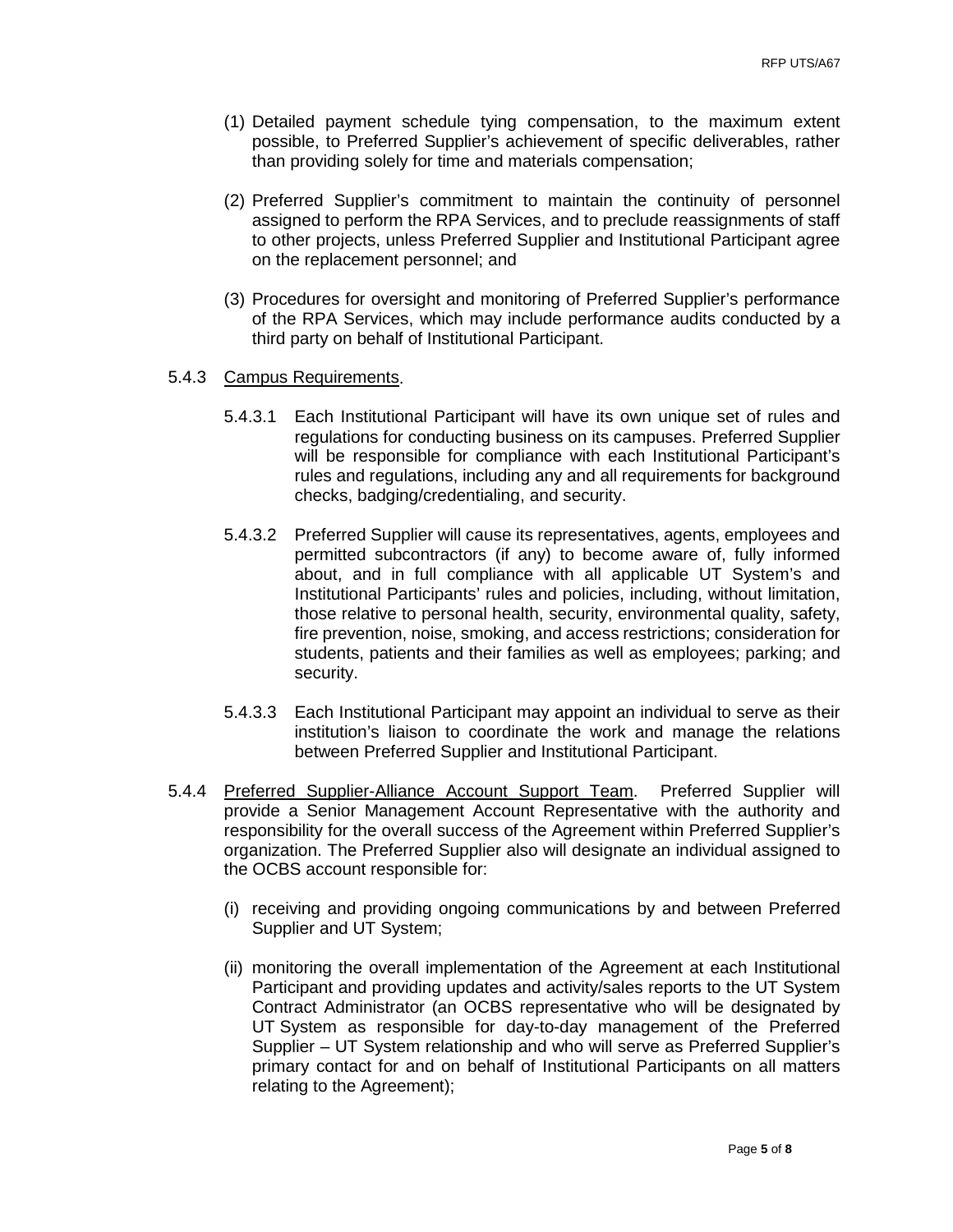- (iii) identifying and fostering process improvements;
- (iv) serving as the liaison to engage resources with Preferred Supplier's organization to troubleshoot and resolve problems;
- (v) organizing Quarterly Business Reviews ("**QBRs"**) and monitoring Key Performance Indicators ("**KPIs"**); and
- (vi) providing early warning notices of service performance and other concerns to Preferred Supplier's management team and the UT System Contract Administrator.

### 5.4.5 Statement of Work.

- 5.4.5.1 All work performed under the Agreement by Preferred Supplier will be documented in a written Statement of Work mutually agreed to and executed by Preferred Supplier and Institutional Participant or UT System, using a form to be provided by UT System.
- 5.4.5.2 Each Institutional Participant will be responsible for its own process for work authorization.
- 5.4.5.3 A Statement of Work may be on a time and material/cost not to exceed basis or a fixed price, deliverables-based arrangement, as defined by the Institutional Participant.
- 5.4.5.4 Within ten (10) business days (unless otherwise instructed by Institutional Participant or UT System) after receiving a request for RPA Services, Preferred Supplier will prepare and present to Institutional Participant and UT System Contract Administrator a proposed written Statement of Work.
- 5.4.6 Acceptance of Work. All RPA Services performed under the Agreement will be subject to the review and approval of certain individual(s) representing Institutional Participant, with such individual(s) being identified in each Statement of Work.
- 5.4.7 Invoicing and Payment.
	- 5.4.7.1 Preferred Supplier will invoice the Institutional Participants, not UT System, the Alliance or the OCBS. Due to the numerous e-procurement platforms used by Institutional Participants, detailed invoicing requirements will be established by agreement between Preferred Supplier and each Institutional Participant. Each invoice relating to the Agreement will reference the appropriate Institutional Participant purchase order number, and will include a detailed description of the RPA Services to which it relates, and appropriate HUB reporting documentation.
	- 5.4.7.2 Each Institutional Participant is solely responsible for the payment of any purchase orders or P-Card Transaction ("**PCT**") it issues, and no Institutional Participant will have any liability whatsoever relating to a purchase order or PCT issued by another Institutional Participant.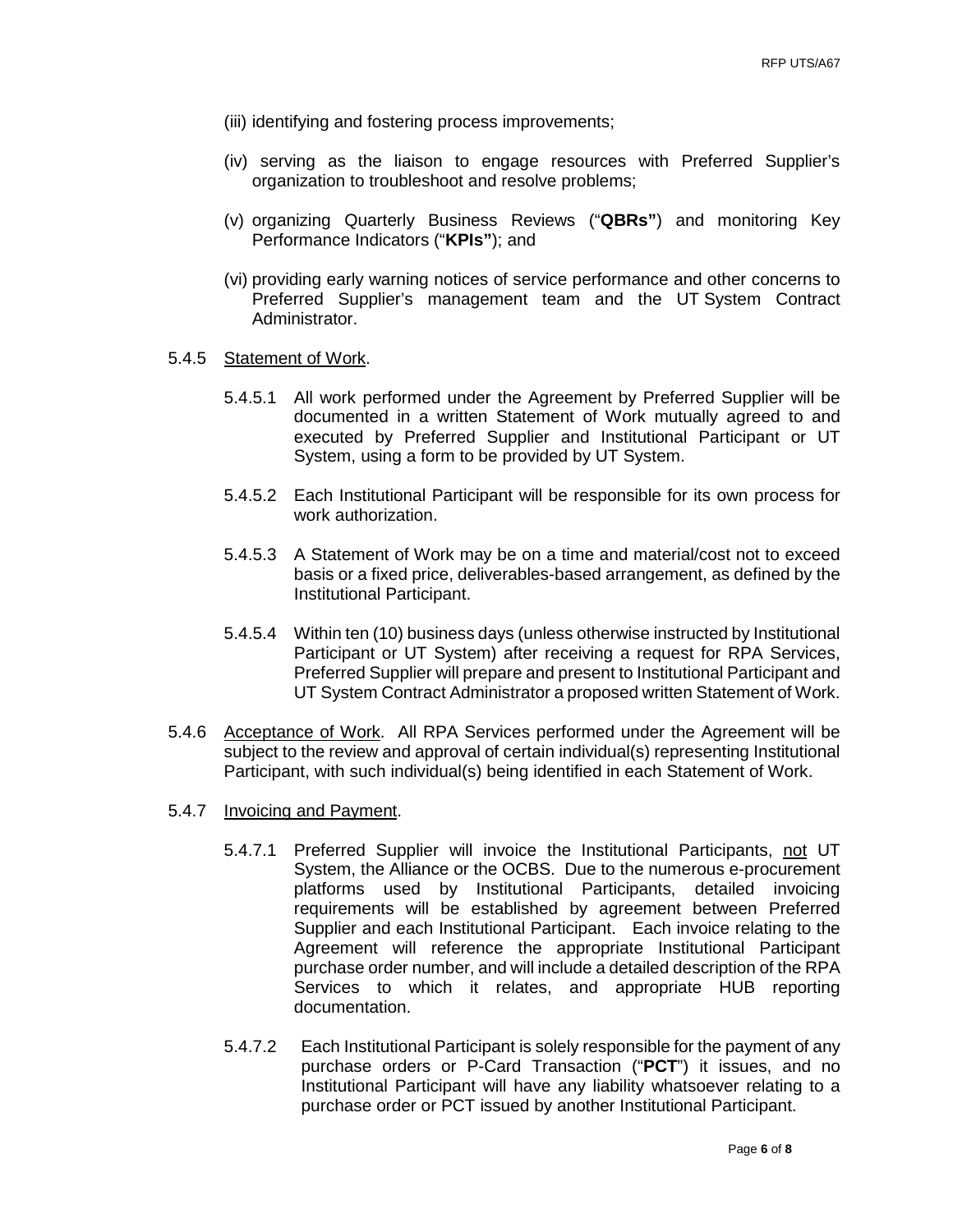- 5.4.7.3 Institutional Participant will remit payments of invoices issued under the Agreement on a Net 30 Days basis, subject to requirements of the Texas Prompt Payment Act.
- 5.4.7.4 Preferred Supplier will resolve all order and invoice discrepancies within five (5) business days after written notification or, if because of their nature, the discrepancies cannot be resolved within that time frame, Preferred Supplier will take all of the steps the Institutional Participant's purchasing department deems necessary.

## 5.4.8 Pricing.

- 5.4.8.1 Preferred Supplier's overall price structure and discount levels will remain firm and unchanged for the term of the Agreement, unless otherwise agreed upon in writing by the UT System Contract Administrator and Preferred Supplier. Preferred Supplier may provide additional projectbased discounts and promotional discounts above those stated in the Agreement, and Preferred Supplier is encouraged to do so. Preferred Supplier will document all additional project-based discounts in written email correspondence to the UT System Contract Administrator.
- 5.4.8.2 All prices quoted to UT System or Institutional Participants will be inclusive of all fees and charges due and payable to Preferred Supplier by Institutional Participant.
- 5.4.8.3 Preferred Supplier and the UT System Contract Administrator will review all price structures for the Services on a periodic basis as determined by the UT System Contract Administrator. Preferred Supplier's initial and subsequent pricing will be benchmarked by the OCBS for market competitiveness. Preferred Supplier agrees to negotiate in good faith to adjust pricing if necessary to remain competitive. Should pricing listed in the Agreement change during such quarterly reviews, such changes will be documented in a written amendment to this Agreement agreed to by Preferred Supplier and UT System.
- 5.4.9 Management Reports. Preferred Supplier will submit to the UT System Contract Administrator the reports listed below, within thirty (30) days after the close of each calendar quarter. The reports will be provided in electronic format or computergenerated spreadsheets, in accordance with a template to be provided by UT System. At a minimum, the reports will provide:
	- 5.4.9.1 Sales History Report: sales for the current quarter and for total calendar year to date to each Institutional Participant, with sales broken out for each SOW, SOW total amount (\$), amount (\$) of invoices, and invoice dates.
	- 5.4.9.2 HUB Report: information as required by the HUB subcontracting plan, as applicable.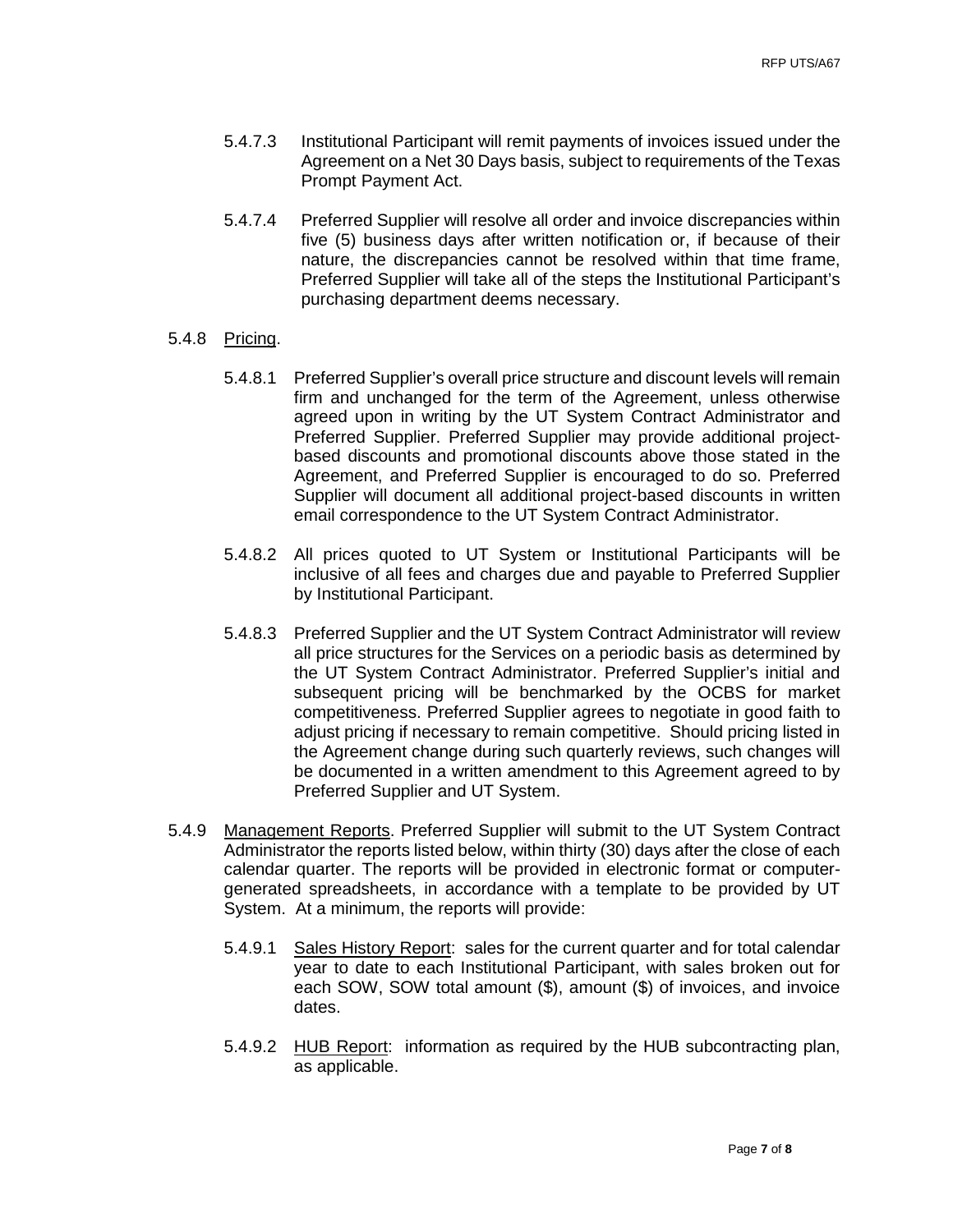5.4.10 Preferred Supplier Relationship Management. Preferred Supplier and the UT System Contract Administrator will meet once each quarter to conduct a Quarterly Business Review ("**QBR**") as further described in **APPENDIX THREE – 4**.

## **5.5 Proposer's Survey**

Proposer must complete the Proposer's Survey.

The Proposer's Survey contains a list of additional questions the Proposer will answer when responding to this RFP. If Proposer needs to submit additional supporting information, refer to the supporting information in responses to the Proposer's Survey and attach supporting materials in a logical and clear manner. Any supporting information must be included in electronic form via the Jaggaer e-Sourcing tool and must follow the following naming convention: (<Proposer Name> - <Question Number> - Response - <File Name>).

Finally, Proposer is encouraged to specify any special certifications, awards, or other industry recognizable achievements that might set it apart from its competitors.

**5.6 Price Schedule** (ref. **7.0** of Proposer's Survey)

### **Proposer must complete and respond to all questions contained in the Proposer's Survey, Section 7.0.**

- 5.6.1 Proposer must provide a detailed cost model for each of the RPA Services it is offering. The cost model must explain to UT System the various elements Institutional Participants may be charged for and will serve as a guideline for future discussions and negotiations.
- 5.6.2 Travel by Preferred Supplier will be subject to the *State of Texas Travel Allowance Guide*. Preferred Supplier may be subject to additional travel guidelines as established by each Institutional Participant. In general, however, Preferred Supplier is strongly encouraged to quote pricing inclusive of all anticipated travel expenses, in order to avoid administrative burden associated with ensuring proper reimbursement in line with applicable allowances.
- 5.6.3 All reimbursable expenses will be passed through on a direct-cost basis to Institutional Participants, without any mark-up, handling fees or surcharges of any kind.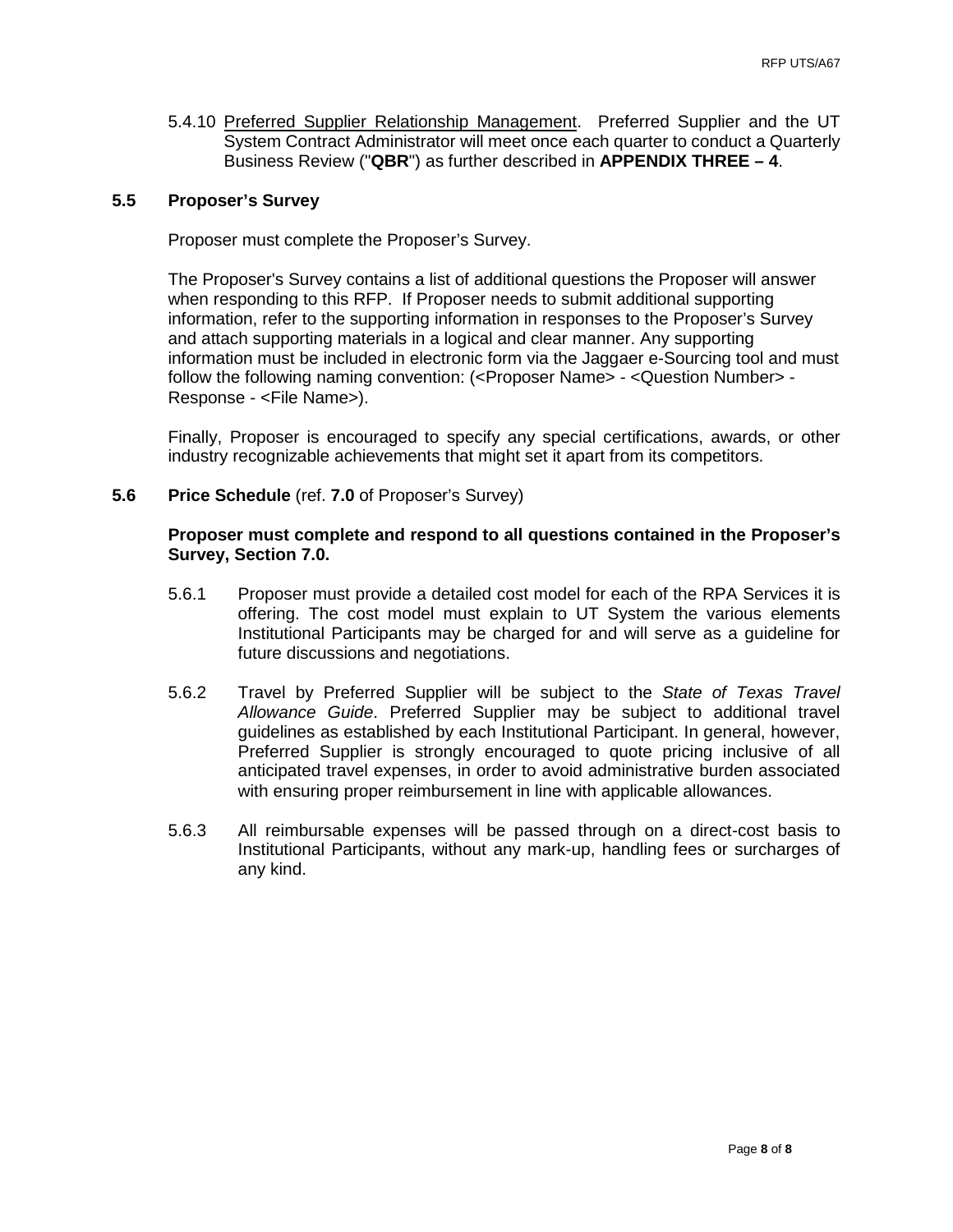# **Proposer's Survey RFP UTS/A67- Robotic Process Automation (2018) (03.23.2018)**

#### **1.0 Company Profile**

- 1.1 Provide your company's name.
- 1.2 Provide your company's main address, telephone and fax number.
- 1.3 Provide your company's Federal Employer Identification Number (FEIN).
- 1.4 Provide your company's DUNS number.
- 1.5 Provide your company's main contact for this RFP including telephone number and email address.
- 1.6 Provide your company's legal structure (e.g., corporation, partnership, etc.).
- 1.7 For all individuals, groups, corporations, etc. that holds 25% or greater equity in the company list their name and their percentage (%) held.
- 1.8 Provide any details of all past or pending litigation or claims filed against your company that would affect your company's performance under an Agreement with UT System.
- 1.9 Has your company, or any of its parents or subsidiaries, ever had a Bankruptcy Petition filed in its name, voluntarily or involuntarily? If yes, specify the date, circumstances, and resolution.
- 1.10 Is your company currently in default on any loan agreement or financing agreement with any bank, financial institution, or other entity. If yes, specify date(s), details, circumstances, and prospects for resolution.
- 1.11 Is your company currently for sale or involved in any transaction to expand or to become acquired by another business entity? If yes, please explain the impact both in organizational and directional terms.
- 1.12 Attach information detailing your organizational structure, including the following: parent company and subsidiaries; number of years in business & Headquarters location. Provide an introduction to your company, its history, and the development history of your primary solutions.
- 1.13 Indicate which categories for work you are proposing
	- $\Box$  Business Process Support (consulting services)
	- $\Box$  Technology Services (Hosting, BOT control/management, implementation)
	- □ RPA Software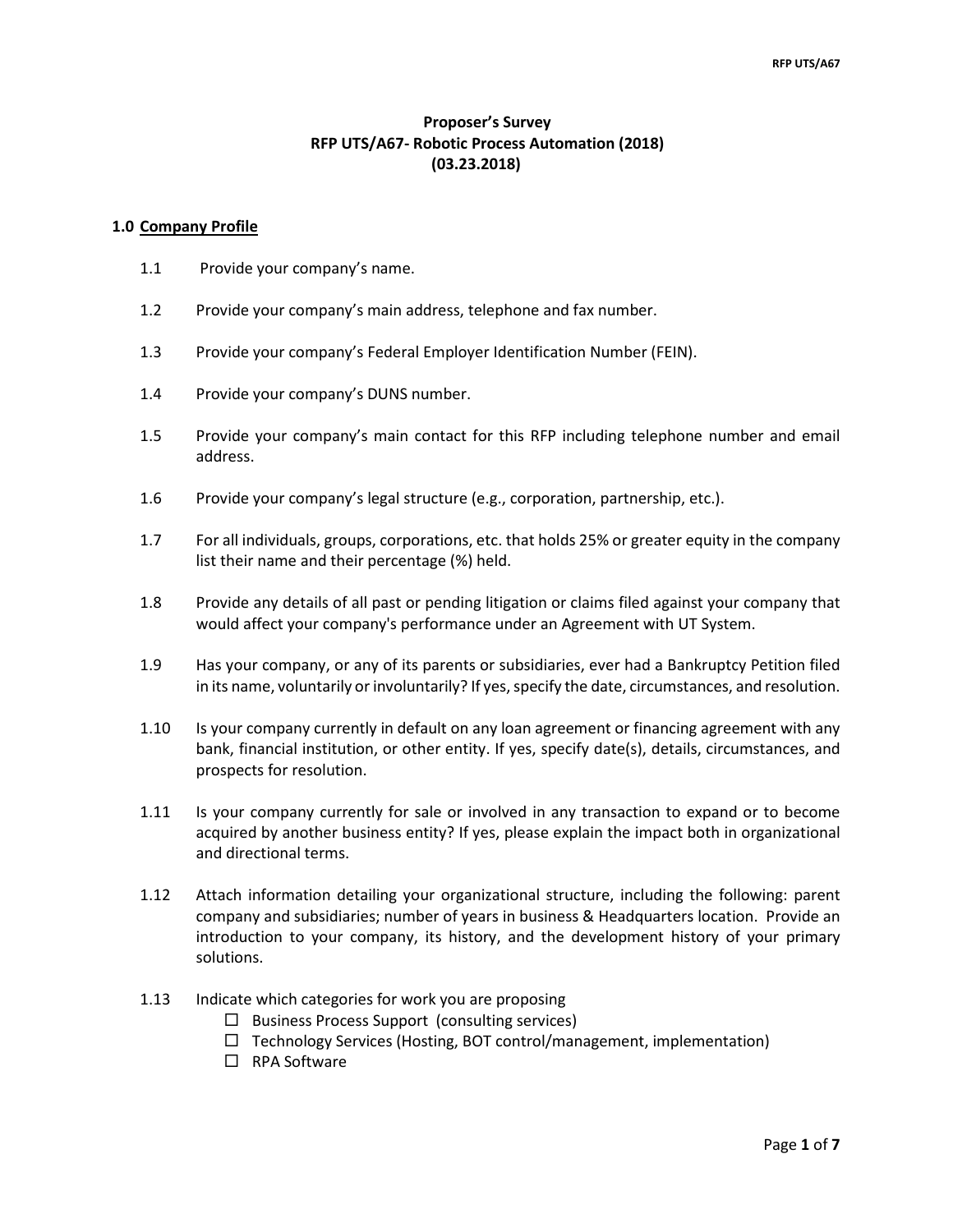## **2.0 References**

- 2.1 Provide a listing of three (3) current customers (healthcare, academic institutions, or Integrated Delivery Network preferred) for each of the product and service categories listed below. Your customer reference to include the company name; contact person including telephone number; e-mail address, scope of services, annual sales volume (\$), institution size (higher education) and a period of time for which work was performed.
	- 2.1.1 Business Support Services (consulting services)
	- 2.1.2 Technology Support and Hosting Services
	- 2.1.3 RPA Software

### *Note: UT System has the right to contact each and every reference provided in your response.*

- 2.2 Provide a listing of two (2) current customers(healthcare, academic institutions, or Integrated Delivery Network preferred) for which you have implemented RPA to automate the work activities for each of the business processes listed below. Your customer reference to include the company name; contact person including telephone number; e-mail address, scope of services including a description of the work that was automated, and the period of time for which work was performed.
	- 2.2.1 Supply Chain
	- 2.2.2 Spend Analytics
	- 2.2.3 Finance
	- 2.2.4 Student Services
	- 2.2.4 Human Resources
	- 2.4.5 Revenue Cycle
	- 2.2.6 IT
- 2.3 Provide a customer reference list of all customers for whom you have provided products and services of the type and kind required under this RFP within the past five (5) years. Reference list to include, company name, contact person, and telephone number, e-mail address, description of the services provided and the dates services (begin and end date) were performed.
- 2.4 If you did not provide your DUNS number as requested in response to question 1.4 above, please provide two financial references (1 trade reference and 1 financial institution/bank reference). List should include company name, mailing address, telephone number, FAX number, contact person and length of financial relationship.
- 2.5 Please list all new all new accounts (customer name and location) established within last 12 months projected to exceed \$1 million in annual sales.
- 2.6 Provide a listing of all contracts your company has had that were terminated by customer prior to completion within the last 3 years. Your response to include the circumstances surrounding such early termination.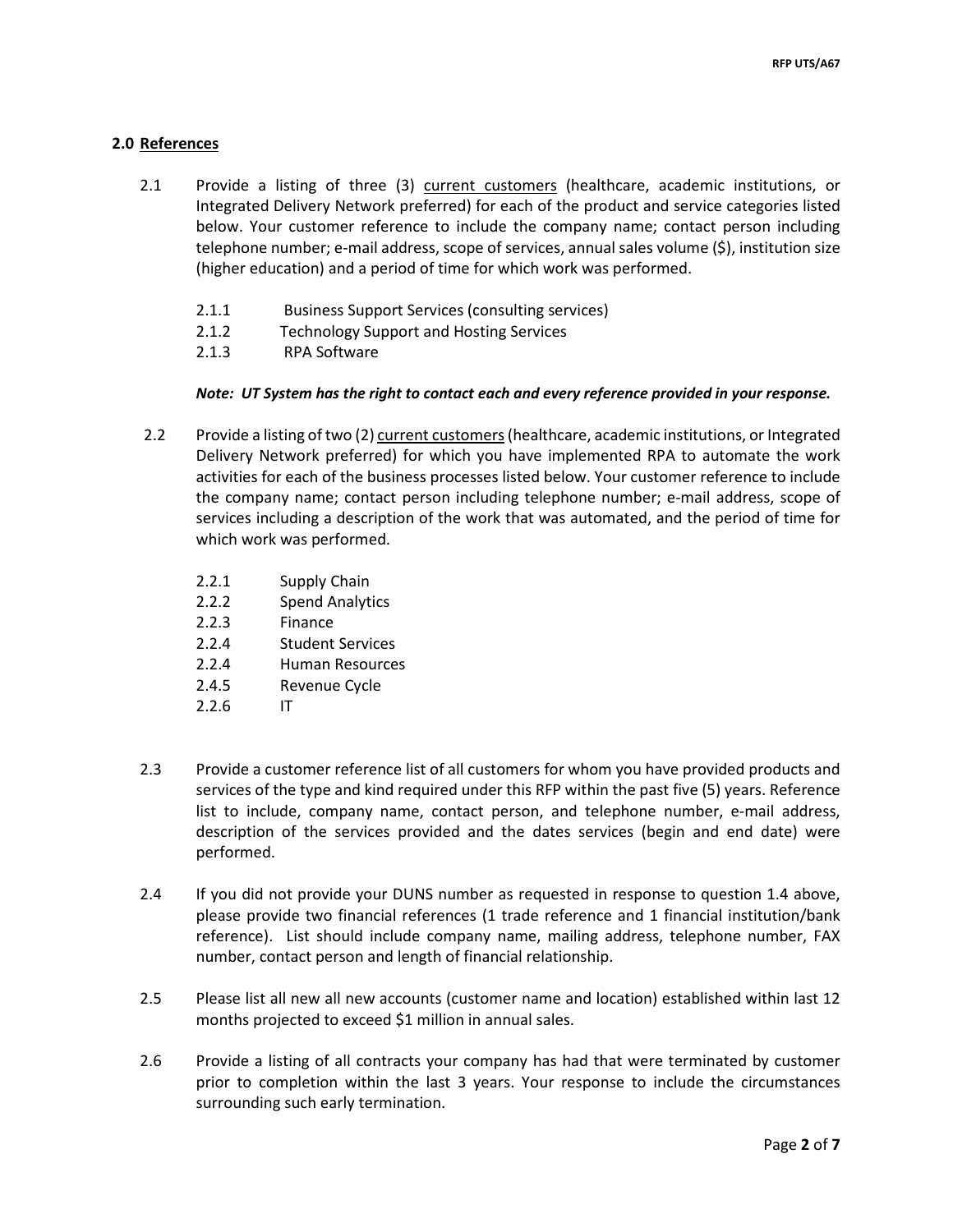- 2.7 If requested, please indicate your company's agreement to provide the company's audited financial statement for the last two (2) years.
- 2.8 Please indicate that your firm can arrange a conference call and or site visit with each of the customers listed in Section 2.1 and 2.2, above.

### **3.0 Company Overview, Products and Services**

#### 3.1 Overview:

Provide an overview of your company's qualifying experience to provide the Services defined in this RFP to UT System. Your response to specifically address your company's history, products, and markets served relating to RPA. Your response should reflect the overall breadth and depth of your company's RPA capabilities and expertise, year over year growth in providing RPA software and services, and include the direction and investment your company is making in RPA and related technologies.

### 3.2 Products and Services

In this Section 3.2 Proposer is to submit details of the products and services it proposes to provide to UT System in support of UT System's RPA Initiative within the scope of this RFP. At a minimum, you submittal should contain a response to each of the below questions.

#### 3.2.1 Business Process Support (Consulting Services)

- a. Describe the methodologies, tools and approaches your firm would typically recommend and implement to support an RPA program.
- b. Describe your project management practices to ensure results are attained. Provide specific examples.
- c. Describe how you ensure that best practice approaches and solutions are shared with customer both prior to and during a project.
- d. Describe your experience and approach in establishing an RPA program governance structure. Provide specific examples.
- e. Describe you experience and approach to developing an RPA program roadmap and strategy for your customers. Provide specific examples.
- f. Describe how you conduct opportunity assessments to identify real business value and how to track that identified value through realization
- g. Describe your approach to determine a customer's readiness for RPA implementation. Identify the tools and methodology used to perform a readiness assessment. Are there self-assessment tools you can provide? Provide a listing of the top five (5) factors to determine a customer's readiness.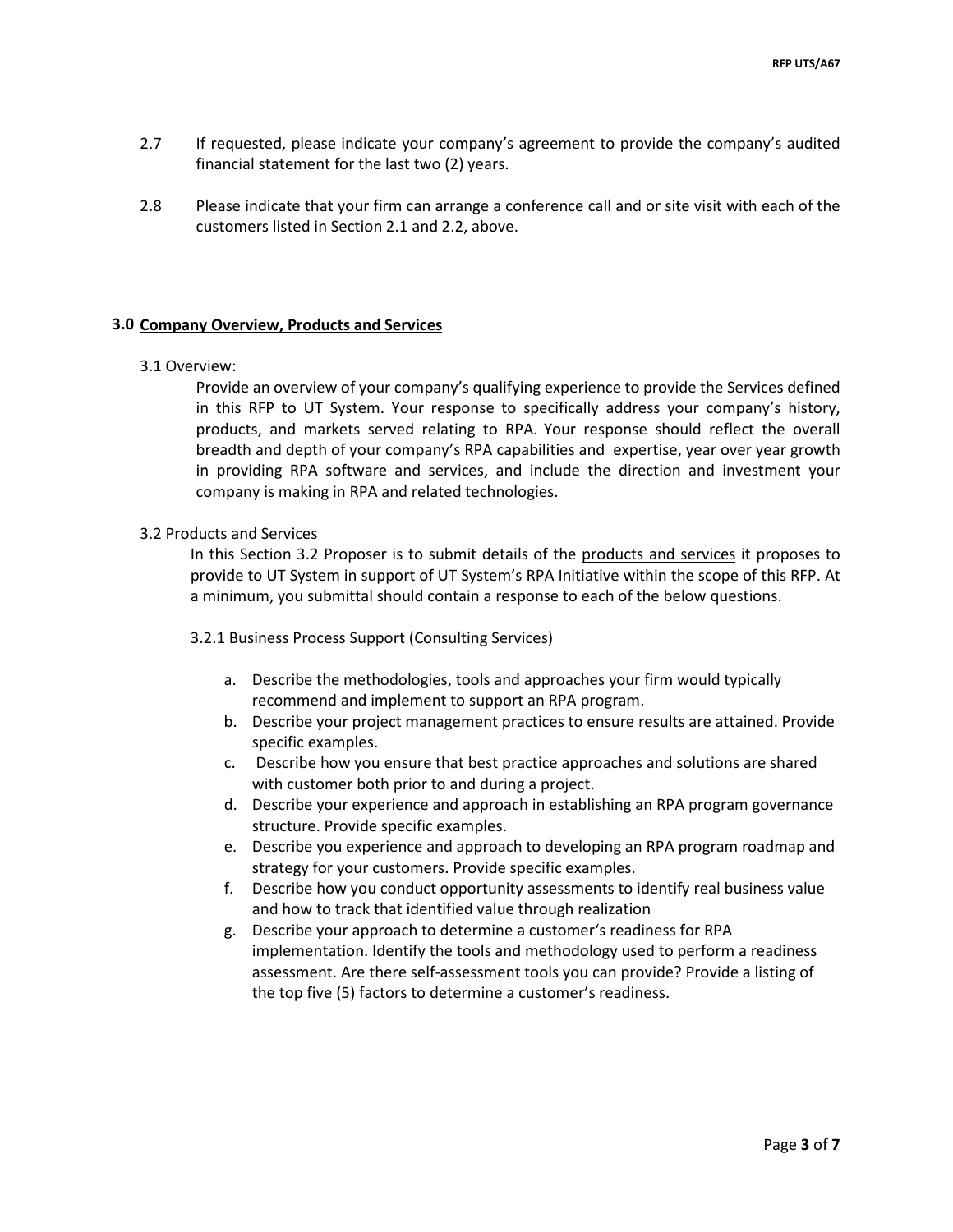- 3.2.2 Technology Services (Hosting, BOT control/management, implementation)
	- a. Provide details of your RPA hosting (cloud based) and BOT management services. Your response should define the types and range of services available and include the number of clients and BOTS currently under management in the United States and internationally through this service offering.
	- b. Describe your implementation support services to assist a client in establishing an on-premises RPA program.
	- c. Describe how you measure service performance. Provide examples used in service level agreements (SLAs) with your clients.

#### 3.2.3 RPA Software

- a. Provide a detailed overview of the feature and functions of your RPA Software. At a minimum, your response should address:
	- Architecture
	- Controls
	- Automation Libraries
	- Process automation and desktop automation capabilities
	- Mechanisms for triggering a BOT to perform an automation process (manual/human operator initiated, time-based scheduling, event based scheduling)
	- Features which assist in the speed to implement (recording, reusable, objects). Your response should also address code portability (the ability to reuse and share code between each of the UT System institutions)
	- Scalability
	- Reporting and analytics
	- Frequency of releases
- b. Describe the features and functions makes your RPA software unique in the market place and why this is important to UT System particularly for the business process we are considering under our RPA initiative.
- c. Describe the various solutions supported by your product (e.g., on premise, cloud, software as a service)
- d. Do you work with one or more systems integrators to implement your solution? If yes, please provide a list of your SIs.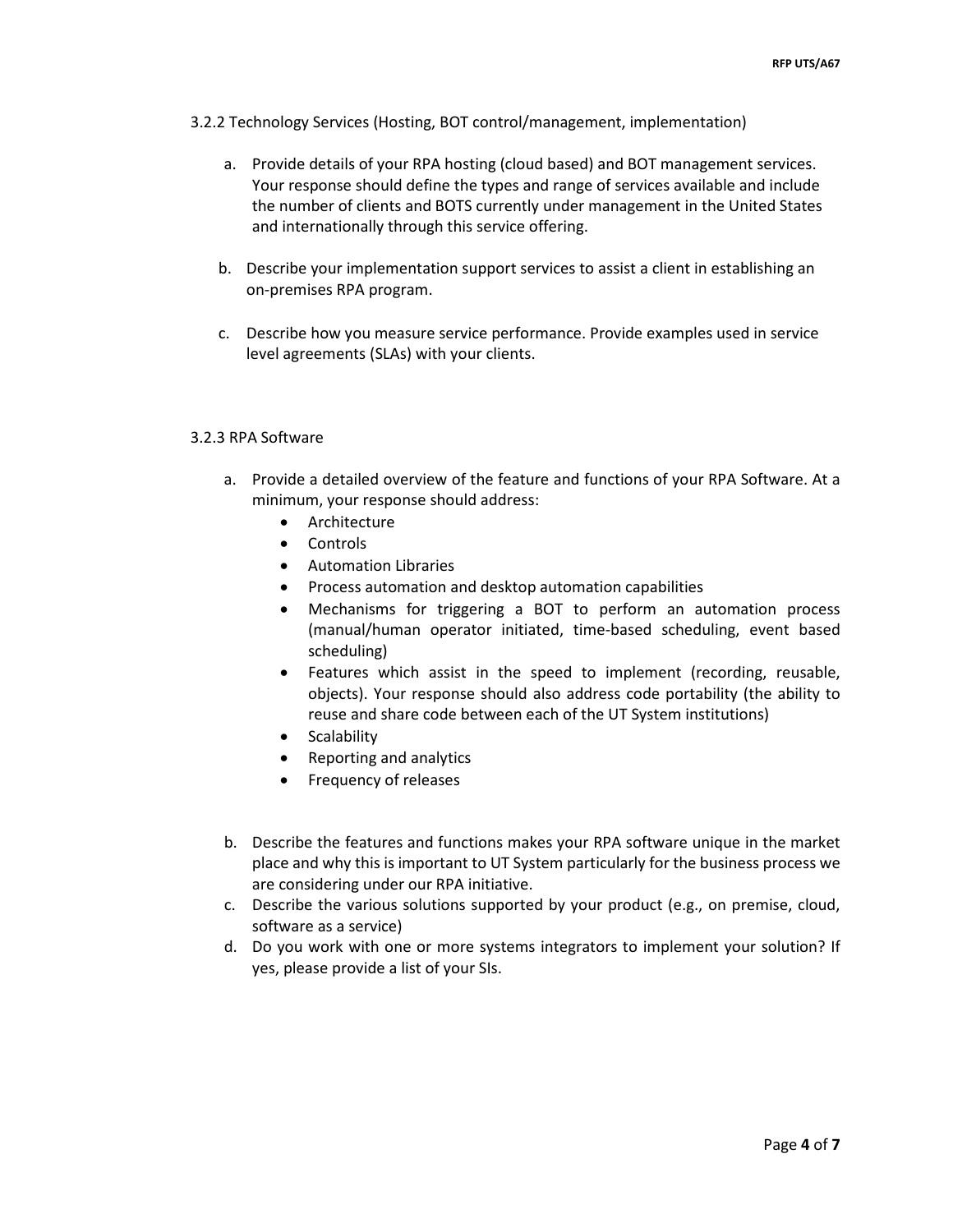#### **4.0 Account Management and Staffing**

- 4.1 Describe for us your approach to managing and supporting the UT system account. Explain how this approach will benefit UT System.
- 4.2 Provide an organization chart that identifies the proposed management team that will support the UT System account; include their length of service with the company.
- 4.3 Identify the staff/personnel resources outside of your company that you typically engage to assist in performing the work contemplated under this RFP and the role they play in performing the services.
- 4.5 In addition to your completion of the HSP (APPENDIX TWO to the RFP), please respond to the following:
	- 4.4.1 Describe how you have utilized Historically Underutilized Businesses (HUBs) in the past on projects you have performed in the State of Texas.

#### **5.0 Quality Assurance**

- 5.1 Describe your company's quality assurance program, what are your company's requirements, and how are they measured?
- 5.2 Explain your scope control procedures. We are particularly concerned about controlling project 'Scope Creep'.
- 5.3 Please describe the strategies as to how project scope can be successfully managed and changes minimized.
- 5.4 Describe how you would manage issue resolution within a project and between your company and Institutional Participant
- 5.5 Describe your post project quality review process and user support model.
- 5.6 Describe how you determine which processes and activities are appropriate for RPA and how do you determine return on investment pre-implementation and post implementation?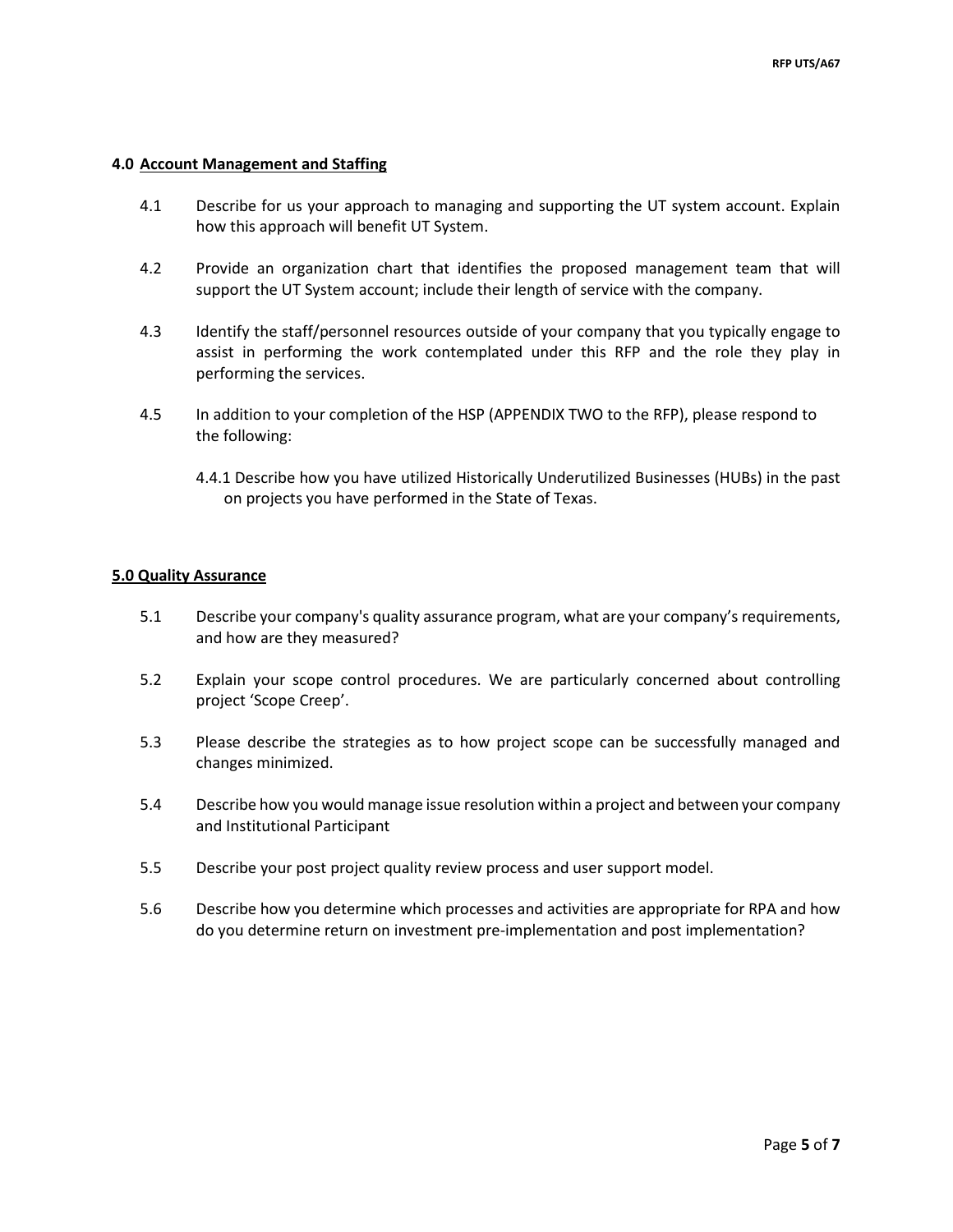#### **6.0 Competitive Advantage**

- 6.1 Please indicate any additional "value added" products, services or programs not otherwise asked or disclosed herein that should be considered during the evaluation process.
- 6.2 Briefly describe your company's current advantage in the marketplace. Please provide only information not previously asked or disclosed herein.

#### **7.0 Price Schedule**

- 7.1 Proposer to submit a cost model outlining its fee structure for:
	- Business Support Services (e.g., Consulting, Project Management)
	- **Technical Services (e.g., Hosting, Implementation,)**
	- RPA Software (e.g., license fees, use fees,; subscription fees, maintenance fees, explain license options, perpetual, annual, software as a service)

Your response to identify and describe the various types of fees and charges that are typically billed to customers by your company for the Services (e.g., fixed fees, transactional fees, technology fees, professional fees, etc.).

- 7.2 Provide the criteria used by your company to determine the types and amount of fees to be billed to UT System for performing the Services. Indicate any assumptions or key drivers that affect the fees upward or downward.
- 7.3 Proposer is to complete Price Schedule Attachment A, Cost Worksheet. Your response should align to your answers to Questions 7.1 and 7.2. If not, please explain why.
- 7.4 Identify any factors not discussed in your response to Question 7.2 that UT System should consider when doing business with your company that could create a more cost effective arrangement for your company and the UT System institutions.
- 7.5 Define how you will keep fees competitive over the contract term.
- 7.6 Please indicate that your company agrees to pay UT System a two percent (2%) Administration Fee for total sales volume of Institutional Participant Purchases
	- Yes  $\square$  No
- 7.7 Reference your DIR Contract number, TXMas Contract and/or any other State or Federal government contract number, if applicable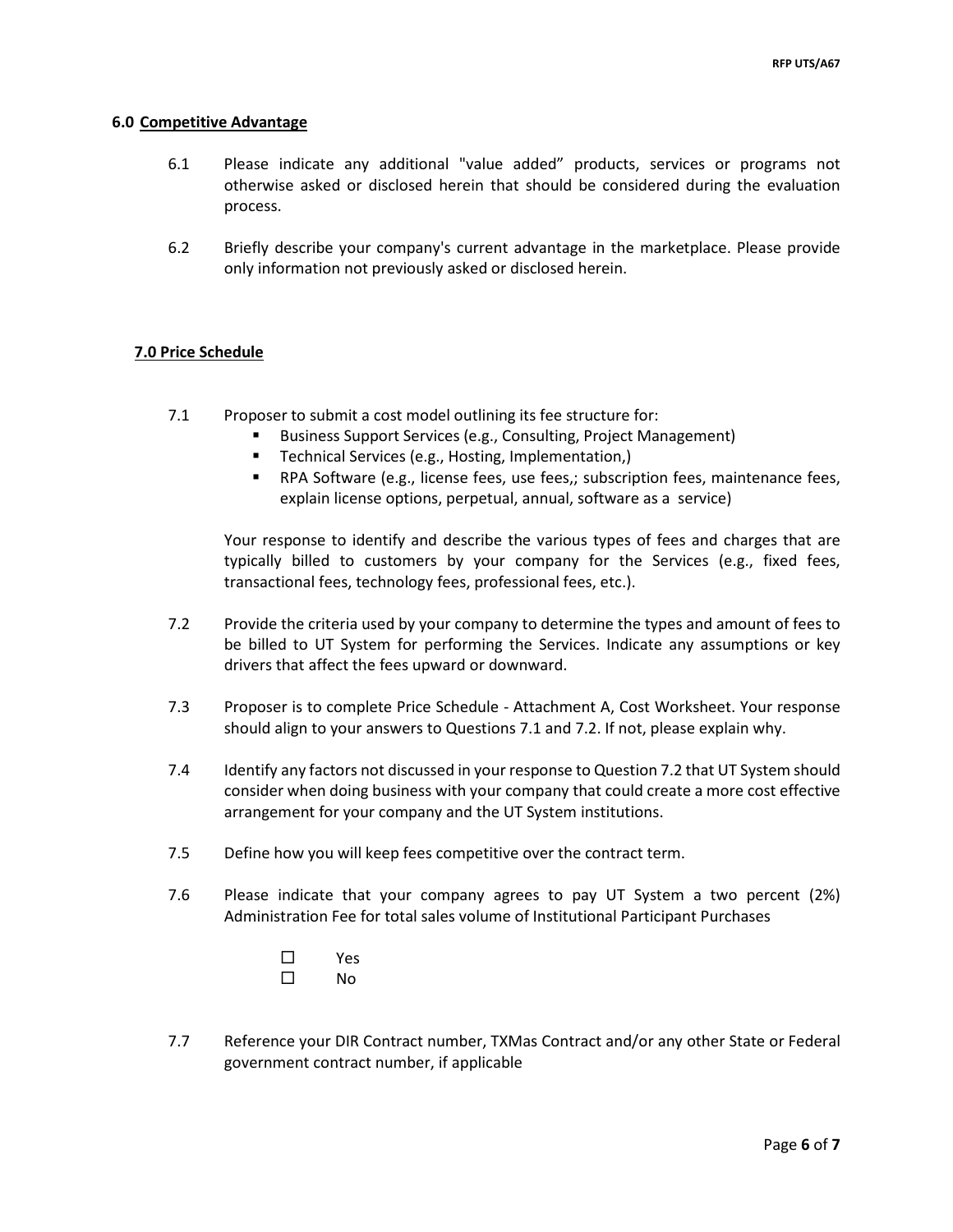### **8.0 Contract Terms**

- 8.1 Based on your experiences, please indicate the length of time you propose for the initial contract term and any renewal periods that you believe yields the optimum in terms of return on investment, service delivery, risk, and cost management. Explain your response.
- 8.2 Please provide a sample agreement/template including standard terms that may serve as the foundation for developing an agreement with UT System.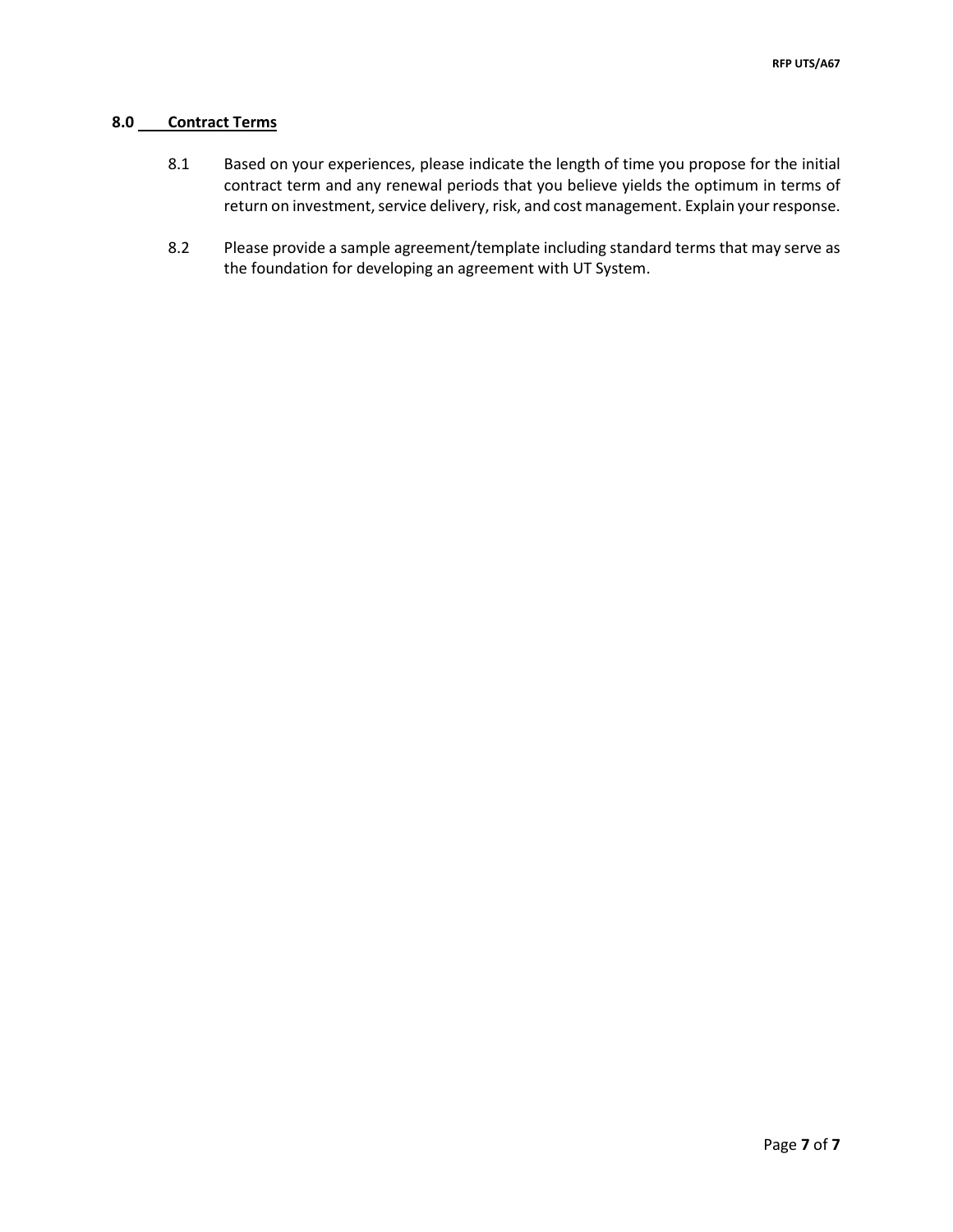## **SECTION 6 PRICE SCHEDULE AND AFFIRMATION**

# **6.1 Price Schedule**

Proposer must submit, as part of its proposal, detailed pricing methodology (ref. **Section 5.6**) for the RPA Services described in **Section 5.4** (Scope of Work) of this RFP. The methodology must include all charges associated with providing the full scope of work.

#### **6.2 Pricing Affirmation**

**THE FOLLOWING FORM MUST BE COMPLETED, SIGNED AND SUBMITTED WITH THE PROPOSER'S PROPOSAL. FAILURE TO DO SO WILL RESULT IN THE REJECTION OF YOUR PROPOSAL.**

**Proposal of:** \_\_\_\_\_\_\_\_\_\_\_\_\_\_\_\_\_\_\_\_\_\_\_\_\_\_\_\_\_\_\_\_\_\_\_

(Proposer Company Name)

**To:** The University of Texas System

**Ref.:** Preferred Supplier of Robotic Process Automation Software and Services **RFP No.:** UTS/A67

Ladies and Gentlemen:

Having carefully examined all the specifications and requirements of this RFP and any attachments thereto, the undersigned proposes to furnish the subject RPA Services upon the pricing terms quoted below.

The pricing methodology quoted in in response to this RFP (see **Section 5.6**) will be Proposer's guaranteed methodology.

Subject to the requirements of the Texas Prompt Payment Act (Chapter 2251, *Texas Government Code*), UT System's standard payment terms are "Net 30 days." Proposer will provide the following prompt payment discount:

Prompt Payment Discount: \_\_\_\_\_%\_\_\_\_\_days/net 30 days.

Proposer certifies and agrees that all pricing methodology contained in Proposer's proposal have been reviewed and approved by Proposer's executive management.

Respectfully submitted,

**Proposer:** \_\_\_\_\_\_\_\_\_\_\_\_\_\_\_\_\_\_\_\_ **By:** \_\_\_\_\_\_\_\_\_\_\_\_\_\_\_\_\_\_\_\_\_\_\_\_\_\_ (Authorized Signature for Proposer) **Name:** \_\_\_\_\_\_\_\_\_\_\_\_\_\_\_\_\_\_\_\_\_\_\_\_

**Title:** \_\_\_\_\_\_\_\_\_\_\_\_\_\_\_\_\_\_\_\_\_\_\_\_\_ **Date:** \_\_\_\_\_\_\_\_\_\_\_\_\_\_\_\_\_\_\_\_\_\_\_\_\_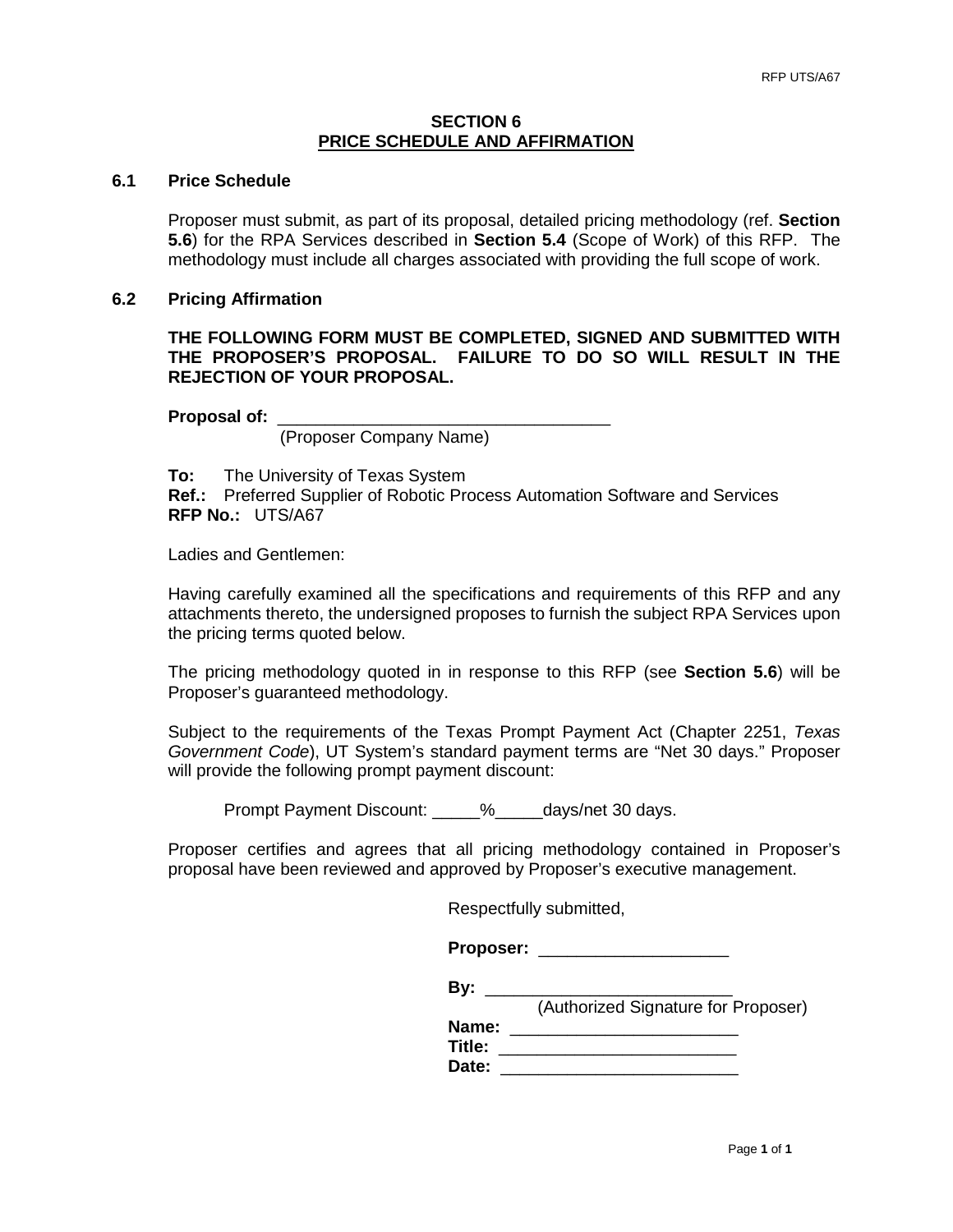# **APPENDIX ONE**

# **PROPOSAL REQUIREMENTS**

# **SECTION 1 GENERAL INFORMATION**

#### **1.1 Purpose**

UT System is soliciting competitive sealed proposals from Proposers having suitable qualifications and experience providing goods and services in accordance with the terms, conditions and requirements set forth in this RFP. This RFP provides sufficient information for interested parties to prepare and submit proposals for consideration by UT System.

By submitting a proposal, Proposer certifies that it understands this RFP and has full knowledge of the scope, nature, quality, and quantity of the goods and services to be performed, the detailed requirements of the goods and services to be provided, and the conditions under which such goods and services are to be performed. Proposer also certifies that it understands that all costs relating to preparing a response to this RFP will be the sole responsibility of Proposer.

PROPOSER IS CAUTIONED TO READ THE INFORMATION CONTAINED IN THIS RFP CAREFULLY AND TO SUBMIT A COMPLETE RESPONSE TO ALL REQUIREMENTS AND QUESTIONS AS DIRECTED.

#### **1.2 Inquiries and Interpretations**

UT System may in its sole discretion respond in writing to written inquiries concerning this RFP and post its response as an Addendum to all parties recorded by UT System as participating in this RFP. Only UT System's responses that are made by formal written Addenda will be binding on UT System. Any verbal responses, written interpretations or clarifications other than Addenda to this RFP will be without legal effect. All Addenda issued by UT System prior to the Submittal Deadline will be and are hereby incorporated as a part of this RFP for all purposes.

Proposers are required to acknowledge receipt of each Addendum by selecting "acknowledge" in the Addendum section of the RFP in Jaggaer. Each Addendum must be acknowledged by Proposer prior to the Submittal Deadline and should accompany Proposer's proposal.

#### **1.3 Public Information**

Proposer is hereby notified that UT System strictly adheres to all statutes, court decisions and the opinions of the Texas Attorney General with respect to disclosure of public information.

UT System may seek to protect from disclosure all information submitted in response to this RFP until such time as a final agreement is executed.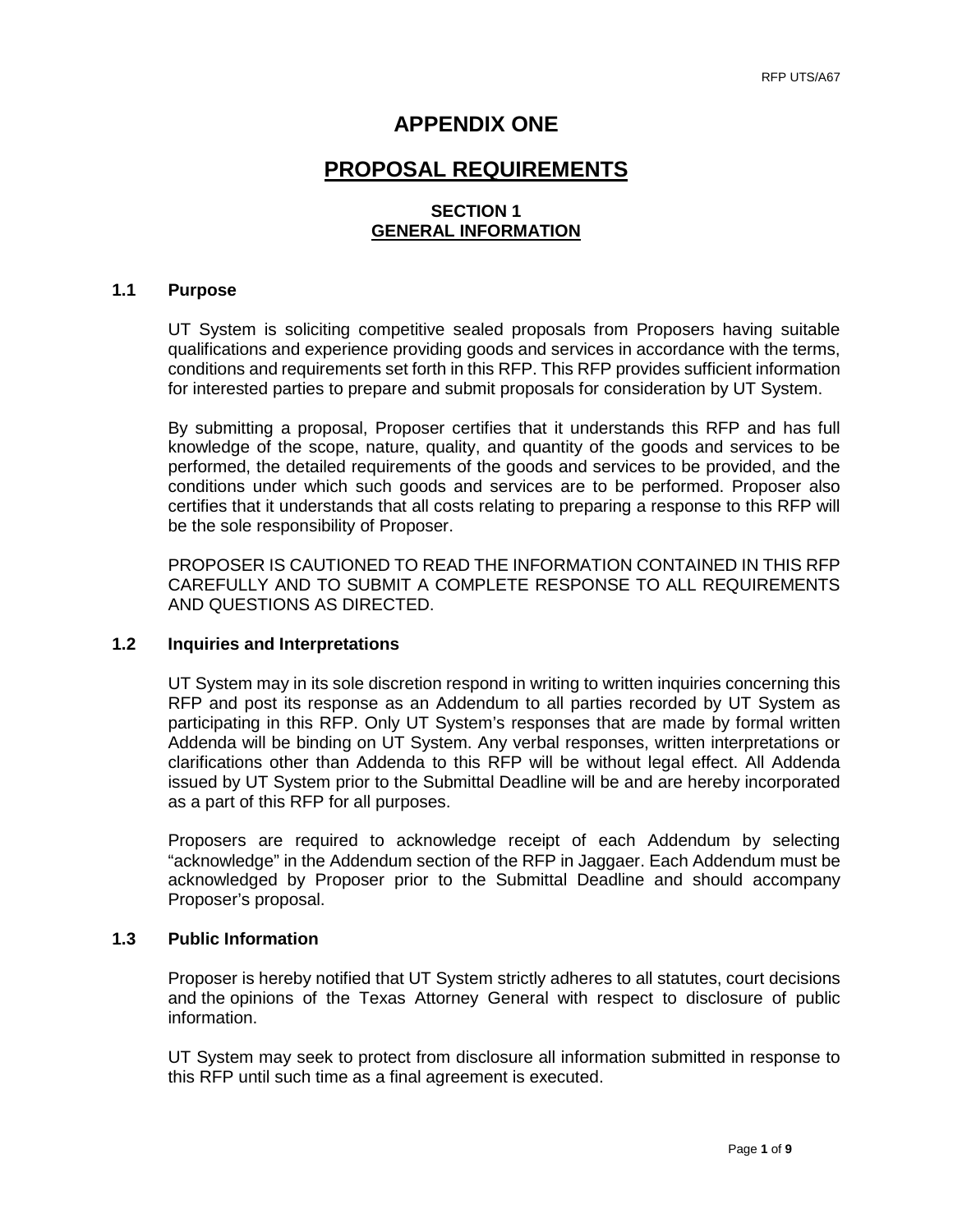Upon execution of a final agreement, UT System will consider all information, documentation, and other materials requested to be submitted in response to this RFP, to be of a non-confidential and non-proprietary nature and, therefore, subject to public disclosure under the *Texas Public Information Act* (*Government Code*, Chapter 552.001, et seq.). Proposer will be advised of a request for public information that implicates their materials and will have the opportunity to raise any objections to disclosure to the Texas Attorney General. Certain information may be protected from release under Sections 552.101, 552.110, 552.113, and 552.131, *Government Code*.

## **1.4 Type of Agreement**

Preferred Supplier, if any, will be required to enter into an agreement with UT System in a form that (i) includes terms and conditions substantially similar to those set forth in **Section 4** of this RFP, and (ii) is otherwise acceptable to UT System in all respects.

#### **1.5 Proposal Evaluation Process**

UT System will select Preferred Supplier by using the competitive sealed proposal process described in this Section. UT System will open the HSP Packet submitted by a Proposer prior to opening Proposer's proposal in order to ensure that Proposer has submitted the completed and signed HUB Subcontracting Plan (also called the HSP) that is required by this RFP (ref. **Section 2.5.4** of the RFP). All proposals submitted by the Submittal Deadline accompanied by the completed and signed HSP required by this RFP will be opened. Any proposals that are not submitted by the Submittal Date or that are not accompanied by the completed and signed HSP required by this RFP will be rejected by UT System as non-responsive due to material failure to comply with advertised specifications. After the opening of the proposals and upon completion of the initial review and evaluation of the proposals, UT System may invite one or more selected Proposers to participate in oral presentations. UT System will use commercially reasonable efforts to avoid public disclosure of the contents of a proposal prior to selection of Preferred Supplier.

UT System may make the selection of Preferred Supplier on the basis of the proposals initially submitted, without discussion, clarification or modification. In the alternative, UT System may make the selection of Preferred Supplier on the basis of negotiation with any of Proposers. In conducting such negotiations, UT System will avoid disclosing the contents of competing proposals.

At UT System's sole option and discretion, UT System may discuss and negotiate all elements of the proposals submitted by selected Proposers within a specified competitive range. For purposes of negotiation, UT System may establish, after an initial review of the proposals, a competitive range of acceptable or potentially acceptable proposals composed of the highest rated proposal(s). In that event, UT System will defer further action on proposals not included within the competitive range pending the selection of Preferred Supplier; provided, however, UT System reserves the right to include additional proposals in the competitive range if deemed to be in the best interests of UT System.

After submission of a proposal but before final selection of Preferred Supplier is made, UT System may permit a Proposer to revise its proposal in order to obtain Proposer's best and final offer. In that event, representations made by Proposer in its revised proposal, including price and fee quotes, will be binding on Proposer. UT System will provide each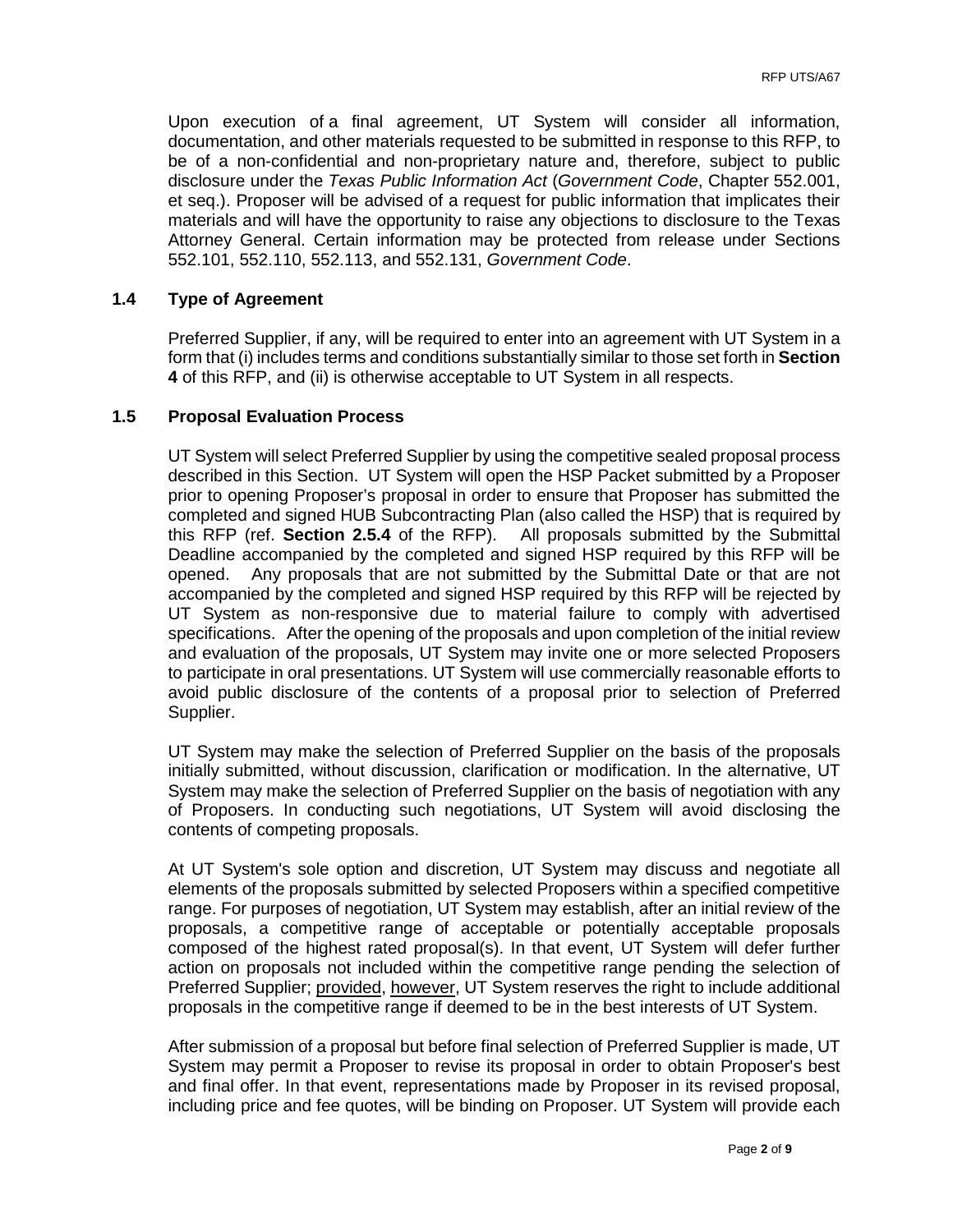Proposer within the competitive range with an equal opportunity for discussion and revision of its proposal. UT System is not obligated to select Proposer offering the most attractive economic terms if that Proposer is not the most advantageous to UT System overall, as determined by UT System.

UT System reserves the right to (a) enter into an agreement for all or any portion of the requirements and specifications set forth in this RFP with one or more Proposers, (b) reject any and all proposals and re-solicit proposals, or (c) reject any and all proposals and temporarily or permanently abandon this selection process, if deemed to be in the best interests of UT System. Proposer is hereby notified that UT System will maintain in its files concerning this RFP a written record of the basis upon which a selection, if any, is made by UT System.

# **1.6 Proposer's Acceptance of Evaluation Methodology**

By submitting a proposal, Proposer acknowledges (1) Proposer's acceptance of [a] the Proposal Evaluation Process (ref. **Section 1.5** of **APPENDIX ONE**), [b] the Criteria for Selection (ref. **2.3** of this RFP), [c] the Specifications, Additional Questions and Scope of Work (ref. **Section 5** of this RFP), [d] the terms and conditions set forth in **Section 4** of this RFP, and [e] all other requirements and specifications set forth in this RFP; and (2) Proposer's recognition that some subjective judgments must be made by UT System during this RFP process.

# **1.7 Solicitation for Proposal and Proposal Preparation Costs**

Proposer understands and agrees that (1) this RFP is a solicitation for proposals and UT System has made no representation written or oral that one or more agreements with UT System will be awarded under this RFP; (2) UT System issues this RFP predicated on UT System's anticipated requirements for the related goods and services, and UT System has made no representation, written or oral, that any particular goods or services will actually be required by UT System; and (3) Proposer will bear, as its sole risk and responsibility, any cost that arises from Proposer's preparation of a proposal in response to this RFP.

#### **1.8 Proposal Requirements and General Instructions**

- 1.8.1 Proposer should carefully read the information contained herein and submit a complete proposal in response to all requirements and questions as directed.
- 1.8.2 Proposals and any other information submitted by Proposer in response to this RFP will become the property of UT System.
- 1.8.3 UT System will not provide compensation to Proposer for any expenses incurred by Proposer for proposal preparation or for demonstrations or oral presentations that may be made by Proposer, unless otherwise expressly agreed in writing. Proposer submits its proposal at its own risk and expense.
- 1.8.4 Proposals that (i) are qualified with conditional clauses; (ii) alter, modify, or revise this RFP in any way; or (iii) contain irregularities of any kind, are subject to disqualification by UT System, at UT System's sole discretion.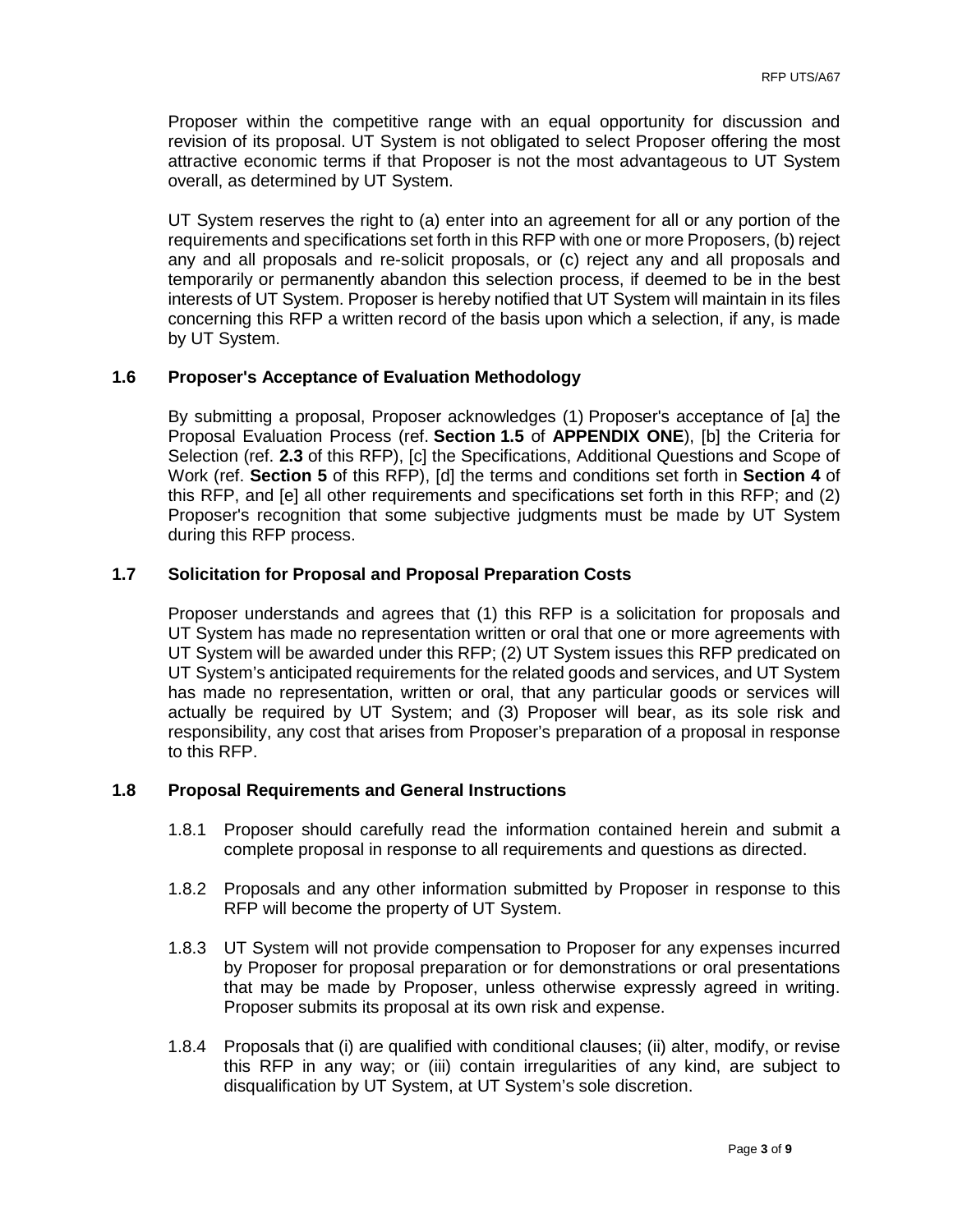- 1.8.5 Proposals should be prepared simply and economically, providing a straightforward, concise description of Proposer's ability to meet the requirements and specifications of this RFP. Emphasis should be on completeness, clarity of content, and responsiveness to the requirements and specifications of this RFP.
- 1.8.6 UT System makes no warranty or guarantee that an award will be made as a result of this RFP. UT System reserves the right to accept or reject any or all proposals, waive any formalities, procedural requirements, or minor technical inconsistencies, and delete any requirement or specification from this RFP when deemed to be in UT System's best interest. UT System reserves the right to seek clarification from any Proposer concerning any item contained in its proposal prior to final selection. Such clarification may be provided by telephone conference or personal meeting with or writing to UT System, at UT System's sole discretion. Representations made by Proposer within its proposal will be binding on Proposer.
- 1.8.7 Any proposal that fails to comply with the requirements contained in this RFP may be rejected by UT System, in UT System's sole discretion.

## **1.9 Preparation and Submittal Instructions**

#### 1.9.1 Specifications and Additional Questions

Proposals must include responses to the questions referenced in Specifications, Additional Questions and Scope of Work (ref. **Section 5** of this RFP).

#### 1.9.2 Execution of Offer

Proposer must complete, sign and return the attached Execution of Offer (ref. **Section 2** of **APPENDIX ONE**) as part of its proposal. The Execution of Offer must be signed by a representative of Proposer duly authorized to bind Proposer to its proposal. Any proposal received without a completed and signed Execution of Offer may be rejected by UT System, in its sole discretion.

#### 1.9.3 Pricing Affirmation

Proposer must complete and return the Pricing Affirmation (ref. **Section 6** of this RFP), as part of its proposal.

UT System will not recognize or accept any charges or fees that are not specifically stated in the Pricing Affirmation.

#### 1.9.4 Submission

Proposer should submit all proposal materials via the Jaggaer e-sourcing tool. Proposer should ensure that all documents are submitted electronically in accordance with the instructions in **Section 3.1** of this RFP.

Proposer must also submit the HUB Subcontracting Plan (also called the HSP) as required by this RFP (ref. **Section 2.5** of the RFP.)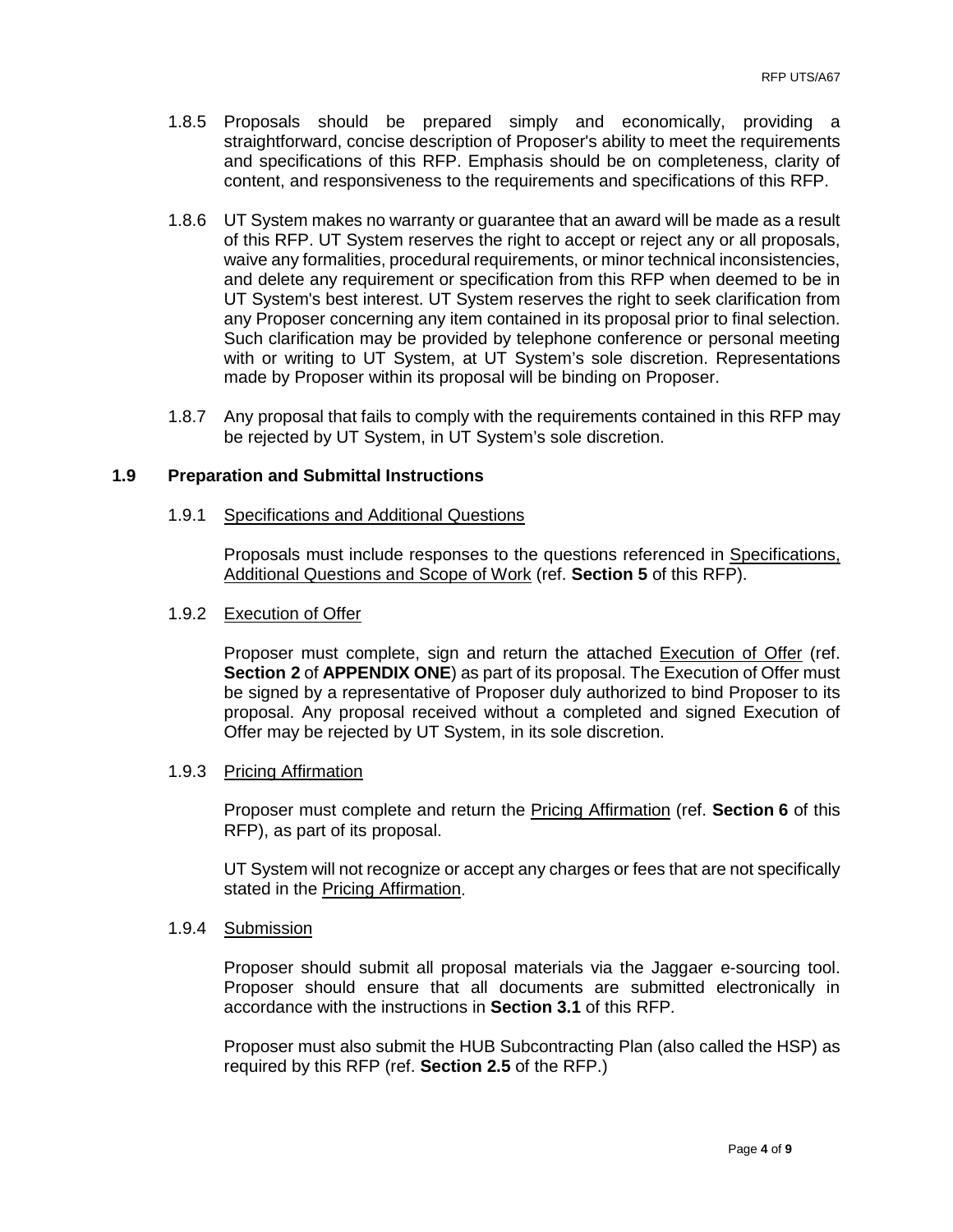UT System will not, under any circumstances, consider a proposal that is received after the Submittal Deadline or which is not accompanied by the completed and signed HSP that is required by this RFP.

UT System will not accept proposals submitted by telephone, proposals submitted by Facsimile ("**FAX**") transmission, or proposals submitted by hard copy (i.e., paper form) in response to this RFP.

Except as otherwise provided in this RFP, no proposal may be changed, amended, or modified after it has been submitted to UT System. However, a proposal may be withdrawn and resubmitted at any time prior to the Submittal Deadline. No proposal may be withdrawn after the Submittal Deadline without UT System's consent, which will be based on Proposer's submittal of a written explanation and documentation evidencing a reason acceptable to UT System, in UT System's sole discretion.

By signing the Execution of Offer (ref. **Section 2** of **APPENDIX ONE**) and submitting a proposal, Proposer certifies that any terms, conditions, or documents attached to or referenced in its proposal are applicable to this procurement only to the extent that they (a) do not conflict with the laws of the State of Texas or this RFP and (b) do not place any requirements on UT System that are not set forth in this RFP or in the Appendices to this RFP. Proposer further certifies that the submission of a proposal is Proposer's good faith intent to enter into the Agreement with UT System as specified herein and that such intent is not contingent upon UT System's acceptance or execution of any terms, conditions, or other documents attached to or referenced in Proposer's proposal.

# **SECTION 2 EXECUTION OF OFFER**

**THIS EXECUTION OF OFFER MUST BE COMPLETED, SIGNED AND RETURNED WITH PROPOSER'S PROPOSAL. FAILURE TO COMPLETE, SIGN AND RETURN THIS EXECUTION OF OFFER WITH PROPOSER'S PROPOSAL MAY RESULT IN THE REJECTION OF THE PROPOSAL.** 

- **2.1** By signature hereon, Proposer represents and warrants the following:
	- 2.1.1 Proposer acknowledges and agrees that (1) this RFP is a solicitation for a proposal and is not a contract or an offer to contract; (2) the submission of a proposal by Proposer in response to this RFP will not create a contract between UT System and Proposer; (3) UT System has made no representation or warranty, written or oral, that one or more contracts with UT System will be awarded under this RFP; and (4) Proposer will bear, as its sole risk and responsibility, any cost arising from Proposer's preparation of a response to this RFP.
	- 2.1.2 Proposer is a reputable company that is lawfully and regularly engaged in providing the subject goods and services.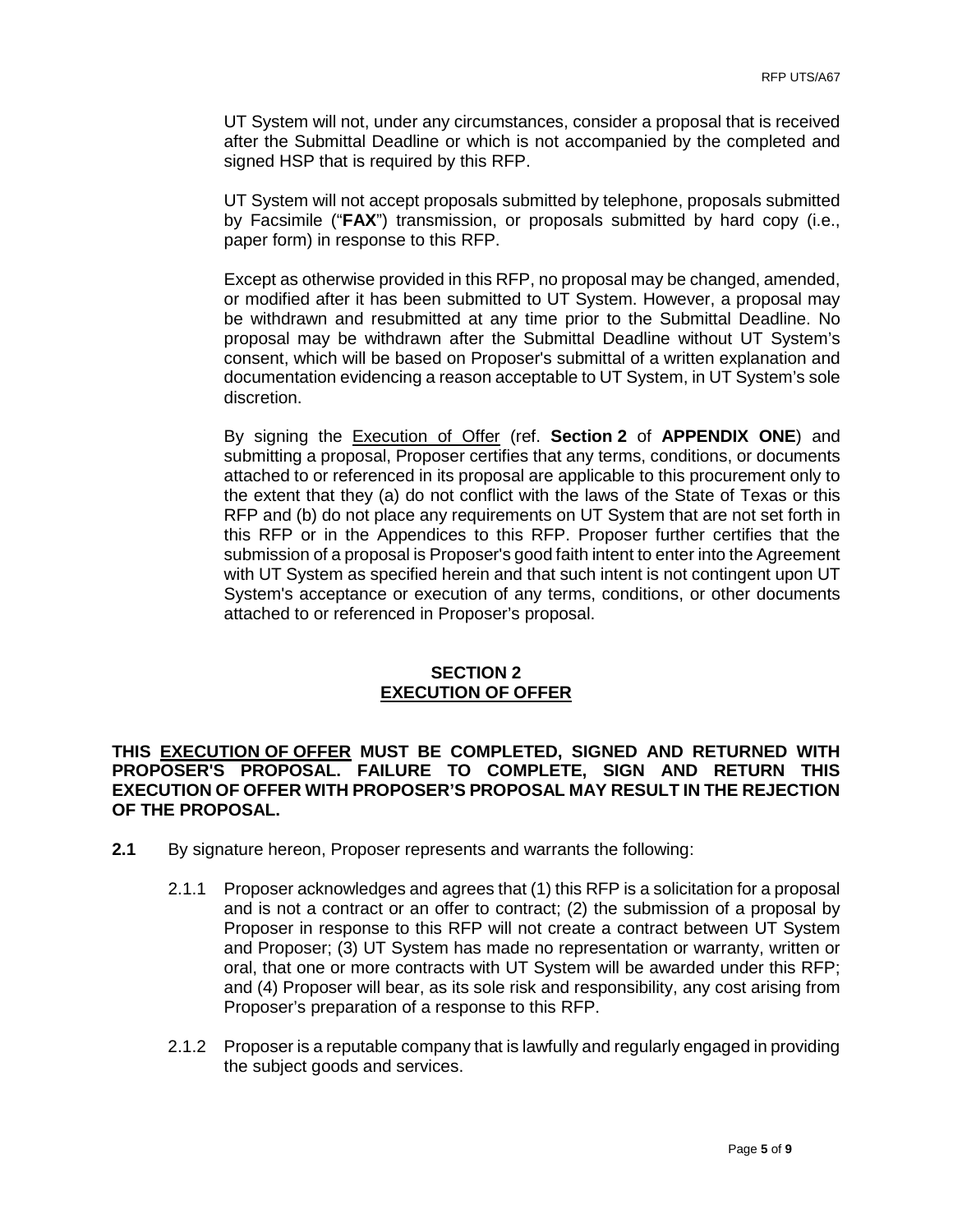- 2.1.3 Proposer has the necessary experience, knowledge, abilities, skills, and resources to perform under the Agreement.
- 2.1.4 Proposer is aware of, is fully informed about, and is in full compliance with all applicable federal, state and local laws, rules, regulations and ordinances.
- 2.1.5 Proposer understands (i) the requirements and specifications set forth in this RFP and (ii) the terms and conditions set forth in Section 4 of this RFP, under which Proposer will be required to operate.
- 2.1.6 If selected by UT System, Proposer will not delegate any of its duties or responsibilities under this RFP or the Agreement to any sub-contractor, except as expressly provided in the Agreement.
- 2.1.7 If selected by UT System, Proposer will maintain any insurance coverage as required by the Agreement during the term thereof.
- 2.1.8 All statements, information and representations prepared and submitted in response to this RFP are current, complete, true and accurate. Proposer acknowledges that UT System will rely on such statements, information and representations in selecting Preferred Supplier. If selected by UT System, Proposer will notify UT System immediately of any material change in any matters with regard to which Proposer has made a statement or representation or provided information.
- 2.1.9 PROPOSER WILL DEFEND WITH COUNSEL APPROVED BY UT SYSTEM, INDEMNIFY, AND HOLD HARMLESS UT SYSTEM, THE STATE OF TEXAS, AND ALL OF THEIR REGENTS, OFFICERS, AGENTS AND EMPLOYEES, FROM AND AGAINST ALL ACTIONS, SUITS, DEMANDS, COSTS, DAMAGES, LIABILITIES AND OTHER CLAIMS OF ANY NATURE, KIND OR DESCRIPTION, INCLUDING REASONABLE ATTORNEYS' FEES INCURRED IN INVESTIGATING, DEFENDING OR SETTLING ANY OF THE FOREGOING, ARISING OUT OF, CONNECTED WITH, OR RESULTING FROM ANY NEGLIGENT ACTS OR OMISSIONS OR WILLFUL MISCONDUCT OF PROPOSER OR ANY AGENT, EMPLOYEE, SUBCONTRACTOR, OR SUPPLIER OF PROPOSER IN THE EXECUTION OR PERFORMANCE OF ANY CONTRACT OR AGREEMENT RESULTING FROM THIS RFP.
- 2.1.10 Pursuant to Sections 2107.008 and 2252.903, *Government Code*, any payments owing to Proposer under any contract or agreement resulting from this RFP may be applied directly to any debt or delinquency that Proposer owes the State of Texas or any agency of the State of Texas regardless of when it arises, until such debt or delinquency is paid in full.
- **2.2** By signature hereon, Proposer offers and agrees to comply with all terms, conditions, requirements and specifications set forth in this RFP.
- **2.3** By signature hereon, Proposer affirms that it has not given or offered to give, nor does Proposer intend to give at any time hereafter, any economic opportunity, future employment, gift, loan, gratuity, special discount, trip, favor or service to a public servant in connection with its submitted proposal. Failure to sign this Execution of Offer, or signing with a false statement, may void the submitted proposal or any resulting contracts, and Proposer may be removed from all proposal lists at UT System.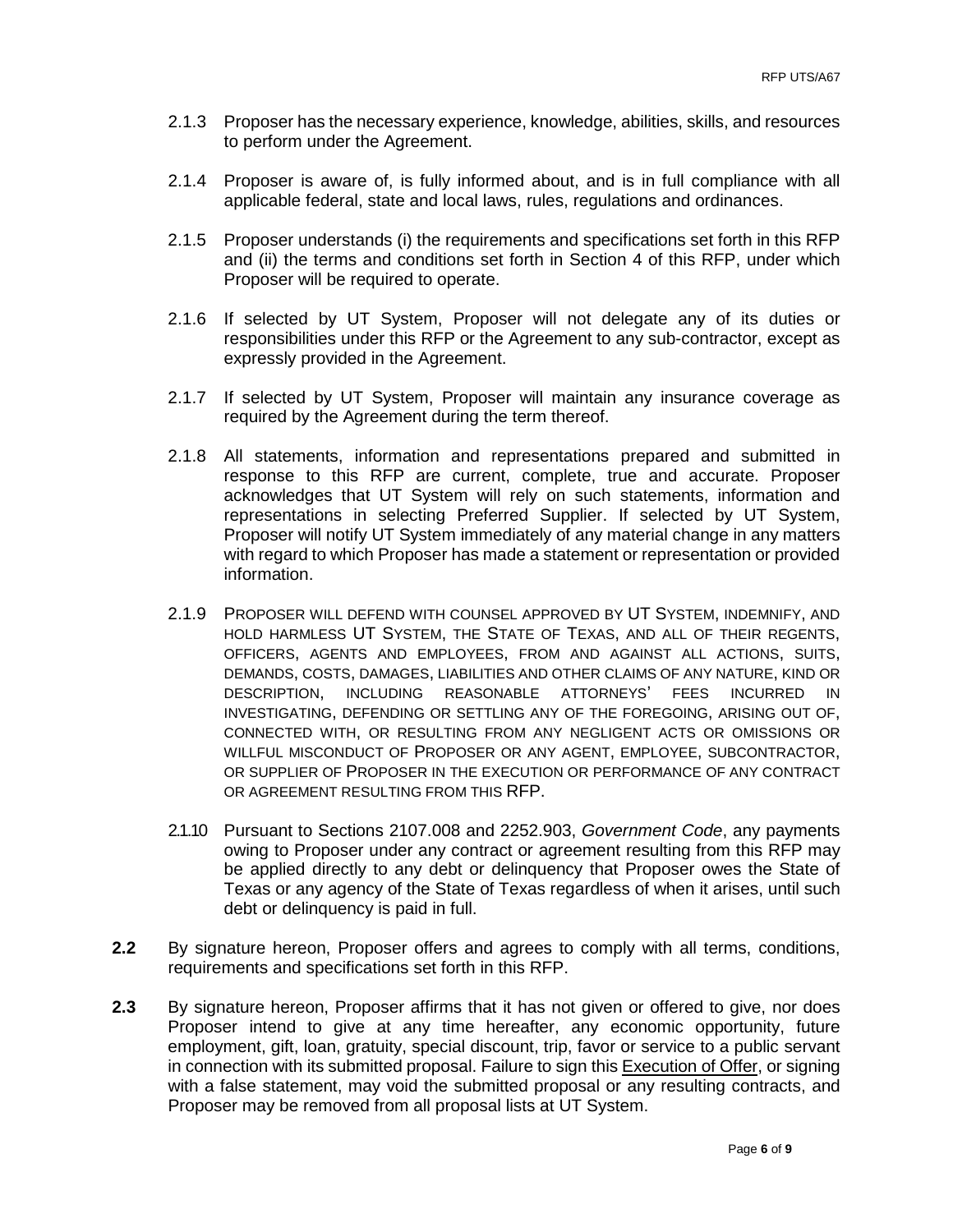- **2.4** By signature hereon, Proposer certifies that it is not currently delinquent in the payment of any taxes due under Chapter 171, *Tax Code*, or that Proposer is exempt from the payment of those taxes, or that Proposer is an out-of-state taxable entity that is not subject to those taxes, whichever is applicable. A false certification will be deemed a material breach of any resulting contract or agreement and, at UT System's option, may result in termination of any resulting contract or agreement.
- **2.5** By signature hereon, Proposer hereby certifies that neither Proposer nor any firm, corporation, partnership or institution represented by Proposer, or anyone acting for such firm, corporation or institution, has violated the antitrust laws of the State of Texas, codified in Section 15.01, et seq., *Business and Commerce Code*, or the Federal antitrust laws, nor communicated directly or indirectly the proposal made to any competitor or any other person engaged in such line of business.
- **2.6** By signature hereon, Proposer certifies that the individual signing this document and the documents made a part of this RFP, is authorized to sign such documents on behalf of Proposer and to bind Proposer under any agreements and other contractual arrangements that may result from the submission of Proposer's proposal.
- **2.7** By signature hereon, Proposer certifies as follows:

"Under Section 231.006, *Family Code,* relating to child support, Proposer certifies that the individual or business entity named in Proposer's proposal is not ineligible to receive the specified contract award and acknowledges that any agreements or other contractual arrangements resulting from this RFP may be terminated if this certification is inaccurate."

- **2.8** By signature hereon, Proposer certifies that (i) no relationship, whether by blood, marriage, business association, capital funding agreement or by any other such kinship or connection exists between the owner of any Proposer that is a sole proprietorship, the officers or directors of any Proposer that is a corporation, the partners of any Proposer that is a partnership, the joint venturers of any Proposer that is a joint venture or the members or managers of any Proposer that is a limited liability company, on one hand, and any member of the Board of Regents of the University of Texas System or an employee of any component of The University of Texas System, on the other hand, other than the relationships which have been previously disclosed to UT System in writing; (ii) Proposer has not been an employee of any component institution of The University of Texas System within the immediate twelve (12) months prior to the Submittal Deadline; and (iii) no person who, in the past four (4) years served as an executive of a state agency was involved with or has any interest in Proposer's proposal or any contract resulting from this RFP (ref. Section 669.003, *Government Code*). All disclosures by Proposer in connection with this certification will be subject to administrative review and approval before UT System enters into a contract or agreement with Proposer.
- **2.9** By signature hereon, Proposer certifies that in accordance with Section 2155.004, *Government Code*, no compensation has been received for its participation in the preparation of the requirements or specifications for this RFP. In addition, Proposer certifies that an award of a contract to Proposer will not violate Section 2155.006, *Government Code*, prohibiting UT System from entering into a contract that involves financial participation by a person who, during the previous five years, has been convicted of violating federal law or assessed a penalty in a federal civil or administrative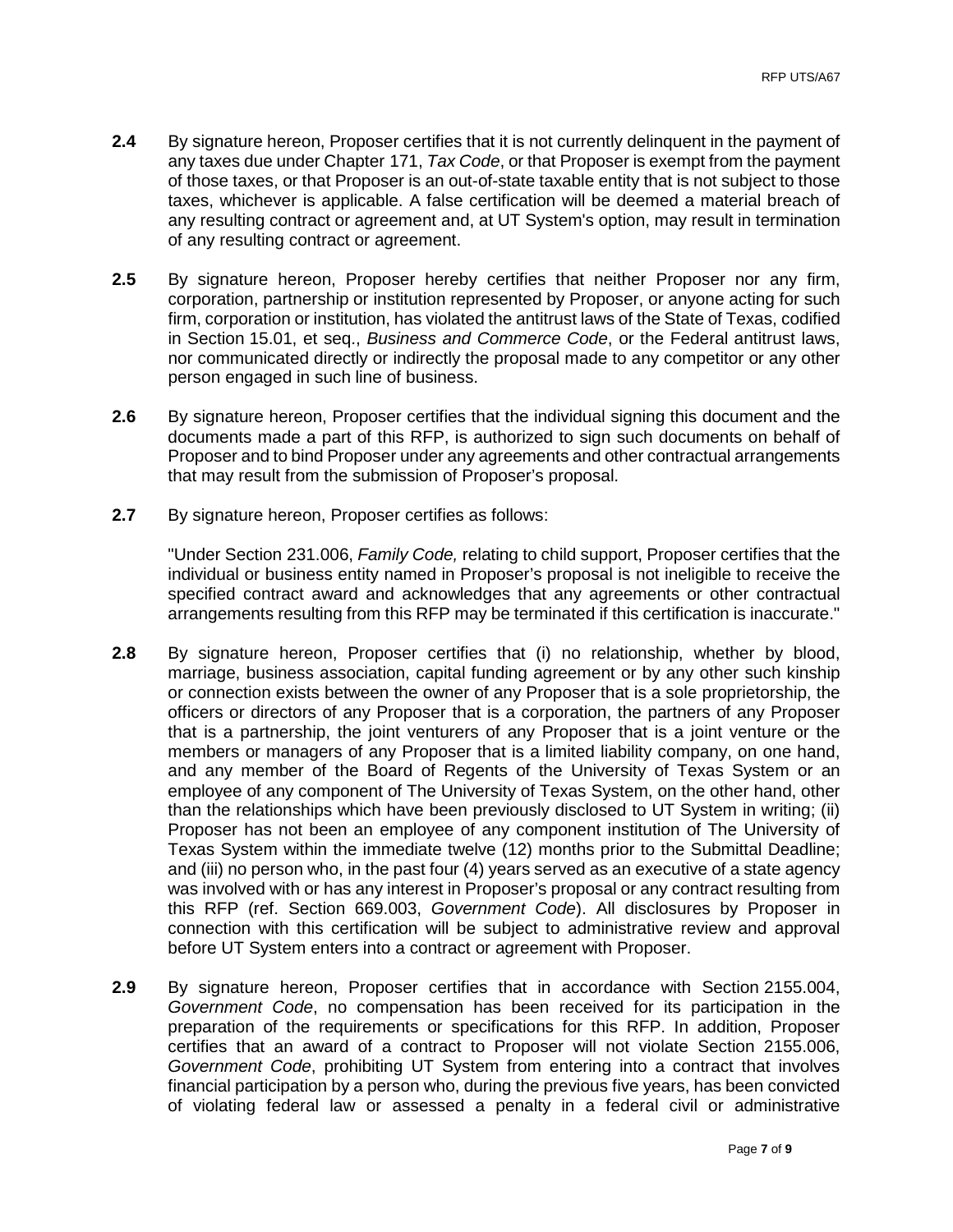enforcement action in connection with a contract awarded by the federal government for relief, recovery, or reconstruction efforts as a result of Hurricane Rita, Hurricane Katrina, or any other disaster occurring after September 24, 2005. Pursuant to Sections 2155.004 and 2155.006, *Government Code*, Proposer certifies that Proposer is not ineligible to receive the award of or payments under the Agreement and acknowledges that the Agreement may be terminated and payment withheld if these certifications are inaccurate.

- 2.10 By signature hereon, Proposer certifies its compliance with all federal laws and regulations pertaining to Equal Employment Opportunities and Affirmative Action.
- **2.11** By signature hereon, Proposer represents and warrants that all products and services offered to UT System in response to this RFP meet or exceed the safety standards established and promulgated under the Federal Occupational Safety and Health Law (Public Law 91-596) and the *Texas Hazard Communication Act*, Chapter 502, *Health and Safety Code*, and all related regulations in effect or proposed as of the date of this RFP.
- **2.12** Proposer will and has disclosed, as part of its proposal, any exceptions to the certifications stated in this Execution of Offer. All such disclosures will be subject to administrative review and approval prior to the time UT System makes an award or enters into any contract or agreement with Proposer.
- **2.13** If Proposer will sell or lease computer equipment to UT System under any agreements or other contractual arrangements that may result from the submission of Proposer's proposal then, pursuant to Section 361.965(c), *Health & Safety Code*, Proposer certifies that it is in compliance with the Manufacturer Responsibility and Consumer Convenience Computer Equipment Collection and Recovery Act set forth in Chapter 361, Subchapter Y, *Health & Safety Code* and the rules adopted by the Texas Commission on Environmental Quality under that Act as set forth in Title 30, Chapter 328, Subchapter I, *Texas Administrative Code*. Section 361.952(2), *Health & Safety Code* states that, for purposes of the Manufacturer Responsibility and Consumer Convenience Computer Equipment Collection and Recovery Act*,* the term "computer equipment" means a desktop or notebook computer and includes a computer monitor or other display device that does not contain a tuner.

#### **2.14 Proposer should complete the following information:**

If Proposer is a Corporation, then State of Incorporation:

If Proposer is a Corporation then Proposer's Corporate Charter Number:

RFP No.: UTS/A-\_\_\_\_

**NOTICE: WITH FEW EXCEPTIONS, INDIVIDUALS ARE ENTITLED ON REQUEST TO BE INFORMED ABOUT THE INFORMATION THAT GOVERNMENTAL BODIES OF THE STATE OF TEXAS COLLECT ABOUT SUCH INDIVIDUALS. UNDER SECTIONS 552.021 AND 552.023,** *GOVERNMENT CODE***, INDIVIDUALS ARE ENTITLED TO RECEIVE AND REVIEW SUCH INFORMATION. UNDER SECTION 559.004,** *GOVERNMENT CODE***, INDIVIDUALS ARE ENTITLED TO HAVE GOVERNMENTAL BODIES OF THE STATE OF TEXAS CORRECT INFORMATION ABOUT SUCH INDIVIDUALS THAT IS INCORRECT.**

**THIS EXECUTION OF OFFER MUST BE COMPLETED, SIGNED AND RETURNED WITH PROPOSER'S PROPOSAL. FAILURE TO COMPLETE, SIGN AND RETURN THIS**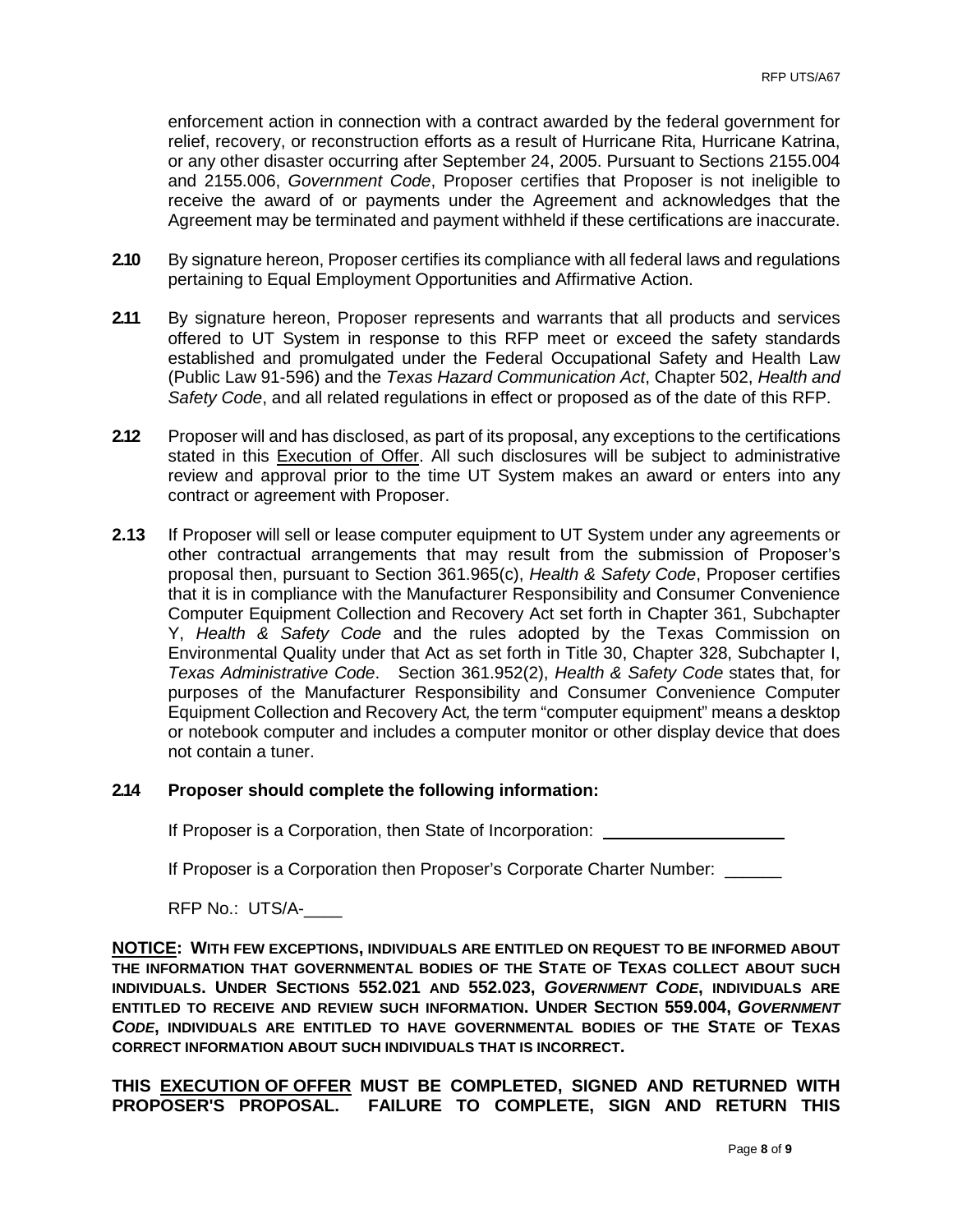## **EXECUTION OF OFFER WITH PROPOSER'S PROPOSAL MAY RESULT IN THE REJECTION OF THE PROPOSAL.**

## **Submitted and Certified By:**

(Proposer Institution's Name)

(Signature of Duly Authorized Representative)

(Printed Name/Title)

(Date Signed)

(Proposer's Street Address)

(City, State, Zip Code)

(Telephone Number)

(FAX Number)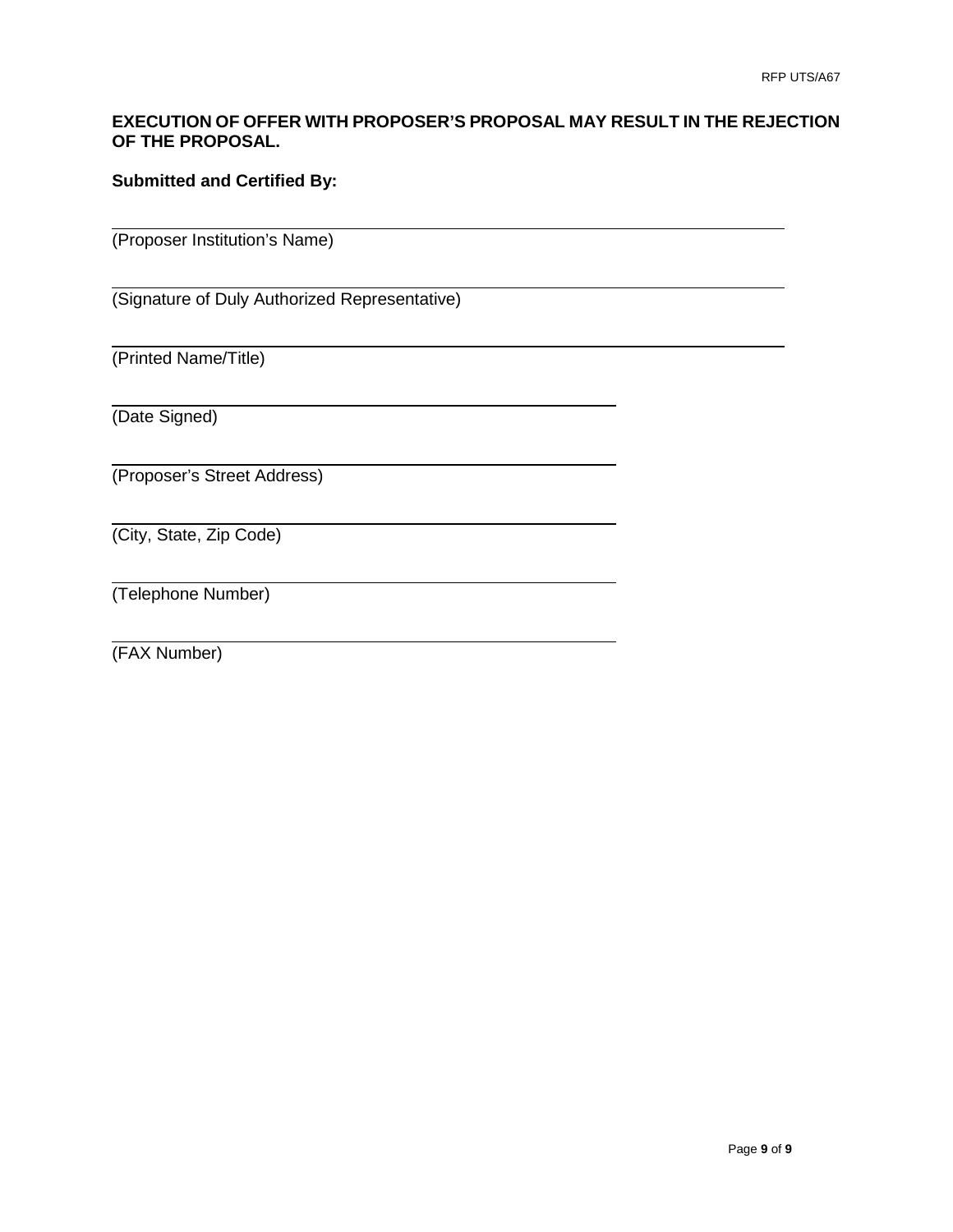# **APPENDIX TWO**

# **UTILIZATION OF HISTORICALLY UNDERUTILIZED BUSINESSES**

**Each Proposer must complete and return a HUB Subcontracting Plan ("HSP") as required under Section 2.5 of this RFP.**

**The HSP forms are available at: <https://www.utsystem.edu/offices/historically-underutilized-business/hub-forms>**

**The HUB goal and category for this RFP is 26.0 percent -Other Services** 

**Questions regarding the HUB forms and requirements should be directed to:**

**Cynthia L Booker** HUB Coordinator Office of HUB Programs The University of Texas System Phone: (409) 772.1353 or (512)-322-3779 [cbooker@utsystem.edu](mailto:cbooker@utsystem.edu)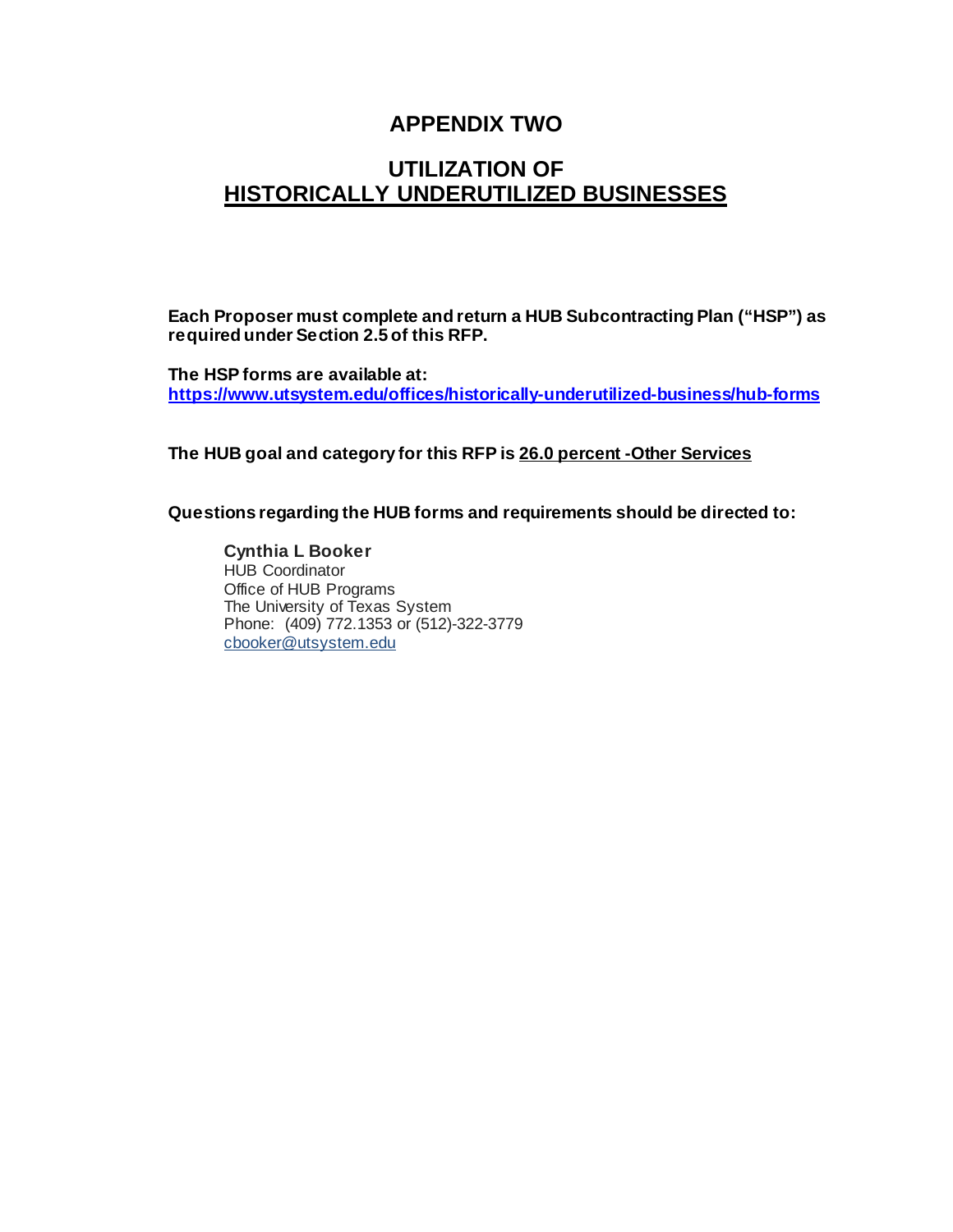# **APPENDIX THREE**

# **SAMPLE PREFERRED SUPPLIER AGREEMENT**

for

## **ROBOTIC PROCESS AUTOMATION SOFTWARE AND SERVICES**

## between

## THE UNIVERSITY OF TEXAS SYSTEM

and

### **University of Texas Agreement Number:** \_\_\_\_\_\_\_\_\_\_\_\_

\_\_\_\_\_\_\_\_\_\_\_\_\_\_\_\_\_\_\_\_\_\_\_\_\_\_\_\_\_\_\_

This Software as a Service ("**SaaS**") Agreement (this "**Agreement**"), dated effective as of \_\_\_\_\_\_\_\_, 2017 ("**Effective Date**"), is made by and between **The University of Texas System** ("**UT System**"), a state agency and institution of higher education authorized under the laws of the State of Texas, and \_\_\_\_\_\_\_\_\_\_\_\_\_\_\_\_\_\_ ("**Preferred Supplier**"), a \_\_\_\_\_\_\_\_\_ corporation, Federal Tax Identification Number \_\_\_\_\_\_\_\_\_\_\_\_\_\_\_, with its principal offices located at \_\_\_\_\_\_\_\_\_\_\_\_\_\_\_\_\_\_\_\_\_\_\_\_\_\_\_\_\_\_\_\_\_\_\_\_\_\_\_\_\_\_\_\_\_\_\_\_\_\_\_\_\_\_\_\_\_\_\_. *[Note: this sample Agreement presumes that the RPA software will be cloud-based, with Institutional Participants accessing the software via the internet and with Preferred Supplier's charges being assessed on a subscription basis. If UT System and Proposer decide instead to have Institutional Participants host the software locally, appropriate changes will need to be made throughout this draft.]*

This Agreement specifies the terms and conditions applicable to the supply by Preferred Supplier of RPA Software, related software services, and strategic consulting services, all as further described below.

Now, therefore, the parties, intending to be legally bound, agree as follows:

#### **SECTION 1 – Definitions**

"**Alliance**" means The University of Texas System Supply Chain Alliance, an in-house group purchasing organization established by UT System to conduct and coordinate strategic purchasing initiatives across UT System. UT System health and academic institutions are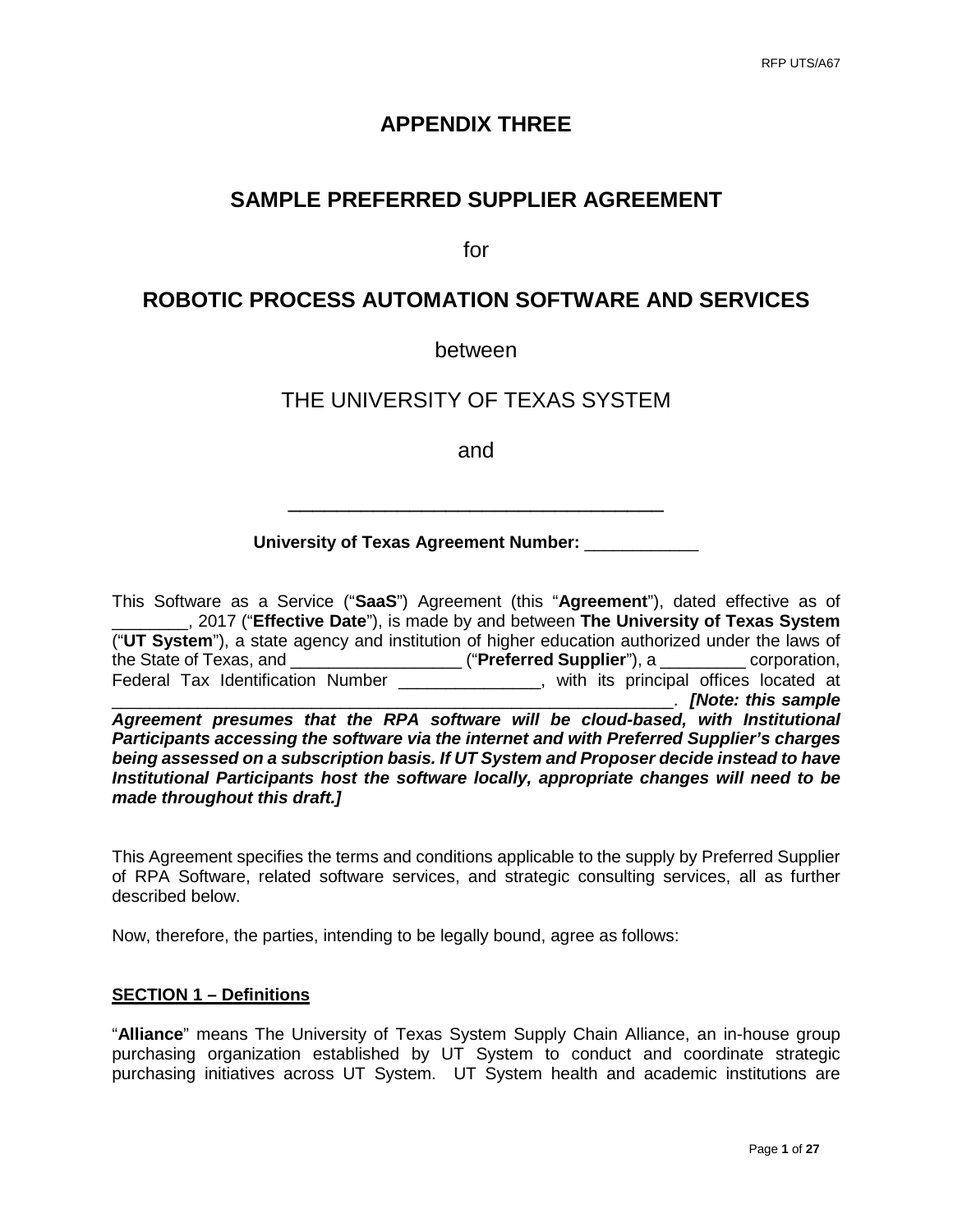members of the Alliance. The Alliance is also affiliated with other institutions of higher education that have executed an Alliance affiliate agreement.

"**Authorized Users**" means the employees, staff, administration, and contractors of Institutional Participants.

"**Institutional Participant**" means an Alliance member or affiliate, as designated by the Alliance, that has executed an Institutional Participation Agreement in connection with this Agreement.

"**Institutional Participation Agreement**" or "**IPA**" means the Institutional Participation Agreement attached to this Agreement as **Rider 4** and incorporated for all purposes, to be executed by each Institutional Participant.

"**OCBS**" means the UT System Office of Collaborative Business Services, which focuses on cross-campus collaboration projects, governed by participating UT System institutions, to save money and improve quality through business efficiencies.

"**RPA Software**" means the robotic process automation ("**RPA**") software solution described in **Rider 1** and to which the modified version of Preferred Supplier's Standard Ts&Cs (**Rider 6**) applies.

"**Services**" means the services provided by Preferred Supplier under this Agreement, including RPA-related strategic consulting services, RPA Software implementation, hosting via internetbased, shared servers owned and maintained by Preferred Supplier, system and product maintenance and support, operation of the RPA Software, training of Authorized Users, product enhancement, and account management services, together with all documentation, tools, utilities, methodologies, specifications, techniques and other materials and know-how related thereto, as further described in **Rider 1** and elsewhere in this Agreement.

"**University Content**" means all data and other information created, uploaded or transferred in connection with the Services by an Institutional Participant or Authorized Users.

"**University Records**" means UT Party information to which Preferred Supplier may have access, receives from or on behalf of UT System or Institutional Participants, or creates through the Services under this Agreement. University Records may include social security numbers, credit card numbers, or data protected or made confidential or sensitive by law. University Records includes University Content.

"**University Rules**" means the rules, regulations and policies of UT System and Institutional Participants.

"**UT Party**" means, as applicable, UT System and/or the Institutional Participants.

"**UT System Contract Administrator**" means the representative of OCBS, designated by UT System, who will be the initial contact for all contractual concerns related to this Agreement.

#### **SECTION 2 – Term:**

The term of this Agreement will begin on the Effective Date and expire \_\_\_\_\_\_\_\_\_\_\_\_\_\_\_ *[initial fixed term of three years],* unless earlier terminated in accordance with the provisions of this Agreement. UT System will have the option to extend the term of this Agreement for up to two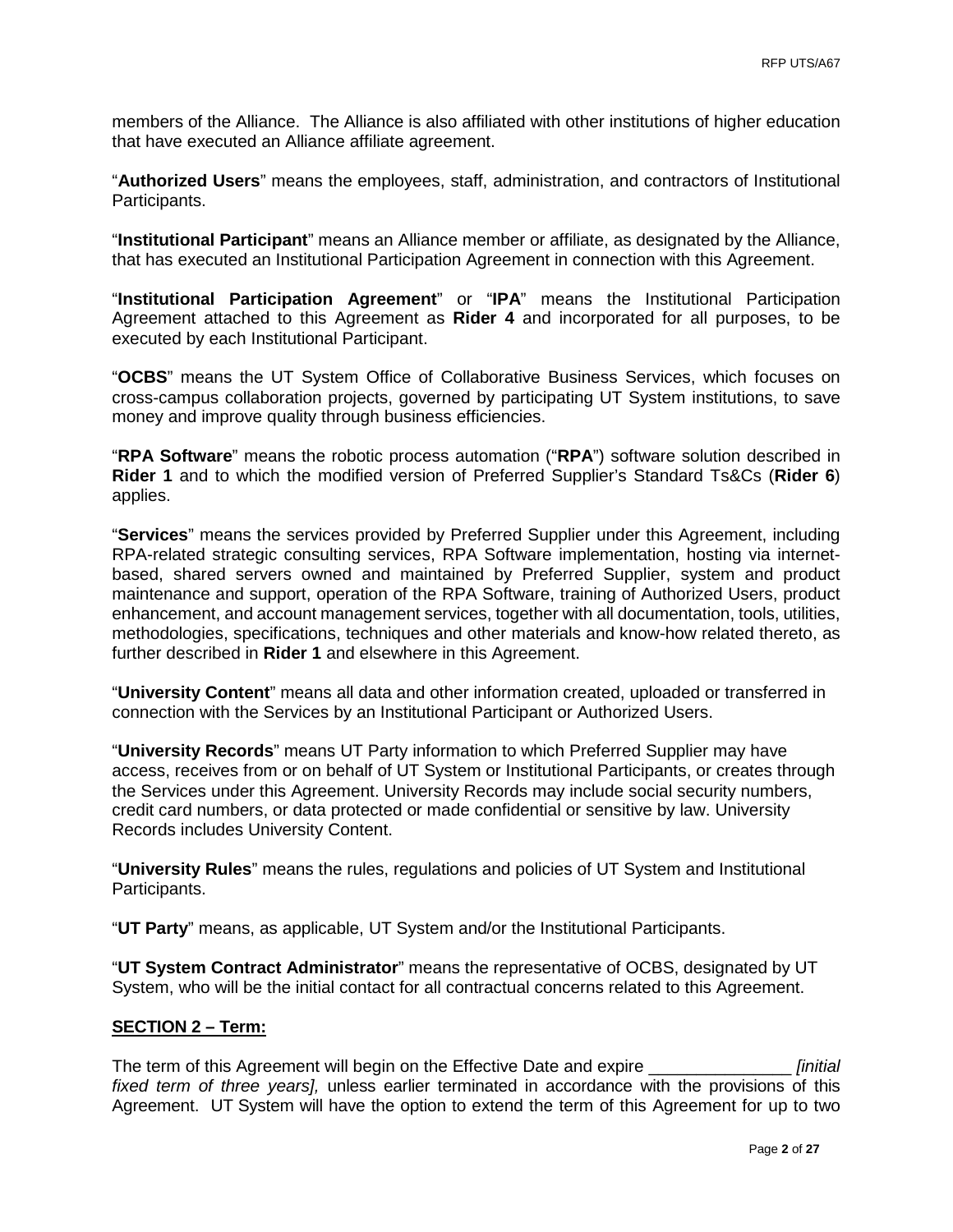additional one-year periods, upon written notice given to Preferred Supplier at least 90 days in advance of the renewal term.

The Parties acknowledge that, prior to any scheduled expiration of this Agreement, UT System may conduct a competitive procurement for the purchase of products and services comparable to the Services, for the period following expiration. If Preferred Supplier is not selected as the source for the succeeding period, Institutional Participants may need to transition over a period of time to purchasing the products and services primarily from the new source, rather than from Preferred Supplier. In such event, in order to allow for an orderly transition, Institutional Participants may wish to continue purchasing from Preferred Supplier for a limited period of time after the anticipated expiration of this Agreement. As a result, Preferred Supplier agrees that, notwithstanding any other provision of this Agreement:

Preferred Supplier will make the Services available for purchase by Institutional Participants after \_\_\_\_\_\_\_\_\_\_\_\_, 20\_\_ (or the anticipated expiration date under any extended term of this Agreement), for a transitional period of six months (the "**Transition Period**"), on the same terms and conditions set forth in this Agreement.

The Administrative Fee provided for in **Rider 1** (Description of Services) will apply to all products and services purchased hereunder during the Transition Period, and all related obligations of Preferred Supplier under this Agreement (such as to report sales volumes to UT System) will continue during such period.

The Administrative Fee will apply to all future payments made by Institutional Participants for purchases of products and services initiated during this Agreement, including the Transition Period, even if such payments are made following expiration of this Agreement.

All incentive / rebate trigger amounts that may be established in this Agreement for any calendar year will be pro-rated automatically on a straight-line basis, to account for partial calendar years during which this Agreement exists, including the Transition Period.

#### **SECTION 3 – Amendment:**

No change, modification, alteration, or waiver of this Agreement will be effective unless it is set forth in a written agreement that is signed by UT System and Preferred Supplier.

#### **SECTION 4 – Performance by Preferred Supplier:**

Preferred Supplier will provide the Services to UT System, Institutional Participants, and their respective Authorized Users. Preferred Supplier grants to each Institutional Participant a nonexclusive, non-transferrable right and license to use and access the RPA Software in accordance with this Agreement (as detailed with greater specificity in **Rider 6**) and the Services for the term of this Agreement. Institutional Participants retain all ownership and intellectual property rights in University Content.

Preferred Supplier will perform its obligations under this Agreement to the satisfaction of UT Party. Time is of the essence in connection with this Agreement. UT Party will not have any obligation to accept late performance or waive timely performance by Preferred Supplier.

Preferred Supplier agrees to: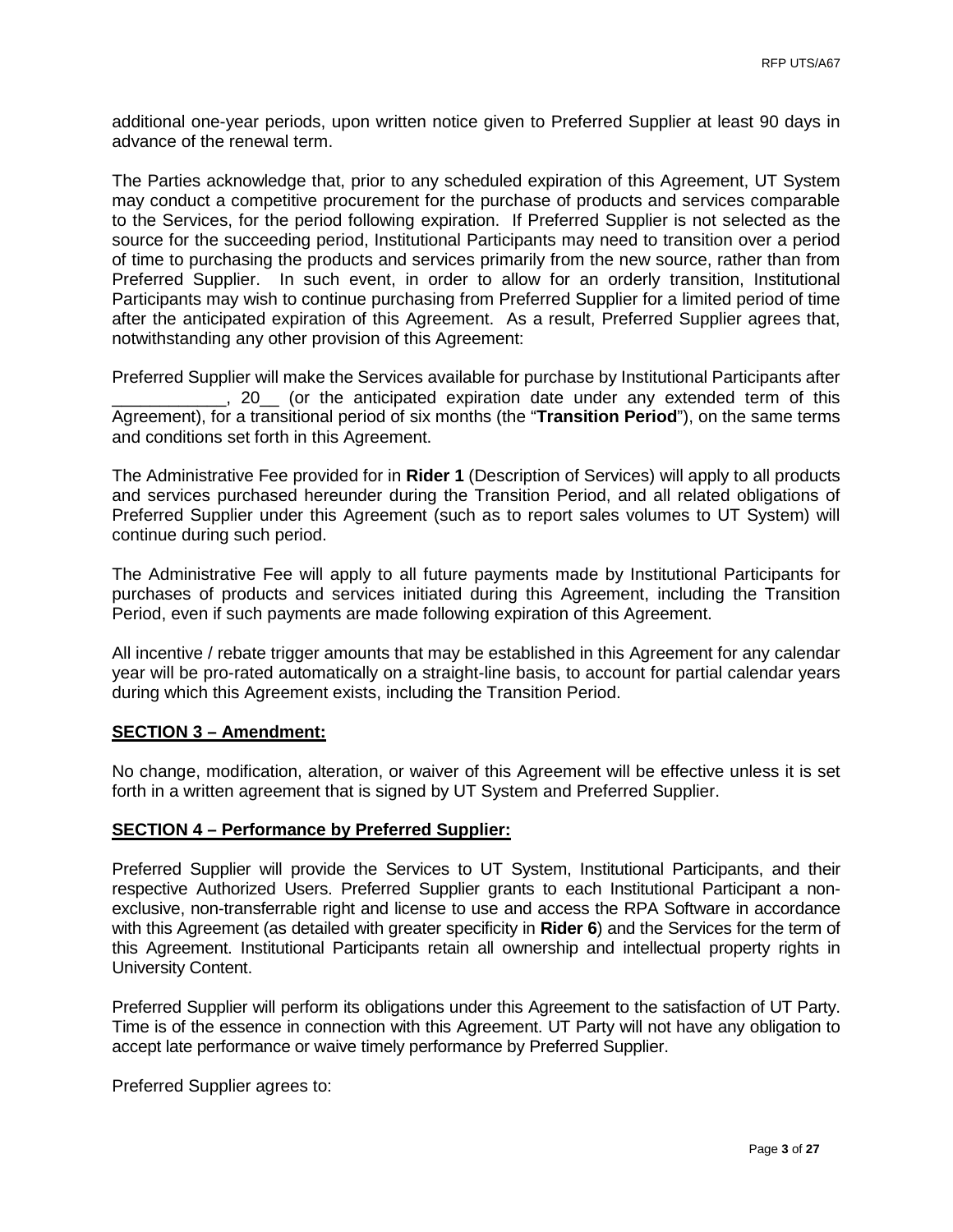4.1 comply with all applicable laws, rules and regulations, including without limitation all applicable intellectual property, privacy, and ethical laws, in its performance under this Agreement;

4.2 comply with the rules and regulations of the Board of Regents of UT System and University Rules;

4.3 call to UT System's attention in writing all information in any materials supplied to Preferred Supplier (by Institutional Participant or any other party) that Preferred Supplier regards as unsuitable, improper or inaccurate in connection with the purposes for which the material is furnished;

4.4 use best efforts to perform the Services in a good and workman-like manner and in accordance with the highest standards of Preferred Supplier' profession and business, and all Services will be of the quality that prevails among similar businesses of superior knowledge and skill engaged in providing similar services in major United States urban areas under same or similar circumstances;

4.5 maintain a staff of properly trained and experienced personnel to ensure satisfactory performance under this Agreement and ensure that all persons connected with Preferred Supplier and performing Services under this Agreement are registered or licensed under all applicable federal, state and municipal, laws, regulations, codes, ordinances and orders, including those of any other body or authority having jurisdiction.

4.6 obtain, at its own cost, any and all approvals, licenses, filings, registrations and permits required by applicable laws for performance of the Services;

4.7 provide security controls to safeguard access to the Services and the processing, storage and transmission of any University Records in accordance with this Agreement and immediately notify UT System and the relevant Institutional Participant in the event of any known or suspected breach of security;

4.8 hold University Records in strict confidence and not use or disclose University Records except as (a) permitted or required by this Agreement, (b) required by law, or (c) otherwise authorized by UT System in writing;

4.9 safeguard University Records according to applicable administrative, physical and technical standards (such as standards established by the National Institute of Standards and Technology and the Center for Internet Security as well as Payment Card Industry Data Security Standards) that are no less rigorous than the standards by which Preferred Supplier protects its own confidential information;

4.10 continually monitor its operations and take any action necessary to ensure that University Records are safeguarded and the confidentiality of University Records is maintained in accordance with applicable laws and this Agreement;

4.11 comply with University Rules regarding the access to and use of Institutional Participant's computer systems, including UTS 165 at [https://www.utsystem.edu/board-of-regents/policy](https://www.utsystem.edu/board-of-regents/policy-library/policies/uts165-information-resources-use-and-security-policy)[library/policies/uts165-information-resources-use-and-security-policy;](https://www.utsystem.edu/board-of-regents/policy-library/policies/uts165-information-resources-use-and-security-policy)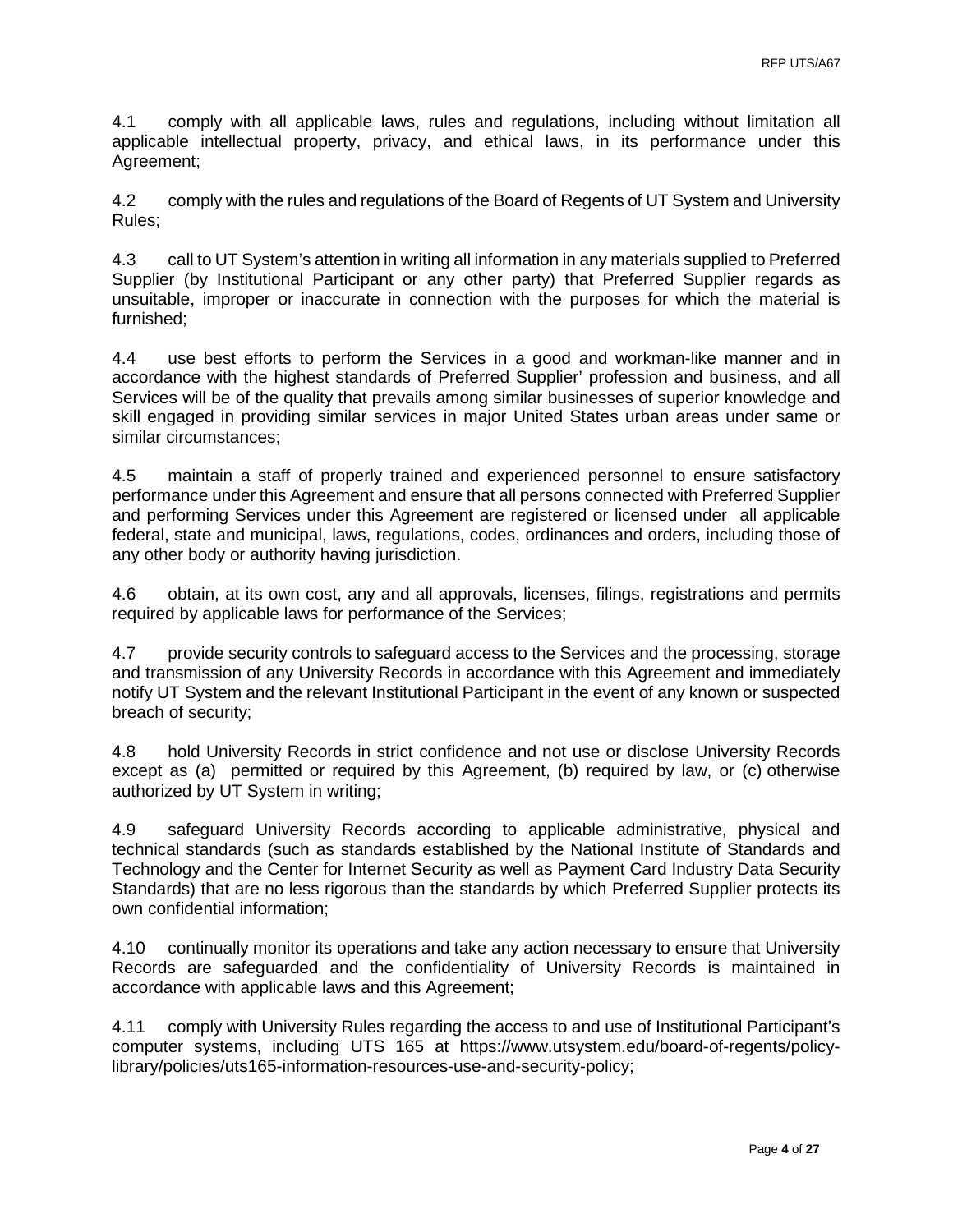4.12 at the request of UT System, provide UT System with a written summary of the procedures Preferred Supplier uses to safeguard and maintain the confidentiality of University Records;

4.13 not to "sunset" the RPA Software during the term of this Agreement, i.e., not to cease ongoing support and maintenance;

4.14 if an impermissible use or disclosure of any University Records occurs, provide written notice to UT System and the relevant Institutional Participant within one (1) business day after Preferred Supplier' discovery of that use or disclosure, and promptly provide UT System and the relevant Institutional Participant with all information requested regarding the impermissible use or disclosure;

4.15 if Preferred Supplier discloses any University Records to a subcontractor or agent, require the subcontractor or agent to comply with the same restrictions and obligations as are imposed on Preferred Supplier by this Agreement;

4.16 except as expressly permitted in this Agreement, not make any press releases, public statements, or advertisement referring to this Agreement or work hereunder;

4.17 locate all processing and storage of University Content, including backup, and disaster recovery only in the United States; and

4.18 take commercially reasonable measures consistent with Preferred Supplier' security policies to protect University Content against deterioration or degradation of data quality and authenticity.

#### **SECTION 5 – Family Code Child Support Certification:**

Pursuant to Section 231.006, *Family Code*, Preferred Supplier certifies that it is not ineligible to receive the award of or payments under this Agreement and acknowledges that this Agreement may be terminated and payment may be withheld if this certification is inaccurate.

#### **SECTION 6 – Eligibility Certifications:**

Pursuant to Sections 2155.004 and 2155.006, *Texas Government Code*, Preferred Supplier certifies that it has not received compensation for participation in the preparation of the Request for Proposal related to this Agreement and is not ineligible to receive the award of or payments under this Agreement; and acknowledges that this Agreement may be terminated and payment withheld if these certifications are inaccurate.

#### **SECTION 7 – Tax Certification:**

If Preferred Supplier is a taxable entity as defined by Chapter 171, Texas Tax Code ("**Chapter 171**"), then Preferred Supplier certifies that it is not currently delinquent in the payment of any taxes due under Chapter 171, or that Preferred Supplier is exempt from the payment of those taxes, or that Preferred Supplier is an out-of-state taxable entity that is not subject to those taxes, whichever is applicable.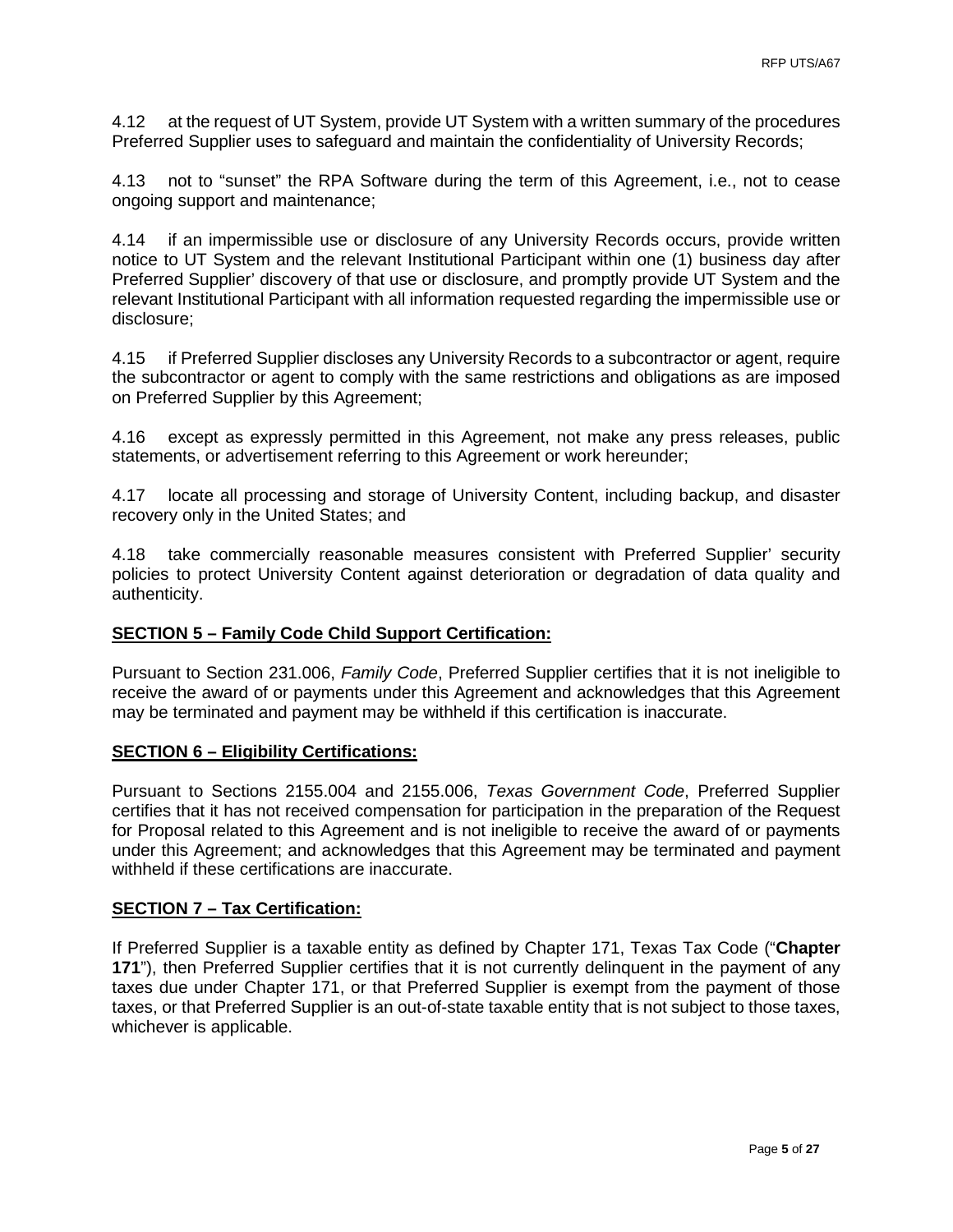## **SECTION 8 – Payment of Debt or Delinquency to the State:**

Pursuant to Sections 2107.008 and 2252.903, *Texas Government Code*, Preferred Supplier agrees that any payments owing to Preferred Supplier under this Agreement may be applied directly toward any debt or delinquency that Preferred Supplier owes the State of Texas or any agency of the State of Texas regardless of when it arises, until such debt or delinquency is paid in full.

#### **SECTION 9 – Loss of Funding:**

Performance by UT Party under this Agreement may be dependent upon the appropriation and allotment of funds by the Texas State Legislature (the "**Legislature**") and/or allocation of funds by the Board of Regents of The University of Texas System (the "**Board**"). If the Legislature fails to appropriate or allot the necessary funds, or the Board fails to allocate the necessary funds, then UT Party will issue written notice to Preferred Supplier and UT Party may terminate this Agreement without further duty or obligation hereunder, other than payment for goods and services already delivered or provided to Institutional Participant. Preferred Supplier services already delivered or provided to Institutional Participant. acknowledges that appropriation, allotment, and allocation of funds are beyond the control of UT Party.

#### **SECTION 10 – Force Majeure:**

None of the parties to this Agreement will be liable or responsible to another for any loss or damage or for any delays or failure to perform due to causes beyond its reasonable control including acts of God, strikes, epidemics, war, riots, flood, fire, sabotage, or any other circumstances of like character ("**force majeure occurrence**"). Provided, however, in the event of a force majeure occurrence, Preferred Supplier agrees to use its best efforts to mitigate the impact of the occurrence so that UT Party may continue to provide healthcare services during the occurrence.

#### **SECTION 11 – Notices:**

Except as otherwise provided in this Section, all notices, consents, approvals, demands, requests or other communications provided for or permitted to be given under any of the provisions of this Agreement will be in writing and will be sent via registered or certified mail, overnight courier, confirmed facsimile transmission (to the extent a facsimile number is set forth below), or email (to the extent an email address is set forth below), and notice will be deemed given (i) if mailed, when deposited, postage prepaid, in the United States mail, (ii) if sent by overnight courier, one business day after delivery to the courier, (iii) if sent by facsimile (to the extent a facsimile number is set forth below), when transmitted, and (iv) if sent by email (to the extent an email address is set forth below), when received:

| If to UT System: | <b>Office of Business Affairs</b><br>The University of Texas System<br>201 W. 7th Street<br>Attn: Executive Vice Chancellor for Business Affairs<br>Austin, Texas 78701-2982<br>Fax: 512-499-4289<br>Email: Lloyd@utsystem.edu |
|------------------|--------------------------------------------------------------------------------------------------------------------------------------------------------------------------------------------------------------------------------|
| with copy to:    | The University of Texas System Supply Chain Alliance                                                                                                                                                                           |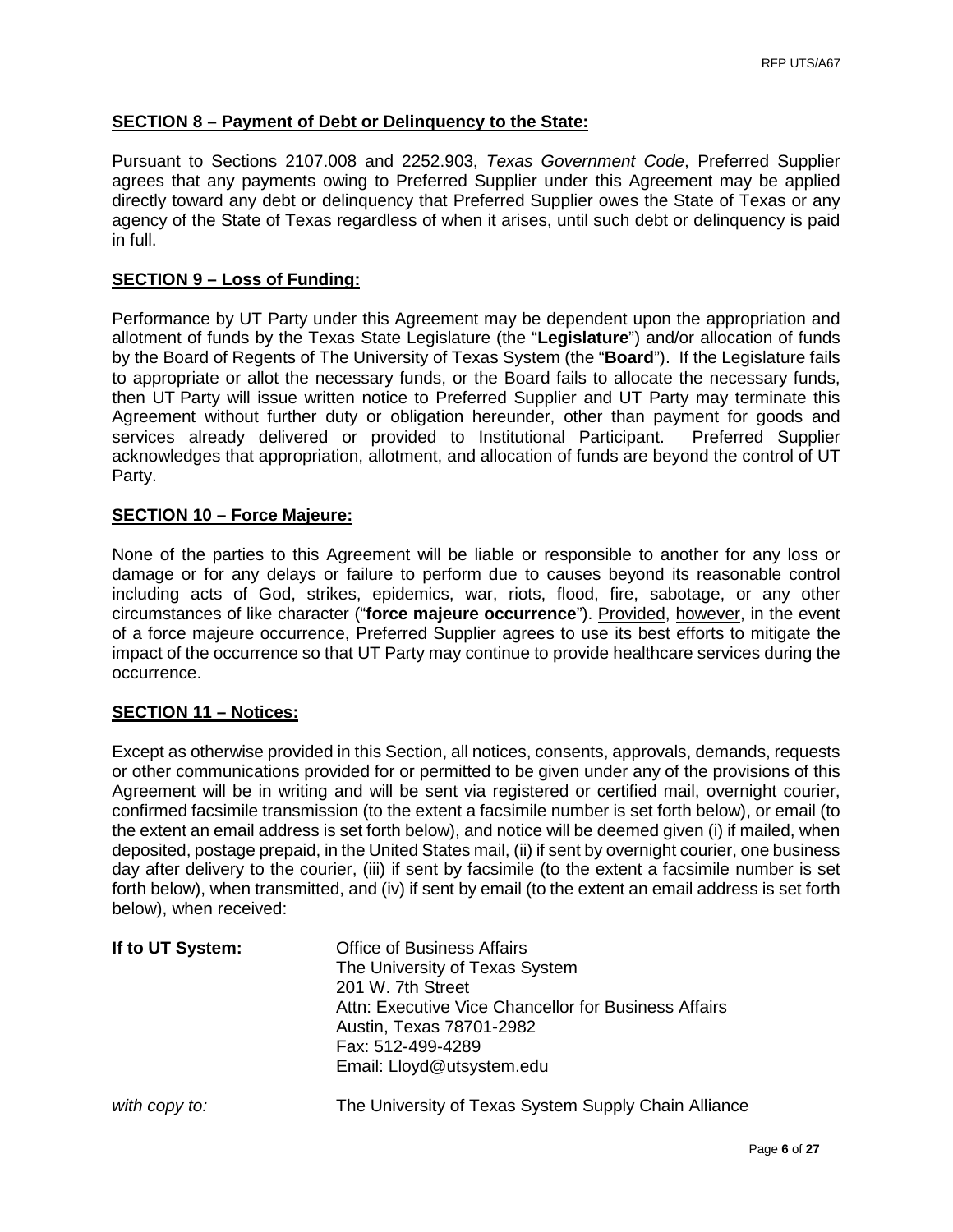Mid Campus Building 7007 Bertner Ave., Suite 11.2339 Houston, TX 77030 Attention: Director, Business & Administrative UT System Office of Collaborative Business Services Fax : 713-792-8084 Email: JABonnardel@mdanderson.org

If to Preferred Supplier:

| Attn:  |  |  |  |
|--------|--|--|--|
| Fax:   |  |  |  |
| Email: |  |  |  |

**If to an Institutional Participant:** The contact information for Institutional Participant as set forth in its IPA.

| with copy to: | <b>Office of Business Affairs</b><br>The University of Texas System<br>201 W. 7th Street<br>Attn: Executive Vice Chancellor for Business Affairs<br>Austin, Texas 78701-2982<br>Fax: 512-499-4289<br>Email: LegalNotices@utsystem.edu                                                                   |
|---------------|---------------------------------------------------------------------------------------------------------------------------------------------------------------------------------------------------------------------------------------------------------------------------------------------------------|
| and           | The University of Texas System Supply Chain Alliance<br>Mid Campus Building<br>7007 Bertner Ave., Suite 11.2339<br>Houston, TX 77030<br>Attention: Director, Business & Administrative<br>UT System Office of Collaborative Business Services<br>Fax: 713-792-8084<br>Email: JABonnardel@mdanderson.org |

or such other person or address as may be given in writing by either party to the other in accordance with the aforesaid.

#### **SECTION 12 – Preferred Supplier's Representations and Warranties**.

12.1. Preferred Supplier will promptly correct or re-perform any defective or nonconforming Services. Preferred Supplier' duties and obligations under this Agreement will at no time be in any way diminished by reason of any approval by UT System or Institutional Participants nor will Preferred Supplier be released from any liability by reason of any such approval, it being agreed that UT System and Institutional Participants at all times are relying upon Preferred Supplier's skill and knowledge in performing the Services. Preferred Supplier will, at its own cost, correct all material defects in Services supplied under this Agreement, as soon as practical after Preferred Supplier becomes aware of the defects.

12.2. Preferred Supplier represents and warrants that: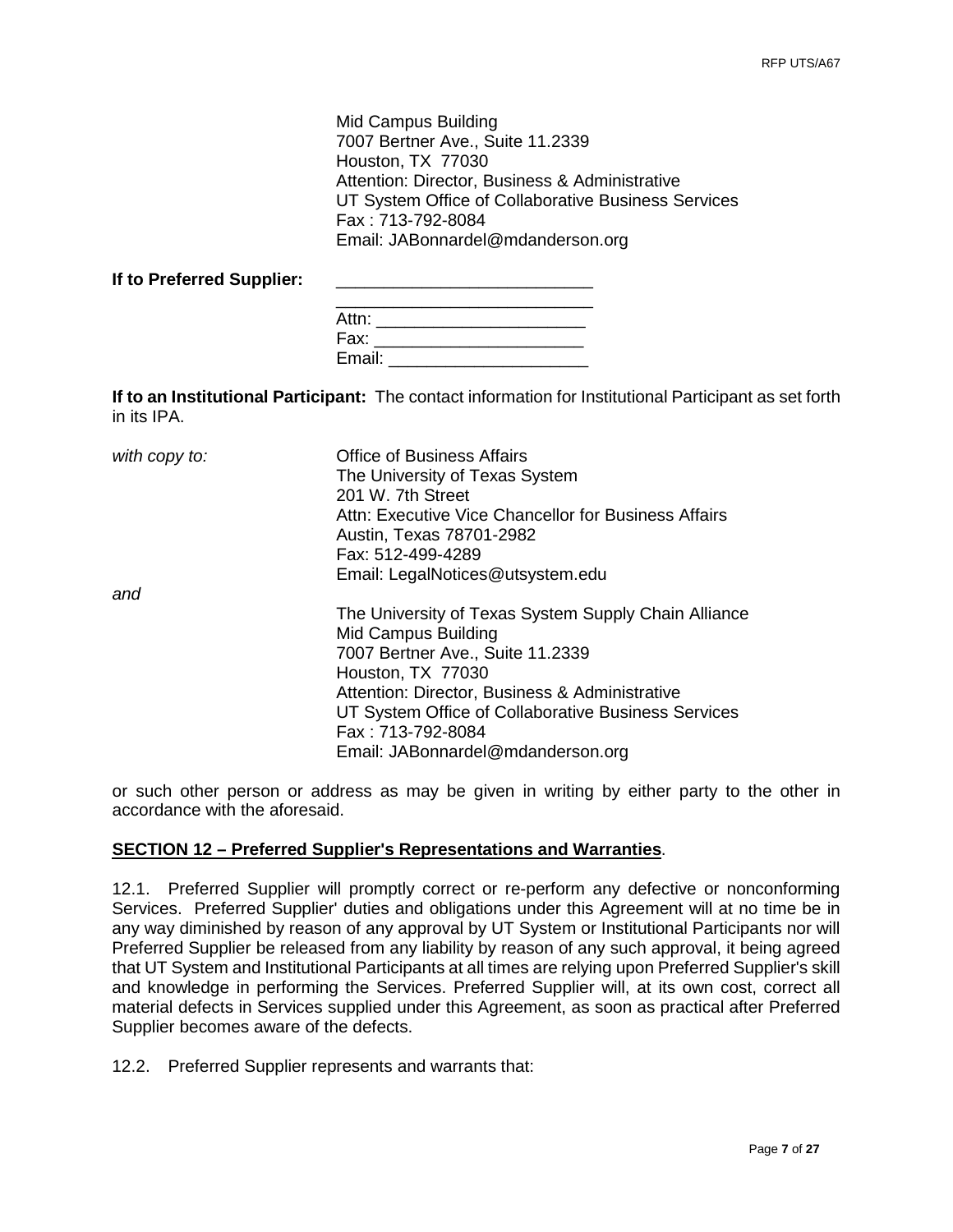12.2.1 its performance under this Agreement will not violate the terms of any contract, obligation, law, regulation, ordinance, Rules and Regulations of the Board of Regents, the Policies of UT System, and applicable University Rules.

12.2.2 no claim, lien or action exists or is threatened against Preferred Supplier that would interfere with UT Party's use of the Services.

12.2.3 the Services and any other work performed by Preferred Supplier hereunder will not infringe upon any United States or foreign copyright, patent, trade secret, or other proprietary right, or misappropriate any trade secret, of any third party.

12.2.4 the Services and any other work performed by Preferred Supplier hereunder will: (a) be accurate and free from material defects, (b) conform to the requirements and specifications set forth in this Agreement, including **Rider 1** (Description of Services), and (c) will contain no harmful surreptitious code, including code designed to modify, delete, damage, deactivate, disable, harm or otherwise impede in any manner the operation of the Services or any other associated software, firmware, hardware, computer system or network (a Trojan horse, worm, backdoor, etc. ("**Viruses**")).

12.2.5 neither the execution and delivery of this Agreement by Preferred Supplier nor Preferred Supplier's performance hereunder will (a) result in the violation of any provision [i] if a corporation, of Preferred Supplier' articles of incorporation or by laws, [ii] if a limited liability company, of its articles of organization or regulations, or [iii] if a partnership, of any partnership agreement by which Preferred Supplier is bound; (b) result in the violation of any provision of any agreement by which Preferred Supplier is bound; or (c) to the best of Preferred Supplier' knowledge and belief, conflict with any order or decree of any court or other body or authority having jurisdiction.

12.2.6 (a) if it is a corporation, then it is a corporation duly organized, validly existing and in good standing under the laws of the State of Texas, or a foreign corporation or limited liability company duly authorized and in good standing to conduct business in the State of Texas, that it has all necessary corporate power and has received all necessary corporate approvals to execute and deliver this Agreement, and the individual executing this Agreement on behalf of Preferred Supplier has been duly authorized to act for and bind Preferred Supplier; or (b) if it is a partnership, limited partnership, limited liability partnership, or limited liability company then it has all necessary power and has secured all necessary approvals to execute and deliver this Agreement and perform all its obligations hereunder, and the individual executing this Agreement on behalf of Preferred Supplier has been duly authorized to act for and bind Preferred Supplier.

12.2.7 neither Preferred Supplier nor any firm, corporation or institution represented by Preferred Supplier, or anyone acting for the firm, corporation or institution, (i) has violated the antitrust laws of the State of Texas, Chapter 15, Texas Business and Commerce Code, or federal antitrust laws, or (ii) has communicated directly or indirectly the content of Preferred Supplier's response to UT Party's procurement solicitation to any competitor or any other person engaged in a similar line of business during the procurement process for this Agreement.

12.2.8 the electronic and information resources and all associated information, documentation, and support that it provides under this Agreement (collectively, the "**EIRs**") comply with the applicable requirements set forth in Title 1, Chapter 213, Texas Administrative Code, and Title 1, Chapter 206, Rule §206.70, Texas Administrative Code (as authorized by Chapter 2054, Subchapter M, Government Code) (the "**EIR Accessibility Warranty**"). To the extent Preferred Supplier becomes aware that the EIRs, or any portion thereof, do not comply with the EIR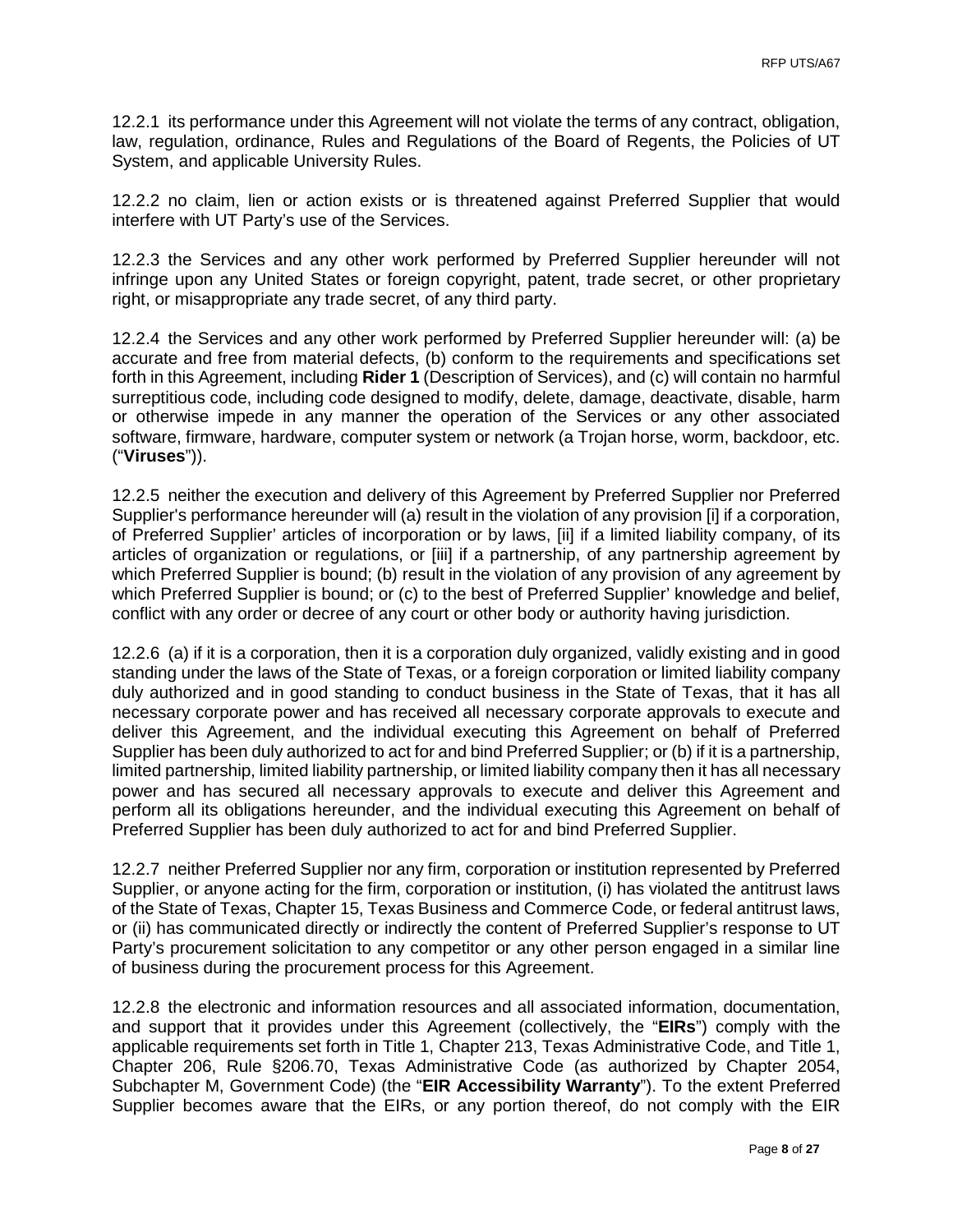Accessibility Warranty, then Preferred Supplier represents and warrants that it will, at no cost to UT Party, either (1) perform all necessary remediation to make the EIRs satisfy the EIR Accessibility Warranty or (2) replace the EIRs with new EIRs that satisfy the EIR Accessibility Warranty. In the event that Preferred Supplier fails or is unable to do so, then UT System may terminate this Agreement and Preferred Supplier will refund to UT Party all amounts paid under this Agreement within thirty (30) days after the termination date. Preferred Supplier will provide all assistance and cooperation necessary for the performance of accessibility testing conducted by UT Party or UT Party's third-party testing resources as required by Title 1, Rule §213.38(g) of the Texas Administrative Code.

12.2.9 it has the knowledge, ability, skills, and resources to perform its obligations hereunder.

12.2.10 all of its Personnel contributing to the Work Material (ref. **Section 12.2.12**) under this Agreement will be required to (i) acknowledge in writing the ownership of Preferred Supplier (for the benefit of UT Party) of the Work Material and each element thereof produced by the Personnel while performing Services pursuant to this Agreement and (ii) make all assignments necessary to effectuate such ownership. "**Personnel**" means any and all persons associated with Preferred Supplier who provide any work or work product pursuant to this Agreement, including officers, managers, supervisors, full-time employees, part-time employees, and independent contractors.

12.2.11 (i) the Services will be performed solely by Preferred Supplier, its full-time or part-time employees during the course of their employment, or independent contractors who have assigned in writing all right, title and interest in their work to Preferred Supplier for the benefit of UT Party; (ii) UT Party will receive free, good and clear title to all Work Material developed under this Agreement; (iii) the Work Material and the intellectual property rights protecting the Work Material are free and clear of all encumbrances, including security interests, licenses, liens, charges or other restrictions; (iv) the Work Material will not infringe upon or violate any patent, copyright, trade secret, trademark, service mark or other property right of any former employer, independent contractor, client or other third party; and (v) the use, reproduction, distribution, or modification of the Work Material will not violate the rights of any third parties in the Work Material, including trade secret, publicity, privacy, copyright, trademark, service mark and patent rights.

12.2.12 All drawings, specifications, plans, computations, sketches, data, photographs, tapes, renderings, models, publications, statements, accounts, reports, studies, and other materials prepared by Preferred Supplier or any subcontractors and first created and delivered to UT Party in connection with the Services (collectively, "**Work Material**"), whether or not accepted or rejected by UT Party, are the sole property of UT Party and for its exclusive use and reuse at any time without further compensation and without any restrictions. Notwithstanding the foregoing, Work Material will not be deemed to include intellectual property rights and proprietary information (including but not limited to any general knowledge, concepts, know-how, tools, methodologies, techniques or other proprietary information or material of any kind, as well as all rights in any improvement or developments made thereto in performance of the Services or incorporated in the related deliverables) owned by Preferred Supplier prior to the date when work under this Agreement commences (the "**Background Technology**"). While Preferred Supplier retains exclusive ownership of all such Background Technology, Preferred Supplier hereby grants to UT Party an irrevocable, non-exclusive, perpetual, royalty-free, sub-licensable, worldwide license to use, execute, reproduce, display, perform and distribute internally, the Background Technology for UT Party's benefit. UT Party will not have any right, however, to resell, transfer or make any other commercial use of the Background Technology, or any portion thereof, without Preferred Supplier's prior written consent.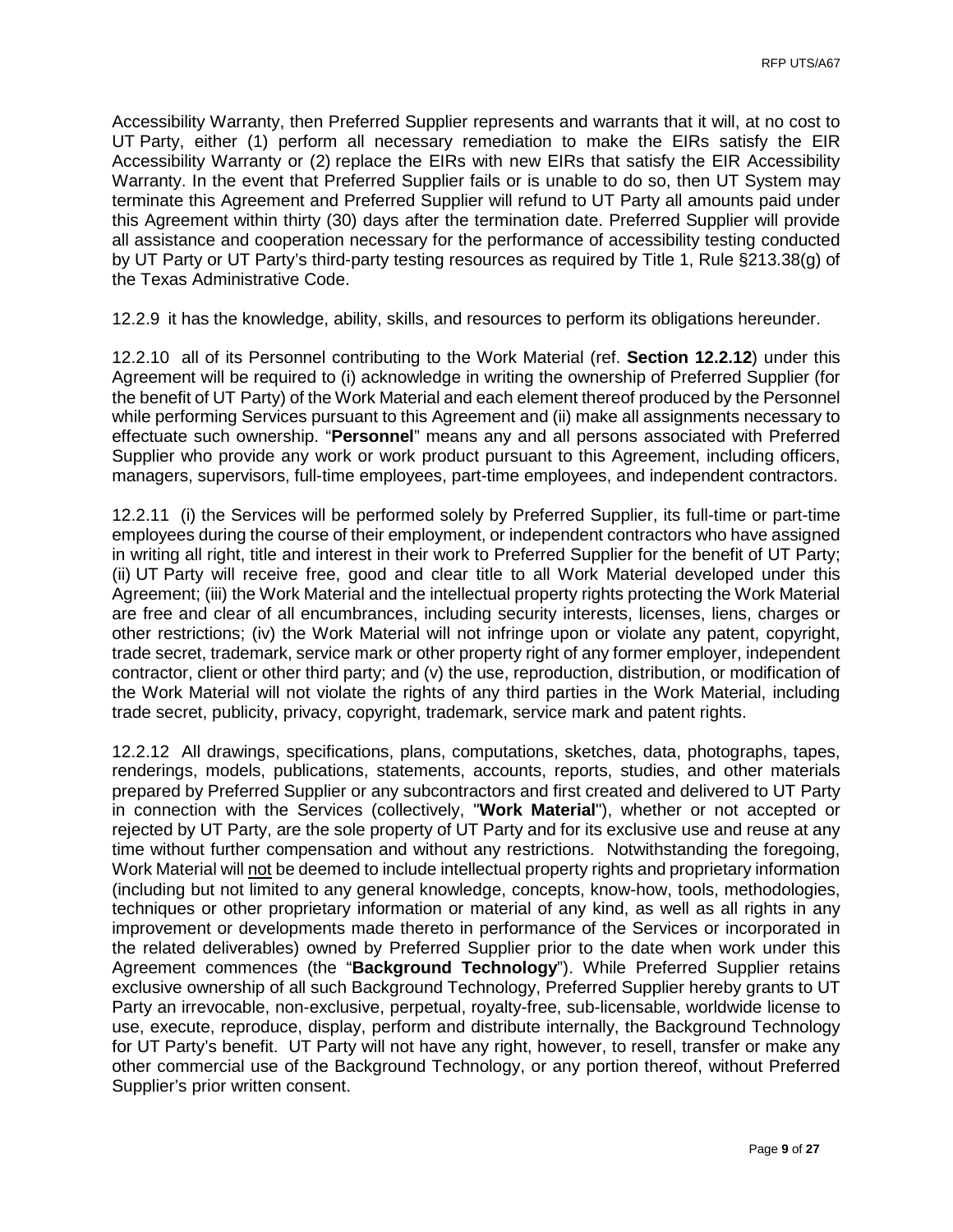12.2.13 Preferred Supplier grants and assigns to UT Party all rights and claims of whatever nature and whether now or hereafter arising in and to the Work Material and will cooperate fully with UT Party in any steps UT Party may take to obtain or enforce patent, copyright, trademark or like protections with respect to the Work Material.

12.2.14 Preferred Supplier will deliver all Work Material to UT Party upon expiration or termination of this Agreement. UT Party will have the right to use the Work Material for the completion of the Services or otherwise. UT Party may, at all times, retain the originals of the Work Material. The Work Material will not be used by any person other than UT Party on other projects unless expressly authorized by UT Party in writing.

12.2.15 The Work Material will not be used or published by Preferred Supplier or any other party unless expressly authorized by UT Party in writing. Preferred Supplier will treat all Work Material as confidential.

12.2.16 All title and interest in the Work Material will vest in UT Party and will be deemed to be a work made for hire and made in the course of the Services rendered under this Agreement. To the extent that title to any Work Material may not, by operation of law, vest in UT Party or Work Material may not be considered works made for hire, Preferred Supplier hereby irrevocably assigns, conveys and transfers to UT Party and its successors, licensees and assigns, all rights, title and interest worldwide in and to the Work Material and all proprietary rights therein, including all copyrights, trademarks, service marks, patents, trade secrets, moral rights, all contract and licensing rights and all claims and causes of action with respect to any of the foregoing, whether now known or hereafter to become known. If Preferred Supplier has any rights in the Work Material which cannot be assigned, Preferred Supplier agrees to waive enforcement worldwide of the rights against UT Party, its successors, licensees, assigns, distributors and customers or, if necessary, to exclusively license the rights, worldwide to UT Party with the right to sublicense. These rights are assignable by UT Party.

12.2.17 If UT Party provides Preferred Supplier with materials owned or controlled by UT Party (including UT Party Records, as defined in **Section 36**) or with use of, or access to, such materials, including third party materials, UT Party hereby (i) grants to Preferred Supplier nonexclusive rights, consents and licenses necessary for Preferred Supplier and its authorized subcontractors to use or access such materials to perform the Services or fulfill their obligations under this Agreement, (ii) represents and certifies that it has acquired the necessary approvals, consents and license rights in order for Preferred Supplier to use or access such materials to perform the Services or fulfill its obligations under this Agreement, and (iii) has taken and will continue to take all necessary actions required for UT Party to legally disclose to Preferred Supplier all personally identifiable or equivalent data contained within UT Party Records. Unless UT Party is permitted to disclose UT Party Records to Preferred Supplier under Applicable Law, it will not grant Preferred Supplier the ability to access, process, store, and/or otherwise interact with its data and will not disclose its data to Preferred Supplier.

## **SECTION 13 – State Auditor's Office:**

Preferred Supplier understands that acceptance of funds under this Agreement constitutes acceptance of the authority of the Texas State Auditor's Office, or any successor agency (collectively, "**Auditor**"), to conduct an audit or investigation in connection with those funds pursuant to Sections 51.9335(c), 73.115(c) and 74.008(c), Education Code. Preferred Supplier agrees to cooperate with the Auditor in the conduct of the audit or investigation, including without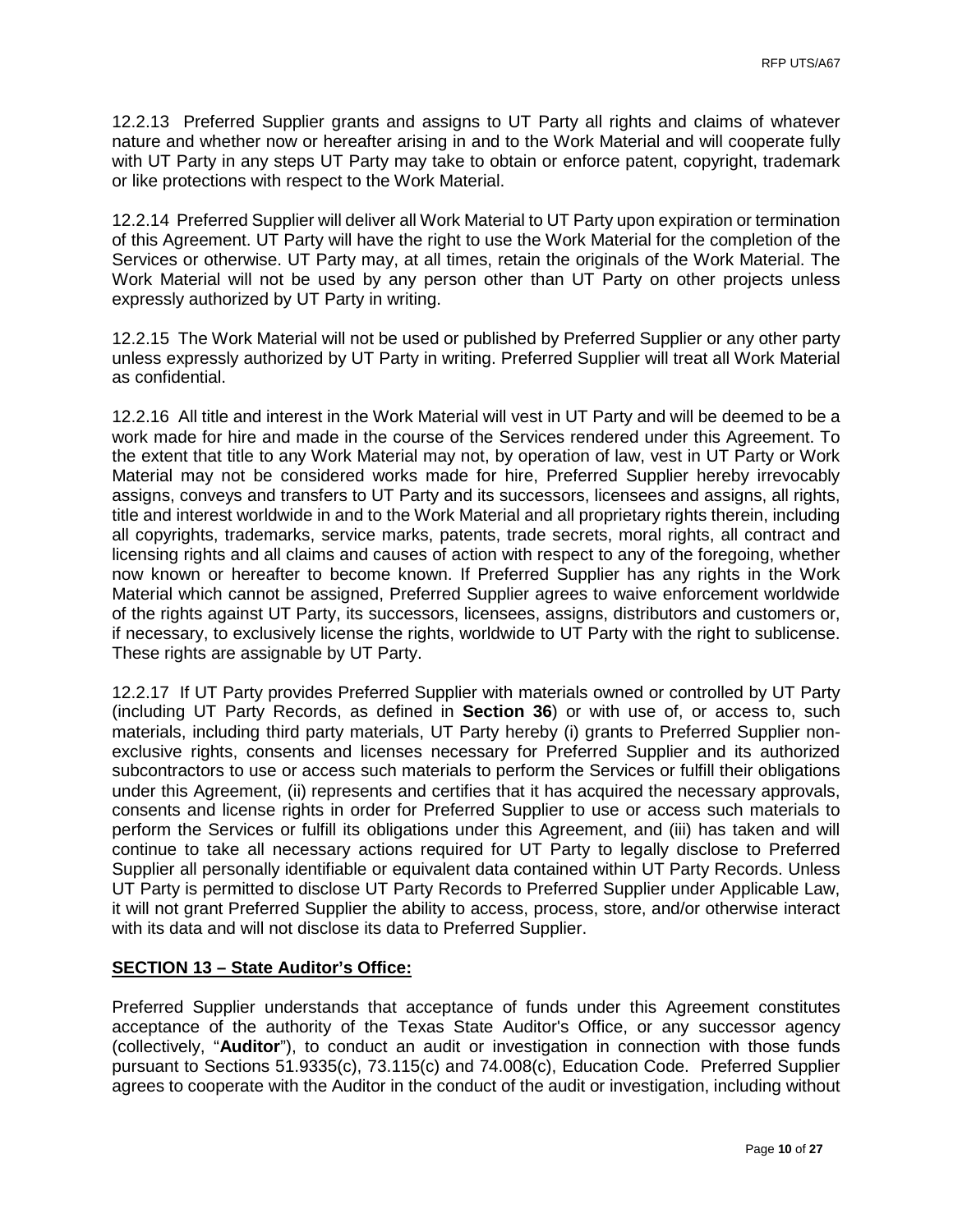limitation providing all records requested. Preferred Supplier will include this provision in all contracts with permitted subcontractors.

#### **SECTION 14 – Governing Law:**

Travis County, Texas, will be the proper place of venue for suit on or in respect of this Agreement. This Agreement and all of the rights and obligations of the parties thereto and all of the terms and conditions thereof will be construed, interpreted and applied in accordance with and governed by and enforced under the internal laws of the State of Texas.

#### **SECTION 15 – Breach of Contract Claims:**

**15.1** To the extent that Chapter 2260, Texas Government Code, as it may be amended from time to time ("**Chapter 2260**"), is applicable to this Agreement and is not preempted by other Applicable Law, the dispute resolution process provided for in Chapter 2260 will be used, as further described herein, by UT Party and Preferred Supplier to attempt to resolve any claim for breach of contract made by Preferred Supplier:

**15.1.1** Preferred Supplier's claims for breach of this Agreement that the parties cannot resolve pursuant to other provisions of this Agreement or in the ordinary course of business will be submitted to the negotiation process provided in subchapter B of Chapter 2260. To initiate the process, Preferred Supplier will submit written notice, as required by subchapter B of Chapter 2260, to UT Party in accordance with the notice provisions in this Agreement. Preferred Supplier's notice will specifically state that the provisions of subchapter B of Chapter 2260 are being invoked, the date and nature of the event giving rise to the claim, the specific contract provision that UT Party allegedly breached, the amount of damages Preferred Supplier seeks, and the method used to calculate the damages. Compliance by Preferred Supplier with subchapter B of Chapter 2260 is a required prerequisite to Preferred Supplier's filing of a contested case proceeding under subchapter C of Chapter 2260. The UT Party's chief business officer, or another officer of UT Party as may be designated from time to time by UT Party by written notice thereof to Preferred Supplier in accordance with the notice provisions in this Agreement, will examine Preferred Supplier's claim and any counterclaim and negotiate with Preferred Supplier in an effort to resolve the claims.

**15.1.2** If the parties are unable to resolve their disputes under Section 4.11.1.1, the contested case process provided in subchapter C of Chapter 2260 is Preferred Supplier's sole and exclusive process for seeking a remedy for any and all of Preferred Supplier's claims for breach of this Agreement by UT Party.

**15.1.3** Compliance with the contested case process provided in subchapter C of Chapter 2260 is a required prerequisite to seeking consent to sue from the Legislature under Chapter 107, Civil Practices and Remedies Code. The parties hereto specifically agree that (i) neither the execution of this Agreement by UT Party nor any other conduct, action or inaction of any representative of UT Party relating to this Agreement constitutes or is intended to constitute a waiver of UT Party's or the state's sovereign immunity to suit and (ii) UT Party has not waived its right to seek redress in the courts.

**15.2** The submission, processing and resolution of Preferred Supplier's claim is governed by the published rules adopted by the Texas Attorney General pursuant to Chapter 2260, as currently effective, thereafter enacted or subsequently amended.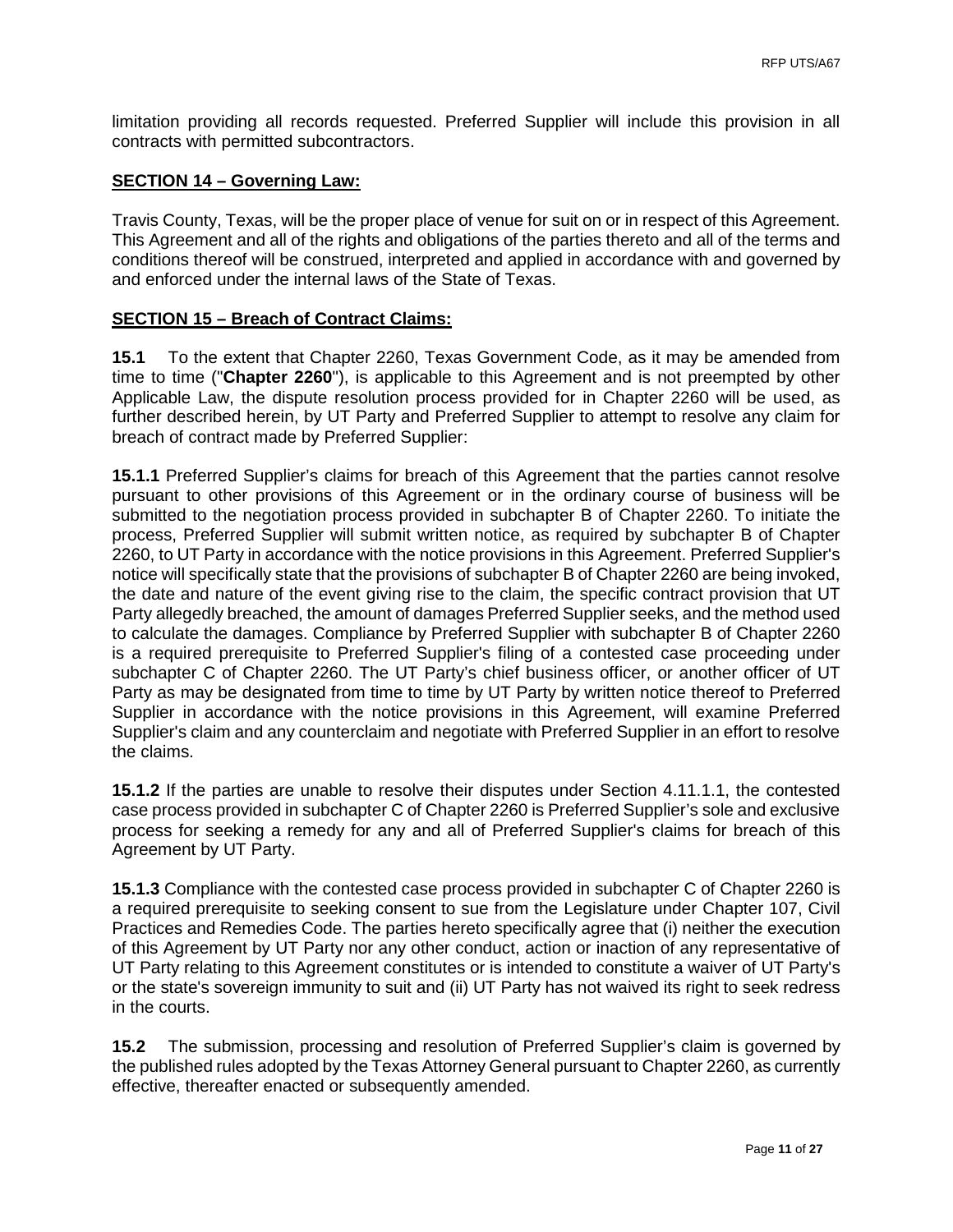**15.3** UT Party and Preferred Supplier agree that any periods set forth in this Agreement for notice and cure of defaults are not waived.

#### **SECTION 16 – Compliance with Law:**

Preferred Supplier will perform hereunder in compliance with all Applicable Law. Preferred Supplier represents and warrants that neither Preferred Supplier nor any firm, corporation or institution represented by Preferred Supplier, nor anyone acting for such firm, corporation or institution, (1) has violated the antitrust laws of the State of Texas, Chapter 15, *Texas Business and Commerce Code*, or federal antitrust laws, or (2) has communicated directly or indirectly the content of Preferred Supplier's response to UT System's procurement solicitation to any competitor or any other person engaged in a similar line of business during the procurement process.

#### **SECTION 17 – UT System's Right to Audit:**

At any time during the term of this Agreement and for a period of four (4) years thereafter UT System or a duly authorized audit representative of UT System, or the State of Texas, at its expense and at reasonable times, reserves the right to audit Preferred Supplier's records and books directly related to charges paid for all products and services provided under this Agreement. The right will not extend to any fixed fee component of the charges or to any services performed more than one year prior to the date of request for review. In the event such an audit by UT System reveals any errors or overpayments by UT System which error or overpayment is confirmed by Preferred Supplier, Preferred Supplier will refund UT System the full amount of such overpayments within thirty (30) days of such audit findings, or UT System, at its option, reserves the right to deduct such amounts owing to UT System from any payments due Preferred Supplier

#### **SECTION 18 – Access to Documents:**

To the extent applicable to this Agreement, in accordance with Section 1861(v)(I)(i) of the Social Security Act (42 U.S.C. 1395x) as amended, and the provisions of 42 CFR Section 420.300, et seq., Preferred Supplier agrees to allow, during and for a period of not less than four (4) years after this Agreement term, access to this Agreement and its books, documents, and records; and contracts between Preferred Supplier and its subcontractors or related organizations, including books, documents and records relating to same, by the Comptroller General of the United States, the U.S. Department of Health and Human Services and their duly authorized representatives.

#### **SECTION 19 – Insurance:**

**19.1** Preferred Supplier, consistent with its status as an independent contractor, will carry and will cause its subcontractors to carry, at least the following insurance, with companies authorized to do insurance business in the State of Texas or eligible surplus lines insurers operating in accordance with the Texas Insurance Code, having an A.M. Best Rating of A-:VII or better, and in amounts not less than the following minimum limits of coverage:

**19.1.1** Workers' Compensation Insurance with statutory limits, and Employer's Liability Insurance with limits of not less than \$1,000,000:

| <b>Employers Liability - Each Accident</b> | \$1,000,000 |
|--------------------------------------------|-------------|
| <b>Employers Liability - Each Employee</b> | \$1,000,000 |
| <b>Employers Liability - Policy Limit</b>  | \$1,000,000 |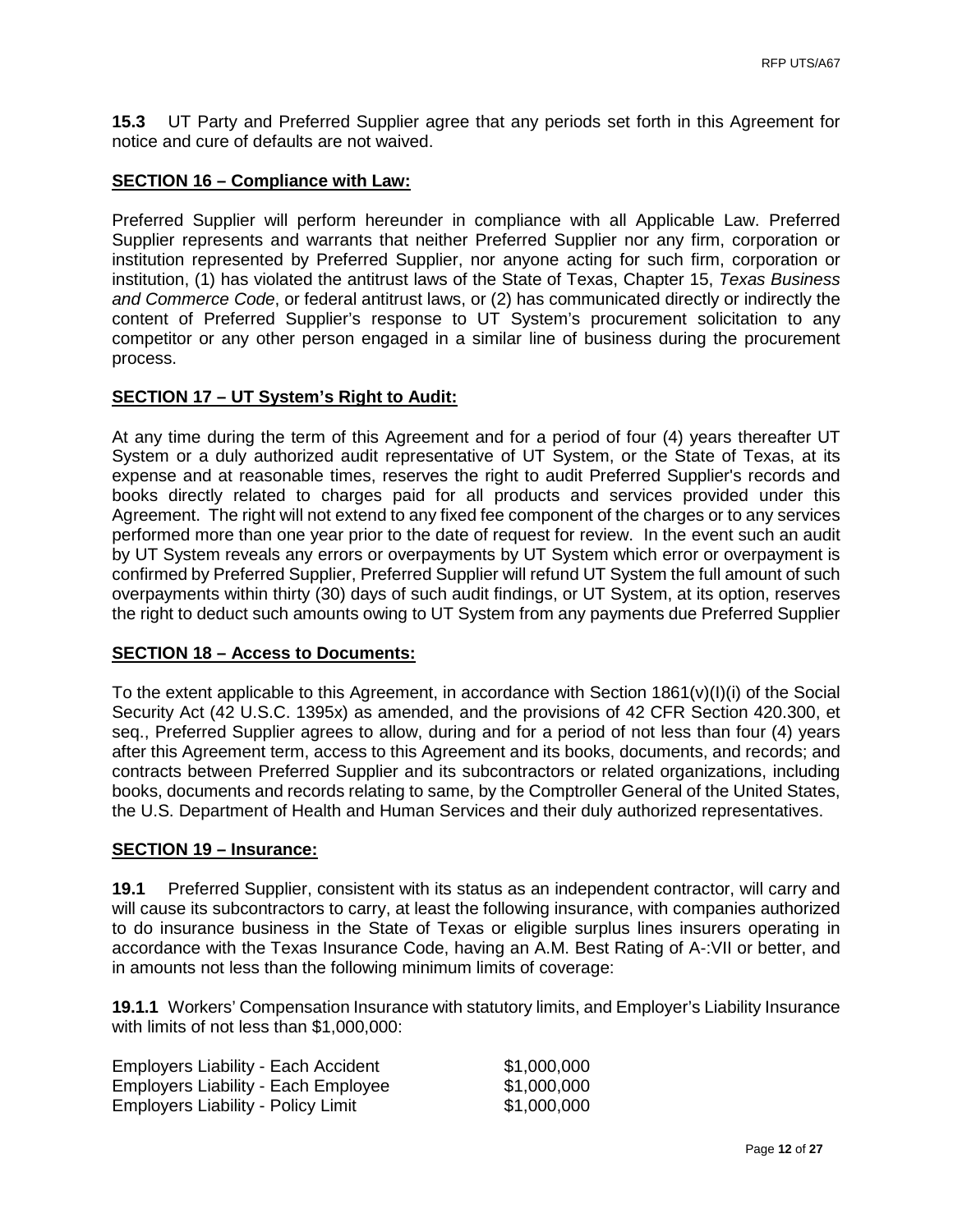Workers' Compensation policy must include under Item 3.A. on the information page of the workers' compensation policy the state in which services are to be performed for Institutional Participant.

**19.1.2** Commercial General Liability Insurance with limits of not less than:

| Each Occurrence Limit                     | \$1,000,000 |
|-------------------------------------------|-------------|
| Damage to Rented Premises                 | \$300,000   |
| Personal & Advertising Injury             | \$1,000,000 |
| General Aggregate                         | \$2,000,000 |
| Products - Completed Operations Aggregate | \$2,000,000 |

The required Commercial General Liability policy will be issued on a form that insures Preferred Supplier's and subcontractor's liability for bodily injury (including death), property damage, personal and advertising injury assumed under the terms of this Agreement.

**19.1.3** Business Auto Liability Insurance covering all owned, non-owned or hired automobiles, with limits of not less than \$1,000,000 single limit of liability per accident for Bodily Injury and Property Damage. Contractors transporting hazardous materials must provide the MCS-90 endorsement and CA9948 Broadened Pollution Liability endorsement on the Business Auto Liability policy. Policy limits must be in line with Federal requirements.

**19.1.4** Umbrella/Excess Liability Insurance with limits of not less than \$2,000,000 per occurrence and aggregate with a deductible of no more than \$10,000, and will be excess over and at least as broad as the underlying coverage as required under **Sections 19.1.1** Employer's Liability; **19.1.2** Commercial General Liability; and **19.1.3** Business Auto Liability. Inception and expiration dates will be the same as the underlying policies. Drop-down coverage will be provided for reduction or exhaustion of underlying aggregate limits and will provide a duty to defend for any insured.

**19.1.5** Directors' and Officers' Liability Insurance with limits of not less than \$1,000,000 per claim. The coverage will be continuous for the duration of this Agreement and for not less than twenty-four (24) months following the expiration or termination of this Agreement.

**19.2** Preferred Supplier will deliver to each Institutional Participant:

**19.2.1** Evidence of insurance on a Texas Department of Insurance approved certificate form verifying the existence and actual limits of all required insurance policies after the execution and delivery of this Agreement and prior to the performance by Preferred Supplier under this Agreement. Additional evidence of insurance will be provided verifying the continued existence of all required insurance no later than thirty (30) days after each annual insurance policy renewal.

**19.2.2** *All insurance policies* (with the exception of workers' compensation, employer's liability and professional liability) will be endorsed and name The Board of Regents of The University of Texas System and Institutional Participant as Additional Insureds for liability caused in whole or in part by Preferred Supplier's acts or omissions with respect to its on-going and completed operations up to the actual liability limits of the required insurance policies maintained by Preferred Supplier. The Commercial General Liability Additional Insured endorsement including on-going and completed operations coverage will be submitted with the Certificates of Insurance.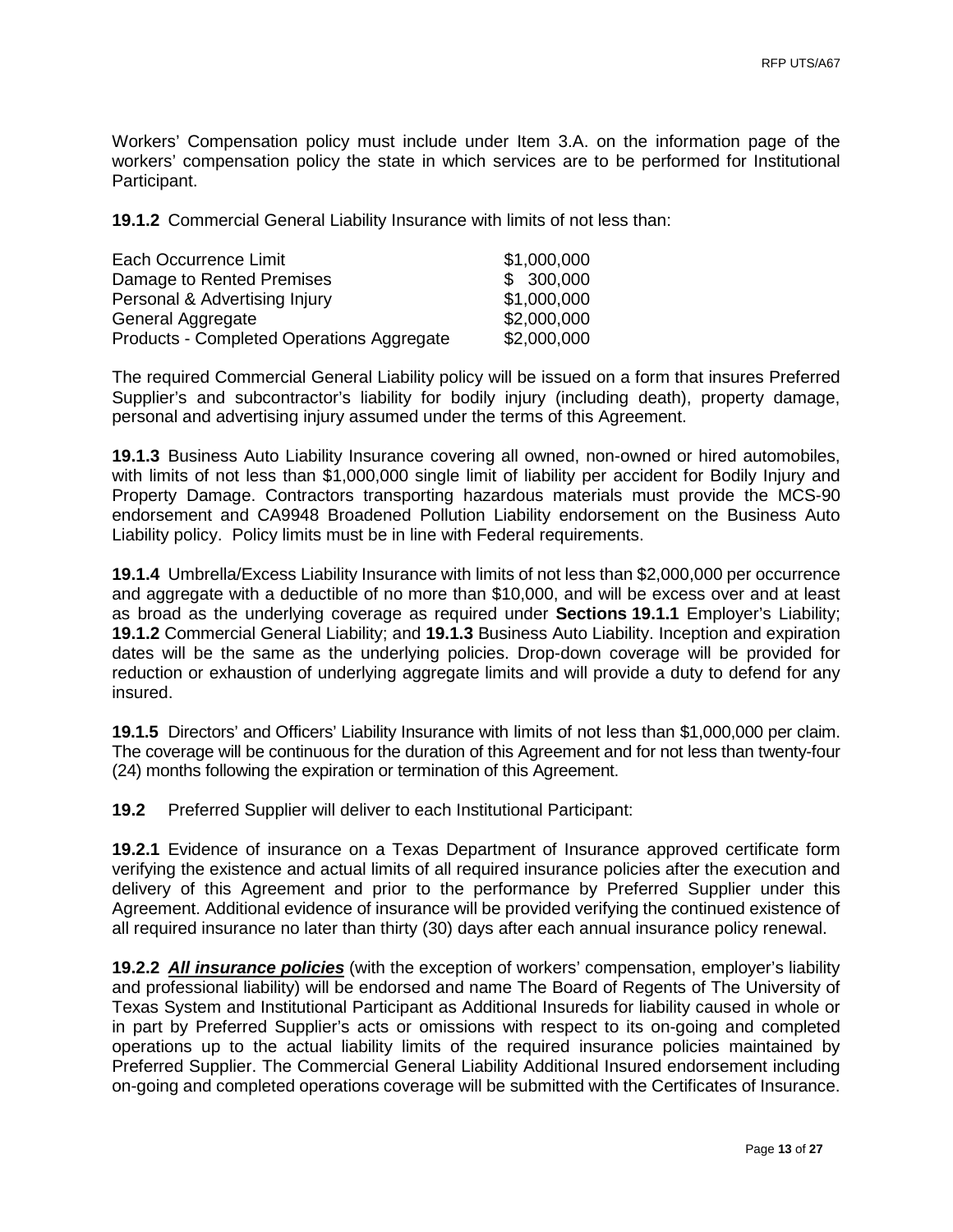Commercial General Liability and Business Auto Liability will be endorsed to provide primary and non-contributory coverage.

**19.2.3** Preferred Supplier hereby waives all rights of subrogation against The Board of Regents of The University of Texas System and Institutional Participant. *All insurance policies* will be endorsed to provide a waiver of subrogation in favor of The Board of Regents of The University of Texas System, and Institutional Participant. No policy will be canceled until after thirty (30) days' unconditional written notice to Institutional Participant. *All insurance policies* will be endorsed to require the insurance carrier providing coverage to send notice to Institutional Participant thirty (30) days prior to any cancellation, material change, or non-renewal relating to any insurance policy required in this **Section 19**.

**19.2.4** Preferred Supplier will pay any deductible or self-insured retention for any loss. Any selfinsured retention must be declared to and approved by Institutional Participant prior to the performance by Preferred Supplier under this Agreement. All deductibles and self-insured retentions will be shown on the Certificates of Insurance.

**19.2.5** Certificates of Insurance and Additional Insured Endorsements as required by this Agreement will be mailed, faxed, or emailed to the Institutional Participant contact identified in the Institutional Participation Agreement.

**19.3** Preferred Supplier's or subcontractor's insurance will be primary to any insurance carried or self-insurance program established by Institutional Participant or The University of Texas System. Preferred Supplier's or subcontractor's insurance will be kept in force until all obligations under this Agreement have been fully performed and accepted by Institutional Participant in writing, except as provided in this **Section 19.3**.

**19.3.1** Directors and Officers Liability insurance coverage written on a claims-made basis requires Preferred Supplier to purchase an Extended Reporting Period Endorsement, effective for 24 months after the expiration or cancellation of this policy.

## **19.4 Cyber Liability Insurance**

Preferred Supplier will maintain Cyber Liability insurance with limits of not less than \$TBD million for each wrongful act, that provides coverage for:

- Liability for security or privacy breaches, including loss or unauthorized access to University Records, whether by Preferred Supplier or any of subcontractor or cloud service provider used by Preferred Supplier;
- Costs associated with a privacy breach, including notification of affected individuals, customer support, crises management / public relations consulting, legal services of a privacy attorney, credit monitoring and identity fraud resolution services for affected individuals;
- Expenses related to regulatory compliance, government investigations, fines, fees assessments and penalties;
- Costs of restoring, updating or replacing data;
- Liability losses connected to network security, privacy, and media liability;
- "Insured versus insured" exclusion prohibited.

Certificates of Insurance and Additional Insured Endorsements reflecting applicable limits, sublimits, self-insured retentions and deductibles will be provided to UT System upon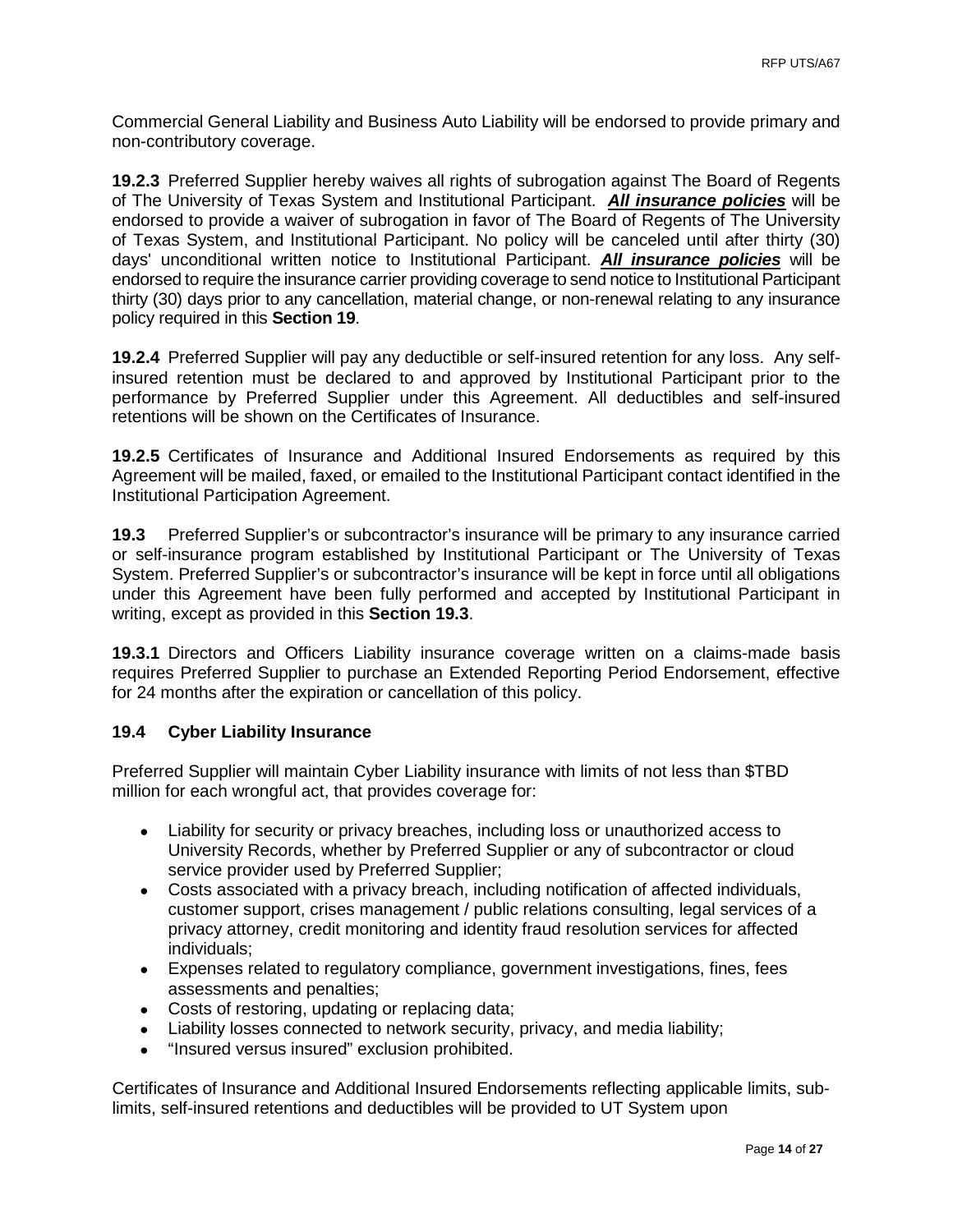request. Preferred Supplier will be responsible for any and all deductibles, self-insured retentions or waiting period requirements. If the Cyber Liability policy is written on a claimsmade basis, the retroactive date should be prior to the commencement of this Agreement. If the Cyber Liability policy is written on a claims-made basis and non-renewed at any time during and up until expiration or termination of this Agreement, Preferred Supplier will purchase an Extended Reporting Period for at least a two year period. UT Parties and The Board of Regents of UT System will be named as an additional insureds and UT Parties will be provided with a waiver of subrogation, both by endorsement to the required Cyber Liability policy.

### **SECTION 20 – Indemnification:**

**20.1** TO THE FULLEST EXTENT PERMITTED BY LAW, PREFERRED SUPPLIER WILL AND DOES HEREBY AGREE TO INDEMNIFY, PROTECT, DEFEND WITH COUNSEL APPROVED BY UT PARTY, AND HOLD HARMLESS UT PARTY AND ITS AFFILIATED ENTERPRISES, REGENTS, OFFICERS, DIRECTORS, ATTORNEYS, EMPLOYEES, REPRESENTATIVES AND AGENTS (COLLECTIVELY "**INDEMNITEES**") FROM AND AGAINST ALL DAMAGES, LOSSES, LIENS, CAUSES OF ACTION, SUITS, JUDGMENTS, EXPENSES, AND OTHER CLAIMS OF ANY NATURE, KIND, OR DESCRIPTION, INCLUDING REASONABLE ATTORNEYS' FEES INCURRED IN INVESTIGATING, DEFENDING OR SETTLING ANY OF THE FOREGOING (COLLECTIVELY "**CLAIMS**") BY ANY PERSON OR ENTITY, ARISING OUT OF, CAUSED BY, OR RESULTING FROM PREFERRED SUPPLIER'S PERFORMANCE UNDER OR BREACH OF THIS AGREEMENT, AND THAT ARE CAUSED IN WHOLE OR IN PART BY ANY NEGLIGENT ACT, NEGLIGENT OMISSION OR WILLFUL MISCONDUCT OF PREFERRED SUPPLIER, ANYONE DIRECTLY EMPLOYED BY PREFERRED SUPPLIER OR ANYONE FOR WHOSE ACTS PREFERRED SUPPLIER MAY BE LIABLE. THE PROVISIONS OF THIS SECTION WILL NOT BE CONSTRUED TO ELIMINATE OR REDUCE ANY OTHER INDEMNIFICATION OR RIGHT WHICH ANY INDEMNITEE HAS BY LAW OR EQUITY. ALL PARTIES WILL BE ENTITLED TO BE REPRESENTED BY COUNSEL AT THEIR OWN EXPENSE.

**20.2** IN ADDITION, PREFERRED SUPPLIER WILL AND DOES HEREBY AGREE TO INDEMNIFY, PROTECT, DEFEND WITH COUNSEL APPROVED BY UT PARTY, AND HOLD HARMLESS INDEMNITEES FROM AND AGAINST ALL CLAIMS ARISING FROM INFRINGEMENT OR ALLEGED INFRINGEMENT OF ANY PATENT, COPYRIGHT, TRADEMARK OR OTHER PROPRIETARY INTEREST ARISING BY OR OUT OF THE PERFORMANCE OF SERVICES OR THE PROVISION OF GOODS BY PREFERRED SUPPLIER, OR THE USE BY INDEMNITEES, AT THE DIRECTION OF PREFERRED SUPPLIER, OF ANY ARTICLE OR MATERIAL; PROVIDED, THAT, UPON BECOMING AWARE OF A SUIT OR THREAT OF SUIT FOR INFRINGEMENT, UT PARTIES WILL PROMPTLY NOTIFY PREFERRED SUPPLIER AND PREFERRED SUPPLIER WILL BE GIVEN THE OPPORTUNITY TO NEGOTIATE A SETTLEMENT. IN THE EVENT OF LITIGATION, UT PARTIES AGREE TO REASONABLY COOPERATE WITH PREFERRED SUPPLIER. ALL PARTIES WILL BE ENTITLED TO BE REPRESENTED BY COUNSEL AT THEIR OWN EXPENSE.

#### **SECTION 21 – Ethics Matters; No Financial Interest:**

Preferred Supplier and its employees, agents, representatives and subcontractors have read and understand UT System's Conflicts of Interest Policy available at understand UT System's Conflicts of Interest Policy available at [http://www.utsystem.edu/policy/policies/int160.html,](http://www.utsystem.edu/policy/policies/int160.html) UT System's Standards of Conduct Guide available at [http://www.utsystem.edu/systemcompliance/,](http://www.utsystem.edu/systemcompliance/) and applicable state ethics laws and rules available at [www.utsystem.edu/ogc/ethics.](http://www.utsystem.edu/ogc/ethics) Neither Preferred Supplier nor its employees,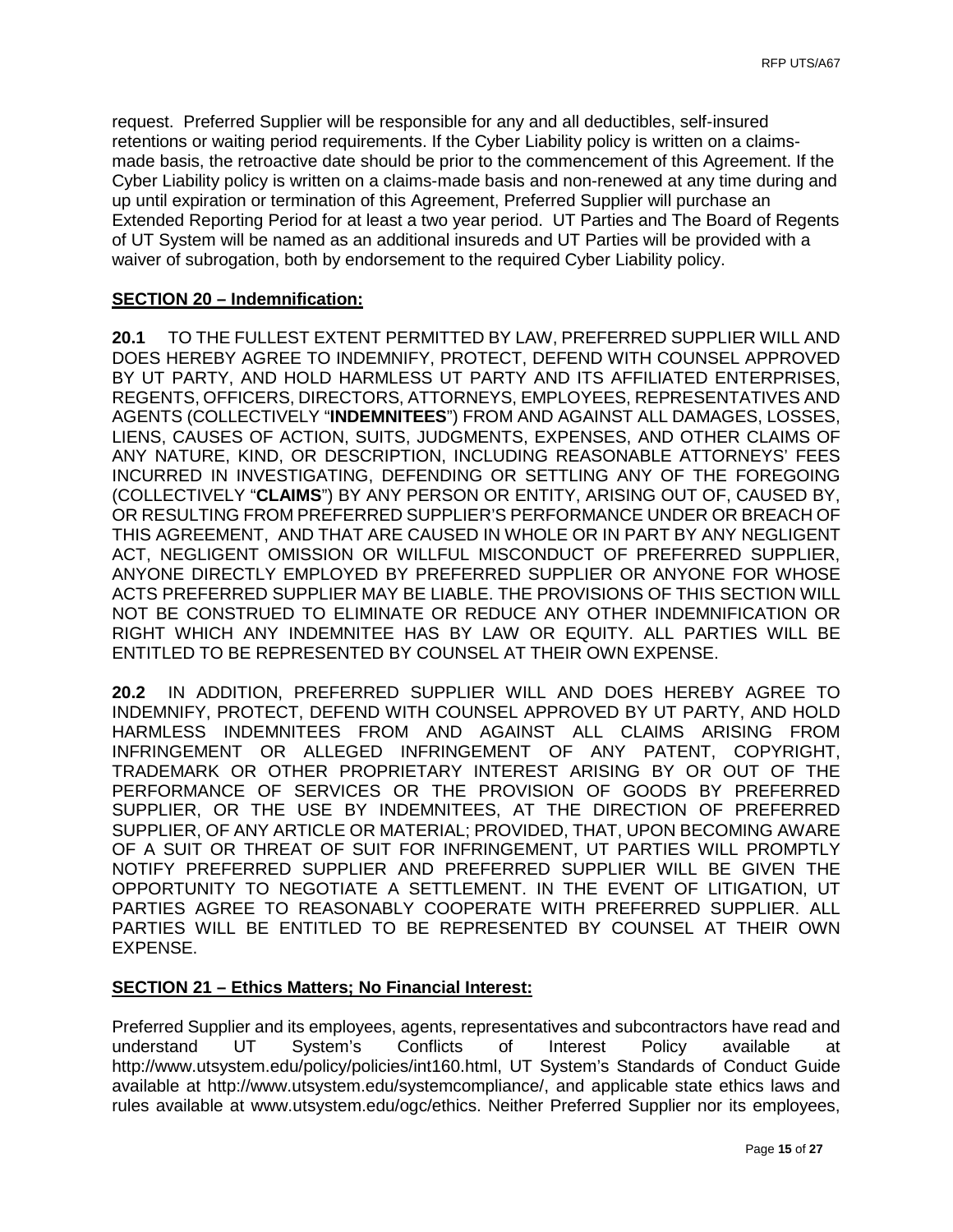agents, representatives or subcontractors will assist or cause UT Party's employees to violate UT System's Conflicts of Interest Policy, provisions described by UT System's Standards of Conduct Guide, or applicable state ethics laws or rules. Preferred Supplier represents and warrants that no member of the Board has a direct or indirect financial interest in the transaction that is the subject of this Agreement.

#### **SECTION 22 – Assignment of Overcharge Claims:**

Preferred Supplier hereby assigns to UT Party any and all claims for overcharges associated with this Agreement arising under the antitrust laws of the United States, 15 U.S.C.A., Sec. 1 et seq., or arising under the antitrust laws of the State of Texas, Business and Commerce Code, Sec. 15.01, et seq.

### **SECTION 23 – Assignment and Subcontracting:**

Except as specifically provided in any Historically Underutilized Business Subcontracting Plan ("**HSP**") attached as **Rider 8** and incorporated for all purposes, neither Preferred Supplier's interest in this Agreement, its duties and obligations under this Agreement nor fees due to Preferred Supplier under this Agreement may be subcontracted, assigned, delegated or otherwise transferred to a third party, in whole or in part, and any attempt to do so will (1) not be binding on UT Party; and (2) be a breach of this Agreement for which Preferred Supplier will be subject to any remedial actions provided by Texas law, including Chapter 2161, Texas Government Code, and 34 Texas Administrative Code ("**TAC**") Section 20.14. UT Party may report nonperformance under this Agreement to the Texas Procurement and Support Services Division of the Texas Comptroller of Public Accounts or any successor agency (collectively, "**TPSS**") in accordance with 34 TAC Chapter 20, Subchapter F, Vendor Performance and Debarment Program. The benefits and burdens of this Agreement are, however, assignable by UT Party.

#### **SECTION 24 – Historically Underutilized Business Subcontracting Plan:**

**24.1** If an HSP is attached to this Agreement, Preferred Supplier agrees to use good faith efforts to subcontract the scope of work in accordance with the HSP. Preferred Supplier agrees to maintain business records documenting its compliance with the HSP and to submit a monthly compliance report to UT Party in the format required by the TPSS. Submission of compliance reports will be required as a condition for payment under this Agreement. If UT Party determines that Preferred Supplier has failed to subcontract as set out in the HSP, UT Party will notify Preferred Supplier of any deficiencies and give Preferred Supplier an opportunity to submit documentation and explain why the failure to comply with the HSP should not be attributed to a lack of good faith effort by Preferred Supplier. If UT Party determines that Preferred Supplier failed to implement the HSP in good faith, UT Party, in addition to any other remedies, may report nonperformance to the TPSS in accordance with 34 TAC Chapter 20, Subchapter F, Vendor Performance and Debarment Program. UT Party may also revoke this Agreement for breach and make a claim against the Preferred Supplier.

**24.2** If at any time during the term of this Agreement, Preferred Supplier desires to change the HSP, before the proposed changes become effective (1) Preferred Supplier must comply with 34 TAC Section 20.14; (2) the changes must be reviewed and approved by UT Party; and (3) if UT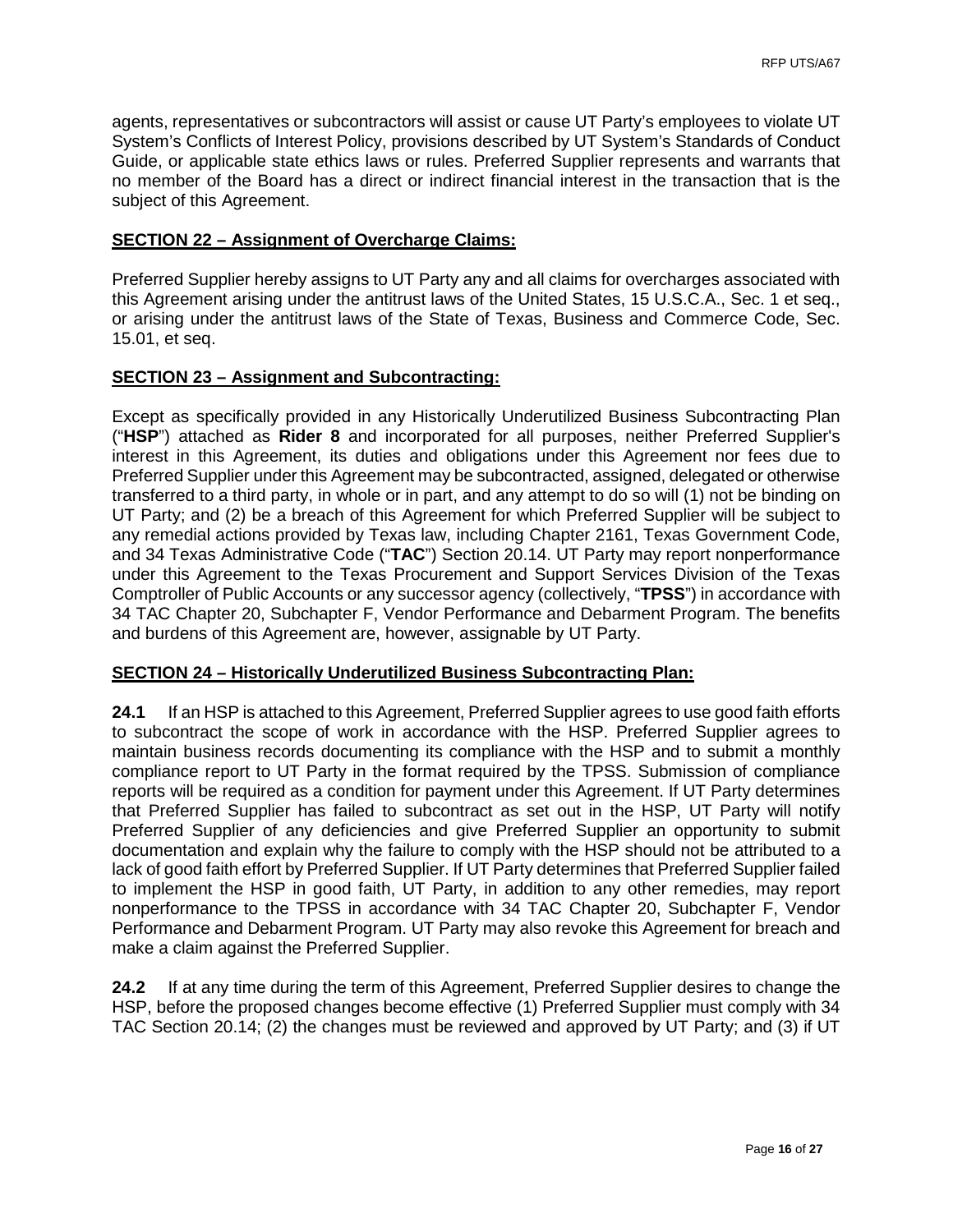Party approves changes to the HSP, this Agreement must be amended in accordance with Section 2.5.3 to replace the HSP with the revised subcontracting plan.

**24.3** If UT Party expands the scope of this Agreement through a change order or any other amendment, UT Party will determine if the additional scope of work contains probable subcontracting opportunities not identified in the initial solicitation for the scope of work. If UT Party determines additional probable subcontracting opportunities exist, Preferred Supplier will submit an amended subcontracting plan covering those opportunities. The amended subcontracting plan must comply with the provisions of 34 TAC Section 20.14 before (1) this Agreement may be amended to include the additional scope of work; or (2) Preferred Supplier may perform the additional scope of work. If Preferred Supplier subcontracts any of the additional subcontracting opportunities identified by UT Party without prior authorization and without complying with 34 TAC Section 20.14, Preferred Supplier will be deemed to be in breach of this Agreement under Section 4.19 and will be subject to any remedial actions provided by Texas law including Chapter 2161, Texas Government Code, and 34 TAC Section 20.14. UT Party may report nonperformance under this Agreement to the TPSS in accordance with 34 TAC Chapter 20, Subchapter F, Vendor Performance and Debarment Program.

#### **SECTION 25 – Payment and Invoicing:**

Institutional Participant agrees to pay fees due under this Agreement in accordance with the Texas Prompt Payment Act ("**Act**"), Chapter 2251, *Texas Government Code*. Pursuant to the Act, payment will be deemed late on the  $31<sup>st</sup>$  day after the later of: 1) the date the performance is completed, or 2) the date Institutional Participant receives an invoice for the related goods or services. Institutional Participant will be responsible for interest on overdue payments equal to the sum of: 1) one percent, plus 2) the prime rate as published in the Wall Street Journal on the first day of July of the preceding fiscal year (Institutional Participant's fiscal year begins September 1) that does not fall on a Saturday or Sunday. Institutional Participant will have the right to verify the details set forth in Preferred Supplier's invoices and supporting documentation, either before or after payment, by (a) inspecting the books and records of Preferred Supplier at mutually convenient times; (b) examining any reports with respect to the related goods or services; and (c) other reasonable action.

Section 51.012, *Texas Education Code*, authorizes UT Party to make any payment through electronic funds transfer methods. Preferred Supplier agrees to receive payments from UT Party through electronic funds transfer methods, including the automated clearing house system (also known as ACH). Prior to the first payment under this Agreement, UT Party will confirm Preferred Supplier's banking information. Any changes to Preferred Supplier's banking information will be communicated by Preferred Supplier to UT Party in writing at least thirty (30) days in advance of the effective date of the change.

#### **SECTION 26 – Limitations:**

The parties to this Agreement are aware that there are constitutional and statutory limitations on the authority of UT Party (a state agency) to enter into certain terms and conditions of this Agreement, including, but not limited to, those terms and conditions relating to disclaimers and limitations of warranties; disclaimers and limitations of liability for damages; waivers, disclaimers and limitations of legal rights, remedies, requirements and processes; limitations of periods to bring legal action; granting control of litigation or settlement to another party; liability for acts or omissions of third parties; payment of attorneys' fees; dispute resolution; indemnities; and confidentiality (collectively, the "**Limitations**"), and terms and conditions related to the Limitations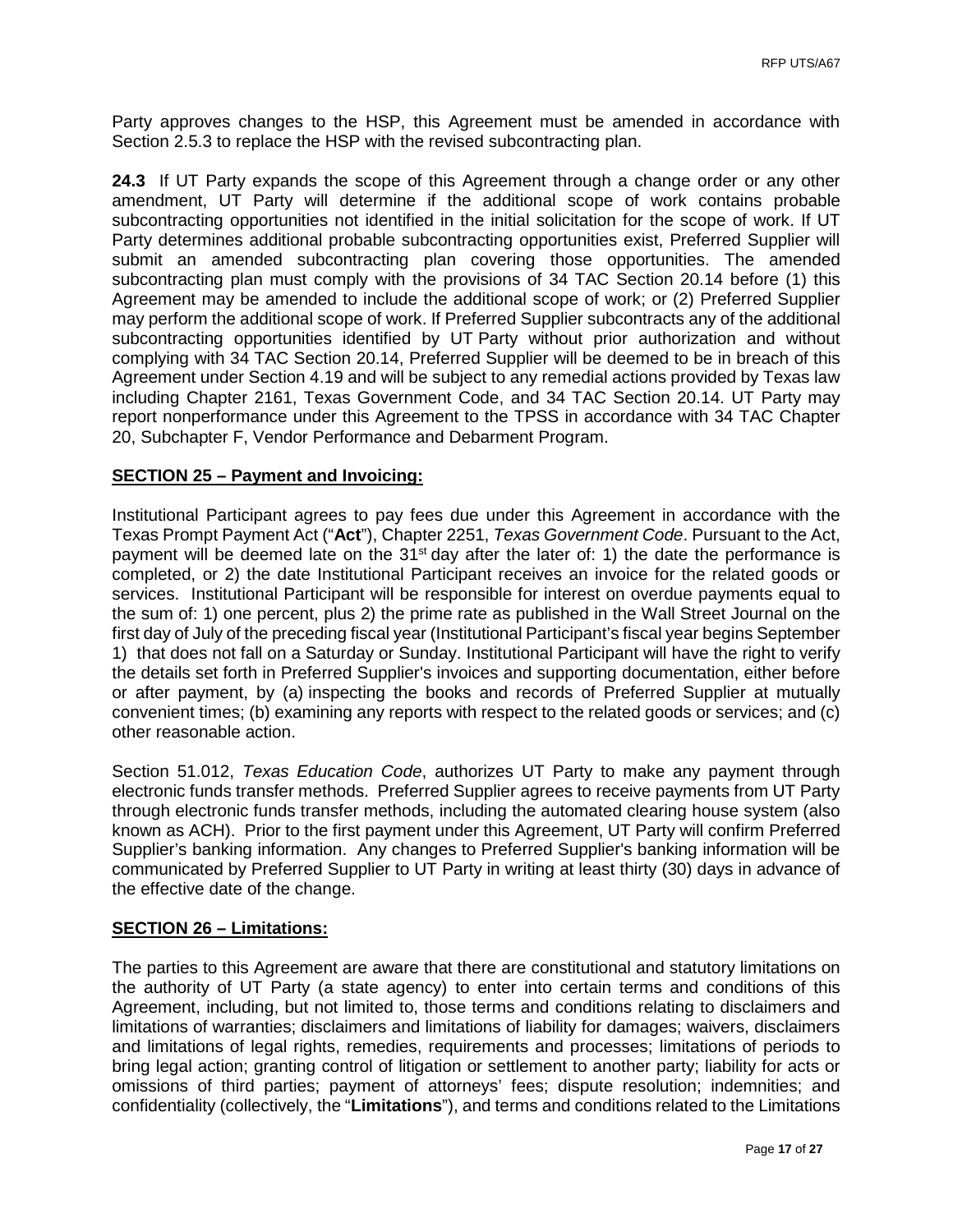will not be binding on UT Party except to the extent authorized by the laws and Constitution of the State of Texas.

#### **SECTION 27 – Affirmative Action:**

Preferred Supplier agrees that either a written copy of Preferred Supplier's Civil Rights "Affirmative Action Compliance Program" or, if Preferred Supplier is not required to have such a written program, the reason Preferred Supplier is not subject to such requirement, is attached to this Agreement as **Rider 9** and incorporated for all purposes.

#### **SECTION 28 – OSHA Compliance:**

Preferred Supplier represents and warrants that all products and services furnished under this Agreement meet or exceed the safety standards established and promulgated under the Federal Occupational Safety and Health Law (Public Law 91-598) and its regulations in effect or proposed as of the date of this Agreement.

## **SECTION 29 - Certifications of Nonsegregated Facilities and Equal Employment Opportunities Compliance:**

Preferred Supplier certifies that, except for restrooms and wash rooms and one (1) or more lactation rooms each of which is segregated on the basis of sex: (1) it does not maintain or provide for its employees any segregated facilities at any of its establishments and that it does not permit its employees to perform their services at any location under its control where segregated facilities are maintained; (2) it will not maintain or provide for its employees any segregated facilities at any of its establishments; and (3) it will not permit its employees to perform their services at any location under its control where segregated facilities are maintained. Preferred Supplier agrees that a breach of this certification is a violation of the Equal Opportunity clause in this Agreement. The term "**segregated facilities**" means any waiting rooms, work area, rest rooms and wash rooms, entertainment areas, transportation, or housing facilities provided for employees which are segregated by explicit directive or are in fact segregated on the basis of race, color, religion, sex, or national origin, because of habit, local custom, or otherwise. Preferred Supplier further agrees that, except where it has contracts prior to the award with subcontractors exceeding \$10,000.00 which are not exempt from the provisions of the Equal Opportunity clause, Preferred Supplier will retain such certifications for each one of its subcontractors in Preferred Supplier's' files, and that it will forward the following notice to all proposed subcontractors (except where the proposed subcontractors have submitted identical certifications for specific time periods):

NOTICE TO PROSPECTIVE SUBCONTRACTORS OF REQUIREMENTS FOR CERTIFICATIONS OF NONSEGREGATED FACILITIES - A Certification on Nonsegregated Facilities must be submitted prior to the award of any subcontract exceeding \$10,000.00 which is not exempt from the provisions of the Equal Opportunity clause. The certification may be submitted either for each subcontract or for all subcontracts during a period (i.e. quarterly, semiannually, or annually).

Preferred Supplier understands that the penalty for making false statements regarding the subject matters of this Section is prescribed in 18 U.S.C. 1001.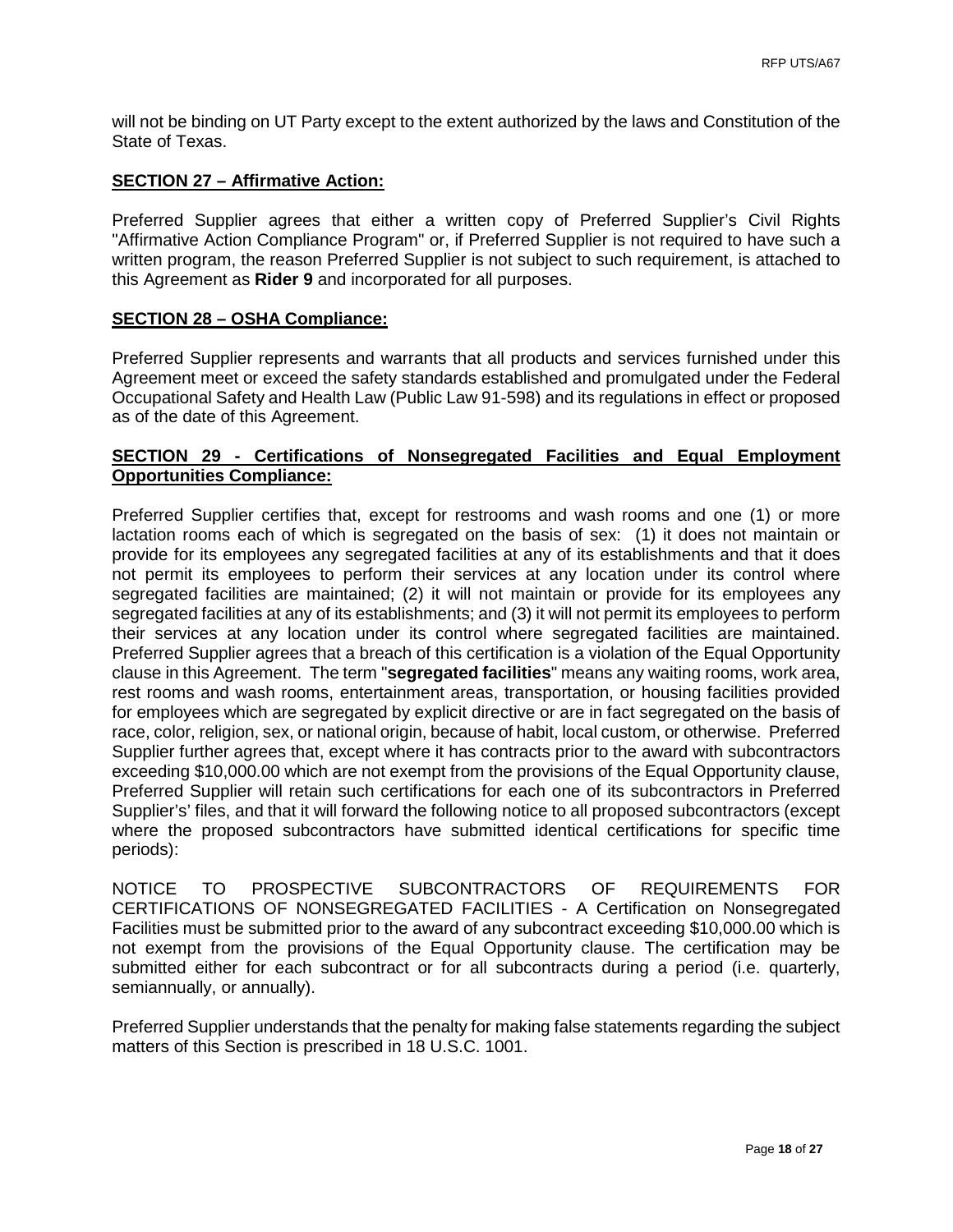## **SECTION 30 – Premises Rules:**

If this Agreement requires Preferred Supplier's presence on UT Party's premises or in UT Party's facilities, Preferred Supplier agrees to cause its representatives, agents, employees and permitted subcontractors (if any) to become aware of, fully informed about, and in full compliance with all applicable UT Party rules and policies, including, without limitation, those relative to personal health, security, environmental quality, safety, fire prevention, noise, smoking, and access restrictions; consideration for students, patients and their families as well as employees; parking; and security.

## **SECTION 31 – Debarment:**

Preferred Supplier confirms that neither Preferred Supplier nor its Principals are suspended, debarred, proposed for debarment, declared ineligible, or voluntarily excluded from the award of contracts from United States ("**U.S.**") federal government procurement or nonprocurement programs, or are listed in the List of Parties Excluded from Federal Procurement or Nonprocurement Programs issued by the U.S. General Services Administration. "**Principals**" means officers, directors, owners, partners, and persons having primary management or supervisory responsibilities within a business entity (e.g. general manager, plant manager, head of a subsidiary, division or business segment, and similar positions). Preferred Supplier will provide immediate written notification to UT Party if, at any time prior to award, Preferred Supplier learns that this certification was erroneous when submitted or has become erroneous by reason of changed circumstances. This certification is a material representation of fact upon which reliance will be placed when UT Party executes this Agreement. If it is later determined that Preferred Supplier knowingly rendered an erroneous certification, in addition to the other remedies available to UT Party, UT Party may terminate this Agreement for default by Preferred Supplier.

## **SECTION 32 – Office of Inspector General Certification:**

Preferred Supplier acknowledges that UT Party is prohibited by federal regulations from allowing any employee, subcontractor, or agent of Preferred Supplier to work on site at UT Party premises or facilities if that individual is not eligible to work on federal healthcare programs such as Medicare, Medicaid, or other similar federal programs. Therefore, Preferred Supplier will not assign any employee, subcontractor or agent that appears on the List of Excluded Individuals issued by the United States Office of the Inspector General ("**OIG**") to work on site at UT Party premises or facilities. Preferred Supplier will perform an OIG sanctions check quarterly on each of its employees, subcontractors and agents during the time such employees, subcontractors and agents are assigned to work on site at UT Party premises or facilities. Preferred Supplier acknowledges that UT Party will require immediate removal of any employee, subcontractor or agent of Preferred Supplier assigned to work at UT Party premises or facilities if such employee, subcontractor or agent is found to be on the OIG's List of Excluded Individuals. The OIG's List of Excluded Individuals may be accessed through the following Internet website: http://www.dhhs.gov/progorg/oig/cumsan/index.htm.

## **SECTION 33 – Termination:**

**33.1** In the event of a material failure by either party to perform in accordance with the terms of this Agreement ("**default**"), the other, non-defaulting party may terminate this Agreement upon thirty (30) days' written notice of termination setting forth the nature of the material failure. The termination will not be effective if the material failure is fully cured prior to the end of the 30-day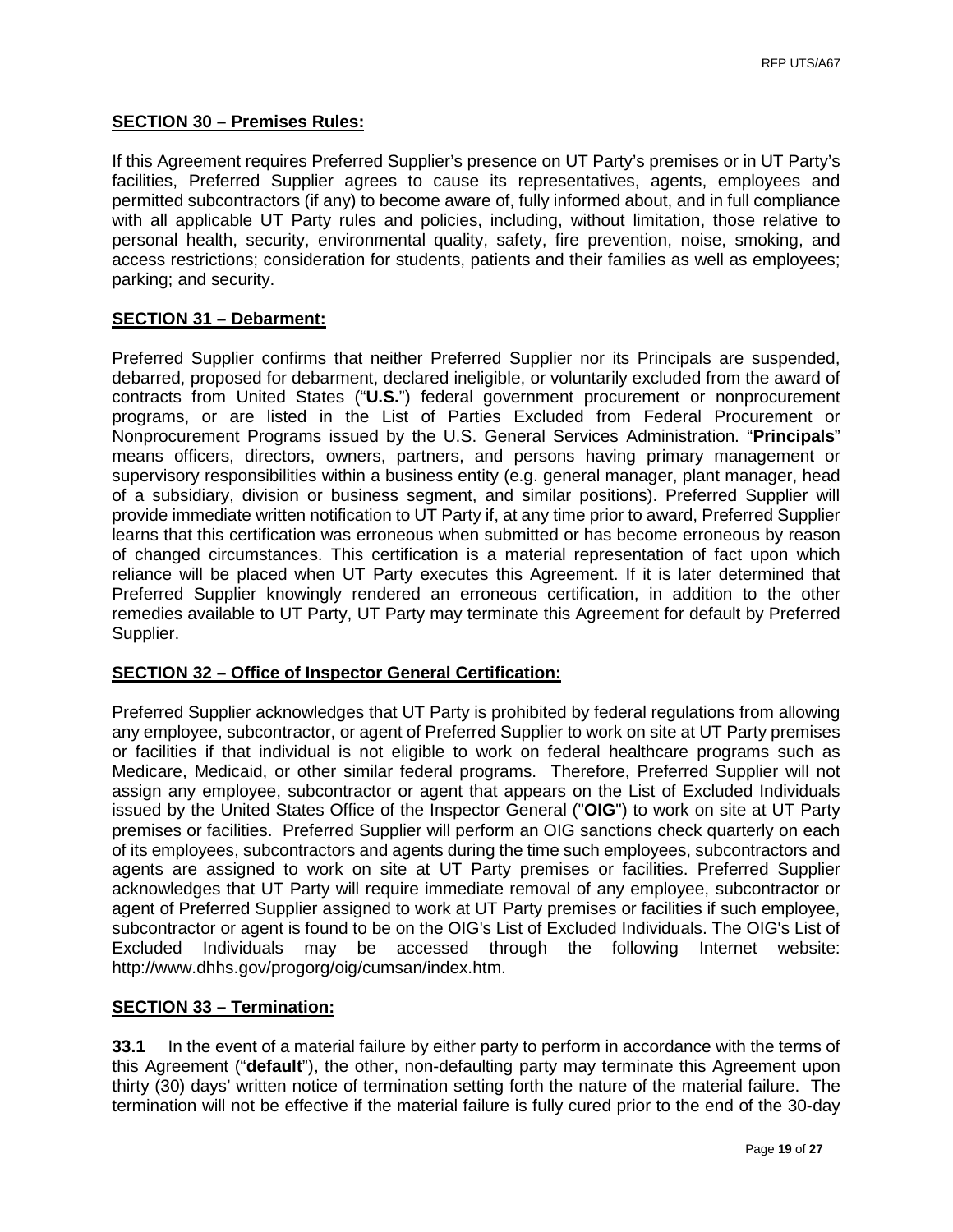period. No such termination will relieve the defaulting party from liability for the underlying default or breach of this Agreement or any other act or omission.

**33.2** UT System may terminate this Agreement, without cause, upon written notice to Preferred Supplier; provided, however, this Agreement will not terminate until the later of (1) 90 days after receipt of notice of termination, or (2) the date that performance is complete under all purchase orders issued by Institutional Participant to Preferred Supplier prior to receipt of notice of termination. Institutional Participant may not issue any purchase orders after receipt of notice of termination. Termination of this Agreement will not relieve any party from liability for its default under or breach of this Agreement or any other act or omission of that party. In the event that this Agreement is terminated, then within thirty (30) days after termination, Preferred Supplier will reimburse UT Party for all fees paid by UT Party to Preferred Supplier that were (a) not earned by Preferred Supplier prior to termination, or (b) for goods or services that UT Party did not receive from Preferred Supplier prior to termination.

**33.3** UT System or Institutional Participant may terminate an IPA, without cause, upon written notice to Preferred Supplier; provided, however, the IPA will not terminate until the later of (1) thirty (30) days after receipt of notice of termination, or (2) the date that performance is complete under all purchase orders issued by Institutional Participant to Preferred Supplier prior to receipt of notice of termination. Institutional Participant may not issue any purchase orders after receipt of notice of termination. Termination of an IPA will not relieve any party from liability for its default under or breach of the IPA or any other act or omission of that party. In the event that an IPA is terminated, then within thirty (30) days after termination, Preferred Supplier will reimburse Institutional Participant for all fees paid by Institutional Participant to Preferred Supplier that were (a) not earned by Preferred Supplier prior to termination, or (b) for goods or services that Institutional Participant did not receive from Preferred Supplier prior to termination.

**33.4** If Preferred Supplier undergoes a Change of Control, UT System may, in its sole discretion, terminate this Agreement upon written notice to Preferred Supplier, effective immediately or, at UT System's option, upon conclusion of a reasonable transition period. For purposes of this Section, "**Change of Control**" means the sale of all or substantially all the assets of Preferred Supplier; any merger, consolidation or acquisition of Preferred Supplier with, by or into another corporation, entity or person; or any change in the ownership of more than fifty percent (50%) of the voting capital stock of Preferred Supplier in one or more related transactions. Upon any such termination of this Agreement, no UT Party will have any further liability or obligation to Preferred Supplier, or to any successor, employee, agent or representative of Preferred Supplier, except to pay for services actually rendered to the effective date of termination. If UT System provides any such notice of termination, Preferred Supplier and UT System will work together diligently to bring to a logical and orderly conclusion the business arrangements that are the subject of this Agreement.

## **SECTION 34 – Authority:**

The individuals executing this Agreement on behalf of each party have been duly authorized to act for and bind the party they represent.

## **SECTION 35 – Survival of Provisions:**

Expiration or termination of this Agreement will not relieve either party of any obligations under this Agreement that by their nature survive such expiration or termination.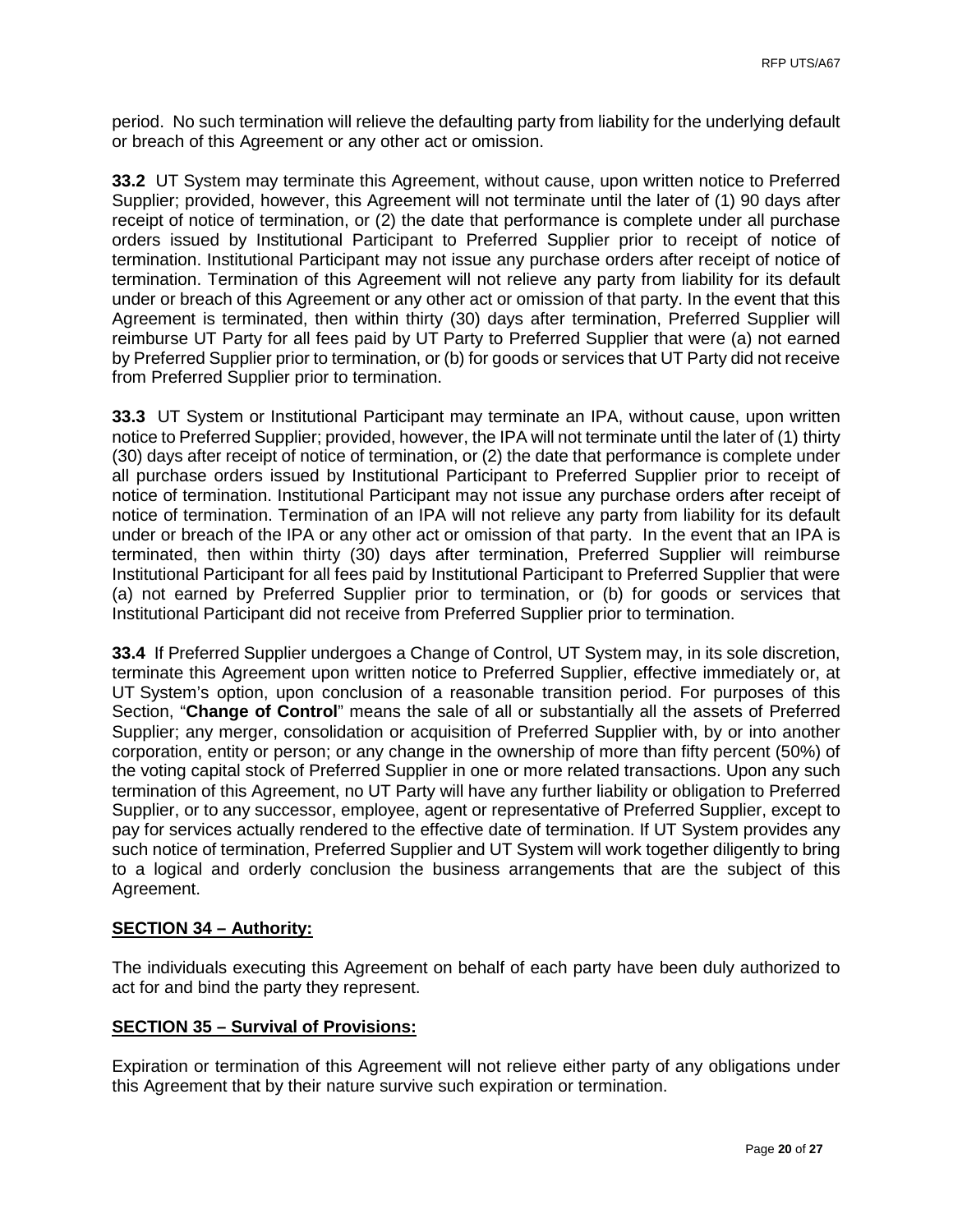## **SECTION 36 – Confidentiality; Press Releases; Public Information:**

**36.1 Confidentiality and Safeguarding of UT Party Records.** Under this Agreement, Preferred Supplier may (1) create, (2) receive from or on behalf of UT Party, or (3) have access to, UT Party's records or record systems (collectively, "**UT Party Records**"). Among other things, UT Party Records may contain social security numbers, credit card numbers, or data protected or made confidential or sensitive by applicable federal, state and local, laws, regulations, and ordinances. Preferred Supplier represents, warrants, and agrees that it will: (1) hold UT Party Records in strict confidence and will not use or disclose UT Party Records except as (a) permitted or required by this Agreement, (b) required by law, or (c) otherwise authorized by UT Party in writing; (2) safeguard UT Party Records according to reasonable administrative, physical and technical standards commonly in effect within Preferred Supplier's industry and that are no less rigorous than the standards by which Preferred Supplier protects its own confidential information; (3) continually monitor its operations in accordance with reasonable standards commonly in effect within Preferred Supplier's industry and take any action necessary to ensure that UT Party Records are safeguarded and that the confidentiality of UT Party Records is maintained in accordance with all applicable federal, state and local, laws, regulations, and ordinances, and the terms of this Agreement; and (4) comply with UT Party's rules, policies, and procedures regarding access to and use of UT Party's computer systems. At the request of UT Party, Preferred Supplier will provide UT Party with a written summary of the procedures Preferred Supplier uses to safeguard and maintain the confidentiality of UT Party Records.

**36.2 Notice of Impermissible Use.** If an impermissible use or disclosure of any UT Party Records occurs, Preferred Supplier will provide written notice to UT Party within one (1) business day after Preferred Supplier's discovery of that use or disclosure. Preferred Supplier will promptly provide UT Party with all information requested by UT Party regarding the impermissible use or disclosure.

**36.3 Return of UT Party Records.** Preferred Supplier agrees that within thirty (30) days after the expiration or termination of this Agreement, for any reason, all UT Party Records created or received from or on behalf of UT Party will be (1) returned to UT Party, with no copies retained by Preferred Supplier; or (2) if return is not feasible, destroyed. Twenty (20) days before destruction of any UT Party Records, Preferred Supplier will provide UT Party with written notice of Preferred Supplier's intent to destroy UT Party Records. Within five (5) days after destruction, Preferred Supplier will confirm to UT Party in writing the destruction of UT Party Records.

**36.3 Disclosure.** If Preferred Supplier discloses any UT Party Records to a subcontractor or agent, Preferred Supplier will require the subcontractor or agent to comply with the same restrictions and obligations as are imposed on Preferred Supplier by this **Section 36**.

**36.4 Press Releases.** Preferred Supplier will not make any press releases, public statements, or advertisement referring to this Agreement, or release any information relative to this Agreement for publication, advertisement or any other purpose, without the prior written approval of UT Party.

**36.5 Public Information.** UT Party strictly adheres to all statutes, court decisions and the opinions of the Texas Attorney General with respect to disclosure of public information under the *Texas Public Information Act* ("**TPIA**"), Chapter 552, *Texas Government Code*. In accordance with Section 552.002 of TPIA and Section 2252.907, *Texas Government Code*, and at no additional charge to UT Party, Preferred Supplier will make any information created or exchanged with UT Party pursuant to this Agreement (and not otherwise exempt from disclosure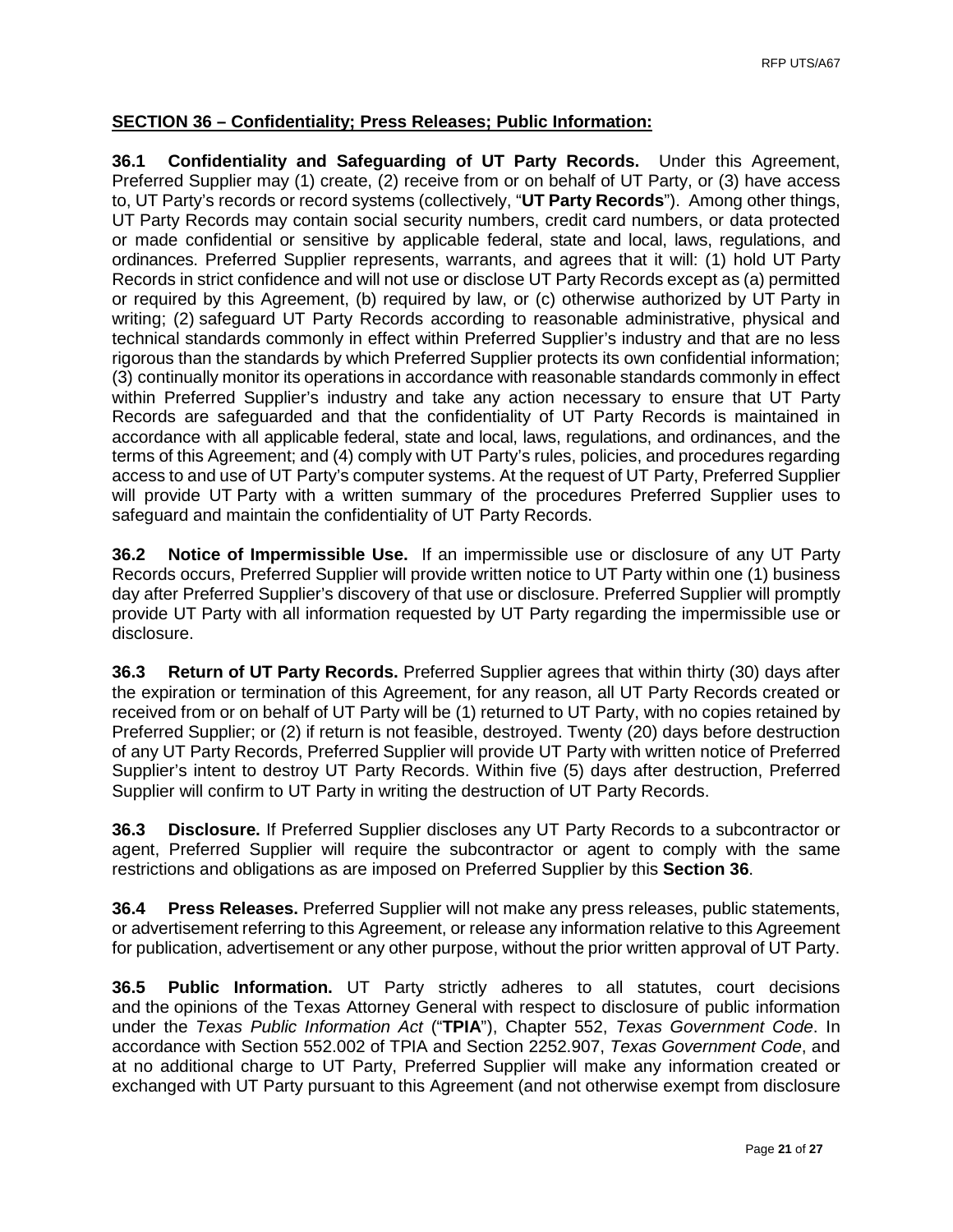under TPIA) available in a format reasonably requested by UT Party that is accessible by the public**.**

**36.6 Termination.** In addition to any other termination rights set forth in this Agreement, and any other rights at law or equity, if UT Party reasonably determines that Preferred Supplier has breached any of the restrictions or obligations set forth in this Section, UT Party may immediately terminate this Agreement without notice or opportunity to cure.

**36.7 Duration.** The restrictions and obligations under this Section will survive expiration or termination of this Agreement for any reason.

## **SECTION 37 – FERPA Compliance:**

**37.1** The Parties agree that UT Party Records, as referenced in **Section 36**, that Preferred Supplier may (1) create, (2) receive from or on behalf of UT Party, or (3) have access to, may include records that (a) are subject to the Federal Education Rights and Privacy Act ("**FERPA**") or (b) contain personally identifiable information from "Education Records" as defined by and subject to FERPA (collectively, "**FERPA Records**"). FERPA Records include all such data in any form whatsoever, including electronic, written and machine readable form. If any specific use of Preferred Supplier's RPA Software under this Agreement will involve Preferred Supplier's access to FERPA Records or personally identifiable information of any kind, Preferred Supplier and UT Party will document such access in writing.

**37.2** With respect to all UT Party Records that also constitute FERPA Records, Preferred Supplier is designated as a UT Party Official with a legitimate educational interest in and with respect to such FERPA Records, only to the extent to which Preferred Supplier is required to create, receive or maintain FERPA Records to carry out this Agreement.

**37.3** In addition to all of the other obligations imposed upon Preferred Supplier with regard to UT Party Records pursuant to this Agreement, Preferred Supplier understands and agrees to abide by the following terms and conditions as to all FERPA Records, without reservation. To the extent that this **Section 37** conflicts with any other terms of this Agreement, this **Section 37** will prevail.

**37.3.1** Prohibition on Unauthorized Use or Disclosure of FERPA Records: Preferred Supplier will hold FERPA Records in strict confidence. Preferred Supplier will not use or disclose FERPA Records received from or on behalf of UT System, except as permitted or required by this Agreement.

**37.3.2** Maintenance of the Security of FERPA Records: Preferred Supplier will use administrative, technical and physical security measures, including secure encryption in the case of electronically maintained or transmitted FERPA Records, approved by UT Party that are at least as stringent as the requirements of UT System's Information and Resource Use & Security Policy, UTS165 (ref. [http://www.utsystem.edu/bor/procedures/policy/policies/uts165.html\)](http://www.utsystem.edu/bor/procedures/policy/policies/uts165.html), to preserve the confidentiality and security of all FERPA Records received from, or on behalf of UT Party, its students or any third party pursuant to this Agreement.

**37.3.3** Reporting of Unauthorized Disclosures or Misuse of FERPA Records and Information: Preferred Supplier, within one (1) day after discovery, will report to UT System any use or disclosure of FERPA Records not authorized by this Agreement. Preferred Supplier's report will identify: (i) the nature of the unauthorized use or disclosure, (ii) the FERPA Records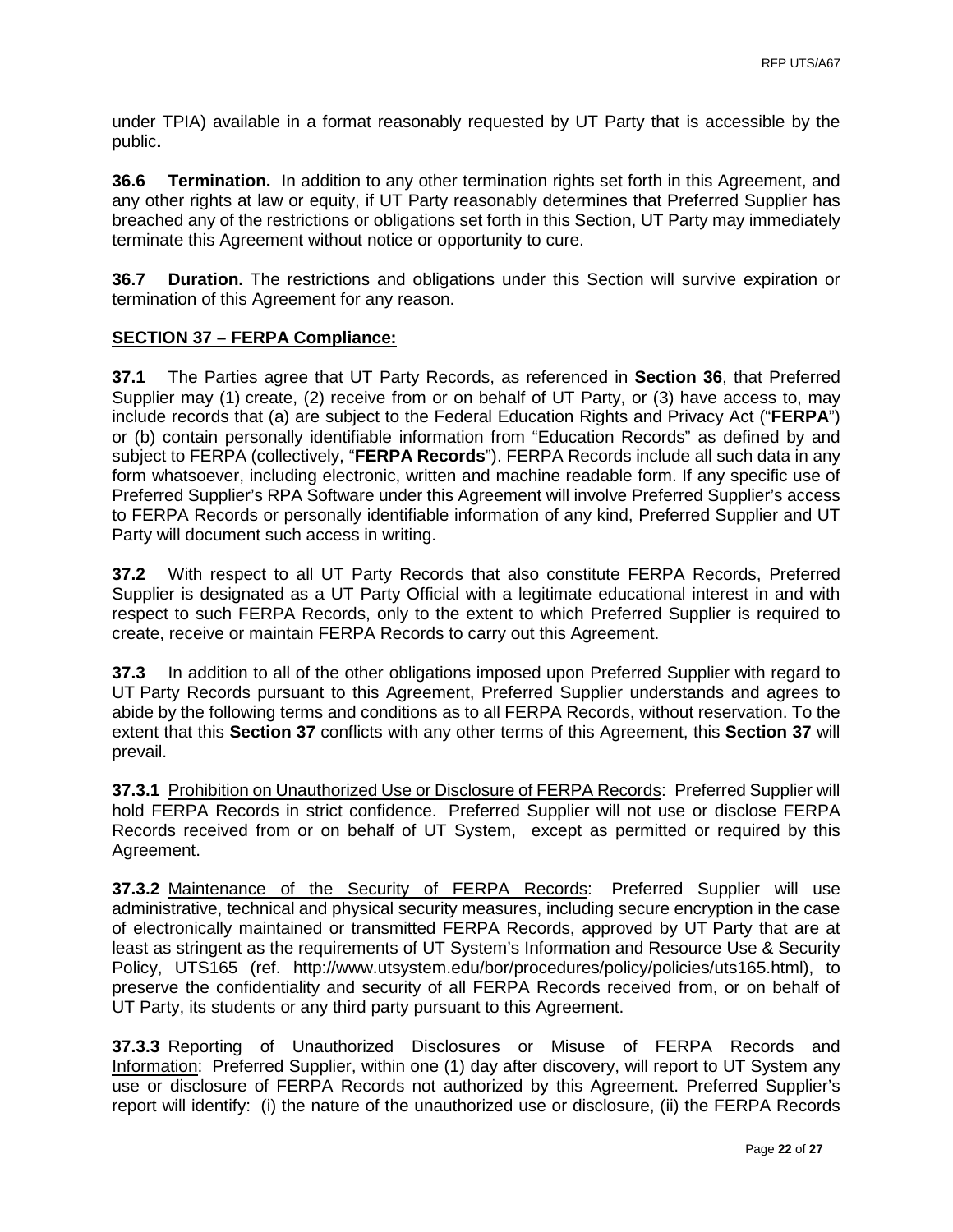used or disclosed, (iii) who made the unauthorized use or received the unauthorized disclosure, (iv) what Preferred Supplier has done or will do to mitigate any deleterious effect of the unauthorized use or disclosure, and (v) what corrective action Preferred Supplier has taken or will take to prevent future similar unauthorized use or disclosure. Preferred Supplier will provide such other information, including written reports, as reasonably requested by UT System. For purposes of this **Section 37.3.3**, an unauthorized disclosure or use includes any access or use of an "Education Record" (as defined by FERPA) by an Preferred Supplier employee or agent that the employee or agent does not require to perform services or access by any employee or agent that does not involve the provision of services.

**37.3.4** Right to Audit:If UT Party has a reasonable basis to believe that Preferred Supplier is not in compliance with the terms of this **Section 37**, UT System may audit Preferred Supplier's compliance with FERPA as such compliance relates to FERPA Records maintained by Preferred Supplier.

**37.3.5** Five-Year Exclusion for Improper Disclosure of Education Records.Under the federal regulations implementing FERPA, improper disclosure or redisclosure of personally identifiable information from "Education Records" (as defined by FERPA) by Preferred Supplier or its employees or agents may result in Preferred Supplier's complete exclusion from eligibility to contract with UT Party for at least five (5) years.

**37.3.6** Secure Destruction of FERPA Records. Preferred Supplier agrees that no later than 30 days after expiration or termination of this Agreement for any reason, or within thirty (30) days after UT System's written request, Preferred Supplier will halt all access, use, creation, or processing of FERPA Records and will Securely Destroy all FERPA Records, including any copies created by Preferred Supplier or any subcontractor; and Preferred Supplier will certify in writing to UT System that all FERPA records have been Securely Destroyed. "**Securely Destroy**" means shredding, erasing or otherwise modifying a record so as to make it unreadable or indecipherable.

**37.3.7** Disclosure. Preferred Supplier will restrict disclosure of FERPA Records solely to those employees, subcontractors or agents of Preferred Supplier that have a need to access the FERPA Records in order for Preferred Supplier to perform its obligations under this Agreement. If Preferred Supplier discloses any FERPA Records to a contractor or agent, Preferred Supplier will require the subcontractor or agent to comply with restrictions and obligations that align with the restrictions and obligations imposed on Preferred Supplier by this Agreement, including requiring each subcontractor or agent to agree to the same restrictions and obligations in writing.

**37.3.8** Termination. Preferred Supplier's duties under this **Section 37** will survive expiration or termination of this Agreement as to any FERPA Records that have not been Securely Destroyed by Preferred Supplier as required by **Section 37.3.6**.

**37.3.9** Breach. In the event of a breach, threatened breach or intended breach of this **Section 37** by Preferred Supplier, UT Party (in addition to any other rights and remedies available to UT Party at law or in equity) will be entitled to preliminary and final injunctions, enjoining and restraining such breach, threatened breach or intended breach.

#### **SECTION 38 – Tax Exemption**

UT Party may be an agency of the State of Texas or other non-profit entity and may be exempt from certain state taxes under various exemption statutes, including Texas Sales & Use Tax in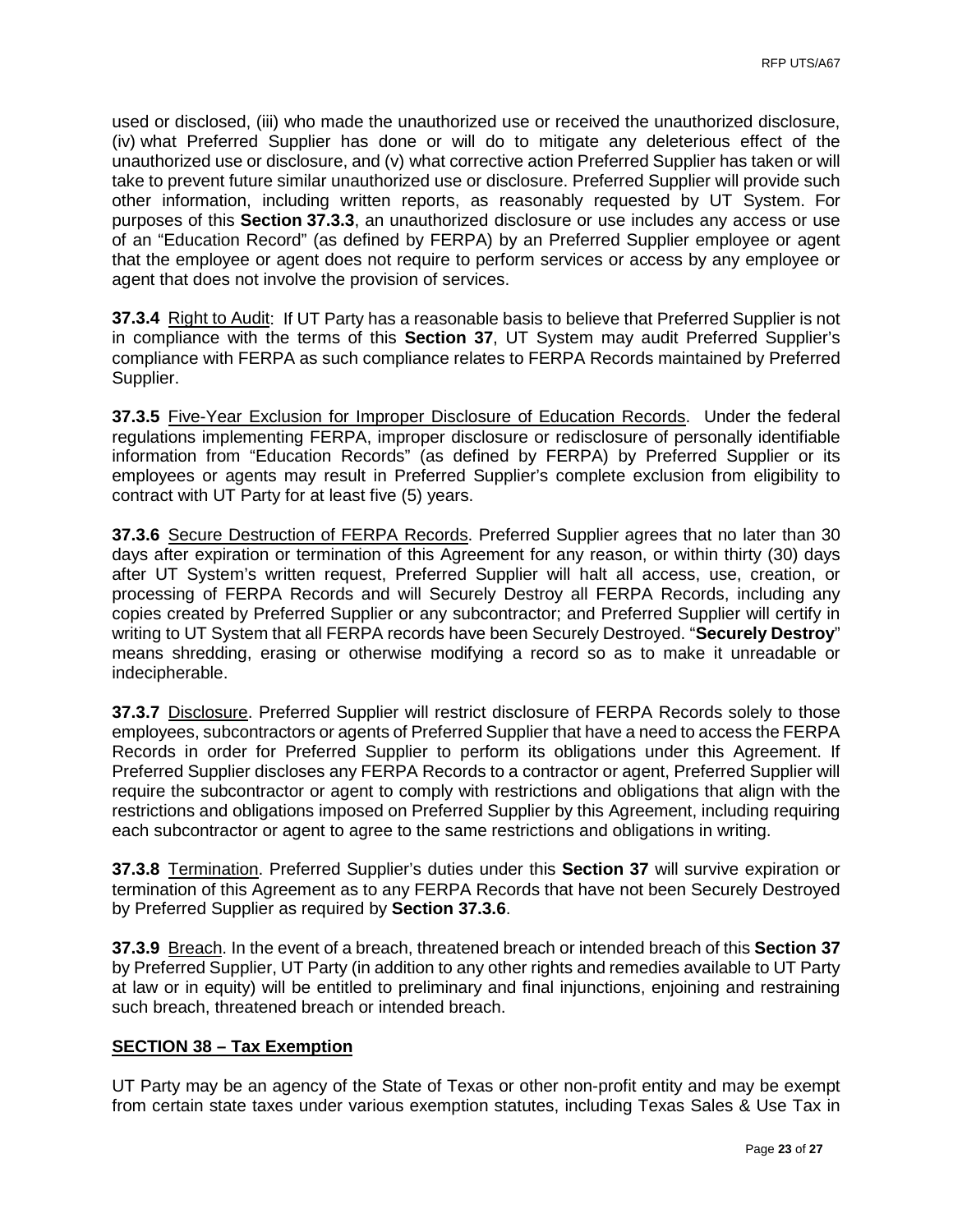accordance with Section 151.309, *Tax Code,* and Title 34 *Texas Administrative Code* ("**TAC**") Section 3.322. Notwithstanding its exemption from certain state taxes, UT Party will be responsible for any taxes (except corporate income taxes, franchise taxes, and taxes on Preferred Supplier's personnel, including personal income tax and social security taxes) from which UT Party is not exempt. Preferred Supplier will provide reasonable cooperation and assistance to UT Party in obtaining any tax exemptions to which UT Party is entitled.

UT System institutions are exempt from Texas Sales & Use Tax on goods and services in accordance with Section 151.309, Tax Code, and Title 34 TAC Section 3.322. Pursuant to 34 TAC Section 3.322(c)(4), UT System institutions are not required to provide a tax exemption certificate to establish their tax exempt status.

## **SECTION 39 – Undocumented Workers:**

The *Immigration and Nationality Act* (8 *United States Code* 1324a) ("**Immigration Act**") makes it unlawful for an employer to hire or continue employment of undocumented workers. The United States Immigration and Customs Enforcement Service has established the Form I-9 Employment Eligibility Verification Form ("**I-9 Form**") as the document to be used for employment eligibility verification (8 *Code of Federal Regulations* 274a). Among other things, Preferred Supplier is required to: (1) have all employees complete and sign the I-9 Form certifying that they are eligible for employment; (2) examine verification documents required by the I-9 Form to be presented by the employee and ensure the documents appear to be genuine and related to the individual; (3) record information about the documents on the I-9 Form, and complete the certification portion of the I-9 Form; and (4) retain the I-9 Form as required by law. It is illegal to discriminate against any individual (other than a citizen of another country who is not authorized to work in the United States) in hiring, discharging, or recruiting because of that individual's national origin or citizenship status. If Preferred Supplier employs unauthorized workers during performance of this Agreement in violation of the Immigration Act then, in addition to other remedies or penalties prescribed by law, UT Party may terminate this Agreement in accordance with Section 4.31. Preferred Supplier represents and warrants that it is in compliance with and agrees that it will remain in compliance with the provisions of the Immigration Act.

## **SECTION 40 – Non-Exclusivity; No Required Quantities or Minimum Amounts:**

Preferred Supplier understands that this Agreement is non-exclusive and does not obligate UT Party to purchase from Preferred Supplier any or all of its requirements for services that are the same as or similar to the Services provided hereunder. This Agreement does not establish any minimum quantity or minimum dollar amount of goods or services that UT Party must purchase from Preferred Supplier during the term of this Agreement.

## **SECTION 41 – Background Checks:**

Preferred Supplier will not knowingly assign any individual to provide services on a UT Party's campus if the individual has a history of criminal conduct unacceptable for a university campus or healthcare center, including violent or sexual offenses. If requested by any UT Party to comply with its policy, Preferred Supplier will perform appropriate criminal background checks on each individual who will provide such services on the UT Party's campus.

## **SECTION 42 – Business Associate Agreements:**

Preferred Supplier acknowledges that Institutional Participants may be subject to the Health Insurance Portability and Accountability Act of 1996, Public 104-191 ("**HIPAA**") as amended by the Health Information Technology for Economic and Clinical Health, Title XII of Division A and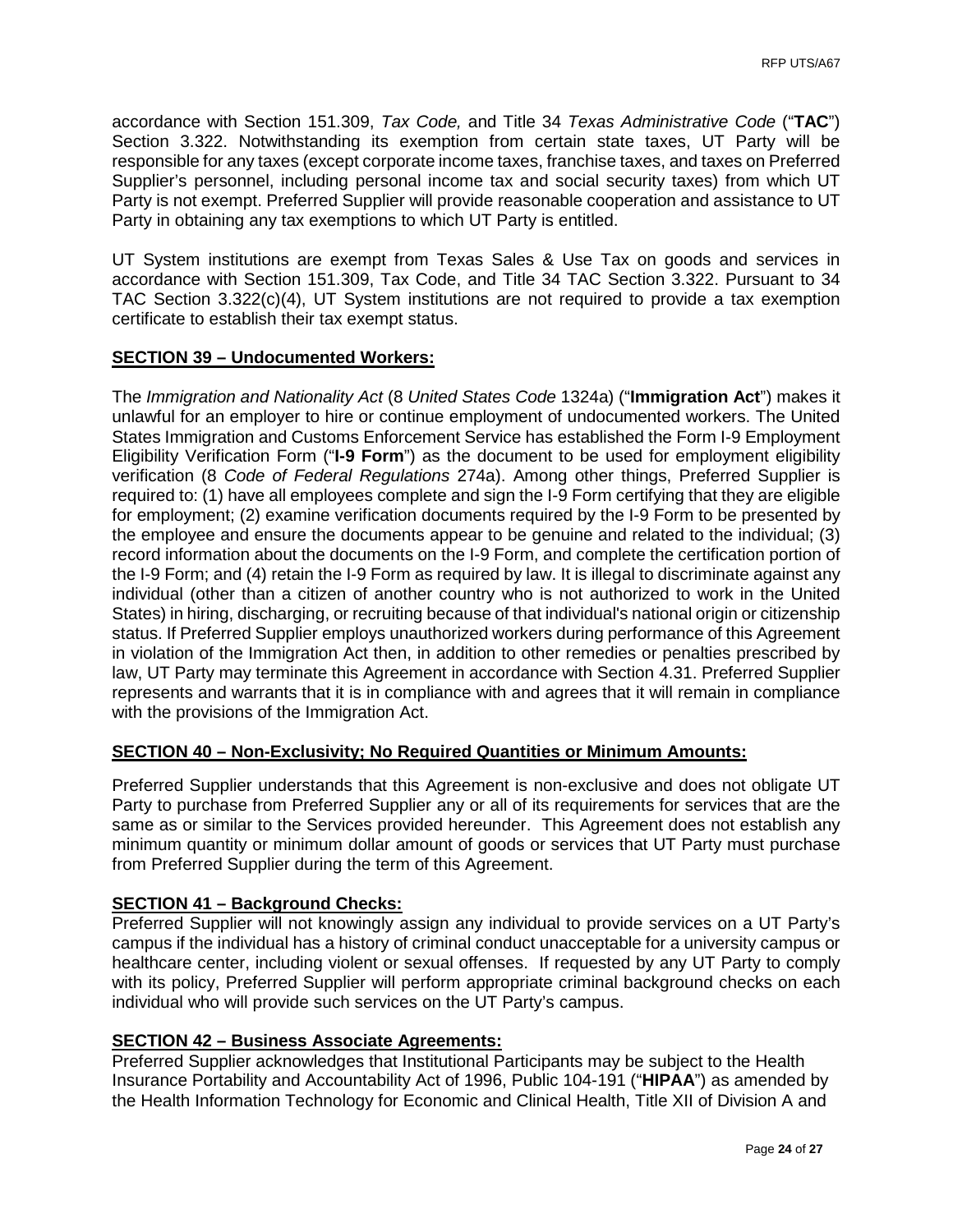Title IV of Division B of the American Recovery and Reinvestment Act of 2009 (Public Law 111- 5) ("**HITECH Act**"). UT System and the respective Institutional Participants are separate entities for purposes of HIPAA. Preferred Supplier, by executing this Agreement, is deemed to have entered into a HIPAA Business Associate Agreement ("**BAA**") with each Institutional Participant, as applicable, on the terms set forth in **Rider 11** (UT System-Wide Standard BAA Terms and Conditions).

#### **SECTION 43 – Certification regarding Boycotting Israel:**

Pursuant to Chapter 2270, Texas Government Code, Preferred Supplier certifies that it (1) does not currently boycott Israel; and (b) will not boycott Israel during the term of this Agreement. Preferred Supplier acknowledges this Agreement may be terminated and payment withheld if this certification is inaccurate.

#### **SECTION 44 – Certification regarding Business with Certain Countries and Organizations:**

Pursuant to Subchapter F, Chapter 2252, Texas Government Code, Preferred Supplier certifies that it is not engaged in business with Iran, Sudan, or a foreign terrorist organization. Preferred Supplier acknowledges this Agreement may be terminated and payment withheld if this certification is inaccurate.

### **SECTION 45 – Entire Agreement; Modifications:**

This Agreement supersedes all prior agreements, written or oral, between Preferred Supplier and UT System and will constitute the entire agreement and understanding between the parties with respect to the subject matter of this Agreement. This Agreement and each of its provisions will be binding upon the parties and may not be waived, modified, amended or altered except by a writing signed by UT System and Preferred Supplier.

#### **SECTION 46 – Captions:**

The captions of sections and subsections in this Agreement are for convenience only and will not be considered or referred to in resolving questions of interpretation or construction.

#### **SECTION 47 – Waivers:**

No delay or omission in exercising any right accruing upon a default in performance of this Agreement will impair any right or be construed to be a waiver of any right. A waiver of any default under this Agreement will not be construed to be a waiver of any subsequent default under this Agreement.

#### **SECTION 48 – Binding Effect:**

This Agreement will be binding upon and inure to the benefit of the parties hereto and their respective permitted assigns and successors.

#### **SECTION 49 – Limitations of Liability:**

Except for UT Party's obligation (if any) to pay Preferred Supplier certain fees and expenses, UT Party will have no liability to Preferred Supplier or to anyone claiming through or under Preferred Supplier by reason of the execution or performance of this Agreement. Notwithstanding any duty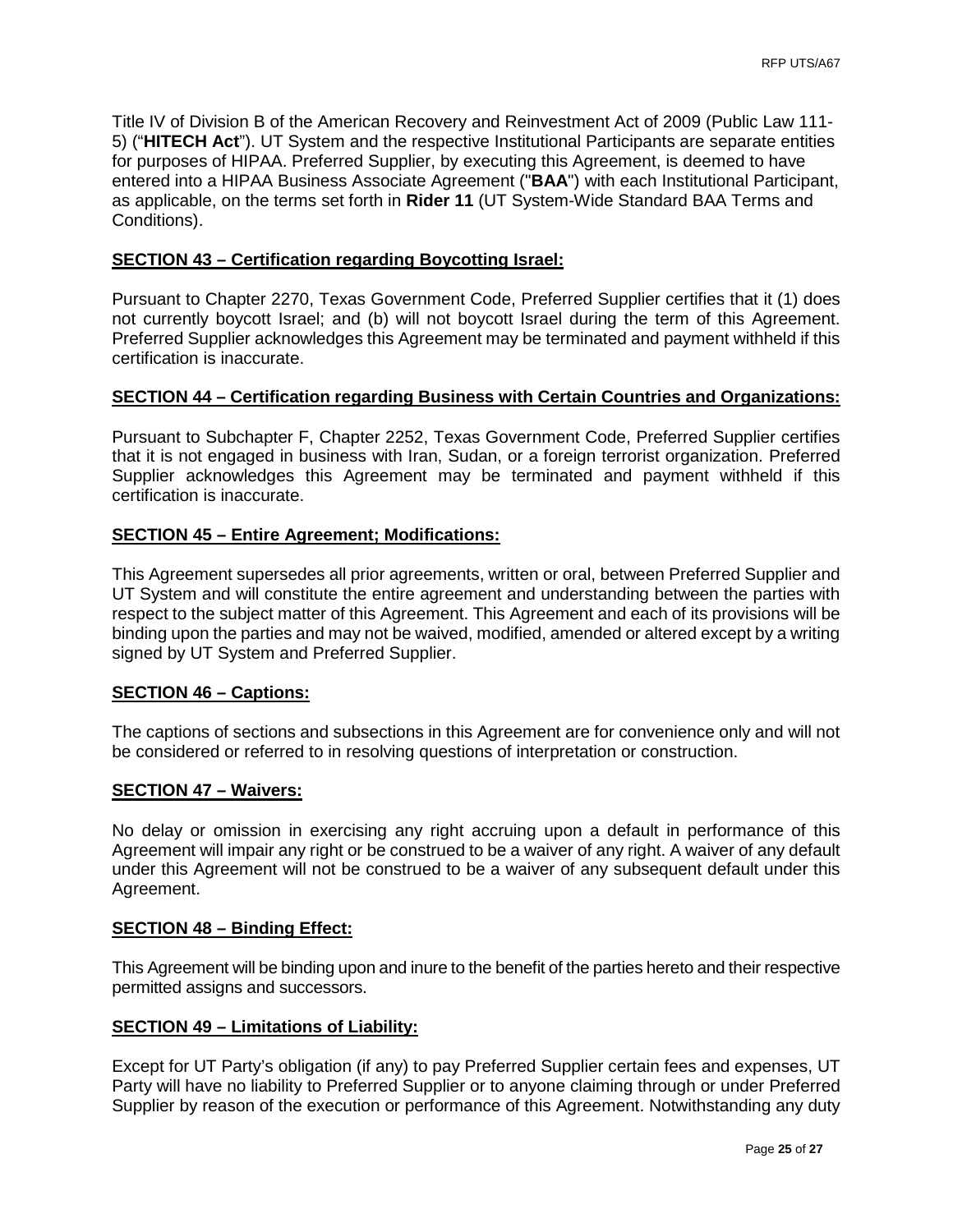or obligation of UT Party to Preferred Supplier or to anyone claiming through or under Preferred Supplier, no present or future affiliated enterprise, subcontractor, agent, officer, director, employee, representative, attorney or regent of UT Party, or anyone claiming under UT Party has or will have any personal liability to Preferred Supplier or to anyone claiming through or under Preferred Supplier by reason of the execution or performance of this Agreement.

#### **SECTION 50 – Relationship of the Parties:**

For all purposes of this Agreement and notwithstanding any provision of this Agreement to the contrary, Preferred Supplier is an independent contractor and is not a state employee, partner, joint venturer, or agent of UT Party. Preferred Supplier will not bind nor attempt to bind UT Party to any agreement or contract. As an independent contractor, Preferred Supplier is solely responsible for all taxes, withholdings, and other statutory or contractual obligations of any sort, including workers' compensation insurance.

#### **SECTION 51 – Severability:**

In case any provision of this Agreement will, for any reason, be held invalid or unenforceable in any respect, the invalidity or unenforceability will not affect any other provision of this Agreement, and this Agreement will be construed as if the invalid or unenforceable provision had not been included.

### **SECTION 52 – External Terms:**

This Agreement completely supplants, replaces, and overrides all other terms and conditions or agreements, written or oral ("**External Terms**"), concerning Preferred Supplier's performance under this Agreement. Such External Terms are null and void and will have no effect under this Agreement, regardless of whether UT Party or any of its employees, contractors, or agents consents or agrees to External Terms. External Terms include any shrinkwrap, clickwrap, browsewrap, web-based terms and conditions of use, and any other terms and conditions displayed in any format that UT Party, or its employees, contractors, or agents are required to accept or agree to before or in the course of accessing or using any goods or services provided solely by Preferred Supplier.

#### **SECTION 53 – Conflicts:**

In the event of a conflict between the terms and conditions of this Agreement and those of an IPA, the terms of this Agreement will control and govern.

#### **SECTION 54 – Attachments:**

The Riders listed below are attached to and fully incorporated into this Agreement as substantive parts of this Agreement:

- **Rider 1** Description of Services (TBD)
- **Rider 2** SLA Standards (TBD)<br>**Rider 3** Implementation Tasks
- **Rider 3** Implementation Tasks and Timing (TBD)<br>**Rider 4** Institutional Participation Agreement (San
- **Rider 4** Institutional Participation Agreement (Sample)<br>**Rider 5** Hosting Roles and Responsibilities (TBD)
- **Rider 5** Hosting Roles and Responsibilities (TBD)
- **Rider 6** Modified Version of Preferred Supplier's Standard Ts&Cs (TBD)
- **Rider 7** Fee Schedule (TBD)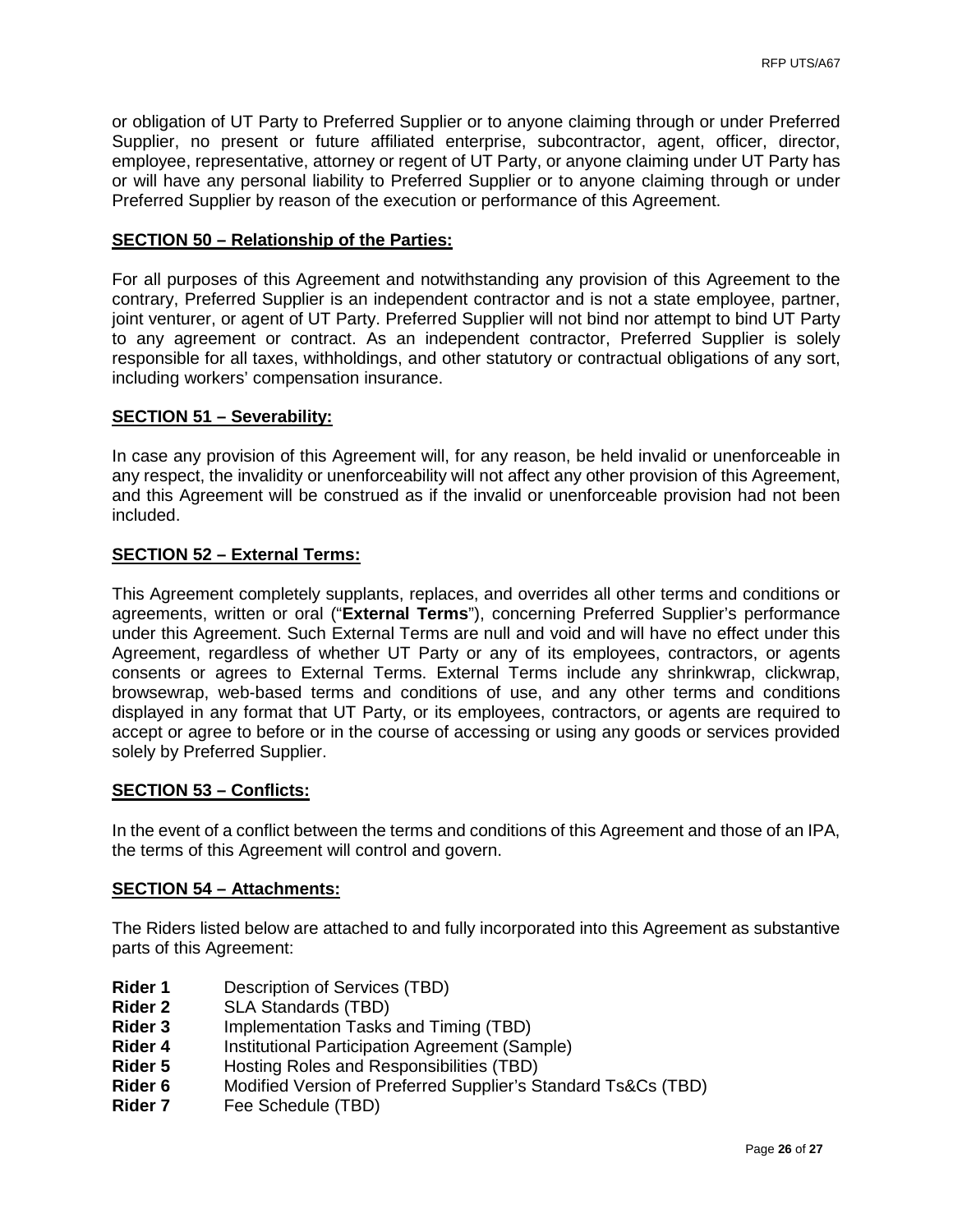- **Rider 8** HUB Subcontracting Plan (TBD)<br>**Rider 9** Excerpts from Affirmative Action
- **Rider 9** Excerpts from Affirmative Action Compliance Program (TBD)<br>**Rider 10** Supplier Relationship Management (Sample)
- **Rider 10** Supplier Relationship Management (Sample)<br>**Rider 11** UT System-Wide Standard BAA Terms and C
- **UT System-Wide Standard BAA Terms and Conditions**

Having agreed to the foregoing terms, and with the intention of being legally bound, the parties have executed this Agreement on the dates shown below.

#### **THE UNIVERSITY OF TEXAS SYSTEM**

Signed: \_\_\_\_\_\_\_\_\_\_\_\_\_\_\_\_\_\_\_\_\_\_\_\_\_\_

Scott C. Kelley, Executive Vice Chancellor for Business Affairs

Date: \_\_\_\_\_\_\_\_\_\_\_\_\_\_\_\_\_

### **[PREFERRED SUPPLIER]**

Signed: \_\_\_\_\_\_\_\_\_\_\_\_\_\_\_\_\_\_\_\_\_\_\_\_\_\_\_\_

Printed Name: **Example 18** 

Title: \_\_\_\_\_\_\_\_\_\_\_\_\_\_\_\_\_\_\_\_\_\_\_\_\_\_\_\_\_\_

Date: \_\_\_\_\_\_\_\_\_\_\_\_\_\_\_\_\_\_\_\_\_\_\_\_\_\_\_\_\_\_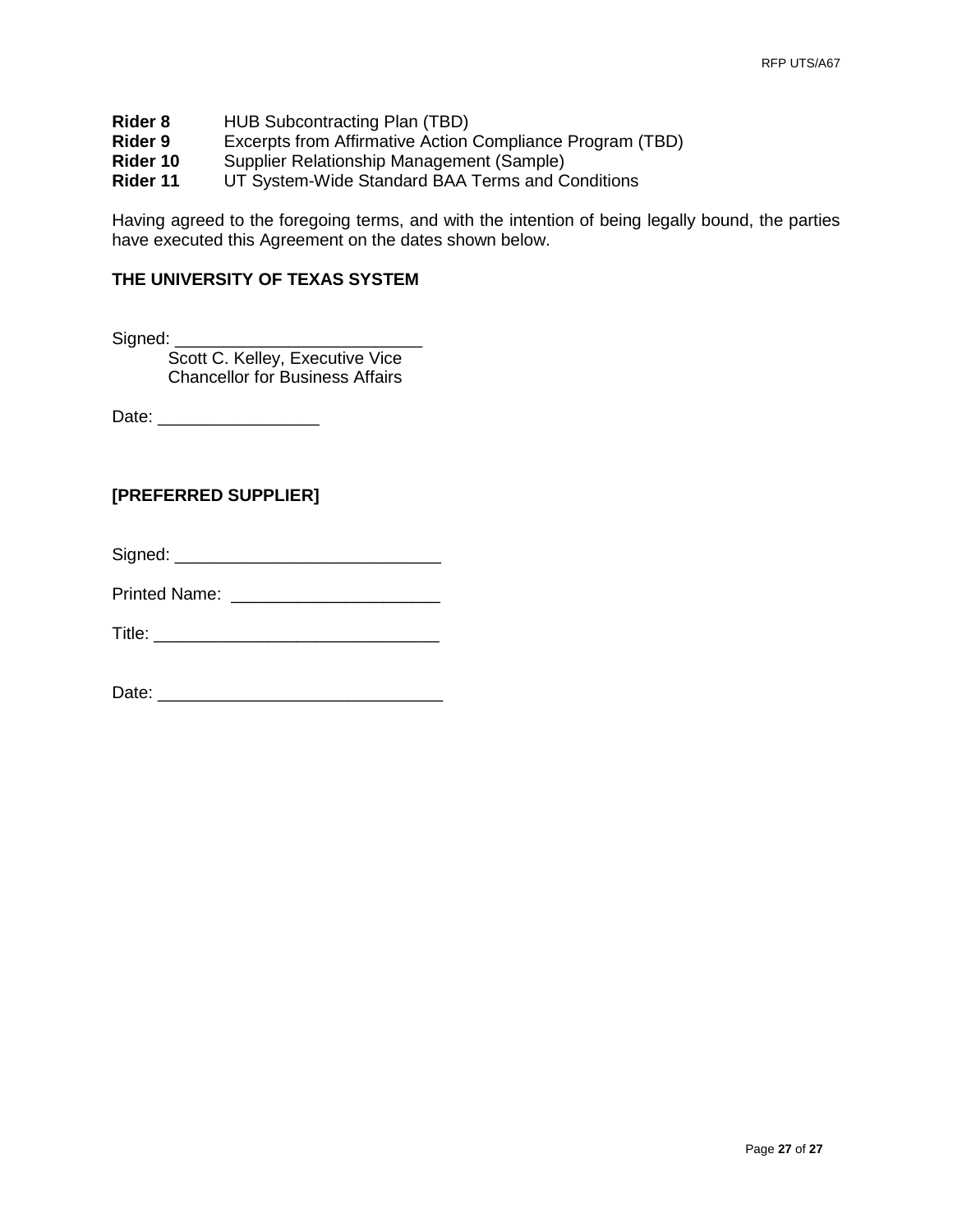# **APPENDIX THREE - 4**

# **INSTITUTIONAL PARTICIPATION AGREEMENT**

By entering into this Institutional Participation Agreement ("**Institutional Participation Agreement**"), the undersigned institution ("**Institutional Participant**") agrees to the terms and conditions set forth in the Preferred Supplier Agreement between The University of Texas System and The Music Controller Agreement Number UTSSCA and a dated effective \_\_\_\_\_\_\_\_\_\_\_\_\_\_\_\_\_\_, 20\_\_ (the "**Preferred Supplier Agreement**" or "**PSA**"). All of the terms and conditions of the PSA are incorporated into this Institutional Participation Agreement for all purposes. Unless otherwise specified in this Institutional Participation Agreement, all defined terms used in this Institutional Participation Agreement have the same meaning as assigned to those terms in the PSA.

By entering into this Institutional Participation Agreement, Institutional Participant is authorized to take full advantage of all of the benefits and provisions set forth in the PSA including, but not limited to, the benefits listed below, which are specified in detail in the PSA:

#### Benefits from Preferred Supplier Agreement:

To obtain RPA Software, related software services, and strategic consulting services, at discounted pricing.

#### Institutional Participant's Responsibilities

To the extent authorized by applicable law and relevant rules and regulations of UT System and Institutional Participant, Institutional Participant will use commercially reasonable efforts to perform the following responsibilities:

- o Identify Preferred Supplier as a primary supplier of the services.
- o Organize and share benefits of the PSA at one or more "kick-off" events.
- o Facilitate and promote at least one (1) Preferred Supplier products show per year, involving the services available for purchase under the PSA.
- o Assist in the organization of technical presentations by Preferred Supplier.
- o Permit Preferred Supplier, at its sole cost, to create and distribute sales and technical materials involving services available for purchase under the PSA and that may include updates on: pricing, new services information, technical developments, and special promotions. All such communications will be subject to prior approval by Institutional Participant.
- o Periodically provide information to Preferred Supplier on current and projected opportunities for supply of Preferred Supplier's services under the PSA.
- o On an ongoing basis, make Institutional Participant's end-users aware of the business relationship with Preferred Supplier and value-generation opportunities.
- o Conduct quarterly business reviews to review reports and commitments.
- o Facilitate resolution of customer/supplier conflicts.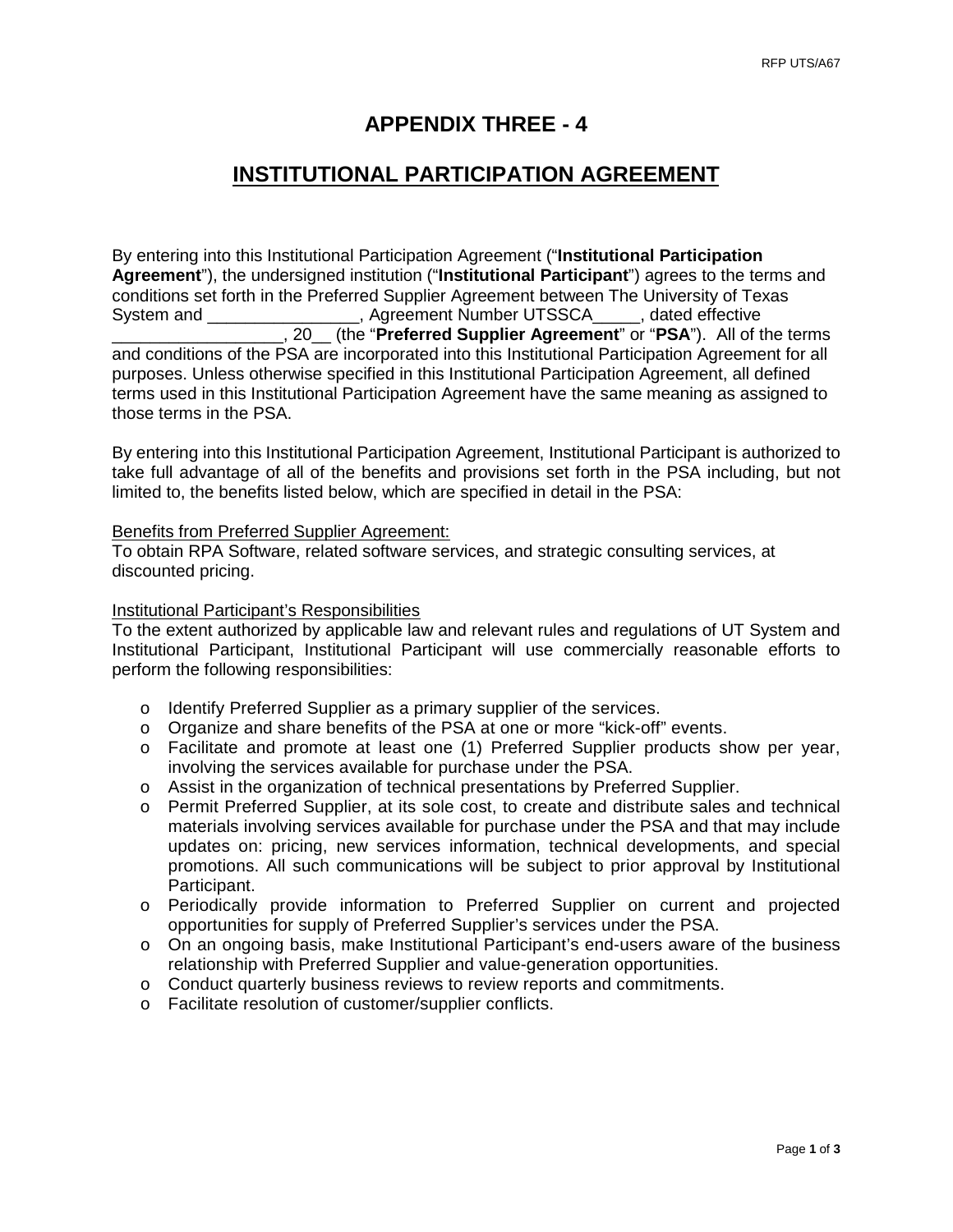Institutional Participant's notice address and contact information is:

### *[Name of Institutional Participant]*

| Street Address: Street Address: |  |  |
|---------------------------------|--|--|
| Fax:                            |  |  |
| Email:                          |  |  |
| Attention:                      |  |  |
|                                 |  |  |

Institutional Participant designates the following contacts who will be responsible for facilitating this Institutional Participation Agreement:

## **INSTITUTIONAL PARTICIPANT: Primary Contact:**

| Name:      |  |  |  |
|------------|--|--|--|
| Title:     |  |  |  |
| Telephone: |  |  |  |
| Fax:       |  |  |  |
| Email:     |  |  |  |

### **INSTITUTIONAL PARTICIPANT: HUB Contact:**

| Name:        |  |
|--------------|--|
| Title:       |  |
| Telephone: _ |  |
| Fax:         |  |
| Email:       |  |

Preferred Supplier designates the following contact who will be responsible for facilitating this Institutional Participation Agreement:

## **PREFERRED SUPPLIER Primary Contact:**

| Name:        |  |
|--------------|--|
| Title:       |  |
| Telephone: _ |  |
| Fax:         |  |
| Email:       |  |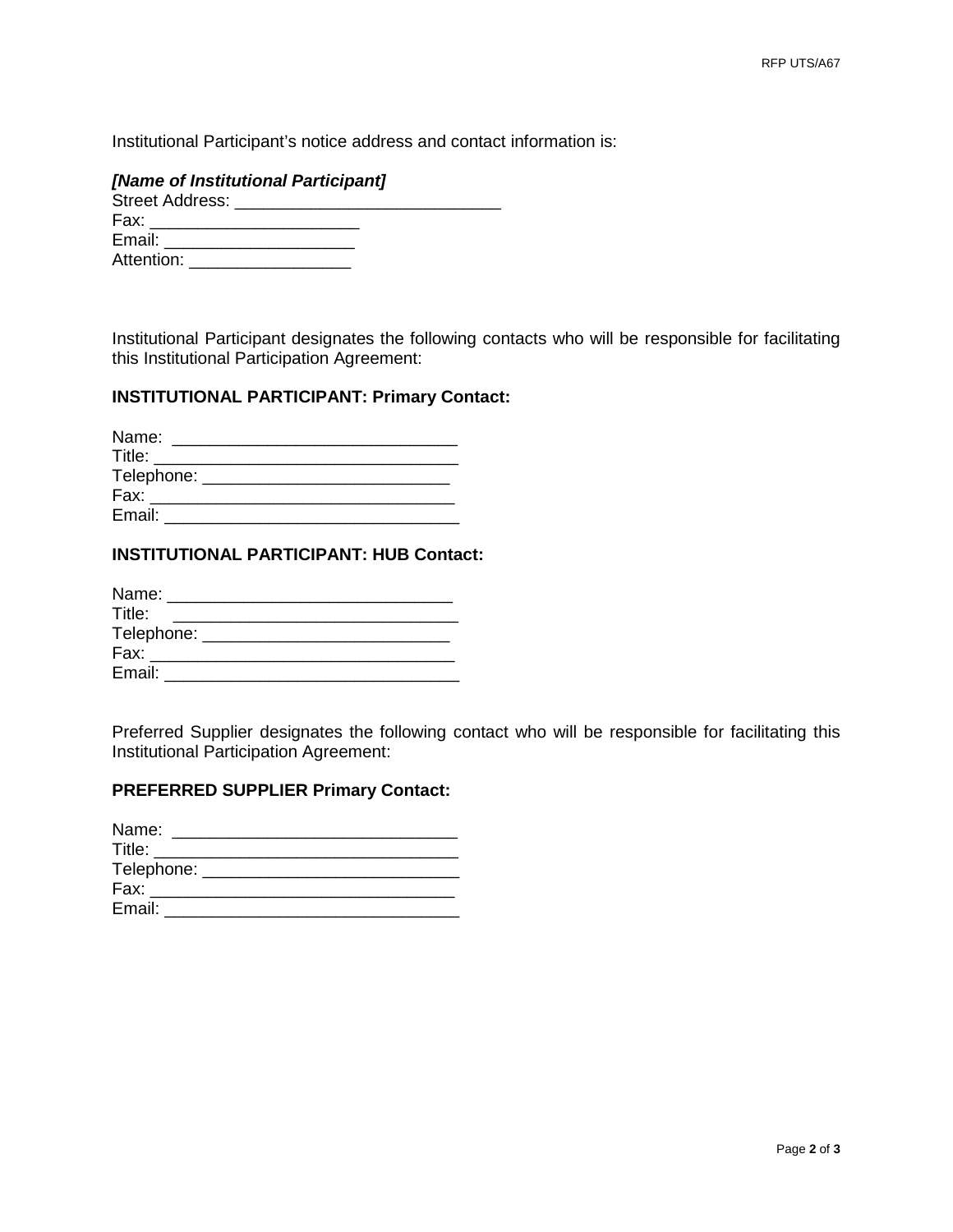**Insurance Paperwork**. The insurance provisions of this Agreement require certain certificates and endorsements to be mailed, faxed, or emailed to Institutional Participant. Contact information for the Institutional Participant's representative authorized to receive such certificates and endorsements is as follows:

| Name:                            |  |
|----------------------------------|--|
| Title: The Contract of the Title |  |
| Address:                         |  |
|                                  |  |
| Fax:                             |  |
| Email:                           |  |

#### **Institutional Participant agrees to the terms of this Institutional Participation Agreement:**

## *[Name of Institutional Participant]*

| By:   |                         |  |
|-------|-------------------------|--|
|       |                         |  |
|       |                         |  |
|       |                         |  |
| City: | State: _____ Zip: _____ |  |
| Date: |                         |  |

**Upon activation of this Institutional Participation Agreement, Institutional Participant's Primary Contact will receive notification of activation via email. Please return signed completed form to the UT System Supply Chain Alliance Strategic Services Group at utsscainfo@mdanderson.org.**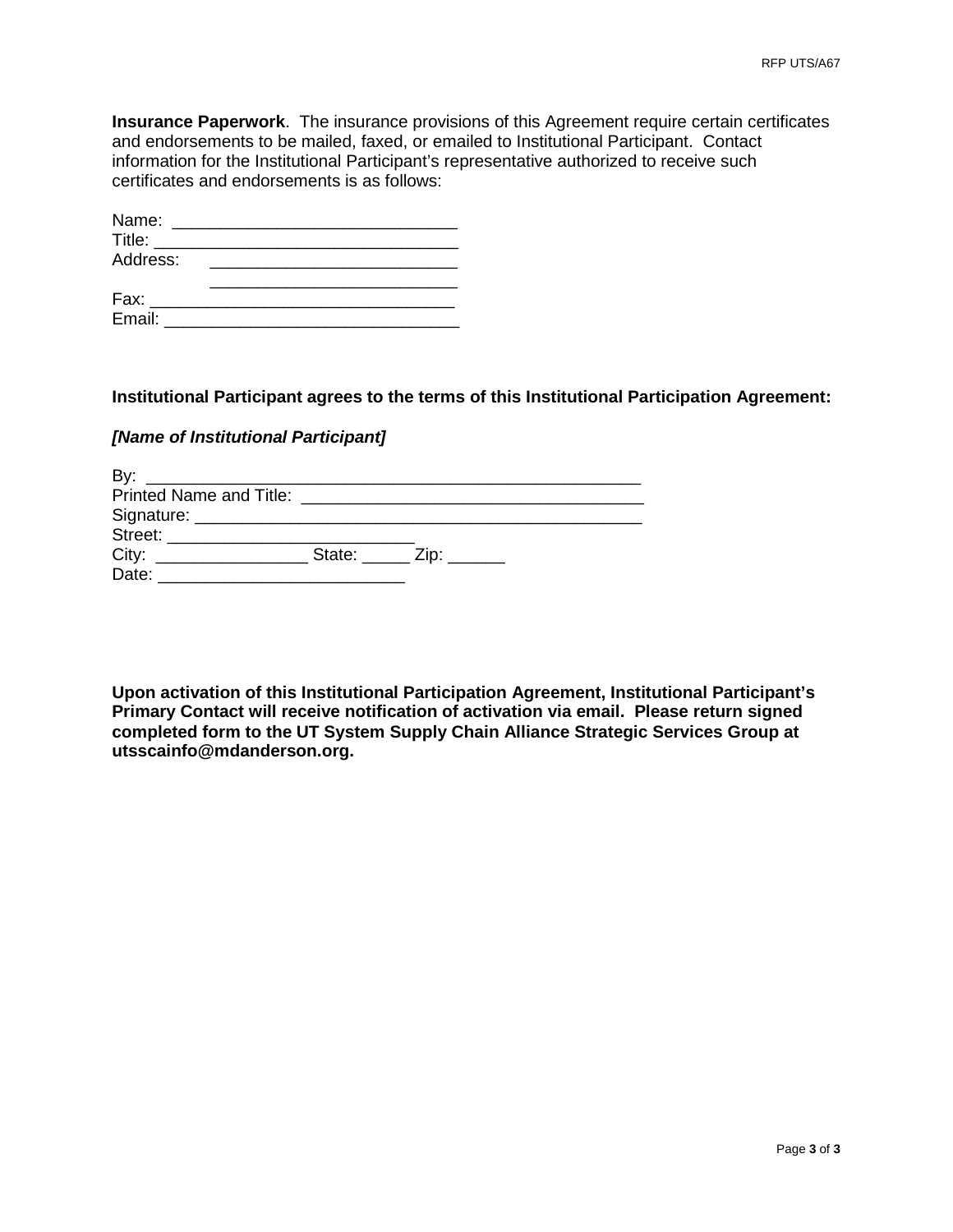# **APPENDIX THREE - 10**

# **SUPPLIER RELATIONSHIP MANAGEMENT**

## *[Note: this is a Sample for Discussion]*

### **1.0 Supplier Relationship Management ("SRM") Program Requirements**

Quarterly Business Reviews ("**QBRs**") of Preferred Supplier's performance under this Agreement will be conducted by the UT System Contract Administrator on behalf of UT System. QBRs will be held four times annually and generally scheduled within sixty (60) days after the end of a calendar year quarter. Institutional Participants may elect to establish a local level SRM program by separate agreement with Preferred Supplier.

#### **2.0 Quarterly Business Reviews**

- 2.1 QBRs will consist of two major components:
	- (a) Key Performance Indicators: Preferred Supplier's performance will be determined as measured against the Service Level for each Performance Measure set forth in **Table 1** below.
	- (b) Business Relationship Indicators: The Business Relationship Indicators (defined and set forth in **Table 2** below) are designed to confirm that the objectives and goals of the relationship between Preferred Supplier and the Alliance remain aligned and moving in a mutually beneficial direction.

| <b>Performance</b><br><b>Measure</b>              | <b>Service</b><br>Level         | <b>Variance</b><br>from<br><b>Service</b><br>Level | <b>Maximum</b><br><b>Score</b> | <b>Definition and Measurement</b>                        |
|---------------------------------------------------|---------------------------------|----------------------------------------------------|--------------------------------|----------------------------------------------------------|
| Administrative<br>Fees &<br>Incentive<br>Payments | Not more<br>than 5 days<br>late | Y<br>N                                             | 10                             | Paid accurately and on time within<br>contract schedules |
| Reports                                           | Not more<br>than 5 days<br>late | Υ<br>N                                             | 10                             | Submitted within contract schedule to<br>the Alliance    |

#### **Table 1: Key Performance Indicators**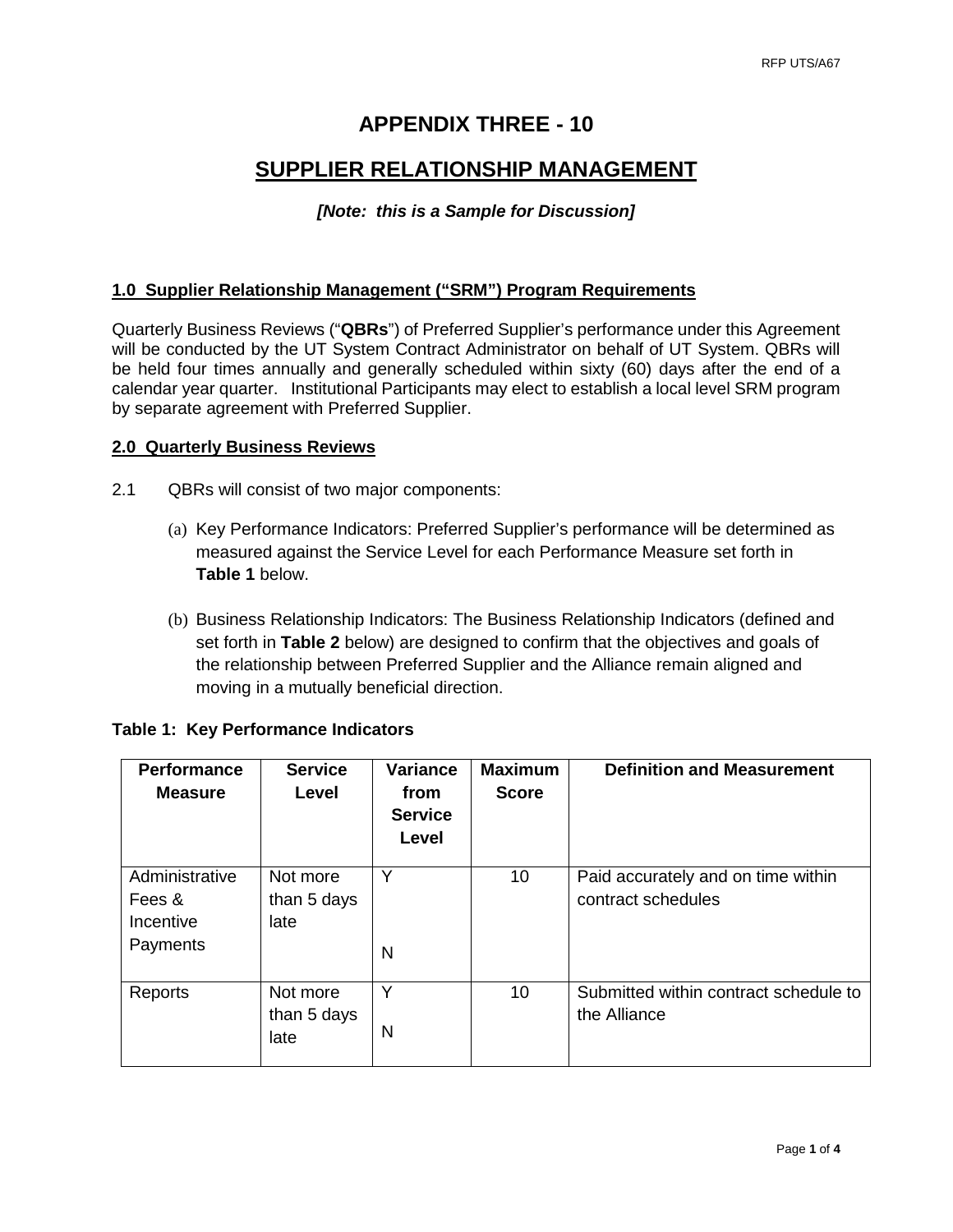| Customer       | 90% of               | $< 3\%$                 | 40 | Preferred Supplier will attain                                       |
|----------------|----------------------|-------------------------|----|----------------------------------------------------------------------|
| Satisfaction   | metric               | $>3\% < 8\%$            | 30 | customer satisfaction score of 90%<br>or greater. Survey content and |
|                |                      | $>8\%$ -<br>$\leq 15\%$ | 20 | distribution to be agreed with<br>Preferred Supplier to ensure       |
|                |                      |                         | 0  | appropriate measures recorded.                                       |
|                |                      | >15%                    |    |                                                                      |
| Service Levels | 90% of               | $\leq 3\%$              | 40 | Preferred Supplier will deliver                                      |
|                | established<br>SLA's | $>3\% < 8\%$            | 30 | Services per agreed upon SLAs                                        |
|                |                      | $>8\%<15\%$             | 20 |                                                                      |
|                |                      | >15%                    | 0  |                                                                      |
|                |                      |                         |    |                                                                      |

## **Table 2: Business Relationship Indicators**

| <b>Performance Measure</b>                           | Goal                                                                                                       | <b>Definition</b>                                                                                                                                                                                                                                                                                                                     |
|------------------------------------------------------|------------------------------------------------------------------------------------------------------------|---------------------------------------------------------------------------------------------------------------------------------------------------------------------------------------------------------------------------------------------------------------------------------------------------------------------------------------|
| <b>Campus Outreach</b>                               | Number and type<br>of communications<br>and events as<br>defined in the<br><b>Strategic Action</b><br>Plan | Implement targeted communications and<br>educational programs for end-users and<br>purchasing personnel at each Institutional<br>Participant to: a) foster cooperation and<br>collaboration, b) increase understanding of<br>the value of this Agreement, and c) create<br>greater awareness of savings and savings<br>opportunities. |
| <b>Historically Underutilized</b><br><b>Business</b> | 3 events per<br>calendar year                                                                              | Implement an outreach program for<br>Historically Underutilized Businesses within<br>the State of Texas to increase the<br>availability of qualified HUBS to participate<br>in subcontracting opportunities.                                                                                                                          |

## 2.2 Business Relationship Indicators

Within sixty (60) days after the Effective Date of this Agreement, Preferred Supplier will submit for approval to the UT System Contractor Administrator a written Strategic Action Plan to achieve the goals in Table 2, above. At a minimum the Strategic Action Plan will define the specific strategies, tasks, responsibilities, reports, and timelines to be executed to achieve each goal.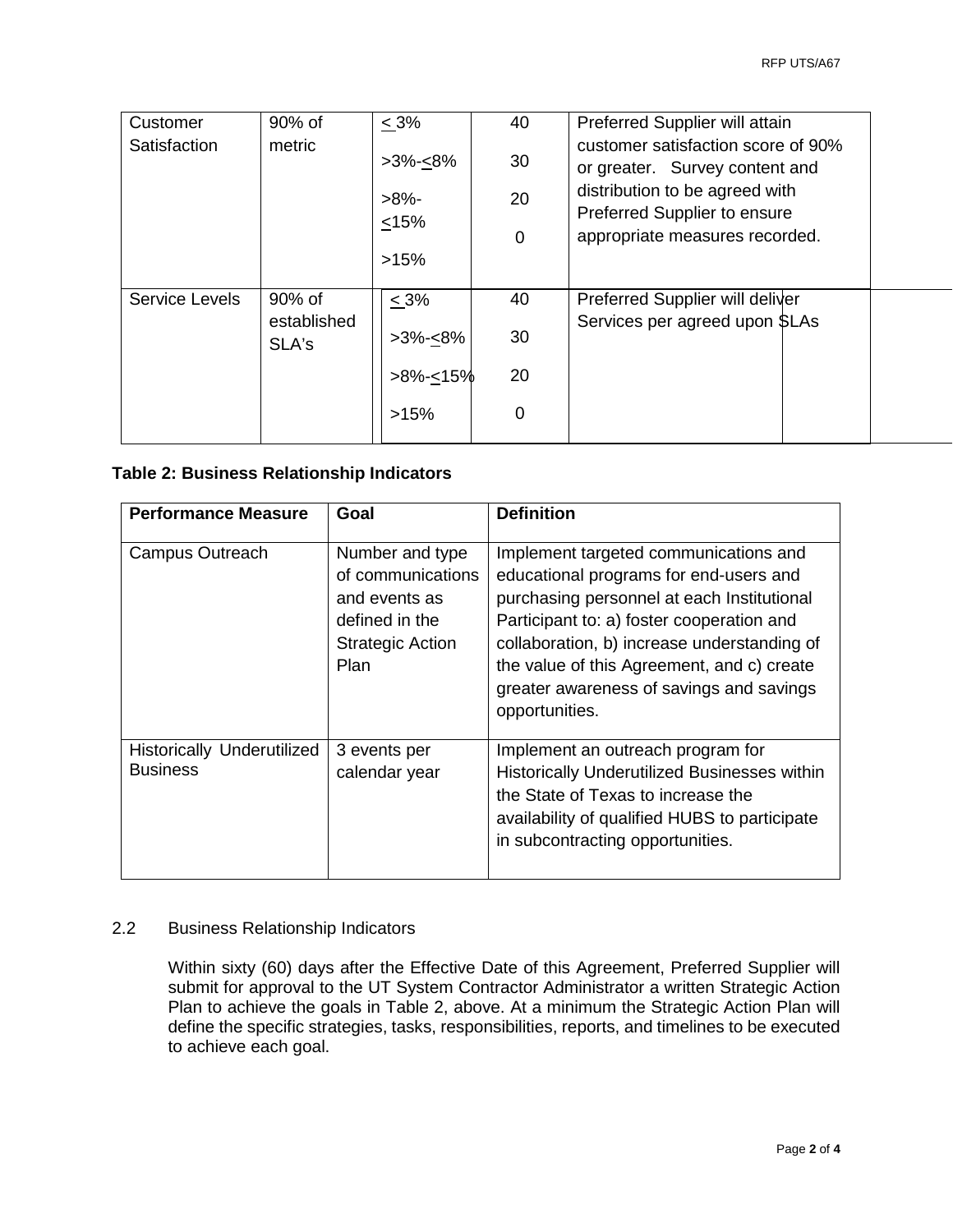#### 2.3 QBR Meeting Reports and Metrics

Preferred Supplier will prepare and deliver to the UT System Contract Administrator for review at each QBR a report of the Key Performance Indicators. The Key Performance Indicator report will be provided both in the aggregate, reflecting the total score for all Institutional Participants, and also will be reported separately for each Institutional Participant.

An advance copy of the Key Performance Indicator Report will be sent to the UT System Contract Administrator no less than five (5) days prior to the scheduled QBR meeting date.

All report requirements may be modified by Institutional Participants within Preferred Supplier's reasonable capabilities to meet local requirements and service levels. Metrics may be revised upon mutual agreement between Preferred Supplier and the UT System Contract Administrator or the applicable Institutional Participant.

#### **3.0 Preferred Supplier Evaluation and Rating**

No less than once each quarter the UT System Contract Administrator will prepare and present to Preferred Supplier a scorecard of Preferred Supplier's performance based on their measured results under each of the KPIs for the preceding quarter. The scorecard will be presented and reviewed by Preferred Supplier and the UT System Contract Administrator during each QBR.

Beginning the second full calendar quarter after the Effective Date, Preferred Supplier must obtain a minimum composite score of 85, from UT System for each quarter during the remaining term of this Agreement.

#### **4.0 Corrective Action Plan**

The UT System Contract Administrator will notify Preferred Supplier during a QBR if Preferred Supplier receives a composite score of less than 85, during the previous quarter or a score of Zero (0) for any KPI.

Within fifteen (15) calendar days after receipt of such notice, Preferred Supplier will provide the UT System Contract Administrator with a written corrective action plan ("**CAP**") acceptable to the UT System Contract Administrator to address such unacceptable scores. At a minimum, the CAP will address Preferred Supplier's performance issues resulting in unacceptable score(s) and contain a root cause analysis of the problems causing such performance issue, proposed solutions to those problems, proposed process modifications to prevent recurrence of such problems, a time frame for Preferred Supplier's implementation of the proposed solutions and process modifications, and the person(s) who will be responsible for Preferred Supplier's implementation of the CAP. The CAP will be presented to the UT System Contract Administrator for concurrence prior to implementation. Concurrence with the CAP by the UT System Contract Administrator will not be unreasonably withheld or delayed. Concurrence with the CAP will not constitute a waiver by UT System of any rights regarding remedies.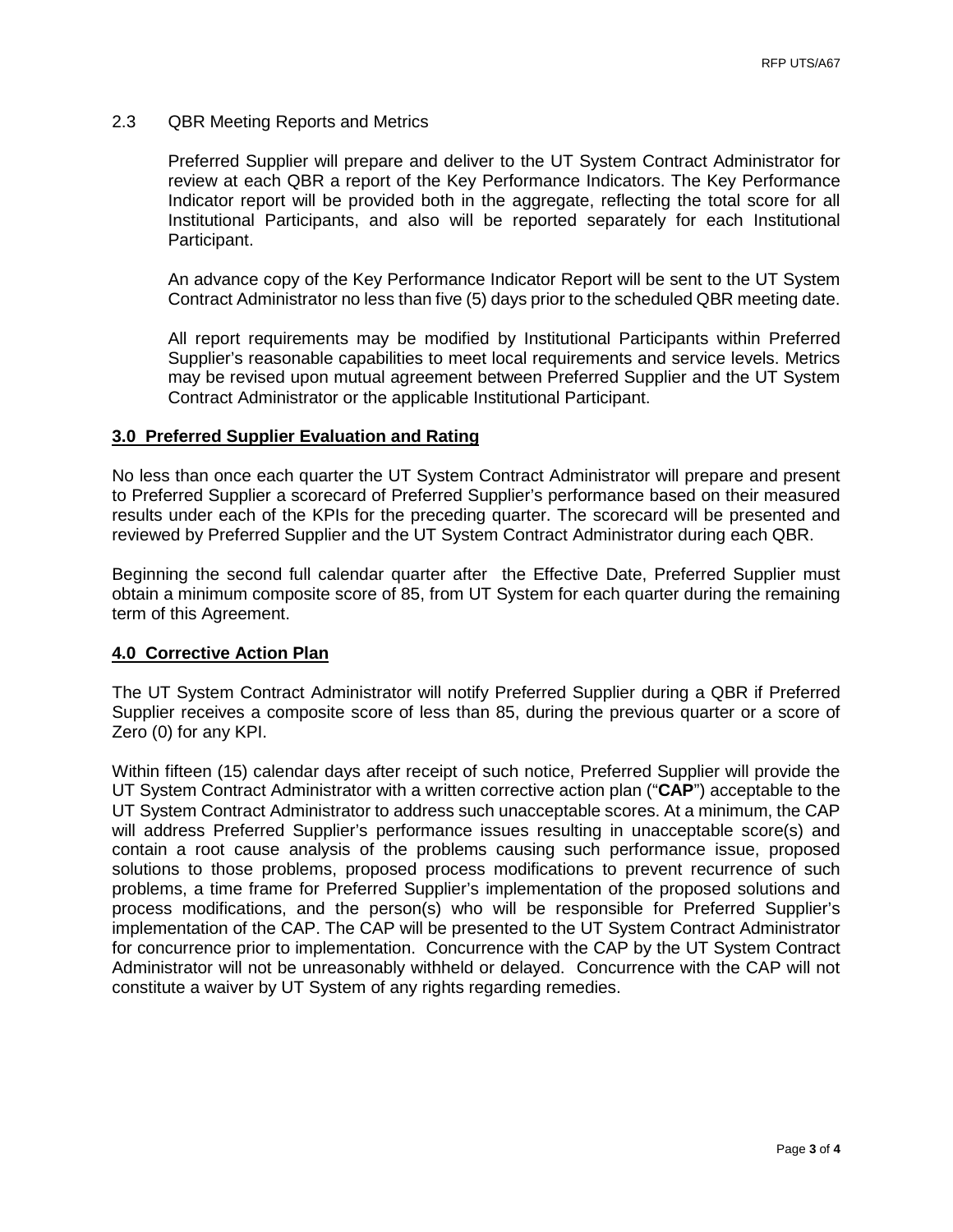## **5.0 Corrective Action and Remedies**

If Preferred Supplier's implementation of the CAP does not result in a minimum composite score of 85 or greater or if two (2) or more KPI's remain with a score of Zero ("0") during each subsequent calendar quarter, UT System may, at its sole discretion:

- Permit Preferred Supplier to resubmit a further Corrective Action Plan, or
- Exercise other remedies available under this Agreement or applicable law.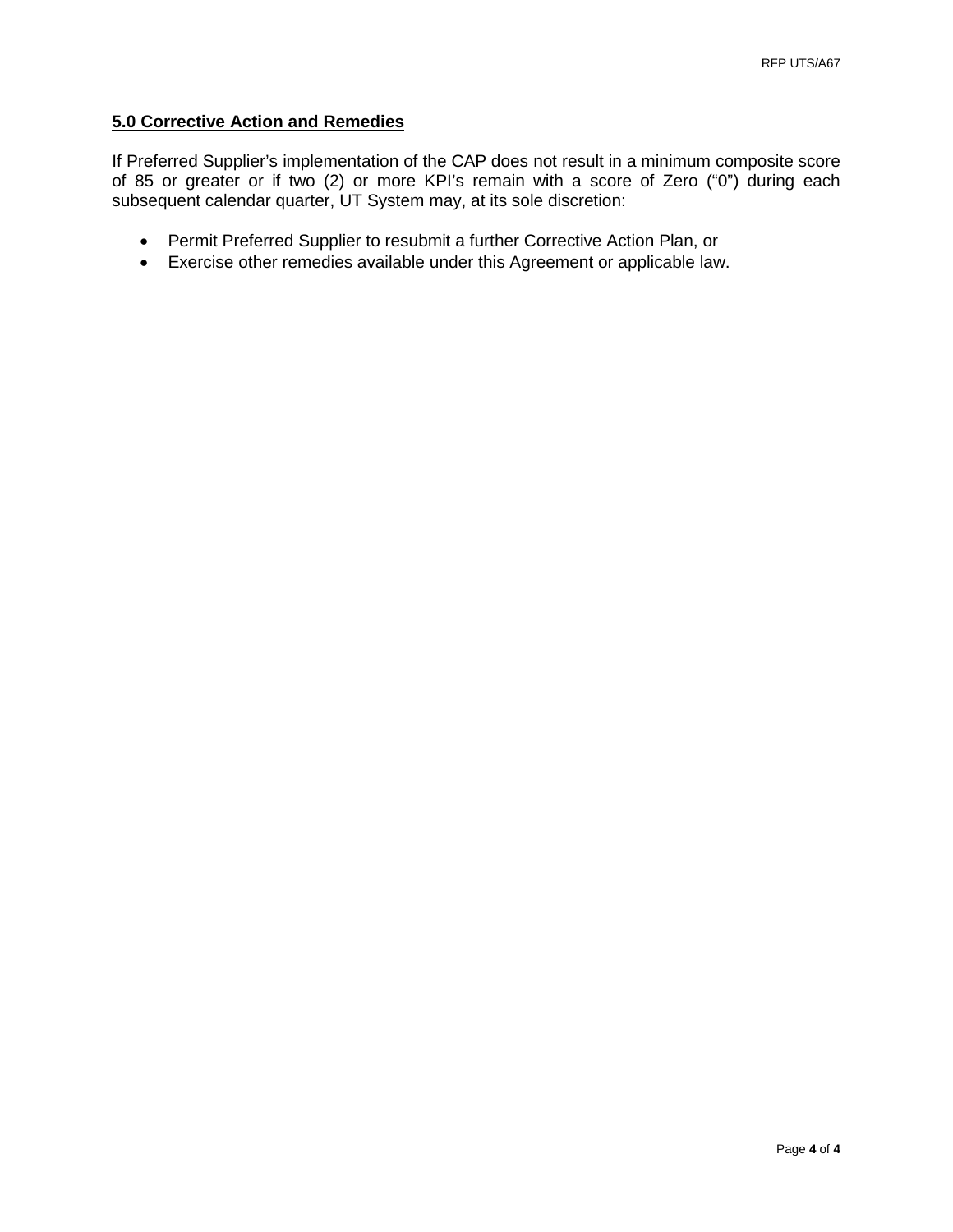### **RIDER 11**

# **UT SYSTEM-WIDE BUSINESS ASSOCIATE AGREEMENT STANDARD TERMS AND CONDITIONS**

Preferred Supplier, by executing the Preferred Supplier Agreement to which this Rider is attached, is deemed to have entered into a HIPAA Business Associate Agreement ("**BAA**") with each Institutional Participant on the terms set forth below. Each Institutional Participant is a "**Covered Entity**," and Preferred Supplier is a "**Business Associate,**" as more fully defined below (collectively, the "**Parties")**.

### **RECITALS**

WHEREAS, Covered Entity has entered or is entering into an Agreement with Business Associate (the "**Underlying Agreement**") by which it has engaged Business Associate to perform services;

WHEREAS, Covered Entity possesses Protected Health Information that is protected under HIPAA and the HIPAA Regulations, HITECH Act and state law, including the Medical Records Privacy Act (MRPA), and is permitted to manage such information only in accordance with HIPAA and the HIPAA Regulations, HITECH Act, and MRPA;

WHEREAS, Business Associate may receive such information from Covered Entity, or create, receive, maintain or transmit such information on behalf of Covered Entity, in order to perform certain of the services under the Underlying Agreement;

WHEREAS, the Parties desire to comply with health information privacy and security protections subsequent to the enactment of the HITECH Act, Subtitle D of the American Recovery and Reinvestment Act of 2009 which has established requirements for compliance with HIPAA. In particular, the requirements provide that: (1) Covered Entity give affected individuals notice of security breaches affecting their PHI, and Business Associate give notice to Covered Entity pursuant to the provisions below; (2) Business Associate comply with the HIPAA security regulations; and (3) additional and/or revised provisions be included in Business Associate Agreement;

WHEREAS, Under HIPAA and HITECH, Covered Entity is required to enter into protective agreements, generally known as "business associate agreements," with certain downstream entities that will be entrusted with HIPAA-protected health information;

WHEREAS, Health information is further protected by state law, including the MRPA; and

WHEREAS, Covered Entity wishes to ensure that Business Associate will appropriately safeguard Protected Health Information.

NOW THEREFORE, Covered Entity and Business Associate agree as follows:

**1. Definitions.** The Parties agree that the following terms, when used in this BAA, shall have the following meanings, provided that the terms set forth below shall be deemed to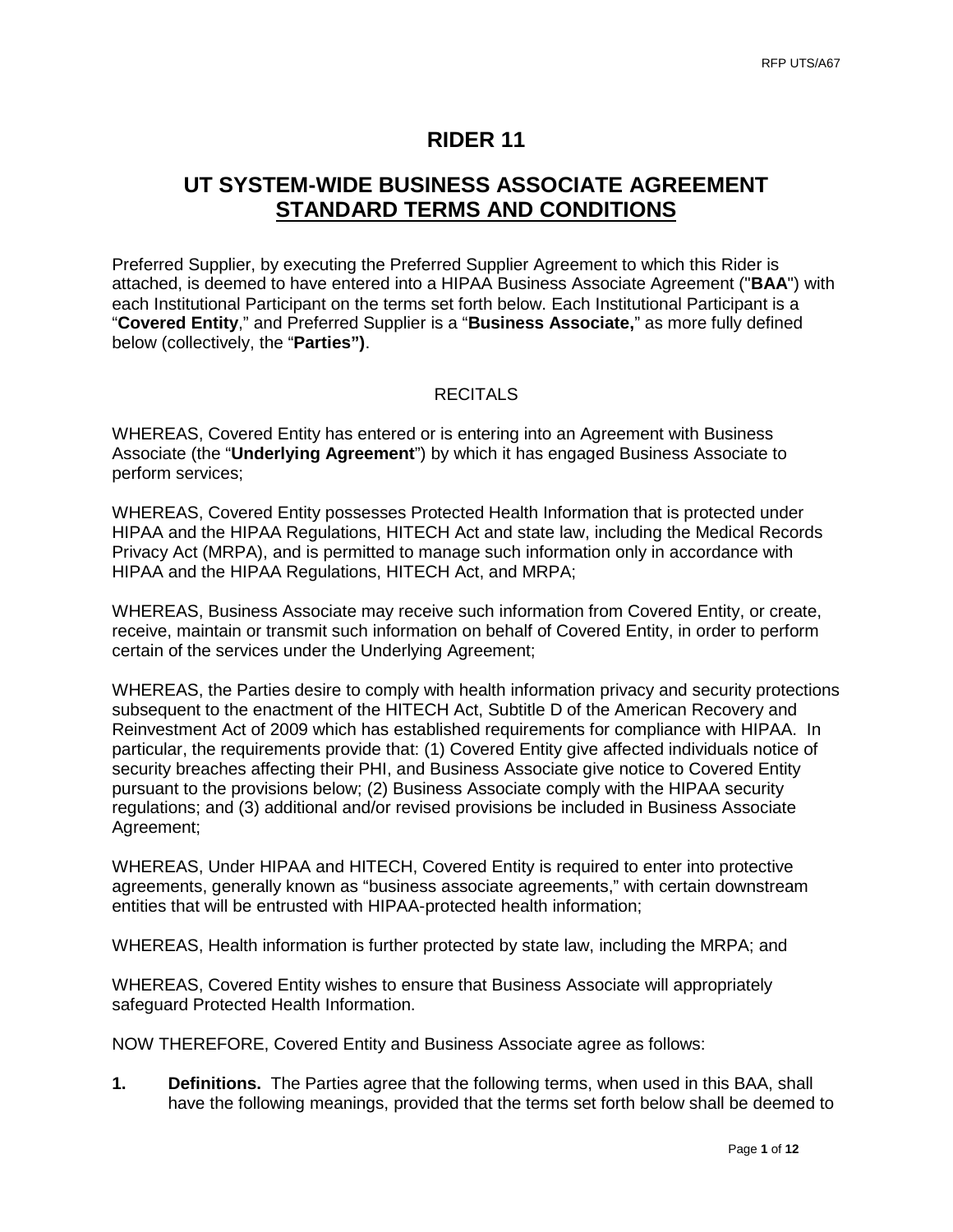be modified to reflect any changes made to such terms from time to time as defined in HIPAA and the HIPAA Regulations and the MRPA. All capitalized terms used in this BAA but not defined below shall have the meaning assigned to them under the HIPAA Regulations.

- a. "Breach" shall have the meaning given such term under 45 C.F.R. § 164.402 as such regulation is revised from time to time.
- b. "Breach of System Security" means unauthorized acquisition of computerized data that compromises the security, confidentiality, or integrity of Sensitive Personal Information maintained by a person, including data that is encrypted if the person accessing the data has the key required to decrypt the data.
- c. "Business Associate" means, with respect to a Covered Entity, a person who:

1) on behalf of such Covered Entity or of an Organized Health Care Arrangement (as defined under the HIPAA Regulations) in which the Covered Entity participates, but other than in the capacity of a member of the workplace of such Covered Entity or arrangement, creates, receives, maintains, or transmits PHI for a function or activity regulated by HIPAA, HIPAA Regulations, or MRPA including claims processing or administration, data analysis, processing or administration, utilization review, quality assurance, patient safety activities listed at 42 C.F.R. 3.20, billing, benefit management, practice management, and repricing; or

2) provides, other than in the capacity of a member of the workforce of such Covered Entity, legal, actuarial, accounting, consulting, Data Aggregation, management, administrative, accreditation, or financial services to or for such Covered Entity, or to or for an Organized Health Care Arrangement in which the Covered Entity participates, where the provision of the service involves the disclosure of PHI from such Covered Entity or arrangement, or from another Business Associate of such Covered Entity or arrangement, to the person.

d. "Data Aggregation" means, with respect to PHI created or received by Business Associate in its capacity as the Business Associate of Covered Entity, the combining of such PHI by Business Associate with the PHI received by Business Associate of another covered entity, to permit data analyses that relate to the health care operations of the respective covered entities.

e. "HIPAA" means the Health Insurance Portability and Accountability Act of 1996, Public Law 104-191.

f. "HIPAA Regulations" means the regulations promulgated under HIPAA by the United States Department of Health and Human Services, including, but not limited to, 45 C.F.R. Part 160 and 45 C.F.R. Part 164 subparts A and E ("The Privacy Rule") and the Security Standards as they may be amended from time to time, 45 C.F.R. Parts 160, 162 and 164, Subpart C ("The Security Rule").

g. "HITECH Act" means the provisions of Division A, Title XIII of the American Recovery and Reinvestment Act of 2009, known as The Health Information Technology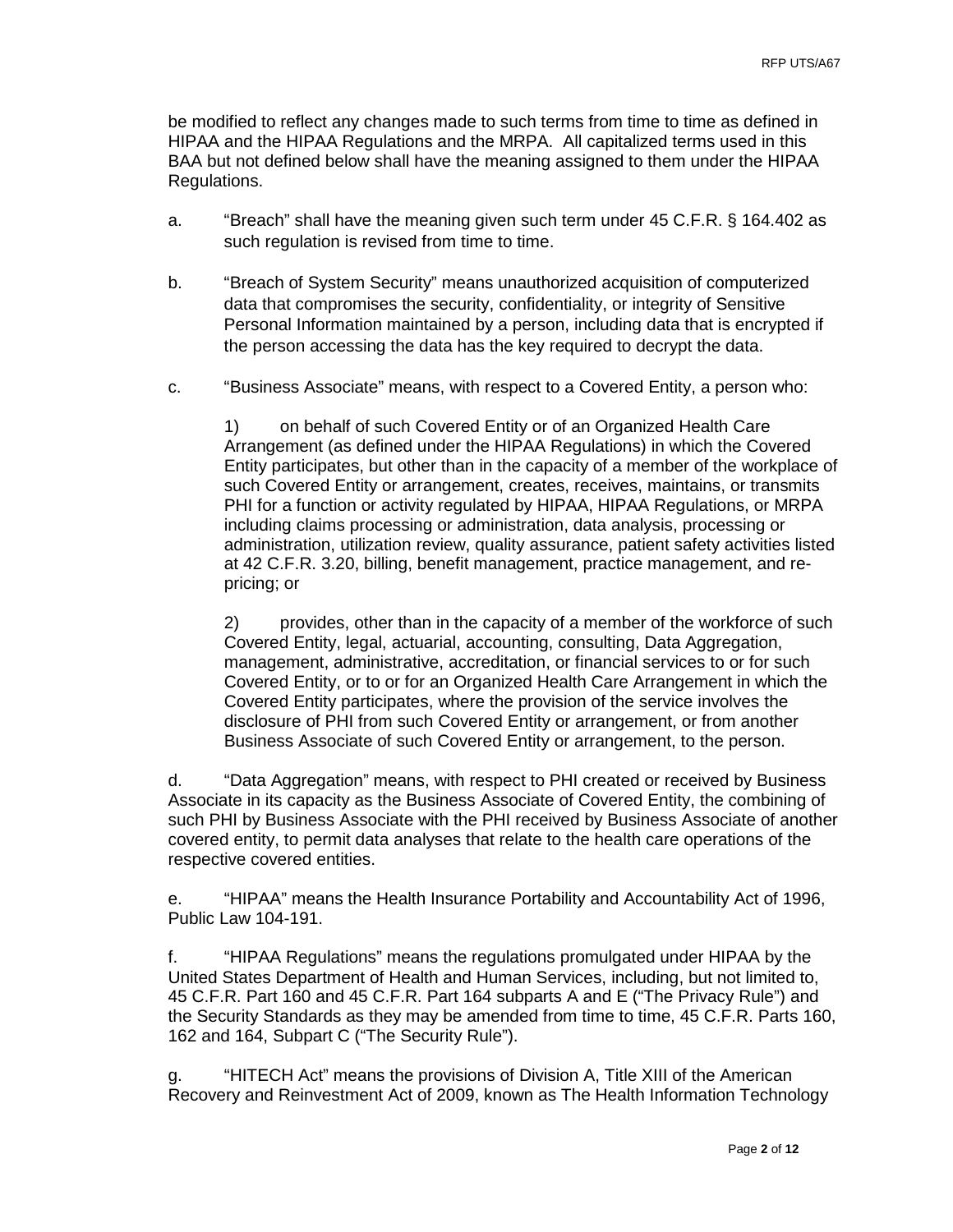for Economic and Clinical Health, Act 42 U.S.C. §3000 et. seq., and implementing regulations and guidance, including the regulations implemented in 78 Fed. Reg. 5566 (January 25, 2013).

h. "Individually Identifiable Health Information" means information that is a subset of health information, including demographic information collected from an individual, and:

1) is created or received by a health care provider, health plan, employer, or health care clearinghouse; and

2) relates to past, present, or future physical or mental health or condition of an individual; the provision of health care to an individual; or the past, present, or future payment for the provision of health care to an individual; and

a) that identifies the individual; or

b) with respect to which there is a reasonable basis to believe the information can be used to identify the individual.

i. "MRPA" means Texas Medical Records Privacy Act, as codified in Section 181 et seq. of the Texas Health and Safety Code and as implemented through regulations including the Standards Relating to the Electronic Exchange of Health Information, codified at Title 1, Section 390.1 et seq. of the Texas Administrative Code.

j. "Protected Health Information" or "PHI" means Individually Identifiable Health Information that is transmitted by electronic media; maintained in any medium described in the definition of the term electronic media in the HIPAA Regulations; or transmitted or maintained in any other form or medium. The term excludes Individually Identifiable Health Information in educational records covered by the Family Educational Right and Privacy Act, as amended, 20 U.S.C. § 1232g; records described at 20 U.S.C. §  $1232g(a)(4)(B)(iv)$ ; and employment records held by a Covered Entity in its role as employer and regarding a person who has been deceased more than 50 years.

k. "Security Incident" means the attempted or successful unauthorized access, use, disclosure, modification, or destruction of information or interference with systems operations in an information system, but does not include minor incidents that occur on a routine basis, such as scans, "pings", or unsuccessful random attempts to penetrate computer networks or servers maintained by Business Associate.

l. "Sensitive Personal Information" means: (1) an individual's first name or first initial and last name in combination with any one or more of the following items, if the name and the items are not encrypted: (a) social security number; (b) driver's license number or government-issued identification number; (c) account number or credit or debit card number in combination with any required security code, access, code, or password that would permit access to an individual's financial account; or (2) PHI information that identifies an individual and relates to: (a) the physical or mental health or condition of the individual; (b) the provision of health care to the individual; or (c) payment for the provision of health care to the individual.

m. "Unsecured PHI" means PHI that is not rendered unusable, unreadable, or indecipherable to unauthorized individuals through the use of a technology or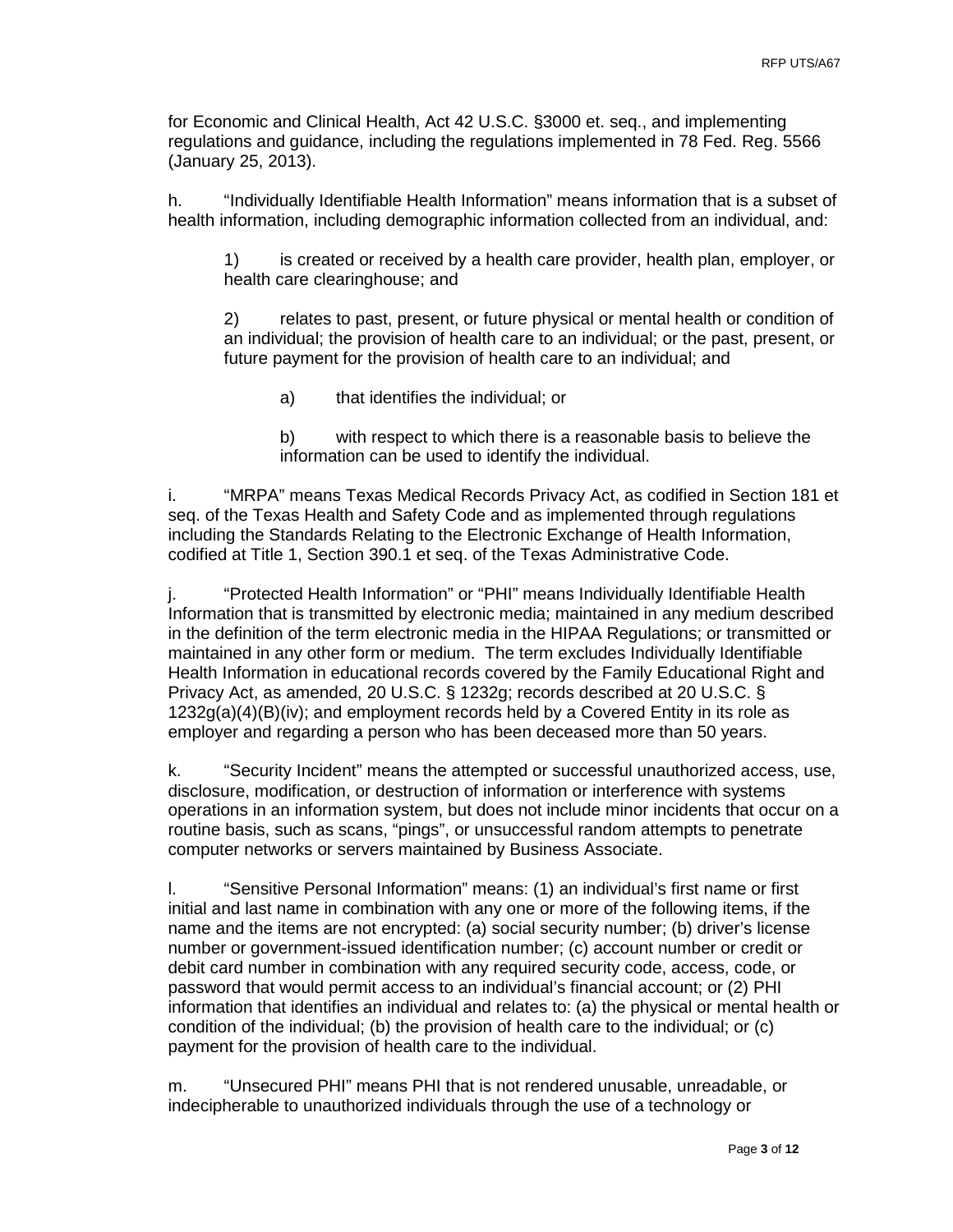methodology specified in the guidance issued under Section 13402(h)(2) of the HITECH Act on the HHS web site.

### **2. Permitted Uses and Disclosures.**

a. Compliance with Law. Covered Entity and Business Associate agree to comply with HIPAA, HIPAA Regulations, the HITECH Act, and the MRPA.

b. Performance of Services. Except as otherwise permitted by this BAA, Business Associate may create, receive, maintain or transmit PHI on behalf of Covered Entity only in connection with the performance of the services contracted for in the Underlying Agreement or as Required by Law (as that term is defined by 45 C.F.R. § 164.103).

c. Proper Management and Administration. Business Associate may use PHI it receives in its capacity as Covered Entity's Business Associate for the proper management and administration of Business Associate in connection with the performance of services in the Underlying Agreement, as permitted by this BAA or as Required by Law (as that term is defined by 45 C.F.R. § 164.103), and to carry out the legal responsibilities of Business Associate. Business Associate may also disclose Covered Entity's PHI for such proper management and administration of Business Associate and to carry out the legal responsibilities of Business Associate. Any such disclosure of PHI shall only be made in accordance with the terms of this BAA, including Section 5(c) if to an agent or subcontractor of Business Associate, and only if Business Associate obtains reasonable written assurances from the person to whom the PHI is disclosed that: (1) the PHI will be held confidentially and used or further disclosed only as required by law or for the purpose for which it was disclosed to the person, and (2) Business Associate will be notified by such person of any instances of which it becomes aware in which the confidentiality of the PHI has been breached.

- d. Data Aggregation. Business Associate may use and disclose PHI received by Business Associate in its capacity as Covered Entity's business associate in order to provide Data Aggregation services relating to Covered Entity's health care operations only with Covered Entity's permission.
- e. Business Associate may use and disclose de-identified health information if written approval from the Covered Entity is obtained, and the PHI is de-identified in compliance with the HIPAA Rules.

### **3. Nondisclosure.**

a. As Provided in this BAA. Business Associate shall not use or further disclose Covered Entity's PHI other than as permitted or required by this BAA or as Required by Law (as that term is defined by 45 C.F.R. § 164.103).

b. Disclosures Required By Law. Business Associate shall not, without prior written consent of Covered Entity, disclose any PHI on the possibility that such disclosure is required by law without notifying, to the extent legally permitted, Covered Entity so that the Covered Entity shall have an opportunity to object to the disclosure and to seek appropriate relief. If Covered Entity objects to such a disclosure, Business Associate, shall, to the extent permissible by law, refrain from disclosing the PHI until Covered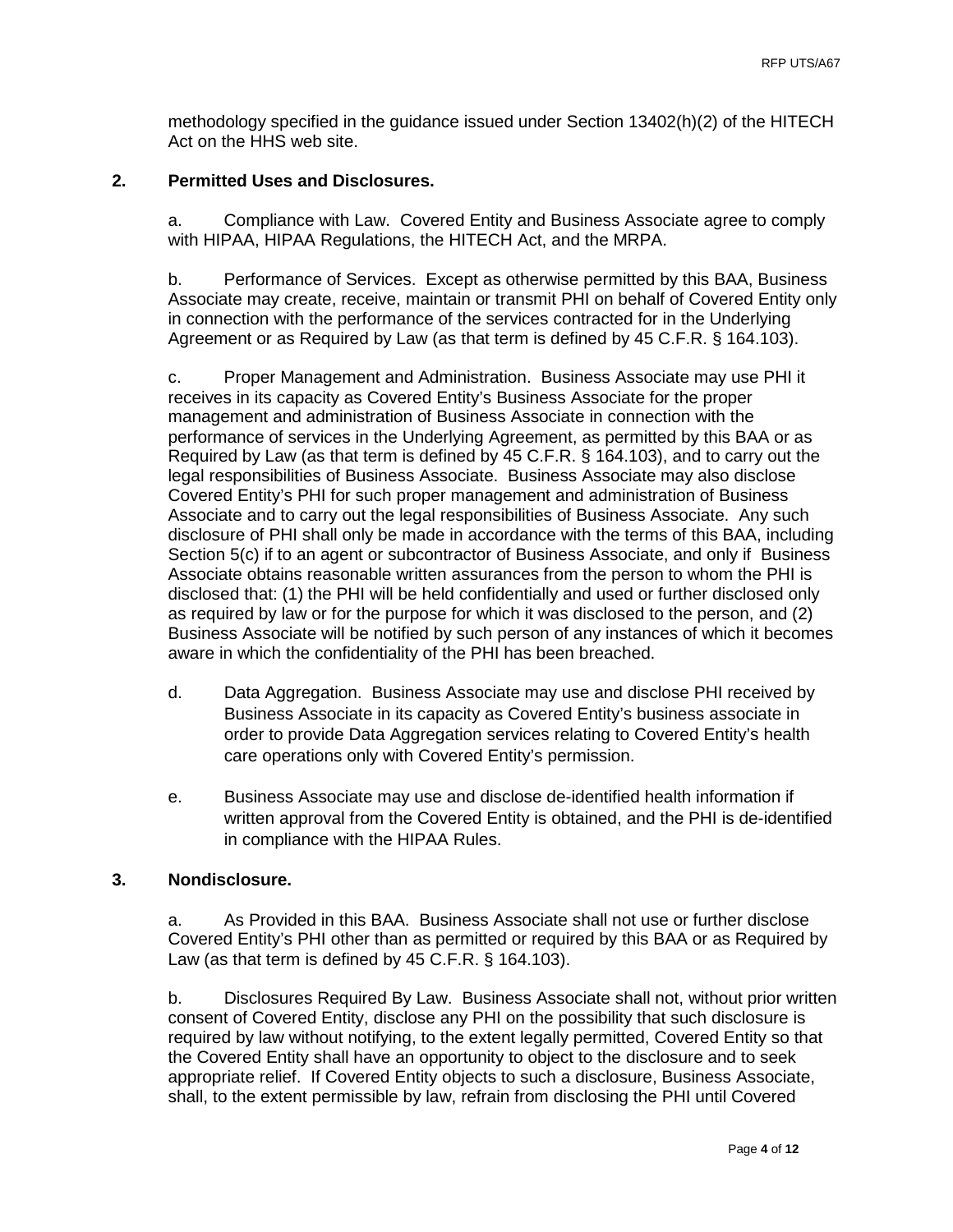Entity has exhausted all alternatives for relief. Business Associate shall require reasonable assurances from persons receiving PHI in accordance with Section 2(c) that such persons will provide Covered Entity with similar notice and opportunity to object before disclosing PHI when a disclosure is required by law.

c. Additional Restrictions. If Covered Entity notifies Business Associate that Covered Entity has agreed to be bound by additional restrictions on the uses or disclosures of Covered Entity's PHI pursuant to HIPAA or the HIPAA Regulations, Business Associate shall be bound by such additional restrictions and shall not disclose Covered Entity's PHI in violation of such additional restrictions to the extent possible consistent with Business Associate's obligations set forth in the Underlying Agreement.

d. Restrictions Pursuant to Subject's Request. If Business Associate has knowledge that an individual who is the subject of PHI in the custody and control of Business Associate has requested restrictions on the disclosure of PHI, Business Associate must comply with the requested restriction if (a) the Covered Entity agrees to abide by the restriction; or (b) the disclosure is to a health plan for purposes of carrying out payment or health care operations and the PHI pertains solely to a health care item or service for which Covered Entity has been paid out of pocket in full. If the use or disclosure of PHI in this BAA is based upon an Individual's specific authorization for the use or disclosure of his or her PHI, and the Individual revokes such authorization, the effective date of such authorization has expired, or such authorization is found to be defective in any manner that renders it invalid, Business Associate shall, if it has notice of such revocation, expiration, or invalidity, cease the use and disclosure of the Individual's PHI except to the extent it has relied on such use or disclosure, or if an exception under the Privacy Rule expressly applies.

e. Remuneration. Business Associate shall not directly or indirectly receive remuneration in exchange for disclosing PHI received from or on behalf of Covered Entity except as permitted by HITECH Act § 13405, the MRPA, and any implementing regulations that may be promulgated or revised from time to time.

f. Disclosure. Business Associate shall not use or disclose PHI in a manner that would violate Subpart E of 45 C.F.R. part 164, or MRPA, if done by the Covered Entity itself except as authorized under Section 2 of this BAA.

**4. Minimum Necessary**. Business Associate shall limit its uses and disclosures of, and requests for, PHI, to the minimum amount of PHI necessary to accomplish the intended purpose of the use, disclosure or request.

### **5. Additional Business Associate Obligations.**

a. Safeguards. Business Associate shall use appropriate safeguards and comply with Subpart C of 45 C.F.R. 164 with respect to electronic PHI to prevent use or disclosure of the PHI other than as provided for by this BAA. Business Associate shall implement administrative, physical and technical safeguards that reasonably and appropriately protect the confidentiality, integrity, and availability of any paper or electronic PHI it creates, receives, maintains, or transmits on behalf of Covered Entity.

b. To the extent the Business Associate is to carry out one or more of Covered Entity's obligation(s) under the Privacy Rule, Business Associate shall comply with the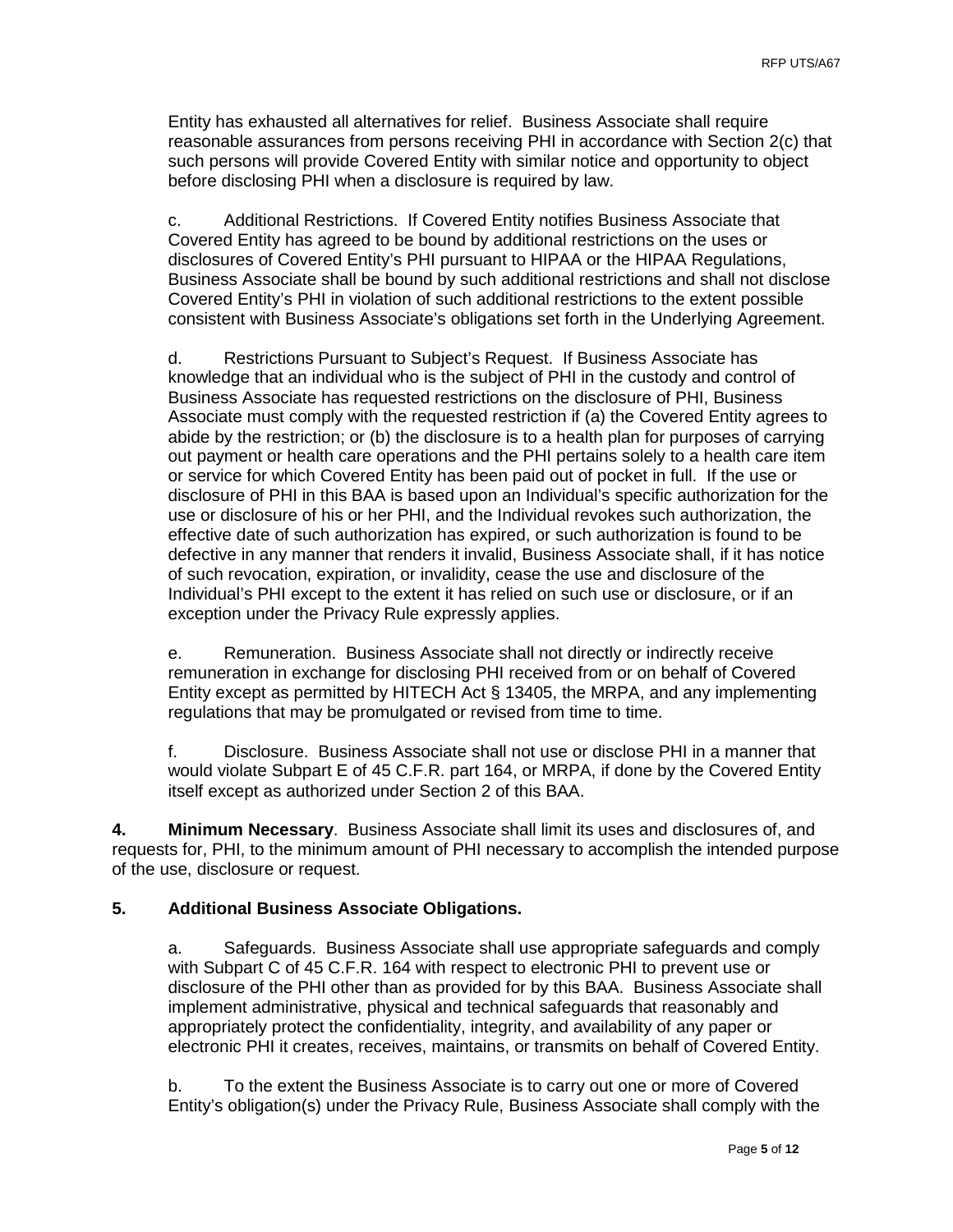requirements of the Privacy Rule that apply to the Covered Entity in the performance of the obligations.

c. Business Associate's Agents and Subcontractors.

1) Business Associate shall ensure that any agents and subcontractors to whom it provides PHI agree to only create, receive, maintain or transmit PHI on behalf of the Business Associate under the same restrictions that apply to Business Associate. Such agreement between Business Associate and subcontractor or agent must be in writing and must comply with the terms of this BAA and the requirements outlined at 45 C.F.R. §164.504(e)(2); 45 C.F.R. §164.502(e)(1)(ii); 45 C.F.R. §164.314; and 45 C.F.R. §164.308(b)(2). Additionally, Business Associate shall ensure agent or subcontractor agree to and implement reasonable and appropriate safeguards to protect PHI.

2) If Business Associate knows of a pattern of activity or practice of its subcontractor or agent that constitutes a material breach or violation of the agent or subcontractor's obligation under the contract or other arrangement, the Business Associate must take steps to cure the breach and end the violation and if such steps are not successful, must terminate the contract or arrangement if feasible. If it is not feasible to terminate the contract, Business Associate must promptly notify the Covered Entity.

d. Reporting. Business Associate shall, as soon as practicable but not more than five (5) business days after becoming aware of any successful security incident or use or disclosure of Covered Entity's PHI or Sensitive Personal Information in violation of this BAA, report any such use or disclosure to Covered Entity. With the exception of law enforcement delays that satisfy the requirements under 45 C.F.R. § 164.412 or as otherwise required by applicable state law, Business Associate shall notify Covered Entity in writing without unreasonable delay and in no case later than ten (10) calendar days upon discovery of a Breach of Unsecured PHI or Breach of Security System. Such notice must include, to the extent possible, the name of each individual whose Unsecured PHI or Sensitive Personal Information has been, or is reasonably believed by Business Associate to have been, accessed, acquired, or disclosed during such breach. Business Associate shall also provide, to the extent possible, Covered Entity with any other available information that Covered Entity is required to include in its notification to individuals under 45 C.F.R. § 164.404(c) and Section 521.053, Texas Business & Commerce Code at the time of Business Associate's notification to Covered Entity or promptly thereafter as such information becomes available. For purposes of this BAA, a Breach of Unsecured PHI or Breach of Security System shall be treated as discovered by Business Associate as of the first day on which such breach is known to Business Associate (including any person, other than the individual committing the breach, who is an employee, officer, or other agent of Business Associate, as determined in accordance with the federal common law of agency) or should reasonably have been known to Business Associate following the exercise of reasonable diligence.

e. Mitigation. Business Associate shall have procedures in place to mitigate, to the maximum extent practicable, any deleterious effect from any Use or Disclosure (as defined by 45 C.F.R. §160.103).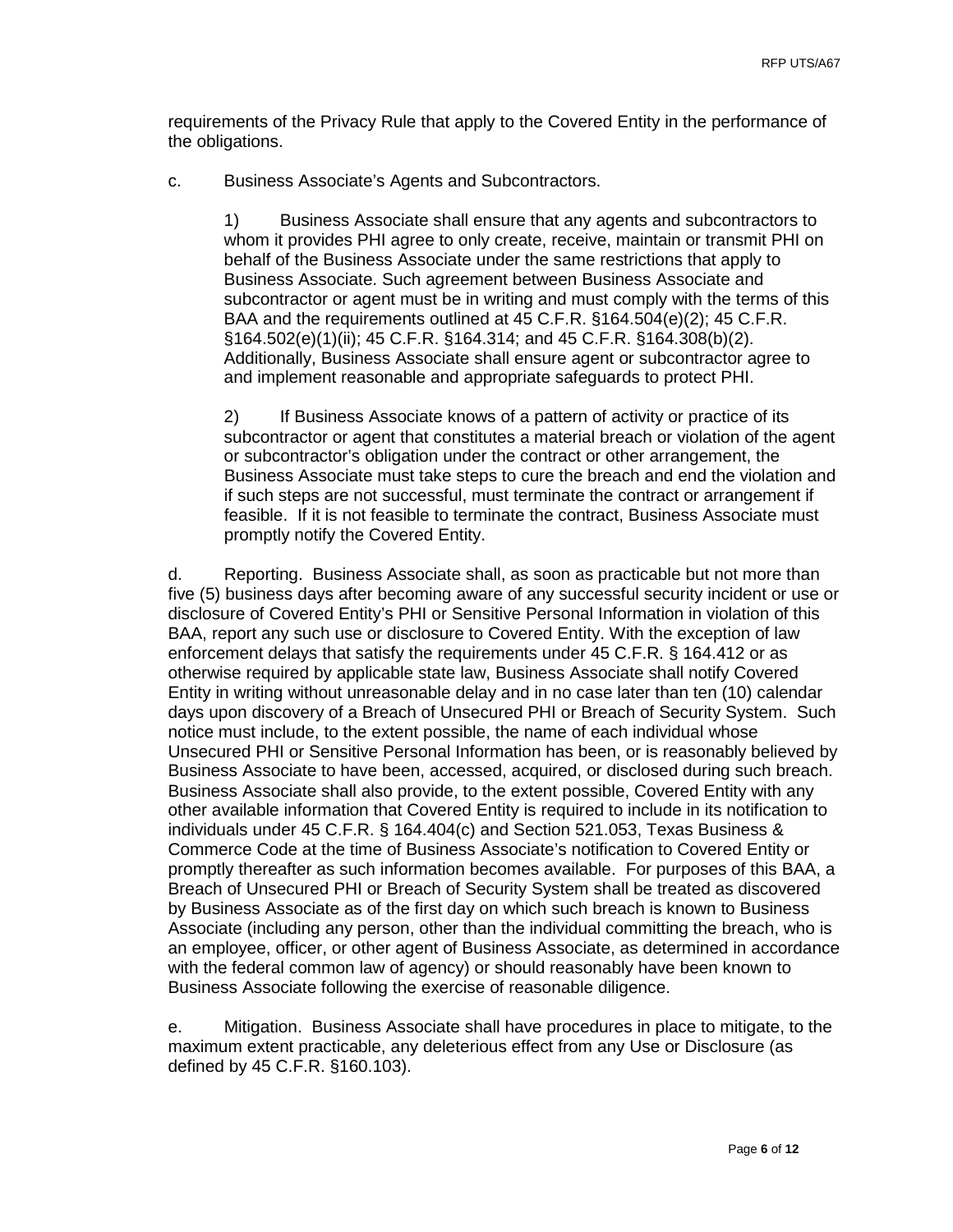f. Sanctions. Business Associate shall apply appropriate sanctions in accordance with Business Associate's policies against any employee, subcontractor or agent who uses or discloses Covered Entity's PHI in violation of this BAA or applicable law.

g. Covered Entity's Rights of Access and Inspection. From time to time upon reasonable notice, or upon a reasonable determination by Covered Entity that Business Associate has breached this BAA, Covered Entity may inspect the facilities, systems, books and records of Business Associate related to the use and disclosure of PHI received from, or created or received by Business Associate on behalf of Covered Entity or the safeguarding of such PHI to monitor compliance with this BAA. Business Associate shall document and keep current such security measures and safeguards and make them available to Covered Entity for inspection upon reasonable request including summaries of any internal or external assessments Business Associate performed related to such security controls and safeguards. The fact that Covered Entity inspects, or fails to inspect, or has the right to inspect, Business Associate's facilities, systems and procedures does not relieve Business Associate of its responsibility to comply with this BAA, nor does Covered Entity's (1) failure to detect or (2) detection but failure to require Business Associate's remediation of any unsatisfactory practices, constitute acceptance of such practice or a waiver of Covered Entity's enforcement or termination rights under this BAA. This Section shall survive termination of this BAA.

h. United States Department of Health and Human Services. Business Associate shall make its internal practices, books and records relating to the use and disclosure of PHI received from, or created or received by Business Associate on behalf of, Covered Entity available to the Secretary of the United States Department of Health and Human Services for purposes of determining Covered Entity's compliance with HIPAA and the HIPAA regulations, provided that Business Associate shall promptly notify Covered Entity upon receipt by Business Associate of any such request for access by the Secretary of the United States Department of Health and Human Services, and shall provide Covered Entity with a copy thereof as well as a copy of all materials disclosed pursuant thereto, unless otherwise prohibited by law.

i. Training. Business Associate shall provide such training in the privacy and security of PHI to its Workforce (as that term is defined by 45 C.F.R. § 160.103) as is required for Business Associate's compliance with HIPAA, HIPAA Regulations, HITECH, and the MRPA.

### **6. Obligation to Provide Access, Amendment and Accounting of PHI.**

a. Access to PHI. Business Associate shall make available to Covered Entity, in the time and manner designated by the Covered Entity, such information as necessary to allow Covered Entity to meet its obligations under the HIPAA Regulations, PHI contained in a Designated Record Set held by Business Associate as Covered Entity may require to fulfill Covered Entity's obligations to provide access to, and copies of, PHI in accordance with HIPAA and the HIPAA Regulations and MRPA. In the event that any individual requests access to PHI directly from Business Associate, Business Associate shall notify Covered Entity within five (5) business days that such request has been made.

b. Amendment of PHI. Business Associate shall make available to Covered Entity PHI contained in a Designated Record Set held by Business Associate as Covered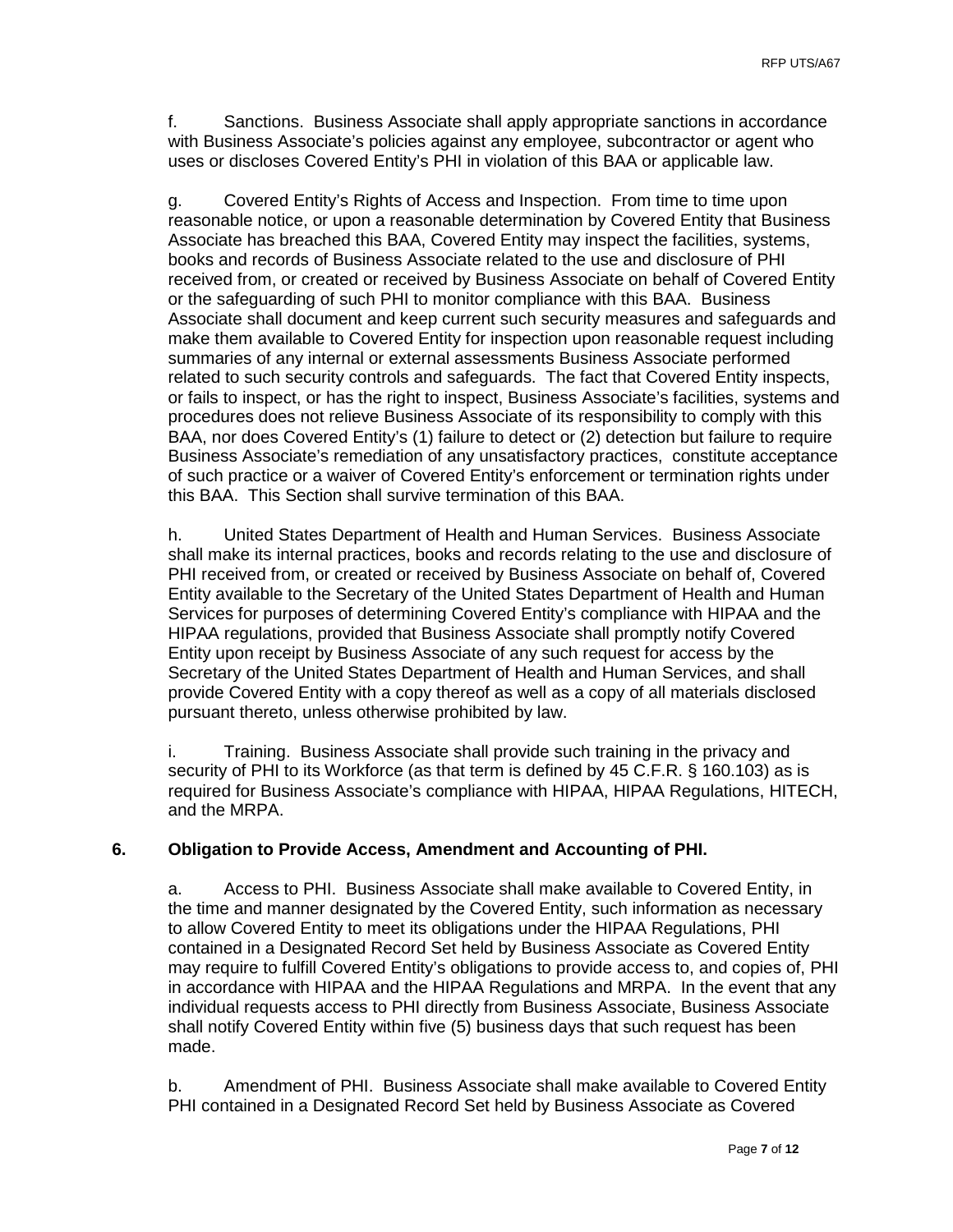Entity may require to fulfill Covered Entity's obligations to amend PHI in accordance with HIPAA and the HIPAA Regulations. In addition, Business Associate shall, as directed by Covered Entity, incorporate any amendments to Covered Entity's PHI into copies of such information maintained by Business Associate. In the event that any individual requests amendment of PHI directly from Business Associate, Business Associate shall forward such request to Covered Entity within five (5) business days.

c. Accounting of Disclosures of PHI.

1) Record of Disclosures. Business Associate shall maintain a record of all disclosures of PHI received from, or created or received by Business Associate on behalf of, Covered Entity, except for those disclosures identified in Section  $6(c)(2)$  below, including the date of the disclosure, the name and, if known, the address of the recipient of the PHI, a brief description of the PHI disclosed, and the purpose of the disclosure which includes an explanation of the reason for such disclosure. Business Associate shall make this record available to Covered Entity upon Covered Entity's request. If Business Associate maintains records in electronic form, Business Associate shall account for all disclosures made during the period of three (3) years preceding the request. In the event that any individual requests an accounting of disclosures of PHI directly from Business Associate, Business Associate shall notify Covered Entity within five (5) business days that such request has been made and provide Covered Entity with a record of disclosures within ten (10) days of an individual's request. If the request from an individual comes directly to Covered Entity and Covered Entity notifies Business Associate that it requires information from Business Associate in order to respond to the individual, Business Associate shall make available to Covered Entity such information as Covered Entity may require within ten (10) days from the time of request by Covered Entity.

2) Certain Disclosures Need Not Be Recorded. The following disclosures need not be recorded:

a) disclosures to carry out Covered Entity's treatment, payment and health care operations as defined under the HIPAA Regulations;

b) disclosures to individuals of PHI about them as provided by the HIPAA Regulations;

c) disclosures for Covered Entity's facility's directory, to persons involved in the individual's care, or for other notification purposes as provided by the HIPAA Regulations;

d) disclosures for national security or intelligence purposes as provided by the HIPAA Regulations;

e) disclosures to correctional institutions or law enforcement officials as provided by the HIPAA Regulations;

f) disclosures that occurred prior to the later of (i) the Effective Date or (ii) the date that Covered Entity is required to comply with HIPAA and the HIPAA Regulations;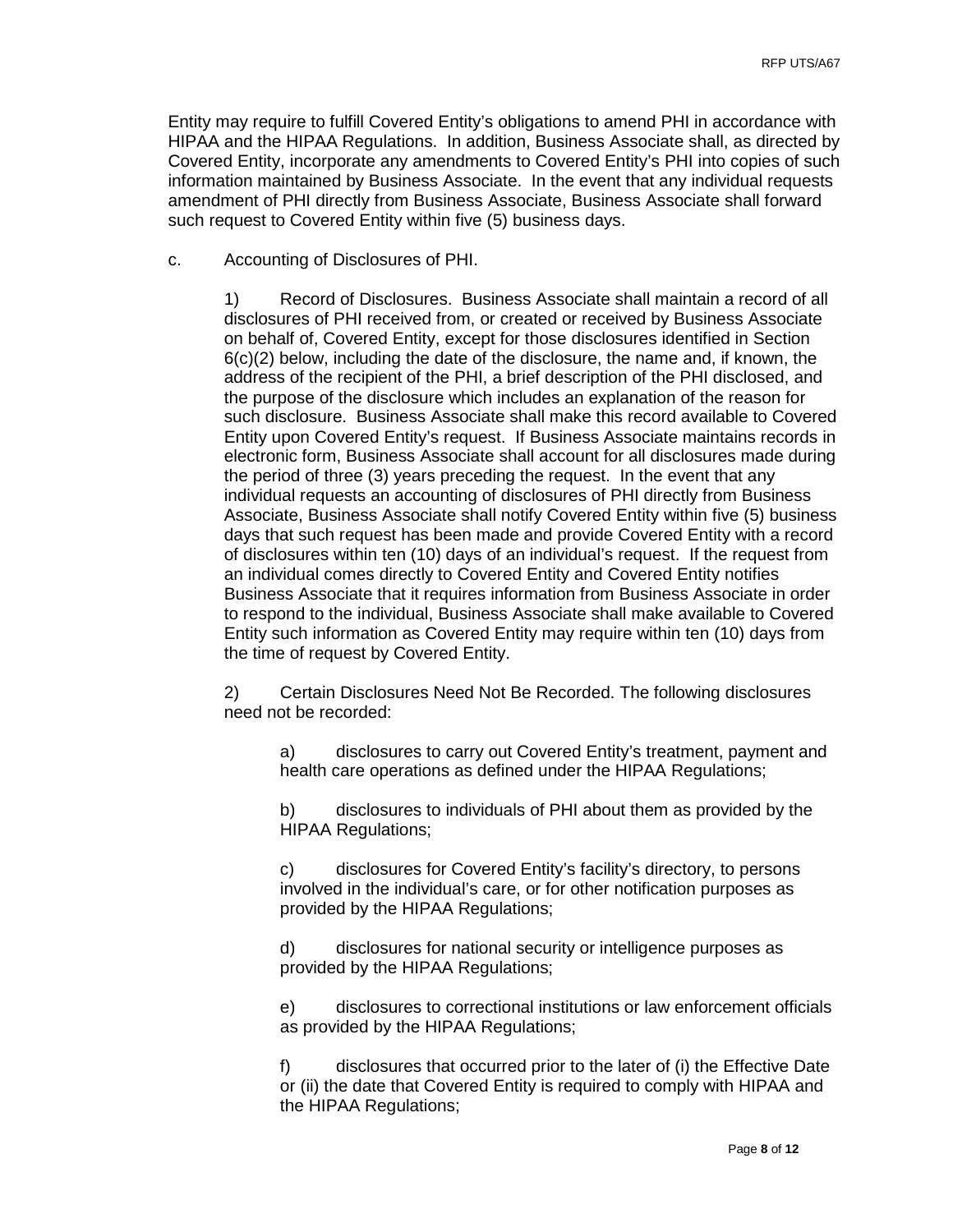g) disclosures pursuant to an individual's authorization in accordance with HIPAA and the HIPAA Regulations; and

h) any other disclosures excepted from the right to an accounting by the HIPAA Regulations.

### **7. Material Breach, Enforcement and Termination.**

a. Term. This BAA shall become effective on the Effective Date of the Underlying Agreement and shall continue unless or until this BAA terminates, the Underlying Agreement terminates, or the Business Associate has completed performance of the services in the Underlying Agreement, whichever is earlier.

b. Termination. Either Party may terminate this BAA:

1) immediately if the other Party is finally convicted in a criminal proceeding for a violation of HIPAA or the HIPAA Regulations;

2) immediately if a final finding or stipulation that the other Party has violated any standard or requirement of HIPAA or other security or privacy laws is made in any administrative or civil proceeding in which the other Party has been joined; or completed performance of the services in the Underlying Agreement, whichever is earlier.

3) pursuant to Sections 7(c) or 8(b) of this BAA.

c. Remedies. Upon a Party's knowledge of a material breach by the other Party, the non-breaching Party shall either:

1) provide an opportunity for the breaching Party to cure the breach and end the violation or terminate this BAA and the Underlying Agreement if the breaching Party does not cure the breach or end the violation within ten (10) business days or a reasonable time period as agreed upon by the non-breaching party; or

2) immediately terminate this BAA and the Underlying Agreement if cure is not possible.

d. Injunctions. Covered Entity and Business Associate agree that any violation of the provisions of this BAA may cause irreparable harm to Covered Entity. Accordingly, in addition to any other remedies available to Covered Entity at law or in equity, Covered Entity shall be entitled to seek an injunction or other decree of specific performance with respect to any violation of this BAA or explicit threat thereof, without any bond or other security being required and without the necessity of demonstrating actual damages.

e. Indemnification. This indemnification provision is enforceable against the Parties only to the extent authorized under the constitution and laws of the State of Texas. The Parties will indemnify, defend and hold harmless each other and each other's respective employees, directors, officers, subcontractors, agents or other members of its workforce, each of the foregoing hereinafter referred to as "indemnified party," against all actual and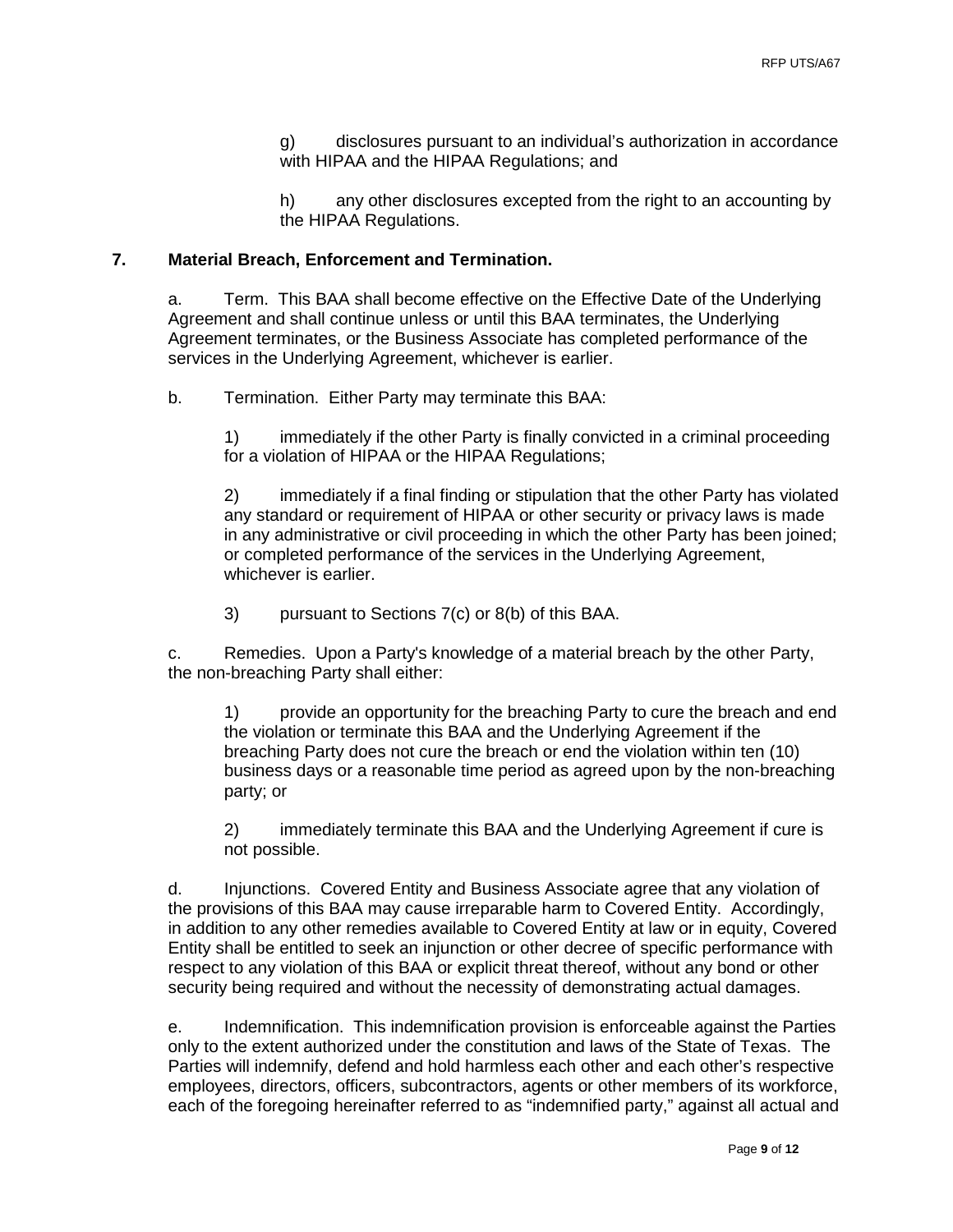direct losses suffered by the indemnified party and all liability to third parties arising from or in connection with any breach of this BAA or of any warranty hereunder or from any negligence or wrongful acts or omissions, including failure to perform its obligations under MRPA, HIPAA, the HIPAA Regulations, and the HITECH Act by the indemnifying party or its employees, directors, officers, subcontractors, agents or other members of its workforce.

f. Breach of PHI and Breach of System Security. Business Associate will pay or reimburse Covered Entity for all costs and penalties incurred by Covered Entity in connection with any incident giving rise to a Breach of PHI and/or a Breach of System Security, including without limitation all costs related to any investigation, any notices to be given, reasonable legal fees, or other actions taken to comply with HIPAA, the HITECH Act, or any other applicable law or regulation, where (i) the PHI was in the custody or control of Business Associate when the Breach of PHI and/or Breach of System Security occurred, or (ii) the Breach of PHI and/or Breach of System Security was caused by the negligence or wrongful acts or omissions of Business Associate and its employees, directors, officers, subcontractors, agents or other members of its workforce.

#### **8. General Provisions.**

a. State Law. Nothing in this BAA shall be construed to require Business Associate to use or disclose PHI without written authorization from an individual who is a subject of the PHI, or written authorization from any other person, where such authorization would be required under state law for such use or disclosure.

b. Amendment. Covered Entity and Business Associate agree to enter into good faith negotiations to amend this BAA to come into compliance with changes in state and federal laws and regulations relating to the privacy, security and confidentiality of PHI. Covered Entity may terminate this BAA upon thirty (30) days written notice in the event that Business Associate does not promptly enter into an amendment that Covered Entity, in its sole discretion, deems sufficient to ensure that Covered Entity will be able to comply with such laws and regulations.

c. No Third Party Beneficiaries. Nothing express or implied in this BAA is intended or shall be deemed to confer upon any person other than Covered Entity, Business Associate, and their respective successors and assigns, any rights, obligations, remedies or liabilities.

d. Ambiguities. The Parties agree that any ambiguity in this BAA shall be resolved in favor of a meaning that complies and is consistent with applicable law protecting the privacy, security, and confidentiality of PHI, including, without limitation, MRPA, HIPAA, the HIPAA Regulations, and the HITECH Act.

e. Primacy. To the extent that any provision of this BAA conflicts with the provision of any other agreement or understanding between the Parties, this BAA shall control.

f. Destruction/Return of PHI. Business Associate agrees that, pursuant to 45 C.F.R. § 164.504(e)(2)(ii)(I), upon termination of this BAA or the Underlying Agreement, for whatever reason,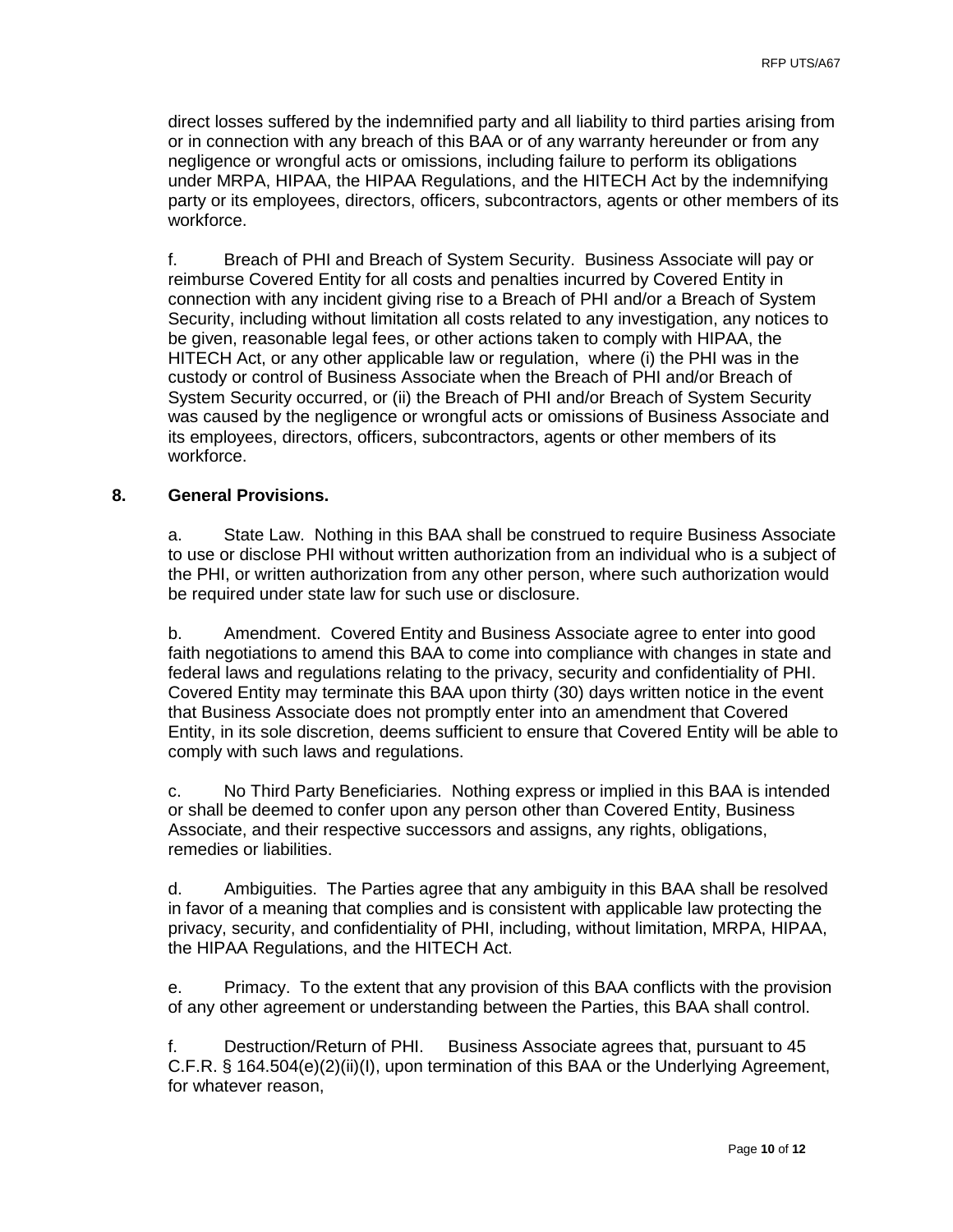1) It will return or destroy all PHI, if feasible, received from or created or received by it on behalf of Covered Entity that Business Associate maintains in any form, and retain no copies of such information which for purposes of this BAA shall mean all backup tapes. Prior to doing so, Business Associate further agrees to recover any PHI in the possession of its subcontractors or agents. An authorized representative of Business Associate shall certify in writing to Covered Entity, within thirty (30) days from the date of termination or other expiration of the Underlying Agreement, that all PHI has been returned or disposed of as provided above and that Business Associate or its subcontractors or agents no longer retain any such PHI in any form.

2) If it is not feasible for Business Associate to return or destroy said PHI, Business Associate will notify the Covered Entity in writing. The notification shall include a statement that the Business Associate has determined that it is infeasible to return or destroy the PHI in its possession, and the specific reasons for such determination. Business Associate shall comply with the Security Rule and extend any and all protections, limitations and restrictions contained in this BAA to Business Associate's use and/or disclosure of any PHI retained after the termination of this BAA, and to limit any further uses and/or disclosures to the purposes that make the return or destruction of the PHI infeasible.

3) If it is infeasible for Business Associate to obtain, from a subcontractor or agent any PHI in the possession of the subcontractor or agent, Business Associate must provide a written explanation to Covered Entity and require the subcontractors and agents to agree to comply with the Security Rule and extend any and all protections, limitations and restrictions contained in this BAA to the subcontractors' and/or agents' use and/or disclosure of any PHI retained after the termination of this BAA, and to limit any further uses and/or disclosures to the purposes that make the return or destruction of the PHI infeasible.

g. Offshore Work. In performing the functions, activities or services for, or on behalf of Covered Entity, Business Associate shall not, and shall not permit any of its agents or subcontractors who receive Covered Entity's PHI to, transmit or make available any PHI to any entity or individual outside the United States without prior written consent of Covered Entity.

h. Integration. This BAA embodies and constitutes the entire agreement and understanding between the Parties with respect to the subject matter hereof and supersedes all prior oral or written agreements, commitments and understandings pertaining to the subject matter hereof.

i. Governing Law. This BAA is governed by, and shall be construed in accordance with, applicable federal law and the laws of the State of Texas without regard to choice of law principles.

j. Notices. Any notices to be given hereunder to a Party shall be made via U.S. Mail or express courier to such Party's address given below, and/or (other than for the delivery of fees) via facsimile to the facsimile telephone numbers listed below.

If to Covered Entity: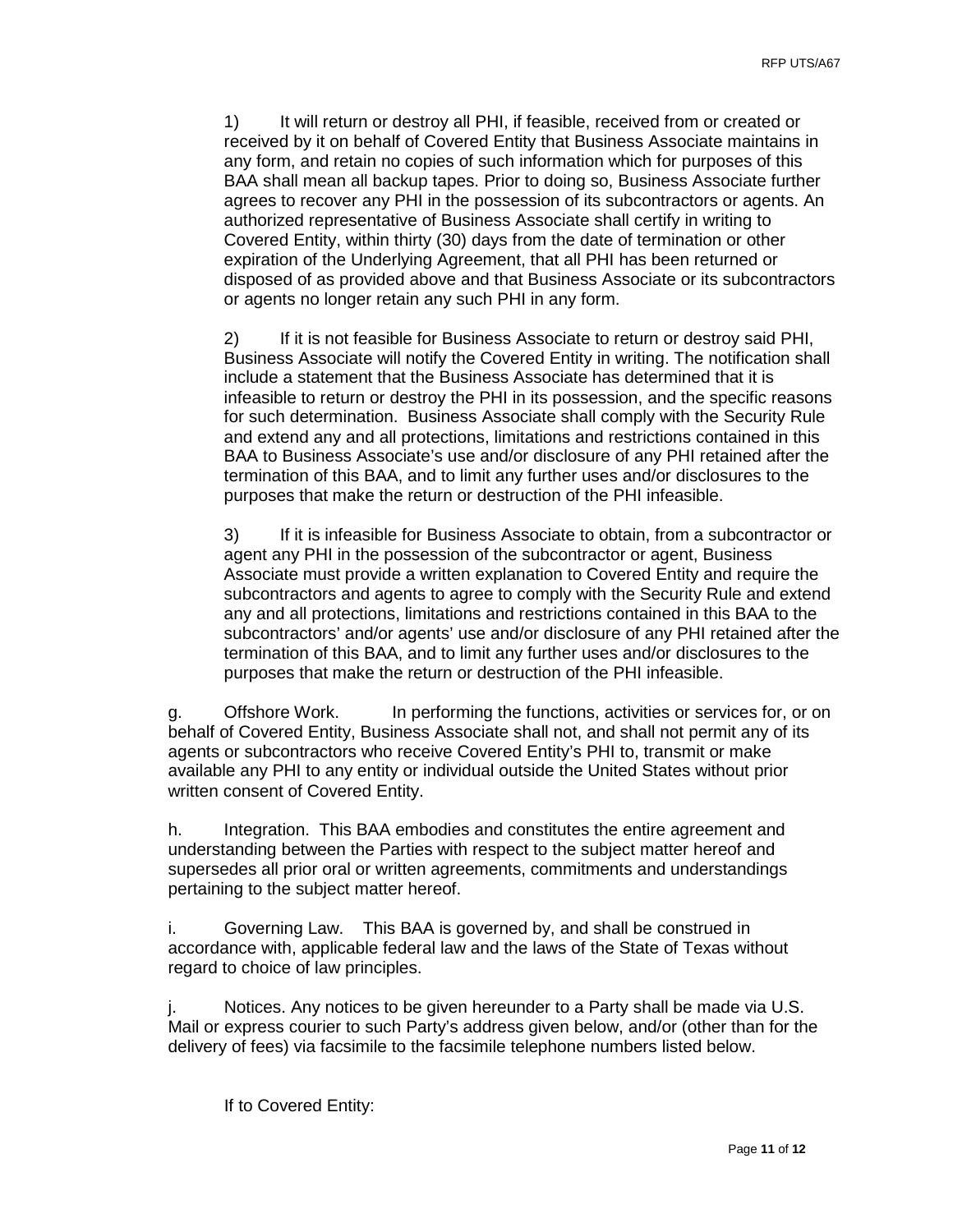The applicable U.T. Institution(s)'s Privacy Officer.

With copy to: The University of Texas System Privacy Officer Office of Systemwide Compliance 210 West 7th Street Austin, Texas 78701 [Privacyofficer@utsystem.edu](mailto:Privacyofficer@utsystem.edu) Phone: 512.499.4389

If to Business Associate: Information Management Services, Inc. 3901 Calverton Blvd, #200 Calverton, MD, 20705 301-680-9770 Attn: Kevin Meagher Fax: 301-680-8304 Email: meagherk@imsweb.com

Each Party named above may change its address and that of its representative for notice by the giving of notice thereof in the manner herein above provided.

k. Privilege. Notwithstanding any other provision in this BAA, this BAA shall not be deemed to be an agreement by Business Associate to disclose information that is privileged, protected, or confidential under applicable law to the extent that such privilege, protection or confidentiality (a) has not been waived or (b) is not superseded by applicable law.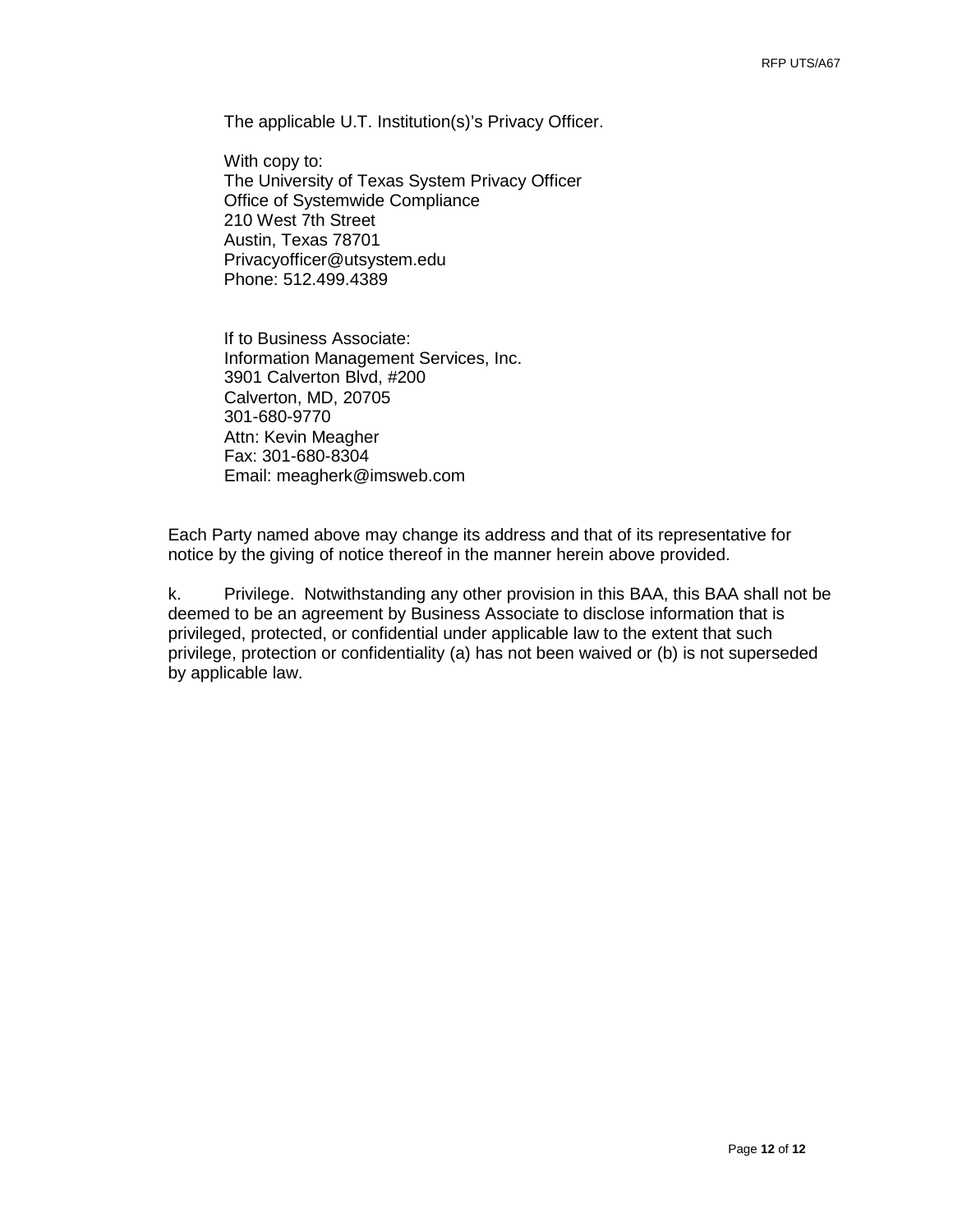### **APPENDIX FOUR**

### **ACCESS BY INDIVIDUALS WITH DISABILITIES**

**Access by Individuals with Disabilities.** Preferred Supplier represents and warrants ("**EIR Accessibility Warranty**") that the electronic and information resources and all associated information, documentation, and support that it provides under this Agreement (collectively, the "**EIRs**") comply with the applicable requirements set forth in Title 1, Chapter 213, *Texas Administrative Code,* and Title 1, Chapter 206, Rule §206.70, *Texas Administrative Code* (as authorized by Chapter 2054, Subchapter M, *Government Code*). To the extent Preferred Supplier becomes aware that the EIRs, or any portion thereof, do not comply with the EIR Accessibility Warranty, then Preferred Supplier represents and warrants that it will, at no cost to UT Party, either (1) perform all necessary remediation to make the EIRs satisfy the EIR Accessibility Warranty or (2) replace the EIRs with new EIRs that satisfy the EIR Accessibility Warranty. In the event Preferred Supplier fails or is unable to do so, UT Party may terminate this Agreement, and Preferred Supplier will refund to UT Party all amounts UT Party has paid under this Agreement within thirty (30) days after the termination date.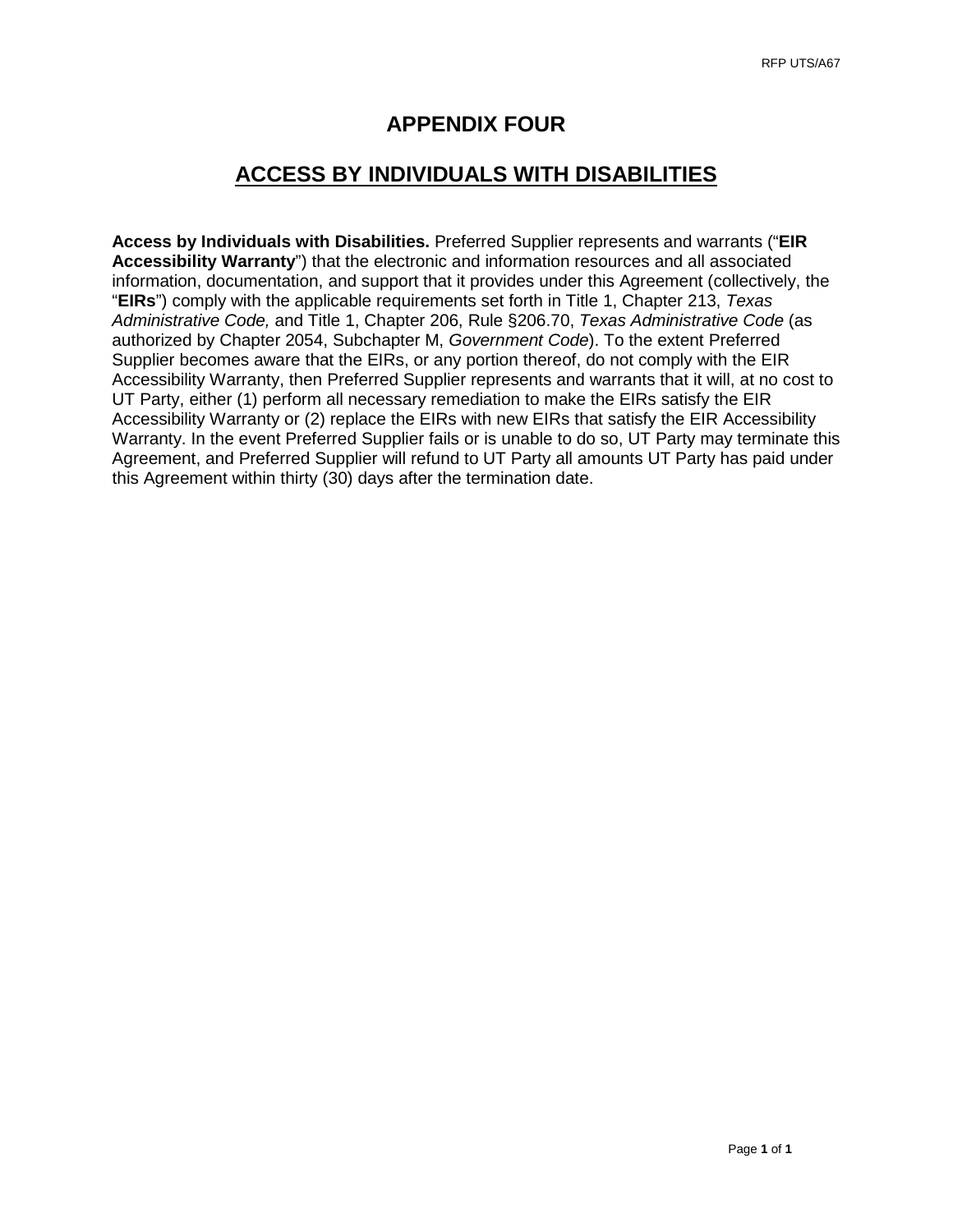# **APPENDIX FIVE**

# **ELECTRONIC AND INFORMATION RESOURCES ENVIRONMENT SPECIFICATIONS**

The specifications, representations, warranties and agreements set forth in Proposer's responses to this **APPENDIX FIVE** will be incorporated into the Agreement.

### **Basic Specifications**

1. If the EIR will be hosted by Institutional Participant, please describe the overall environment requirements for the EIR (size the requirements to support the number of concurrent users, the number of licenses and the input/output generated by the application as requested in the application requirements).

Hardware: If Proposer will provide hardware, does the hardware have multiple hard drives utilizing a redundant RAID configuration for fault tolerance? Are redundant servers included as well?

Operating System and Version:

Web Server: Is a web server required? If so, what web application is required (Apache or IIS)? What version? Are add-ins required?

Application Server:

Database:

Other Requirements: Are any other hardware or software components required?

Assumptions: List any assumptions made as part of the identification of these environment requirements.

Storage: What are the space/storage requirements of this implementation?

Users: What is the maximum number of users this configuration will support?

Clustering: How does the EIR handle clustering over multiple servers?

Virtual Server Environment: Can the EIR be run in a virtual server environment?

2. If the EIR will be hosted by Proposer, describe in detail what the hosted solution includes, and address, specifically, the following issues:

A. Describe the audit standards of the physical security of the facility; and

B. Indicate whether Proposer is willing to allow an audit by Institutional Participant or its representative.

3. If the user and administrative interfaces for the EIR are web-based, do the interfaces support Firefox on Mac as well as Windows and Safari on the Macintosh?

4. If the EIR requires special client software, what are the environment requirements for that client software?

5. Manpower Requirements: Who will operate and maintain the EIR? Will additional Institutional Participant full time employees (FTEs) be required? Will special training on the EIR be required by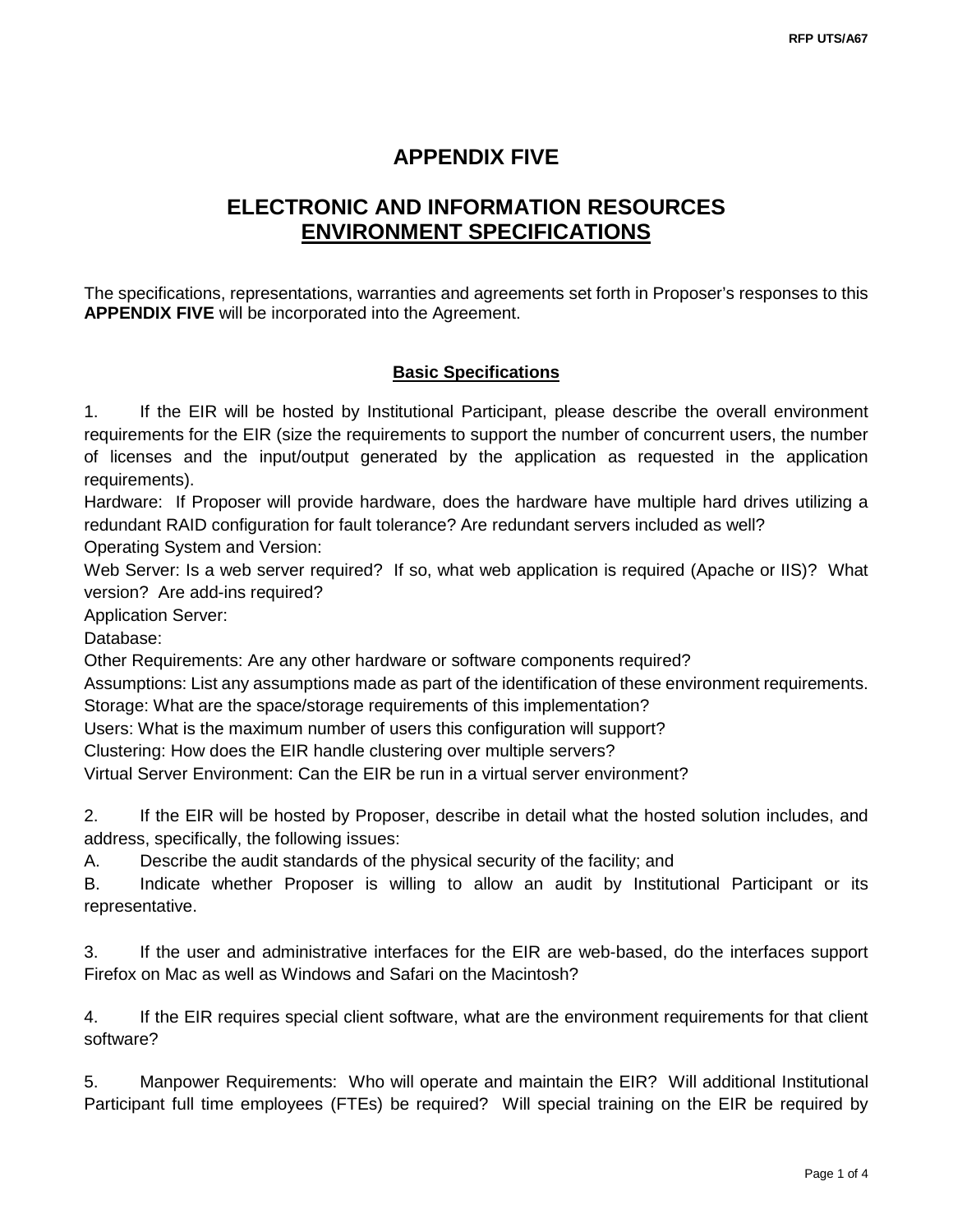Proposer's technical staff? What is the estimated cost of required training

6. Upgrades and Patches: Describe Proposer's strategy regarding EIR upgrades and patches for both the server and, if applicable, the client software. Included Proposer's typical release schedule, recommended processes, estimated outage and plans for next version/major upgrade.

### **Security**

Has the EIR been tested for application security vulnerabilities? For example, has the EIR been evaluated against the Open Web Application Security Project ("**OWASP**") Top 10 list that includes flaws like cross site scripting and SQL injection? If so, please provide the scan results and specify the tool used. Institutional Participant will not take final delivery of the EIR if Institutional Participant determines there are serious vulnerabilities within the EIR.

Which party, Proposer or Institutional Participant, will be responsible for maintaining critical EIR application security updates?

If the EIR is hosted, indicate whether Proposer's will permit Institutional Participant to conduct a penetration test on Institutional Participant's instance of the EIR.

If confidential data, including HIPAA or FERPA data, is stored in the EIR, will the data be encrypted at rest and in transmittal?

### **Integration**

1. Is the EIR authentication Security Assertion Markup Language ("**SAML**") compliant? Has Proposer ever implemented the EIR with Shibboleth authentication? If not, does the EIR integrate with Active Directory? Does the EIR support TLS connections to this directory service?

2. Does the EIR rely on Active Directory for group management and authorization or does the EIR maintain a local authorization/group database?

3. What logging capabilities does the EIR have? If this is a hosted EIR solution, will Institutional Participant have access to implement logging with Institutional Participant's standard logging and monitoring tools, RSA's Envision?

4. Does the EIR have an application programming interface ("**API**") that enables us to incorporate it with other applications run by the Institutional Participant? If so, is the API .Net based? Web Services-based? Other?

5. Will Institutional Participant have access to the EIR source code? If so, will the EIR license permit Institutional Participant to make modifications to the source code? Will Institutional Participant's modifications be protected in future upgrades?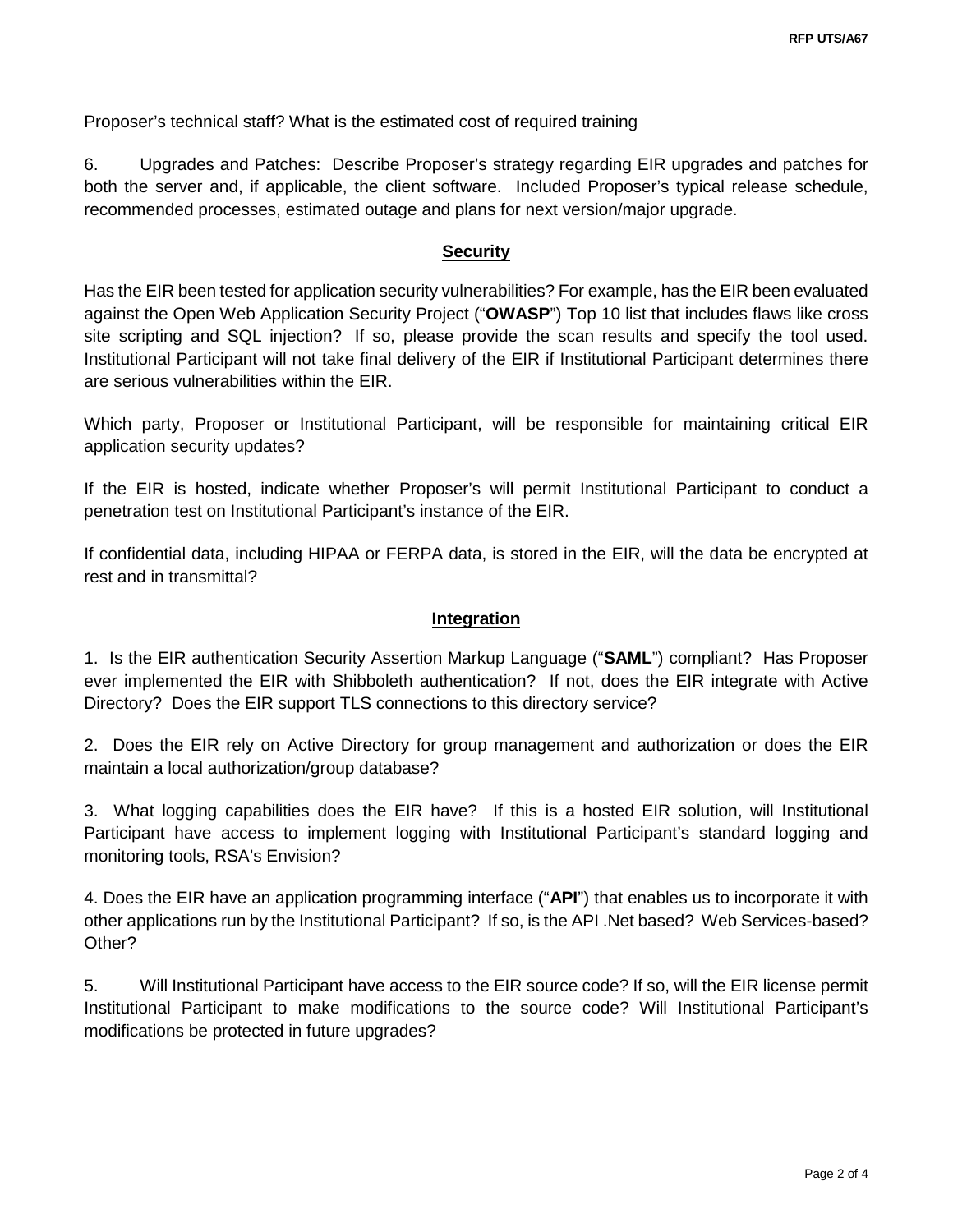6. Will Proposer place the EIR source code in escrow with an escrow agent so that if Proposer is no longer in business or Proposer has discontinued support, the EIR source code will be available to Institutional Participant.

### **Accessibility Information**

Proposer must provide the following, as required by Title 1, Rule §213.38(b) of the *Texas Administrative Code*:

1. Accessibility information for the electronic and information resources ("EIR")[1](#page-87-0) products or services proposed by Proposer, where applicable, through one of the following methods:

(A) the URL to completed Voluntary Product Accessibility Templates ("VPATs")[2](#page-87-1) or equivalent reporting templates;

(B) an accessible electronic document that addresses the same accessibility criteria in substantially the same format as VPATs or equivalent reporting templates; or

(C) the URL to a web page which explains how to request completed VPATs, or equivalent reporting templates, for any product under contract; and

2. Credible evidence of Proposer's capability or ability to produce accessible EIR products and services. Such evidence may include, but is not limited to, Proposer's internal accessibility policy documents, contractual warranties for accessibility, accessibility testing documents, and examples of prior work results.

 $\overline{a}$ 

<span id="page-87-0"></span><sup>1</sup> Electronic and information resources are defined in Section 2054.451, *Texas Government Code* [\(link\)](http://www.statutes.legis.state.tx.us/Docs/GV/htm/GV.2054.htm%232054.451) and Title 1, Rule §213.1 (6) of the *Texas Administrative Code* [\(link\)](http://texreg.sos.state.tx.us/public/readtac$ext.TacPage?sl=R&app=9&p_dir=&p_rloc=&p_tloc=&p_ploc=&pg=1&p_tac=&ti=1&pt=10&ch=213&rl=1).

<span id="page-87-1"></span><sup>2</sup> Voluntary Product Accessibility Templates are defined in Title 1, Rule §213.1 (19) of the *Texas Administrative Code* [\(link\)](http://texreg.sos.state.tx.us/public/readtac$ext.TacPage?sl=R&app=9&p_dir=&p_rloc=&p_tloc=&p_ploc=&pg=1&p_tac=&ti=1&pt=10&ch=213&rl=1). For further information, see this [link](http://www.itic.org:8080/dotAsset/5644ecd2-5024-417f-bc23-a52650f47ef8.doc) to a VPAT document provided by the Information Technology Industry Council.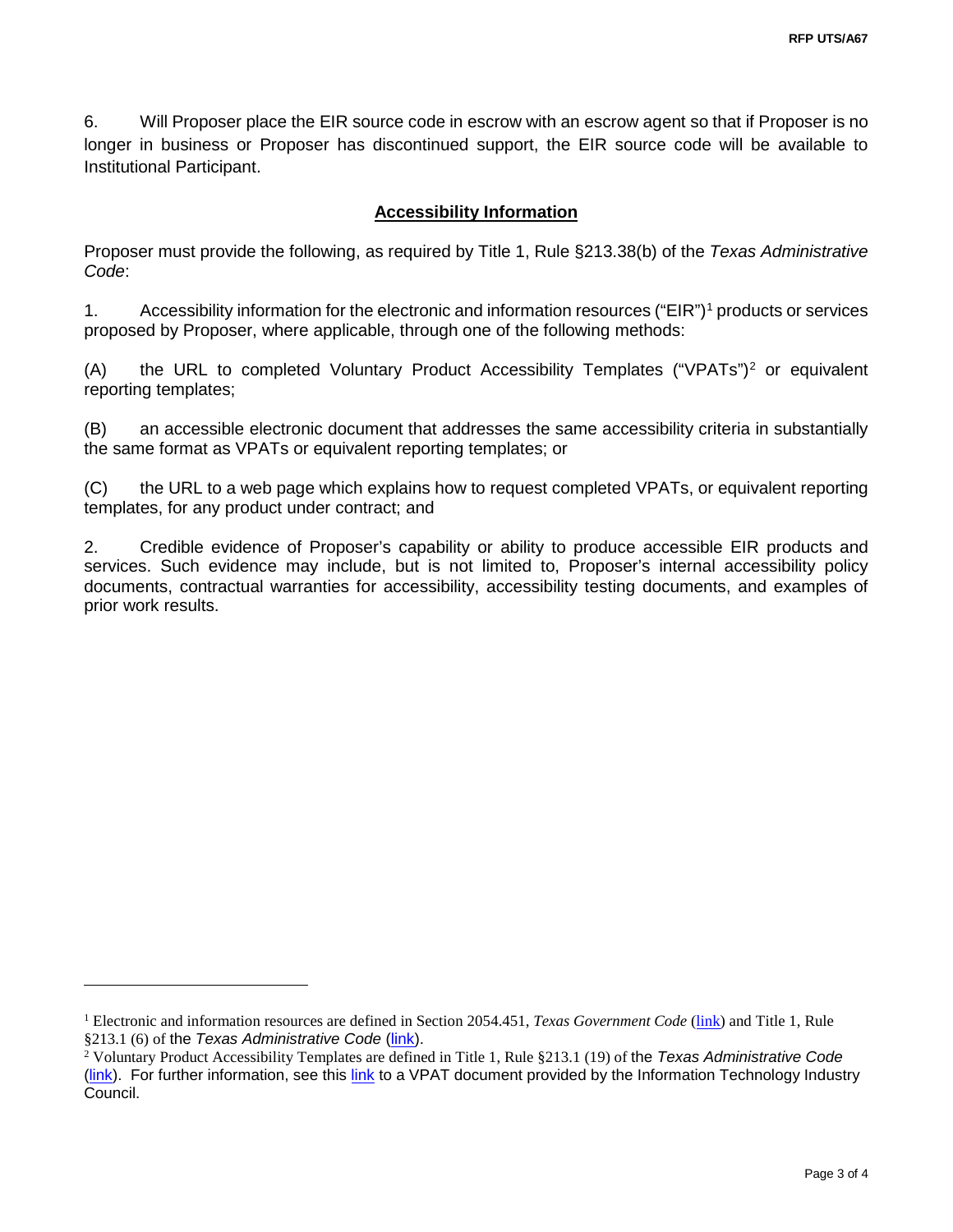| <b>Cloud Security Questionnaire</b>                |                                                                                                                                                                                        |                 |  |  |
|----------------------------------------------------|----------------------------------------------------------------------------------------------------------------------------------------------------------------------------------------|-----------------|--|--|
| <b>Control Group</b>                               | <b>Assessment Questions</b>                                                                                                                                                            | <b>Response</b> |  |  |
| <b>Verification</b>                                |                                                                                                                                                                                        |                 |  |  |
| <b>Independent Audits</b>                          | How often do you conduct network penetration tests of your cloud service<br>infrastructure?                                                                                            |                 |  |  |
|                                                    | How often do you conduct regular application penetration tests of your<br>cloud infrastructure?                                                                                        |                 |  |  |
|                                                    | How often do you conduct internal audits?                                                                                                                                              |                 |  |  |
|                                                    | Do you conduct external audits regularly as prescribed by<br>industry best practices and guidance?                                                                                     |                 |  |  |
|                                                    | Are the results of the network penetration tests available to tenants at<br>their request?                                                                                             |                 |  |  |
|                                                    | Are the results of internal and external audits available to tenants at their<br>request?                                                                                              |                 |  |  |
| <b>Third Party Audits</b>                          | Will you permit UT to conduct vulnerability scans on hosted applications<br>and your network?                                                                                          |                 |  |  |
|                                                    | Do you have external third-party conduct vulnerability scans and                                                                                                                       |                 |  |  |
|                                                    | periodic penetration tests on your applications and networks?                                                                                                                          |                 |  |  |
| <b>Audit Tools Access</b>                          | How do you restrict, log, and monitor access to your<br>information security management systems? (Ex. Hypervisors,<br>firewalls, vulnerability scanners, network sniffers, APIs, etc.) |                 |  |  |
| <b>Information</b>                                 | How do you ensure customer data is logically segmented so that data                                                                                                                    |                 |  |  |
| System                                             | may be produced for a single tenant only, without inadvertently                                                                                                                        |                 |  |  |
| <b>Regulatory</b><br><b>Mapping</b>                | accessing another tenant's data?                                                                                                                                                       |                 |  |  |
|                                                    | Do you have the capability to logically segment and recover data for a<br>specific customer in the case of a failure or data loss?                                                     |                 |  |  |
| <b>Intellectual Property</b>                       | Describe the controls you have in place to protect tenants intellectual<br>property.                                                                                                   |                 |  |  |
| <b>Data Governance</b>                             |                                                                                                                                                                                        |                 |  |  |
| <b>Ownership / Stewardship</b>                     | Do you follow a structured data-labeling standard (ex. ISO<br>15489, Oasis XML Catalog Specification, CSA data type<br>guidance)?                                                      |                 |  |  |
| Classification                                     | Can you provide the physical location/geography of storage of a tenant's<br>data upon request?                                                                                         |                 |  |  |
|                                                    | Do you allow tenants to define acceptable geographical locations for<br>data routing or resource instantiation?                                                                        |                 |  |  |
| Handling /<br>Labeling / Security<br><b>Policy</b> | Are policies and procedures established for labeling, handling, and<br>security of data and objects which contain data?                                                                |                 |  |  |
| <b>Retention Policy</b>                            | Describe technical control you have in place to enforce tenant data<br>retention policies.                                                                                             |                 |  |  |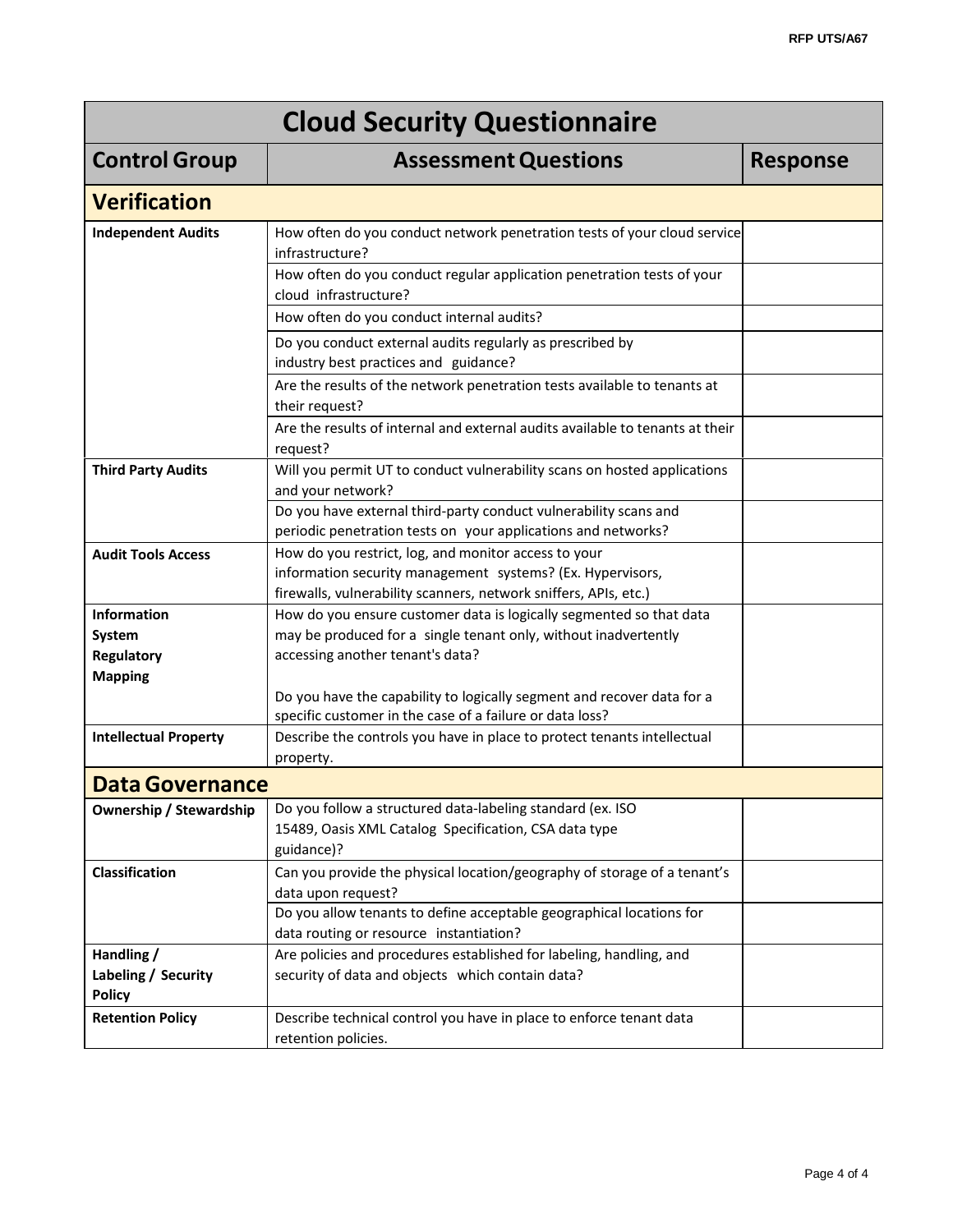### **APPENDIX SIX**

# **SECURITY CHARACTERISTICS AND FUNCTIONALITY OF CONTRACTOR'S INFORMATION RESOURCES**

The specifications, representations, warranties and agreements set forth in Proposer's responses to this **APPENDIX SIX** will be incorporated into the Agreement.

**"Information Resources"** means any and all computer printouts, online display devices, mass storage media, and all computer-related activities involving any device capable of receiving email, browsing Web sites, or otherwise capable of receiving, storing, managing, or transmitting Data including, but not limited to, mainframes, servers, Network Infrastructure, personal computers, notebook computers, hand-held computers, personal digital assistant (PDA), pagers, distributed processing systems, network attached and computer controlled medical and laboratory equipment (i.e. embedded technology), telecommunication resources, network environments, telephones, fax machines, printers and service bureaus. Additionally, it is the procedures, equipment, facilities, software, and Data that are designed, built, operated, and maintained to create, collect, record, process, store, retrieve, display, and transmit information.

"**Institutional Participant Records**" means records or record systems that Proposer (1) creates, (2) receives from or on behalf of Institutional Participant, or (3) has access, and which may contain confidential information (including credit card information, social security numbers, and private health information ("**PHI**") subject to Health Insurance Portability and Accountability Act ("**HIPAA**") of 1996 (Public Law 104-191), or education records subject to the Family Educational Rights and Privacy Act ("**FERPA**").

### **General Protection of Institutional Participant Records**

1. Describe the security features incorporated into Information Resources to be provided or used by Proposer pursuant to this RFP.

2. List all products, including imbedded products that are a part of Information Resources and the corresponding owner of each product.

3. Describe any assumptions made by Proposer in its proposal regarding information security outside those already listed in the proposal.

*Complete the following additional questions if the Information Resources will be hosted by Proposer:*

4. Describe the monitoring procedures and tools used for monitoring the integrity and availability of all products interacting with Information Resources, including procedures and tools used to, detect security incidents and to ensure timely remediation.

5. Describe the physical access controls used to limit access to Proposer's data center and network components.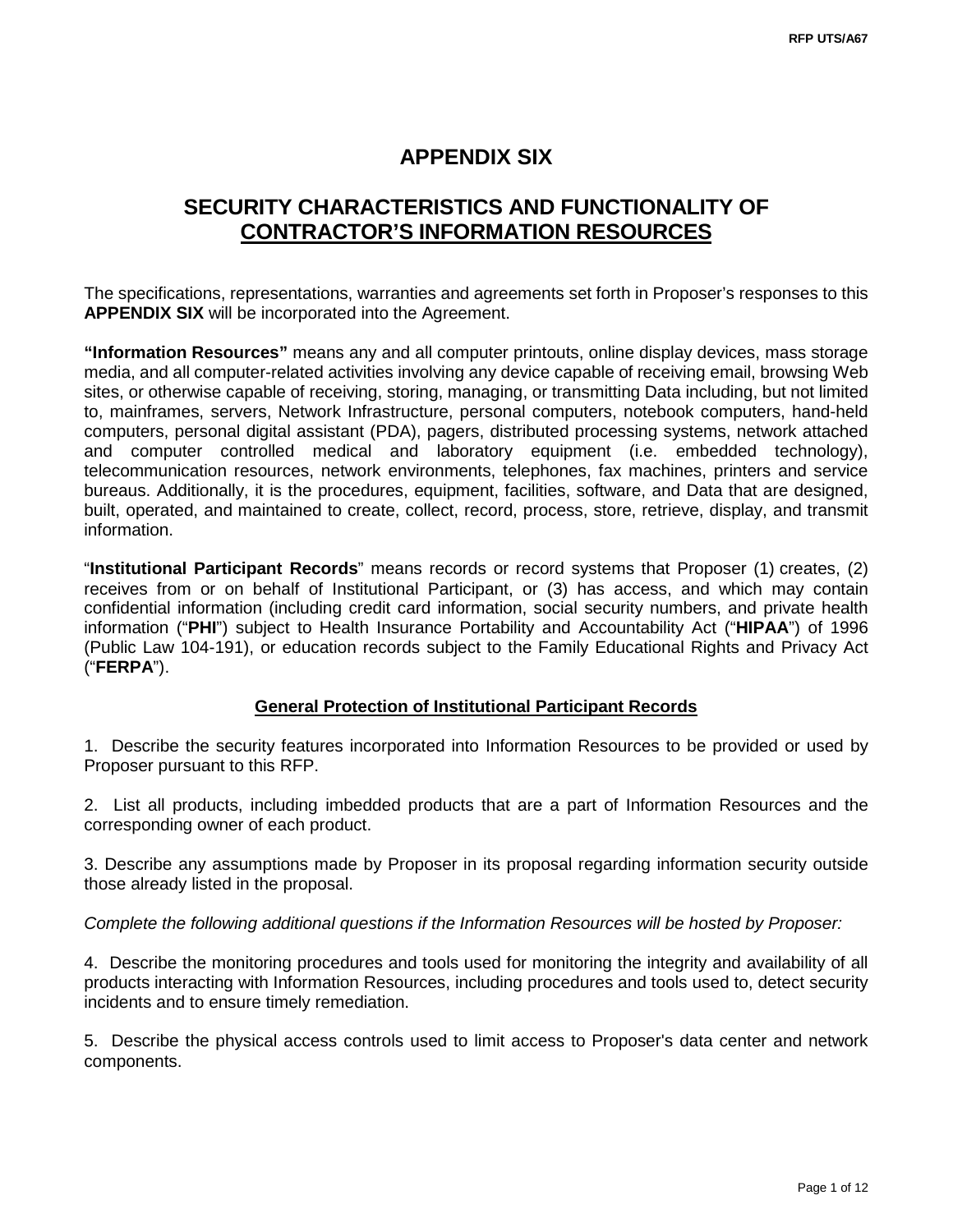6. What procedures and best practices does Proposer follow to harden all systems that would interact with Information Resources, including any systems that would hold or process Institutional Participant Records, or from which Institutional Participant Records may be accessed?

7. What technical security measures does the Proposer take to detect and prevent unintentional, accidental and intentional corruption or loss of Institutional Participant Records?

8. Will the Proposer agree to a vulnerability scan by Institutional Participant of the web portal application that would interact with Information Resources, including any systems that would hold or process Institutional Participant Records, or from which Institutional Participant Records may be accessed? If Proposer objects, explain basis for the objection to a vulnerability scan.

9. Describe processes Proposer will use to provide Institutional Participant assurance that the web portal and all systems that would hold or process Institutional Participant Records can provide adequate security of Institutional Participant Records.

10. Does Proposer have a data backup and recovery plan supported by policies and procedures, in place for Information Resources? If yes, briefly describe the plan, including scope and frequency of backups, and how often the plan is updated. If no, describe what alternative methodology Proposer uses to ensure the restoration and availability of Institutional Participant Records.

11. Does Proposer encrypt backups of Institutional Participant Records? If yes, describe the methods used by Proposer to encrypt backup data. If no, what alternative safeguards does Proposer use to protect backups against unauthorized access?

12. Describe the security features incorporated into Information Resources to safeguard Institutional Participant Records containing confidential information.

*Complete the following additional question if Information Resources will create, receive, or access Institutional Participant Records containing PHI subject to HIPAA:*

13. Does Proposer monitor the safeguards required by the HIPAA Security Rule (45 C.F.R. § 164 subpts. A, E (2002)) and Proposer's own information security practices, to ensure continued compliance? If yes, provide a copy of or link to the Proposer's HIPAA Privacy & Security policies and describe the Proposer's monitoring activities and the frequency of those activities with regard to PHI.

### **Access Control**

1. How will users gain access (i.e., log in) to Information Resources?

2. Do Information Resources provide the capability to use local credentials (i.e., federated authentication) for user authentication and login? If yes, describe how Information Resources provide that capability.

3. Do Information Resources allow for multiple security levels of access based on affiliation (e.g., staff, faculty, and student) and roles (e.g., system administrators, analysts, and information consumers), and organizational unit (e.g., college, school, or department? If yes, describe how Information Resources provide for multiple security levels of access.

4. Do Information Resources provide the capability to limit user activity based on user affiliation, role, and/or organizational unit (i.e., who can create records, delete records, create and save reports, run reports only, etc.)? If yes, describe how Information Resources provide that capability. If no, describe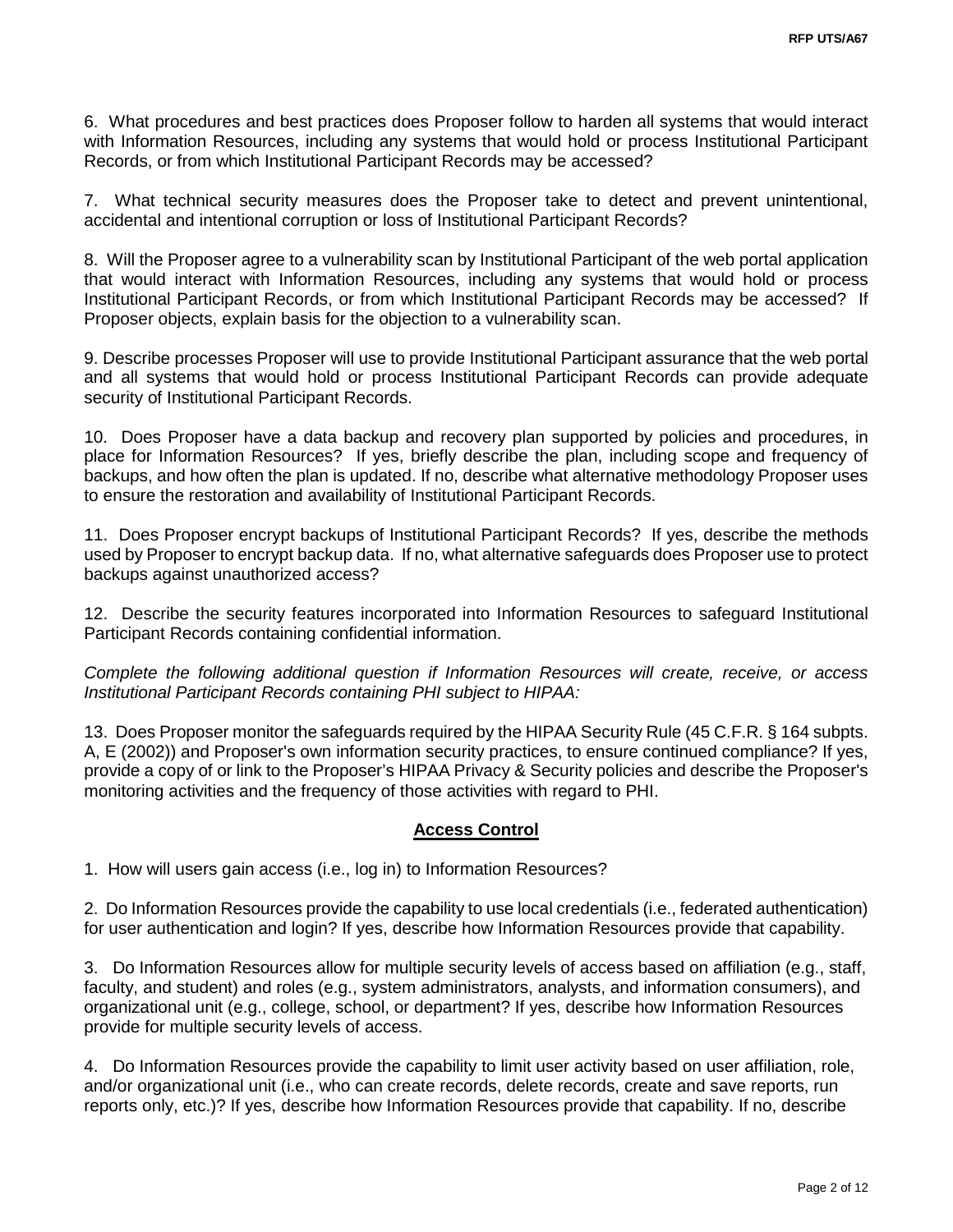what alternative functionality is provided to ensure that users have need-to-know based access to Information Resources.

5. Do Information Resources manage administrator access permissions at the virtual system level? If yes, describe how this is done.

6. Describe Proposer's password policy including password strength, password generation procedures, password storage specifications, and frequency of password changes. If passwords are not used for authentication or if multi-factor authentication is used to Information Resources, describe what alternative or additional controls are used to manage user access.

### *Complete the following additional questions if Information Resources will be hosted by Proposer:*

7. What administrative safeguards and best practices does Proposer have in place to vet Proposer's and third-parties' staff members that would have access to the environment hosting Institutional Participant Records to ensure need-to-know-based access?

8. What procedures and best practices does Proposer have in place to ensure that user credentials are updated and terminated as required by changes in role and employment status?

9. Describe Proposer's password policy including password strength, password generation procedures, and frequency of password changes. If passwords are not used for authentication or if multi-factor authentication is used to Information Resources, describe what alternative or additional controls are used to manage user access.

#### **Use of Data**

### *Complete the following additional questions if Information Resources will be hosted by Proposer:*

1. What administrative safeguards and best practices does Proposer have in place to vet Proposer's and third-parties' staff members that have access to the environment hosting all systems that would hold or process Institutional Participant Records, or from which Institutional Participant Records may be accessed, to ensure that Institutional Participant Records will not be accessed or used in an unauthorized manner?

2. What safeguards does Proposer have in place to segregate Institutional Participant Records from system data and other customer data and/or as applicable, to separate specific Institutional Participant data, such as HIPAA and FERPA protected data, from Institutional Participant Records that are not subject to such protection, to prevent accidental and unauthorized access to Institutional Participant Records ?

3. What safeguards does Proposer have in place to prevent the unauthorized use, reuse, distribution, transmission, manipulation, copying, modification, access, or disclosure of Institutional Participant Records?

4. What procedures and safeguards does Proposer have in place for sanitizing and disposing of Institutional Participant Records according to prescribed retention schedules or following the conclusion of a project or termination of a contract to render Institutional Participant Records unrecoverable and prevent accidental and unauthorized access to Institutional Participant Records? Describe the degree to which sanitizing and disposal processes addresses Institutional Participant data that may be contained within backup systems. If Institutional Participant data contained in backup systems is not fully sanitized,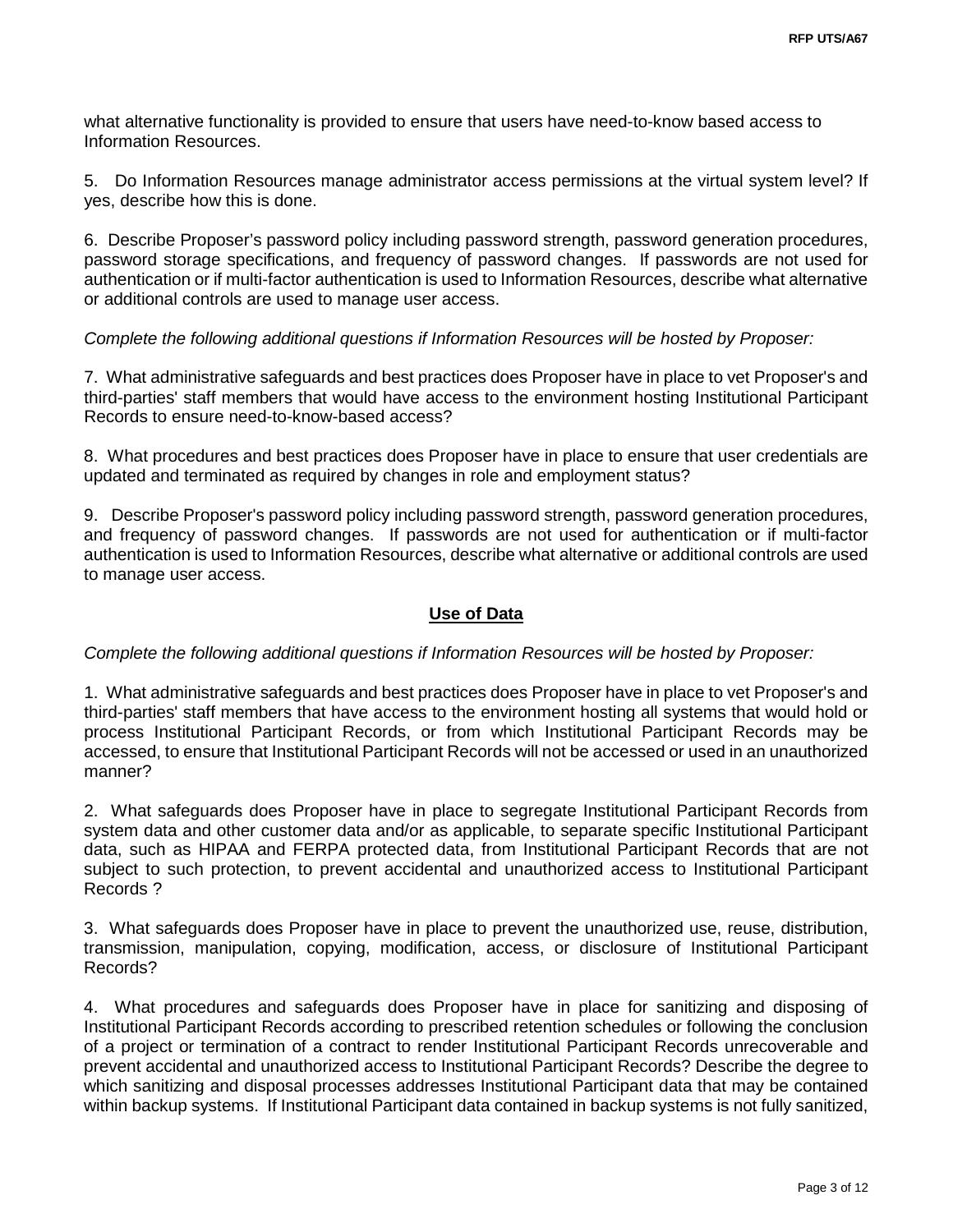describe processes in place that would prevent subsequent restoration of backed-up Institutional Participant data.

### **Data Transmission**

1. Do Information Resources encrypt all Institutional Participant Records in transit and at rest? If yes, describe how Information Resources provide that security. If no, what alternative methods are used to safeguard Institutional Participant Records in transit and at rest?

### *Complete the following additional questions if Information Resources will be hosted by Proposer:*

2. How does data flow between Institutional Participant and Information Resources? If connecting via a private circuit, describe what security features are incorporated into the private circuit. If connecting via a public network (e.g., the Internet), describe the way Proposer will safeguard Institutional Participant Records.

3. Do Information Resources secure data transmission between Institutional Participant and Proposer? If yes, describe how Proposer provides that security. If no, what alternative safeguards are used to protect Institutional Participant Records in transit?

### **Notification of Security Incidents**

### *Complete the following additional questions if Information Resources will be hosted by Proposer:*

1. Describe Proposer's procedures to isolate or disable all systems that interact with Information Resources in the event a security breach is identified, including any systems that would hold or process Institutional Participant Records, or from which Institutional Participant Records may be accessed.

2. What procedures, methodology, and timetables does Proposer have in place to detect information security breaches and notify Institutional Participant and other customers? Include Proposer's definition of security breach.

3. Describe the procedures and methodology Proposer has in place to detect information security breaches, including unauthorized access by Proposer's and subcontractor's own employees and agents and provide required notifications in a manner that meets the requirements of the state breach notification law.

### **Compliance with Applicable Legal & Regulatory Requirements**

### *Complete the following additional questions if Information Resources will be hosted by Proposer:*

1. Describe the procedures and methodology Proposer has in place to retain, preserve, backup, delete, and search data in a manner that meets the requirements of state and federal electronic discovery rules, including how and in what format Institutional Participant Records are kept and what tools are available to Institutional Participant to access Institutional Participant Records.

2. Describe the safeguards Proposer has in place to ensure that systems (including any systems that would hold or process Institutional Participant Records, or from which Institutional Participant Records may be accessed) that interact with Information Resources reside within the United States of America. If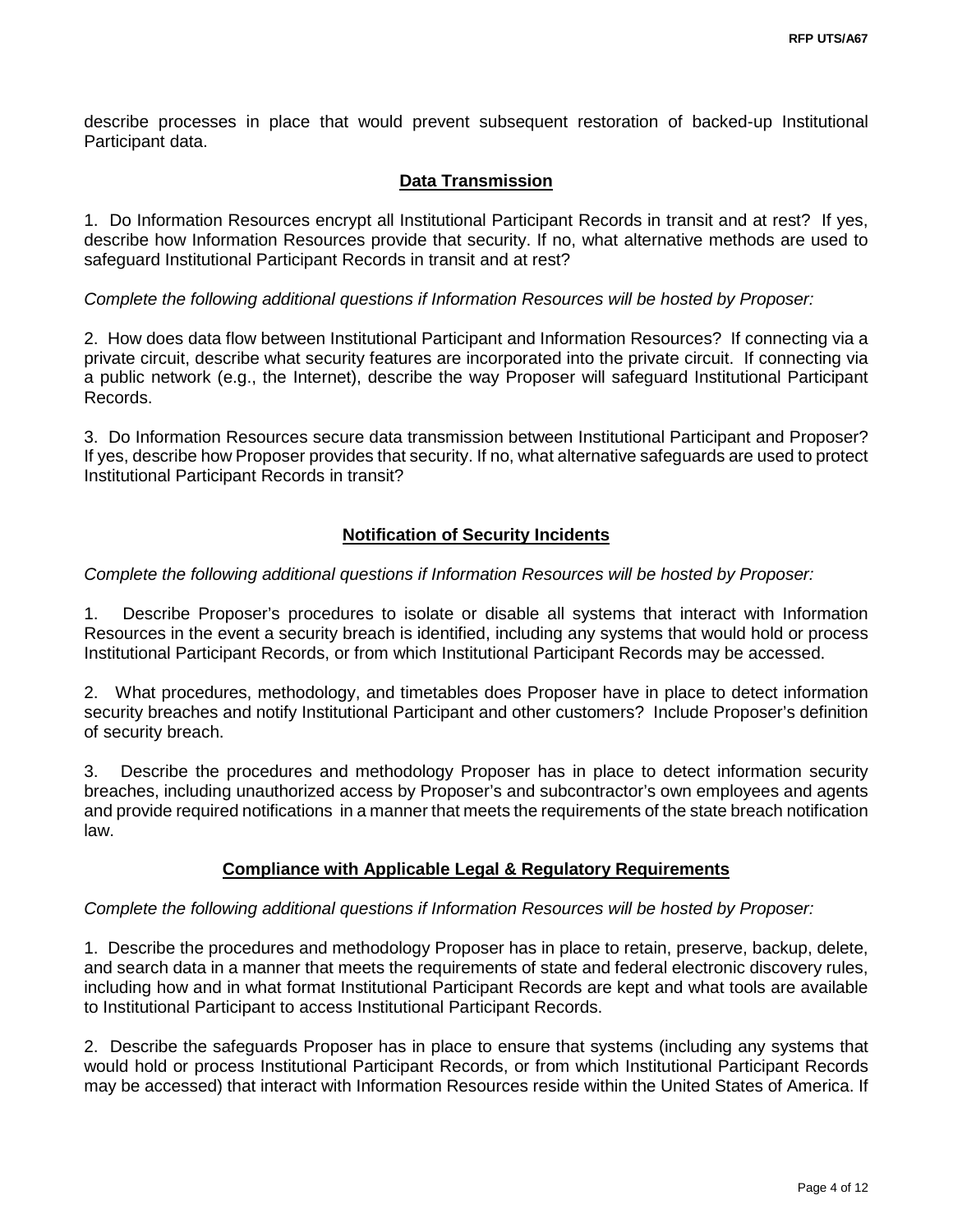no such controls, describe Proposer's processes for ensuring that data is protected in compliance with all applicable US federal and state requirements, including export control.

3. List and describe any regulatory or legal actions taken against Proposer for security or privacy violations or security breaches or incidents, including the final outcome.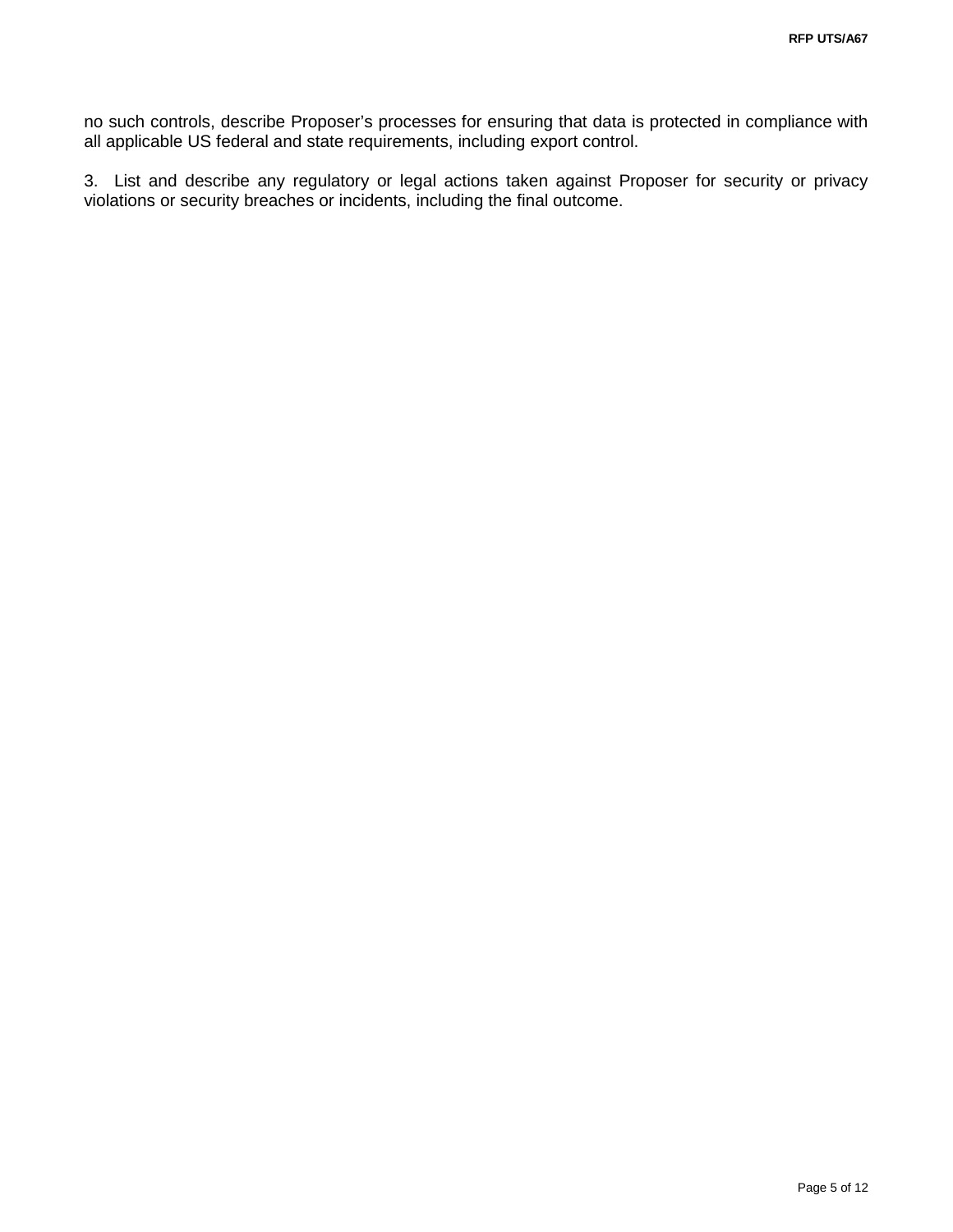| <b>Cloud Security Questionnaire</b>                |                                                                                                                                                                                        |                 |  |  |  |
|----------------------------------------------------|----------------------------------------------------------------------------------------------------------------------------------------------------------------------------------------|-----------------|--|--|--|
| <b>Control Group</b>                               | <b>Assessment Questions</b>                                                                                                                                                            | <b>Response</b> |  |  |  |
| <b>Verification</b>                                |                                                                                                                                                                                        |                 |  |  |  |
| <b>Independent Audits</b>                          | How often do you conduct network penetration tests of your cloud service<br>infrastructure?                                                                                            |                 |  |  |  |
|                                                    | How often do you conduct regular application penetration tests of your<br>cloud infrastructure?                                                                                        |                 |  |  |  |
|                                                    | How often do you conduct internal audits?                                                                                                                                              |                 |  |  |  |
|                                                    | Do you conduct external audits regularly as prescribed by<br>industry best practices and guidance?                                                                                     |                 |  |  |  |
|                                                    | Are the results of the network penetration tests available to tenants at<br>their request?                                                                                             |                 |  |  |  |
|                                                    | Are the results of internal and external audits available to tenants at their<br>request?                                                                                              |                 |  |  |  |
| <b>Third Party Audits</b>                          | Will you permit UT to conduct vulnerability scans on hosted applications<br>and your network?                                                                                          |                 |  |  |  |
|                                                    | Do you have external third-party conduct vulnerability scans and<br>periodic penetration tests on your applications and networks?                                                      |                 |  |  |  |
| <b>Audit Tools Access</b>                          | How do you restrict, log, and monitor access to your<br>information security management systems? (Ex. Hypervisors,<br>firewalls, vulnerability scanners, network sniffers, APIs, etc.) |                 |  |  |  |
| <b>Information</b><br>System                       | How do you ensure customer data is logically segmented so that data<br>may be produced for a single tenant only, without inadvertently                                                 |                 |  |  |  |
| <b>Regulatory</b><br><b>Mapping</b>                | accessing another tenant's data?                                                                                                                                                       |                 |  |  |  |
|                                                    | Do you have the capability to logically segment and recover data for a<br>specific customer in the case of a failure or data loss?                                                     |                 |  |  |  |
| <b>Intellectual Property</b>                       | Describe the controls you have in place to protect tenants intellectual<br>property.                                                                                                   |                 |  |  |  |
| <b>Data Governance</b>                             |                                                                                                                                                                                        |                 |  |  |  |
| <b>Ownership / Stewardship</b>                     | Do you follow a structured data-labeling standard (ex. ISO<br>15489, Oasis XML Catalog Specification, CSA data type<br>guidance)?                                                      |                 |  |  |  |
| Classification                                     | Can you provide the physical location/geography of storage of a tenant's                                                                                                               |                 |  |  |  |
|                                                    | data upon request?<br>Do you allow tenants to define acceptable geographical locations for<br>data routing or resource instantiation?                                                  |                 |  |  |  |
| Handling /<br>Labeling / Security<br><b>Policy</b> | Are policies and procedures established for labeling, handling, and<br>security of data and objects which contain data?                                                                |                 |  |  |  |
| <b>Retention Policy</b>                            | Describe technical control you have in place to enforce tenant data<br>retention policies.                                                                                             |                 |  |  |  |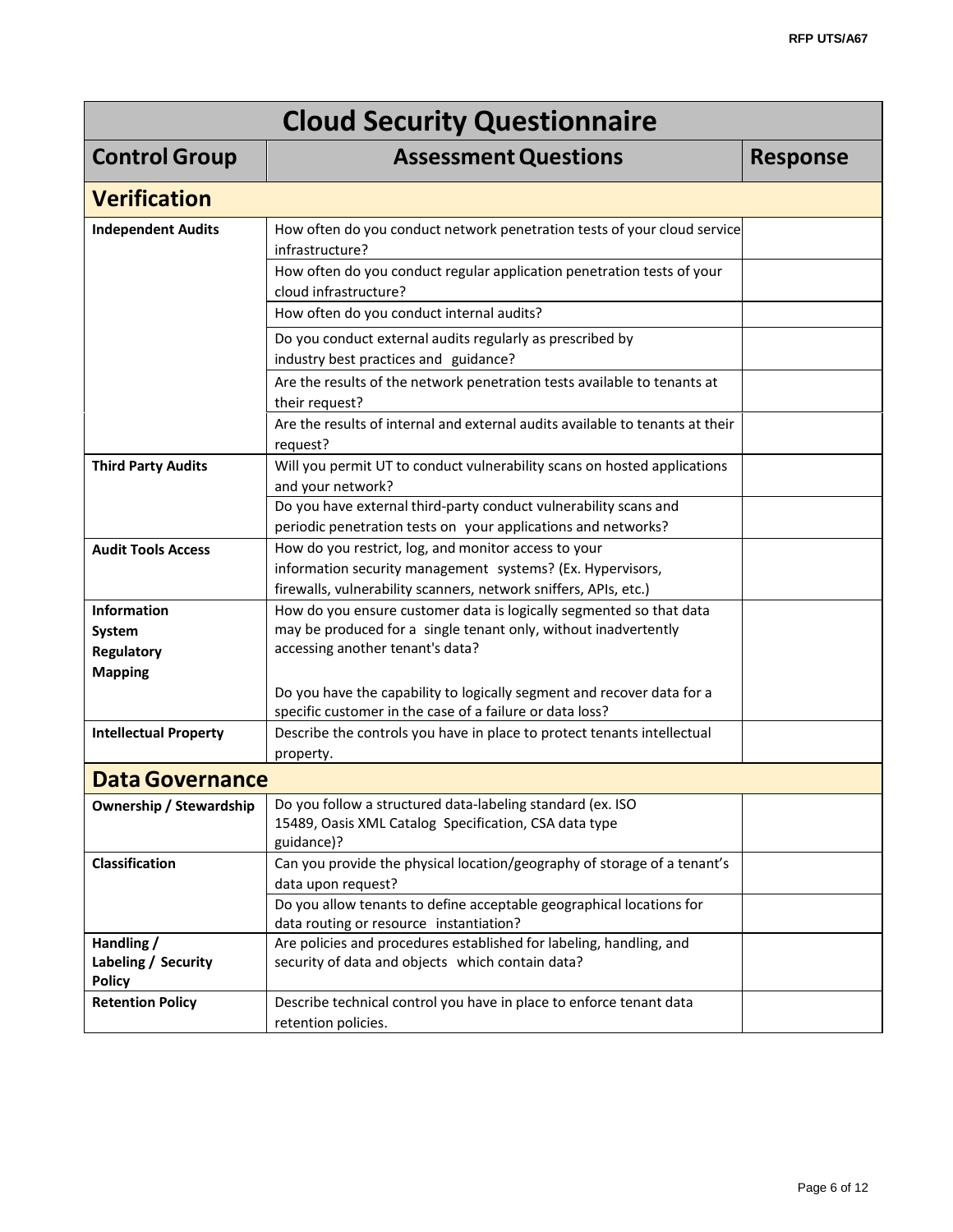| <b>Cloud Security Questionnaire</b>         |                                                                                                                                                                                                                                |                 |  |  |
|---------------------------------------------|--------------------------------------------------------------------------------------------------------------------------------------------------------------------------------------------------------------------------------|-----------------|--|--|
| <b>Control Group</b>                        | <b>Assessment Questions</b>                                                                                                                                                                                                    | <b>Response</b> |  |  |
| <b>Secure Disposal</b>                      | Describe your process for secure disposal or destruction of physical<br>media and secure deletion or sanitization of all computer resources of<br>UT data once UT has determined the hosted resources are no longer<br>needed. |                 |  |  |
| <b>Nonproduction Data</b>                   | How do you ensure no production data is replicated or used in non-<br>production environments?                                                                                                                                 |                 |  |  |
| <b>Information Leakage</b>                  | Describe the controls in place to prevent data leakage or<br>intentional/accidental compromise between tenants.                                                                                                                |                 |  |  |
|                                             | What Data Loss Prevention (DLP) or extrusion prevention solution<br>is in place for all systems which interface with your cloud service<br>offering?                                                                           |                 |  |  |
| <b>Facility Security</b>                    |                                                                                                                                                                                                                                |                 |  |  |
| <b>Controlled Access Points</b>             | Are physical security perimeters (fences, walls, barriers, guards, gates,<br>electronic surveillance, physical authentication mechanisms,<br>reception desks, and security patrols) implemented?                               |                 |  |  |
| <b>Unauthorized</b><br><b>Persons Entry</b> | How are ingress and egress points such as service areas and other<br>points where unauthorized personnel may enter the premises,<br>monitored, controlled or isolated from data storage and process?                           |                 |  |  |
| <b>Asset Management</b>                     | What are your procedures governing asset management and<br>repurposing of equipment used to support UT hosted services or data?                                                                                                |                 |  |  |
| <b>Human Resources Security</b>             |                                                                                                                                                                                                                                |                 |  |  |
| <b>Background Screening</b>                 | Are state of residency and national fingerprint-based record checks<br>conducted on employees or contractors who have access to UT's data,<br>applications or the networks supporting UT's data and or applications?           |                 |  |  |
| <b>Employment Agreements</b>                | Do you specifically train your employees regarding their role vs. the<br>tenant's role in providing information security controls?                                                                                             |                 |  |  |
|                                             | Do you document employee acknowledgment of training they have<br>completed?                                                                                                                                                    |                 |  |  |
| <b>Employment Termination</b>               | Are roles and responsibilities for following performing employment<br>termination or change in employment procedures assigned,<br>documented, and communicated?                                                                |                 |  |  |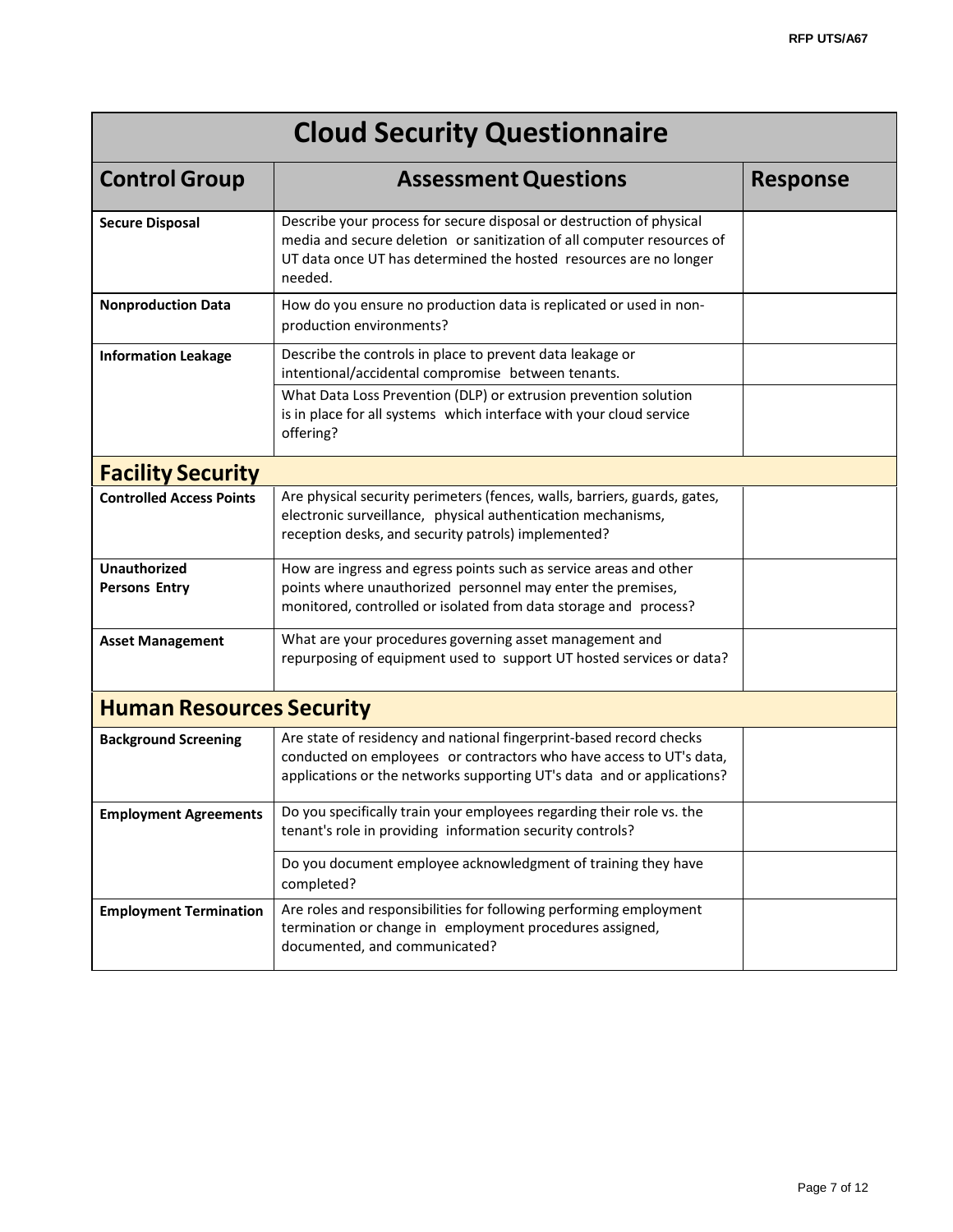| <b>Cloud Security Questionnaire</b>                         |                                                                                                                                                                                                                                             |                 |  |  |  |  |
|-------------------------------------------------------------|---------------------------------------------------------------------------------------------------------------------------------------------------------------------------------------------------------------------------------------------|-----------------|--|--|--|--|
| <b>Control Group</b>                                        | <b>Assessment Questions</b>                                                                                                                                                                                                                 | <b>Response</b> |  |  |  |  |
|                                                             | <b>Information Security</b>                                                                                                                                                                                                                 |                 |  |  |  |  |
| <b>Management Program</b>                                   | Do you provide tenants with documentation describing your Information<br>Security Management Program (ISMP)?                                                                                                                                |                 |  |  |  |  |
| Management<br>Support /<br>Involvement                      | Are policies in place to ensure executive and line management take<br>formal action to support information security through clear<br>documented direction, commitment, explicit assignment,<br>and<br>verification of assignment execution? |                 |  |  |  |  |
| <b>Policy</b>                                               | Do your information security and privacy policies align with particular<br>industry standards (ISO- 27001, ISO-22307, CoBIT, etc.)?                                                                                                         |                 |  |  |  |  |
|                                                             | Do you have agreements which ensure your providers adhere to your<br>information security and privacy policies?                                                                                                                             |                 |  |  |  |  |
|                                                             | Do you have the capability to continuously monitor and report<br>the compliance of your infrastructure against your information<br>security baselines?                                                                                      |                 |  |  |  |  |
| <b>Policy Reviews</b>                                       | Do you notify your tenants when you make material changes to<br>your information security and/or privacy policies?                                                                                                                          |                 |  |  |  |  |
| <b>Policy Enforcement</b>                                   | Is a formal disciplinary or sanction policy established for employees who<br>have violated security policies and procedures?                                                                                                                |                 |  |  |  |  |
|                                                             | Are employees made aware of what action might be taken in the<br>event of a violation and stated as such in the policies and<br>procedures?                                                                                                 |                 |  |  |  |  |
| <b>User Access Policy</b>                                   | What controls do you have in place to ensure timely removal of<br>systems access which is no longer required for business purposes?                                                                                                         |                 |  |  |  |  |
| <b>User Access</b><br><b>Restriction /</b><br>Authorization | Describe the process for granting and approving access to UT data or<br>hosted services.                                                                                                                                                    |                 |  |  |  |  |
| <b>User Access Revocation</b>                               | Describe the process for timely de-provisioning, revocation or<br>modification of user access to the UT data or hosted services upon<br>any change in status of employees, contractors, customers, business<br>partners, or third parties?  |                 |  |  |  |  |
| <b>User Access Reviews</b>                                  | Do you require at least annual certification of entitlements<br>for all system users and administrators (exclusive of users<br>maintained by your tenants)?                                                                                 |                 |  |  |  |  |
|                                                             | If users are found to have inappropriate entitlements, are all<br>remediation and certification actions recorded?                                                                                                                           |                 |  |  |  |  |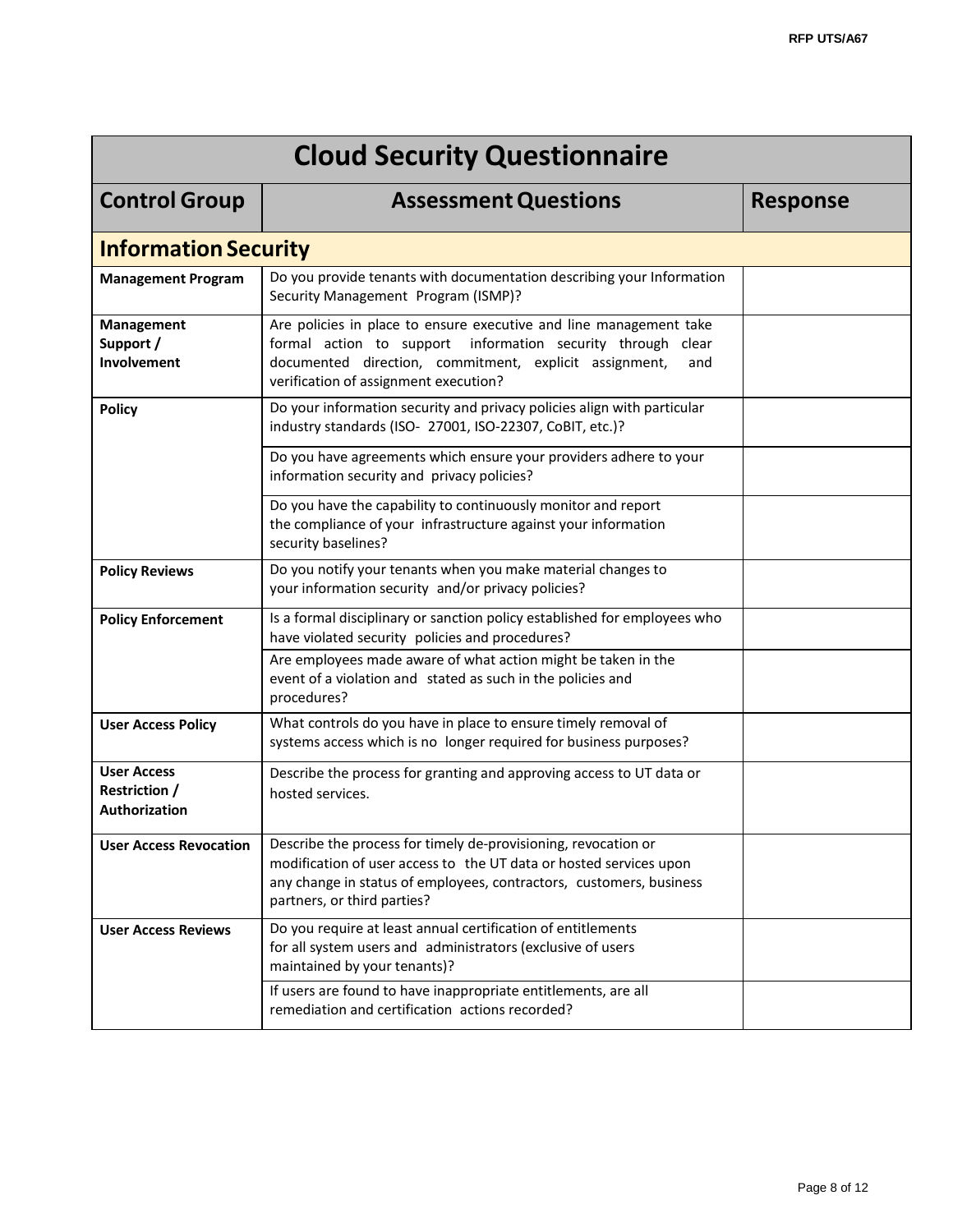# **Cloud Security Questionnaire**

| <b>Control Group</b>                                                                                             | <b>Assessment Questions</b>                                                                                                                                                                                         | <b>Response</b> |
|------------------------------------------------------------------------------------------------------------------|---------------------------------------------------------------------------------------------------------------------------------------------------------------------------------------------------------------------|-----------------|
| <b>Training / Awareness</b>                                                                                      | Do you provide annually a formal security awareness training program<br>for cloud-related access and data management issues for all persons<br>with access to UT data or hosted services?                           |                 |
|                                                                                                                  | Do you benchmark your security controls against industry standards?                                                                                                                                                 |                 |
| <b>Segregation of Duties</b><br>How do you maintain segregation of duties within your cloud service<br>offering? |                                                                                                                                                                                                                     |                 |
| <b>Encryption</b>                                                                                                | Do you have the capability to allow creation of unique encryption keys per<br>tenant?                                                                                                                               |                 |
|                                                                                                                  | Do you support tenant generated encryption keys or permit<br>tenants to encrypt data to an identity without access to a public<br>key certificate. (e.g. Identity based encryption)?                                |                 |
|                                                                                                                  | What encryption method and level of encryption is applied to UT's<br>data at rest and does it meet FIPS 140-2?                                                                                                      |                 |
|                                                                                                                  | For UT data in transport, what encryption level is applied and is the<br>cryptographic module FIPS 140-2 certified.                                                                                                 |                 |
| <b>Encryption Key</b><br><b>Management</b>                                                                       | Describe your key management procedures.                                                                                                                                                                            |                 |
| Vulnerability / Patch<br>Management                                                                              | Describe your patch management process.                                                                                                                                                                             |                 |
| <b>Antivirus / Malicious</b><br><b>Software</b>                                                                  | Do you have anti-malware programs installed on all systems which<br>support UT hosted services and data?                                                                                                            |                 |
|                                                                                                                  | How do you ensure that security threat detection systems which<br>use signatures, lists, or behavioral patterns are updated across all<br>infrastructure components which support UT's hosted services<br>and data? |                 |
| <b>Incident Management</b>                                                                                       | Do you have a documented security incident response plan?                                                                                                                                                           |                 |
|                                                                                                                  | Do you have processes for handling and reporting of<br>security incidents that include preparation, detection,<br>analysis, containment, eradication, and recovery?                                                 |                 |
|                                                                                                                  | What steps are taken to ensure all employees are made aware of<br>the incident reporting procedures?                                                                                                                |                 |
| <b>Incident Reporting</b>                                                                                        | Does your security information and event management (SIEM) system<br>merge data sources (app logs, firewall logs, IDS logs, physical access logs,<br>etc.) for granular analysis and alerting?                      |                 |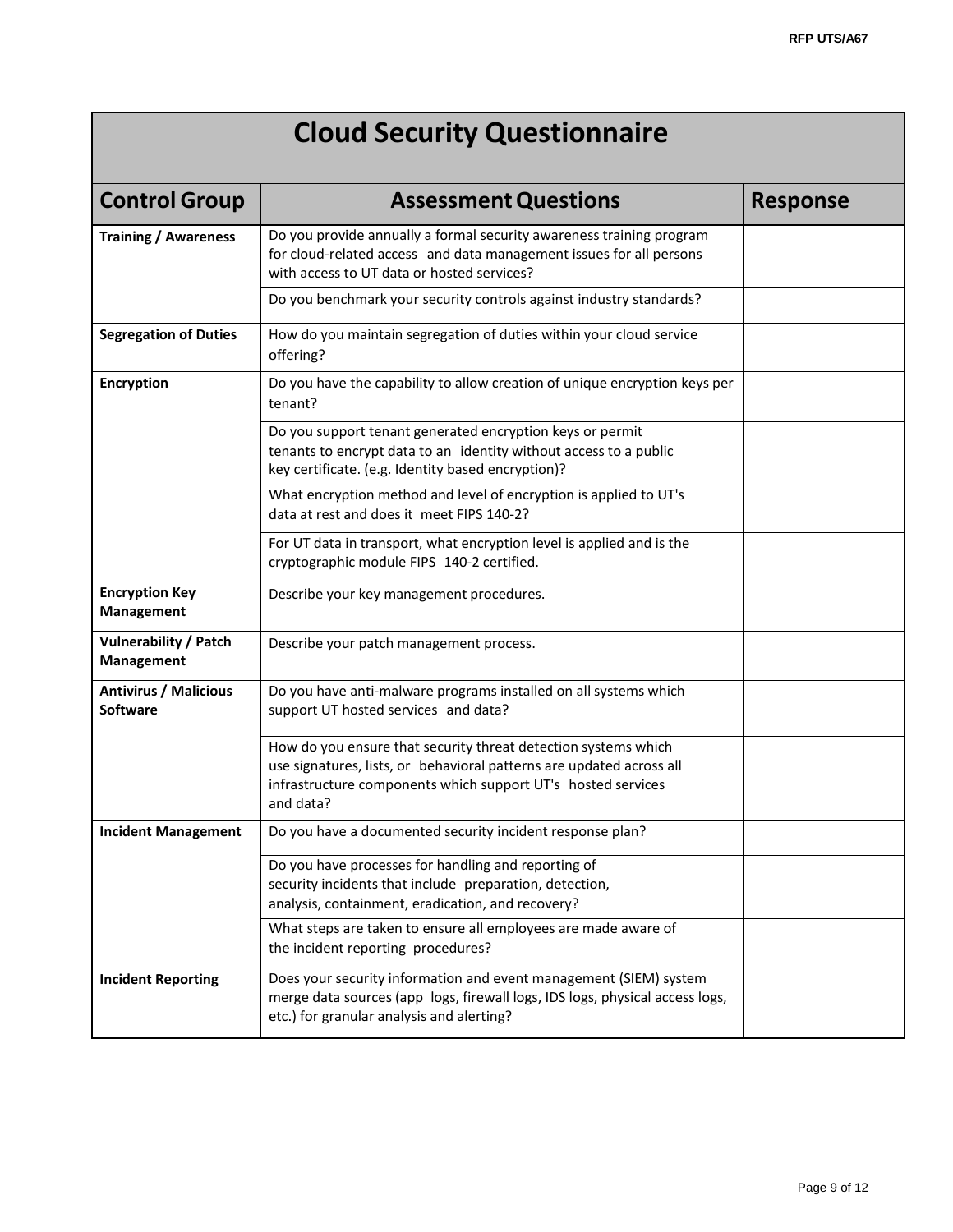| <b>Cloud Security Questionnaire</b>                                                                                                                                                                              |                                                                                                                                                                                   |                 |  |  |
|------------------------------------------------------------------------------------------------------------------------------------------------------------------------------------------------------------------|-----------------------------------------------------------------------------------------------------------------------------------------------------------------------------------|-----------------|--|--|
| <b>Control Group</b>                                                                                                                                                                                             | <b>Assessment Questions</b>                                                                                                                                                       | <b>Response</b> |  |  |
| <b>Network Monitoring</b>                                                                                                                                                                                        | List the tools used to monitor network events, detect attacks, and<br>provide identification of unauthorized use.                                                                 |                 |  |  |
| <b>Source Code Access</b><br><b>Restriction</b>                                                                                                                                                                  | Describe the controls in place to prevent unauthorized access to your<br>application, program or object source code, and assure it is restricted<br>to authorized personnel only. |                 |  |  |
| <b>Utility Programs Access</b>                                                                                                                                                                                   | How are utilities that can significantly manage virtualized partitions (ex.<br>shutdown, clone, etc.) appropriately restricted and monitored?                                     |                 |  |  |
| <b>Release Management</b>                                                                                                                                                                                        |                                                                                                                                                                                   |                 |  |  |
| <b>Production Changes</b>                                                                                                                                                                                        | Do you have documented change management procedures?                                                                                                                              |                 |  |  |
| <b>Quality Testing</b>                                                                                                                                                                                           | Do you provide your tenants with documentation which describes<br>your quality assurance process?                                                                                 |                 |  |  |
| <b>Outsourced</b><br><b>Development</b>                                                                                                                                                                          | Do you have controls in place to ensure that standards of quality are<br>being met for all software development?                                                                  |                 |  |  |
|                                                                                                                                                                                                                  | Do you have controls in place to detect source code security<br>defects for any outsourced software development activities?                                                       |                 |  |  |
| <b>Unauthorized</b><br><b>Software Installations</b>                                                                                                                                                             | What controls do you have in place to restrict and monitor the<br>installation of unauthorized software onto your systems?                                                        |                 |  |  |
| <b>Resiliency</b>                                                                                                                                                                                                |                                                                                                                                                                                   |                 |  |  |
| <b>Business</b><br>Continuity<br><b>Testing</b>                                                                                                                                                                  | Are policy, process, and procedures defining business continuity and<br>disaster recovery in place to minimize the impact of a realized risk<br>event?                            |                 |  |  |
| Are business continuity plans subject to test at planned<br>intervals or upon significant organizational or environmental<br>changes to ensure continuing effectiveness?                                         |                                                                                                                                                                                   |                 |  |  |
| How are Security mechanisms and redundancies implemented to<br><b>Equipment Power</b><br>protect equipment from utility service outages (e.g., power failures,<br><b>Failures</b><br>network disruptions, etc.)? |                                                                                                                                                                                   |                 |  |  |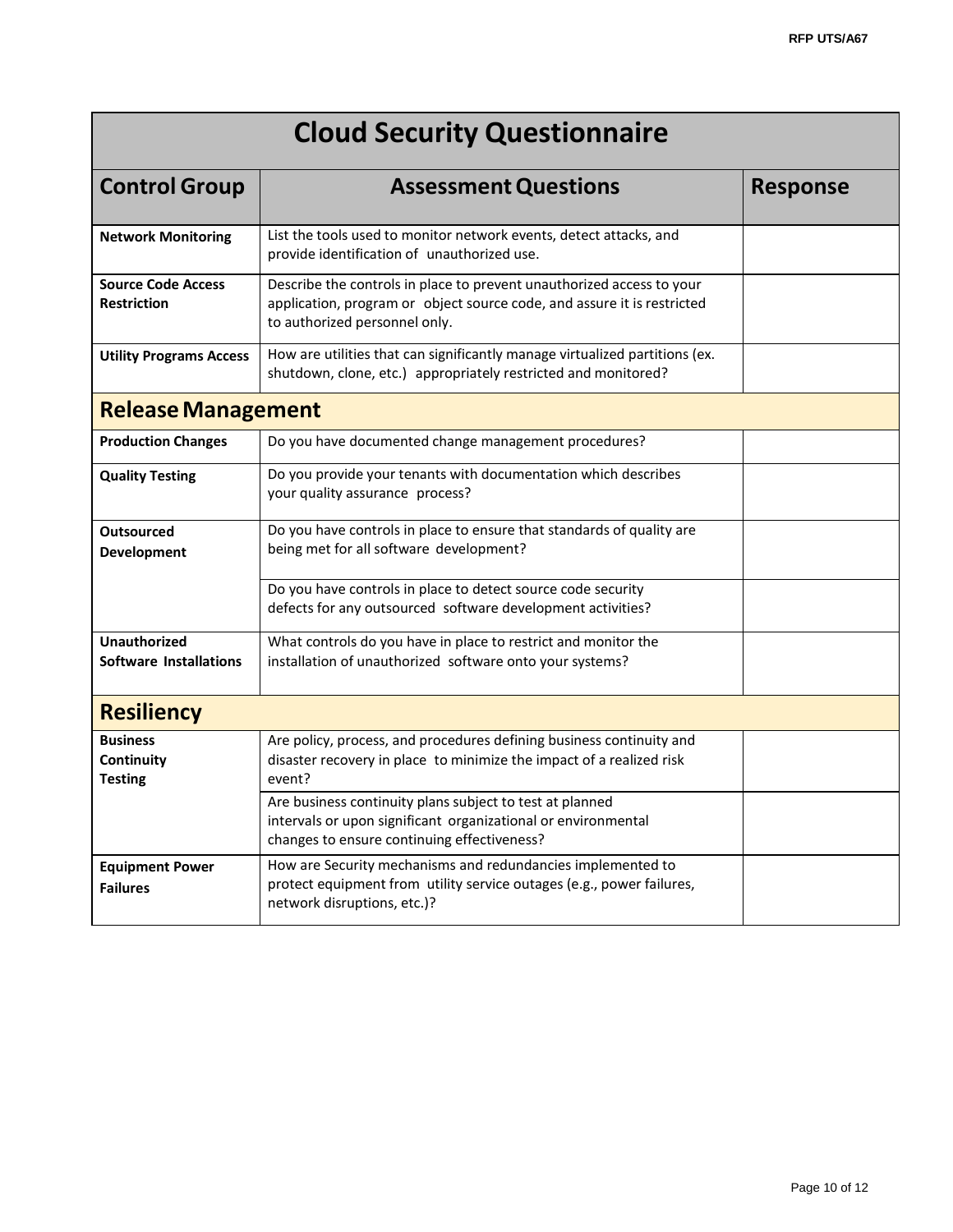| <b>Cloud Security Questionnaire</b>                        |                                                                                                                                                                                                                                                                                        |                 |  |  |
|------------------------------------------------------------|----------------------------------------------------------------------------------------------------------------------------------------------------------------------------------------------------------------------------------------------------------------------------------------|-----------------|--|--|
| <b>Control Group</b>                                       | <b>Assessment Questions</b>                                                                                                                                                                                                                                                            | <b>Response</b> |  |  |
| <b>Security Architecture</b>                               |                                                                                                                                                                                                                                                                                        |                 |  |  |
| <b>Customer Access</b><br><b>Requirements</b>              | Are all identified security, contractual, and regulatory requirements for<br>customer access contractually addressed and remediated prior to<br>granting customers access to data, assets, and information systems?                                                                    |                 |  |  |
| <b>User ID Credentials</b>                                 | Do you support use of, or integration with, existing customer-<br>based Single Sign On (SSO) solutions to your service?                                                                                                                                                                |                 |  |  |
| Password                                                   | Describe password requirements                                                                                                                                                                                                                                                         |                 |  |  |
| <b>Application Security</b>                                | Do you utilize an automated source-code analysis tool to detect code<br>security defects prior to production?                                                                                                                                                                          |                 |  |  |
| <b>Data Integrity</b>                                      | Are data input and output integrity routines (i.e., reconciliation and edit<br>checks) implemented for application interfaces and databases to<br>prevent manual or systematic processing errors or corruption of data?                                                                |                 |  |  |
| <b>Remote User</b><br><b>Multifactor</b><br>Authentication | Describe multi-factor authentication method required for all remote user<br>access.                                                                                                                                                                                                    |                 |  |  |
| Segmentation                                               | Are system and network environments logically separated to ensure<br>protection and isolation of sensitive data?                                                                                                                                                                       |                 |  |  |
| <b>Wireless Security</b>                                   | Are policies and procedures established and mechanisms<br>implemented to protect network environment perimeter and<br>configured to restrict unauthorized traffic?                                                                                                                     |                 |  |  |
|                                                            | Are policies and procedures established and mechanisms implemented<br>to ensure proper security settings enabled with strong encryption for<br>authentication and transmission, replacing vendor default settings?<br>(e.g., encryption keys, passwords, SNMP community strings, etc.) |                 |  |  |
|                                                            | Are policies and procedures established and mechanisms<br>implemented to protect network environments and detect the<br>presence of unauthorized (rogue) network devices for a timely<br>disconnect from the network?                                                                  |                 |  |  |
| <b>Clock Synchronization</b>                               | Do you utilize a synchronized time-service protocol (ex. NTP) to<br>ensure all systems have a common time reference?                                                                                                                                                                   |                 |  |  |
| Audit Logging /<br><b>Intrusion Detection</b>              | What file integrity controls and network intrusion detection (IDS)<br>tools are deployed to help facilitate timely detection, investigation<br>by root cause analysis, and response to incidents?                                                                                      |                 |  |  |
|                                                            | Is Physical and logical user access to audit logs restricted to authorized<br>personnel?                                                                                                                                                                                               |                 |  |  |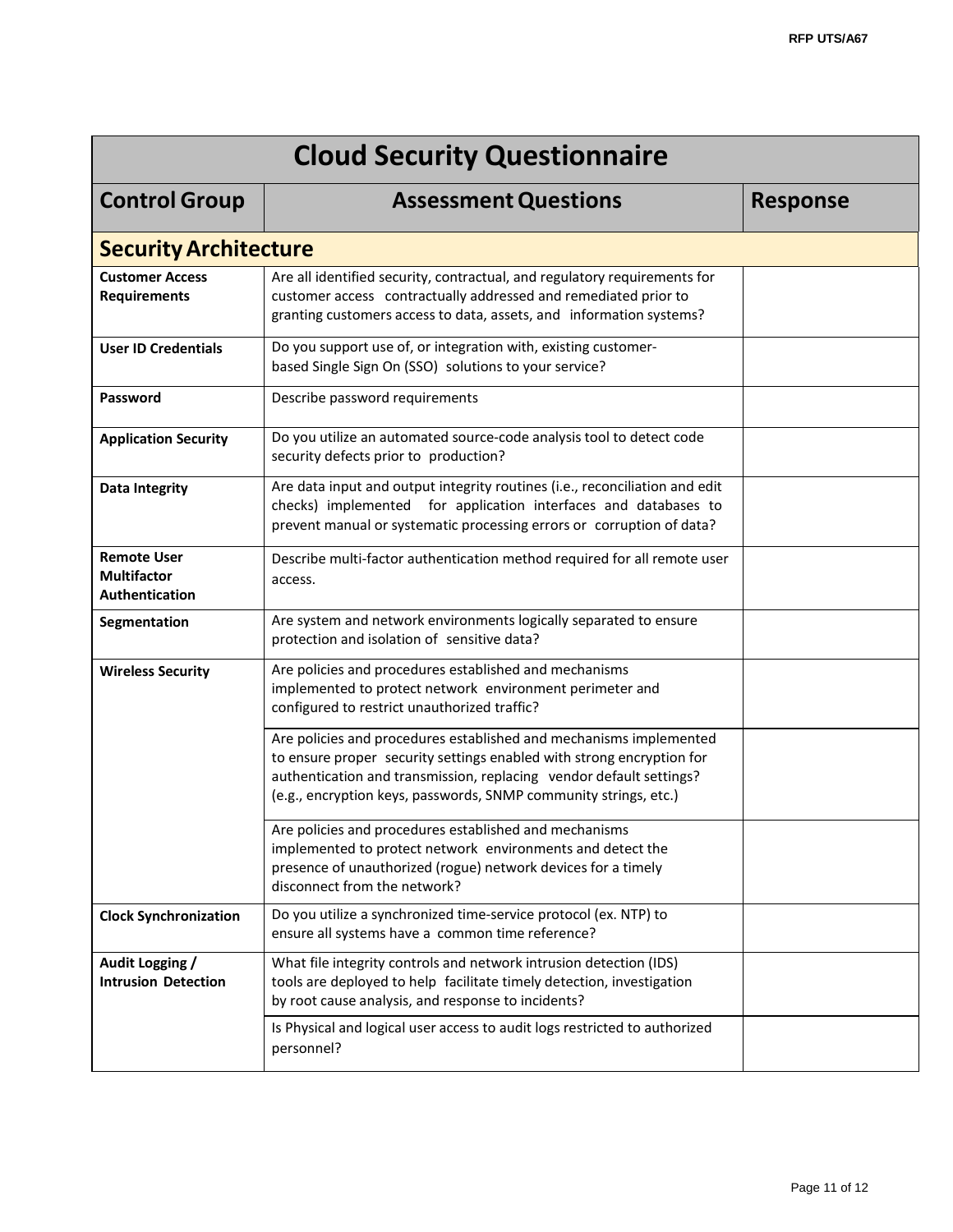| <b>Control Group</b>                              | <b>Assessment Questions</b>                                                                                                                                                                                                                          | <b>Response</b> |  |  |  |  |
|---------------------------------------------------|------------------------------------------------------------------------------------------------------------------------------------------------------------------------------------------------------------------------------------------------------|-----------------|--|--|--|--|
|                                                   | <b>Risk Management</b>                                                                                                                                                                                                                               |                 |  |  |  |  |
| Program                                           | Is your organization insured by a 3rd party for losses?                                                                                                                                                                                              |                 |  |  |  |  |
|                                                   | Do your organization's service level agreements provide tenant<br>remuneration for losses they may incur due to outages or losses<br>experienced within your infrastructure?                                                                         |                 |  |  |  |  |
| <b>Assessments</b>                                | Are formal risk assessments aligned with the enterprise-wide<br>framework and performed at least annually, or at planned intervals,<br>determining the likelihood and impact of all identified risks, using<br>qualitative and quantitative methods? |                 |  |  |  |  |
|                                                   | Is the likelihood and impact associated with inherent and residual<br>risk determined independently, considering all risk categories<br>(e.g., audit results, threat and vulnerability analysis, and<br>regulatory compliance)?                      |                 |  |  |  |  |
| <b>Mitigation / Acceptance</b>                    | Are risks mitigated to acceptable levels based on company-established<br>criteria in accordance with reasonable resolution time frames?                                                                                                              |                 |  |  |  |  |
|                                                   | Is remediation conducted at acceptable levels based on<br>company-established criteria in accordance with reasonable<br>time frames?                                                                                                                 |                 |  |  |  |  |
| <b>Business / Policy</b><br><b>Change Impacts</b> | Do risk assessment results include updates to security policies,<br>procedures, standards, and controls to ensure they remain relevant<br>and effective?                                                                                             |                 |  |  |  |  |
| <b>Third Party Access</b>                         | Do you provide multi-failure disaster recovery capability?                                                                                                                                                                                           |                 |  |  |  |  |
|                                                   | Do you monitor service continuity with upstream providers in the event of<br>provider failure?                                                                                                                                                       |                 |  |  |  |  |
|                                                   | Do you have more than one provider for each service you depend on?                                                                                                                                                                                   |                 |  |  |  |  |
|                                                   | Do you provide access to operational redundancy and continuity<br>summaries which include the services on which you depend?                                                                                                                          |                 |  |  |  |  |
|                                                   | Do you provide the tenant the ability to declare a disaster?                                                                                                                                                                                         |                 |  |  |  |  |
|                                                   | Do you provided a tenant triggered failover option?                                                                                                                                                                                                  |                 |  |  |  |  |
|                                                   | Do you share your business continuity and redundancy plans with your<br>tenants?                                                                                                                                                                     |                 |  |  |  |  |